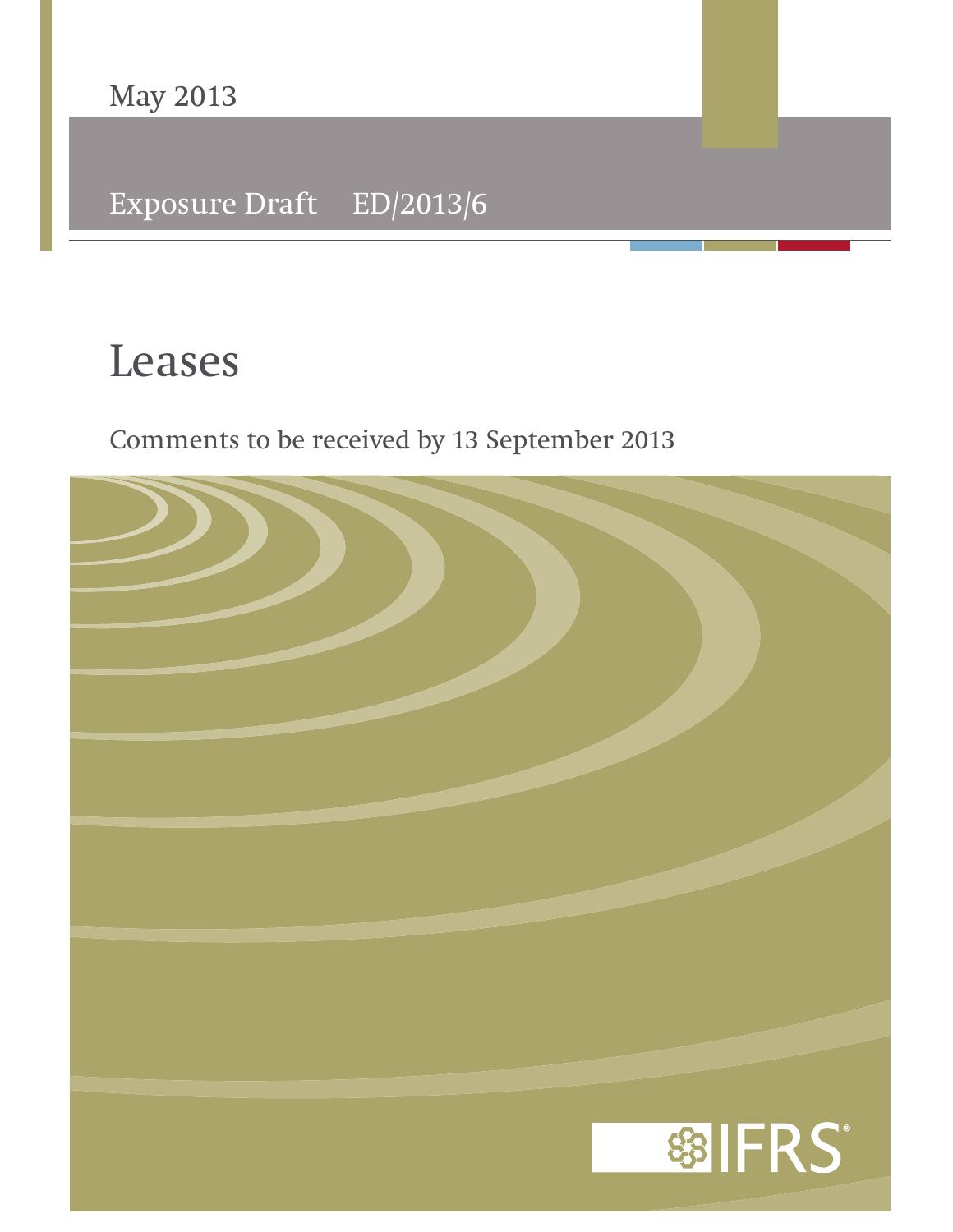## **Exposure Draft Leases**

Comments to be received by 13 September 2013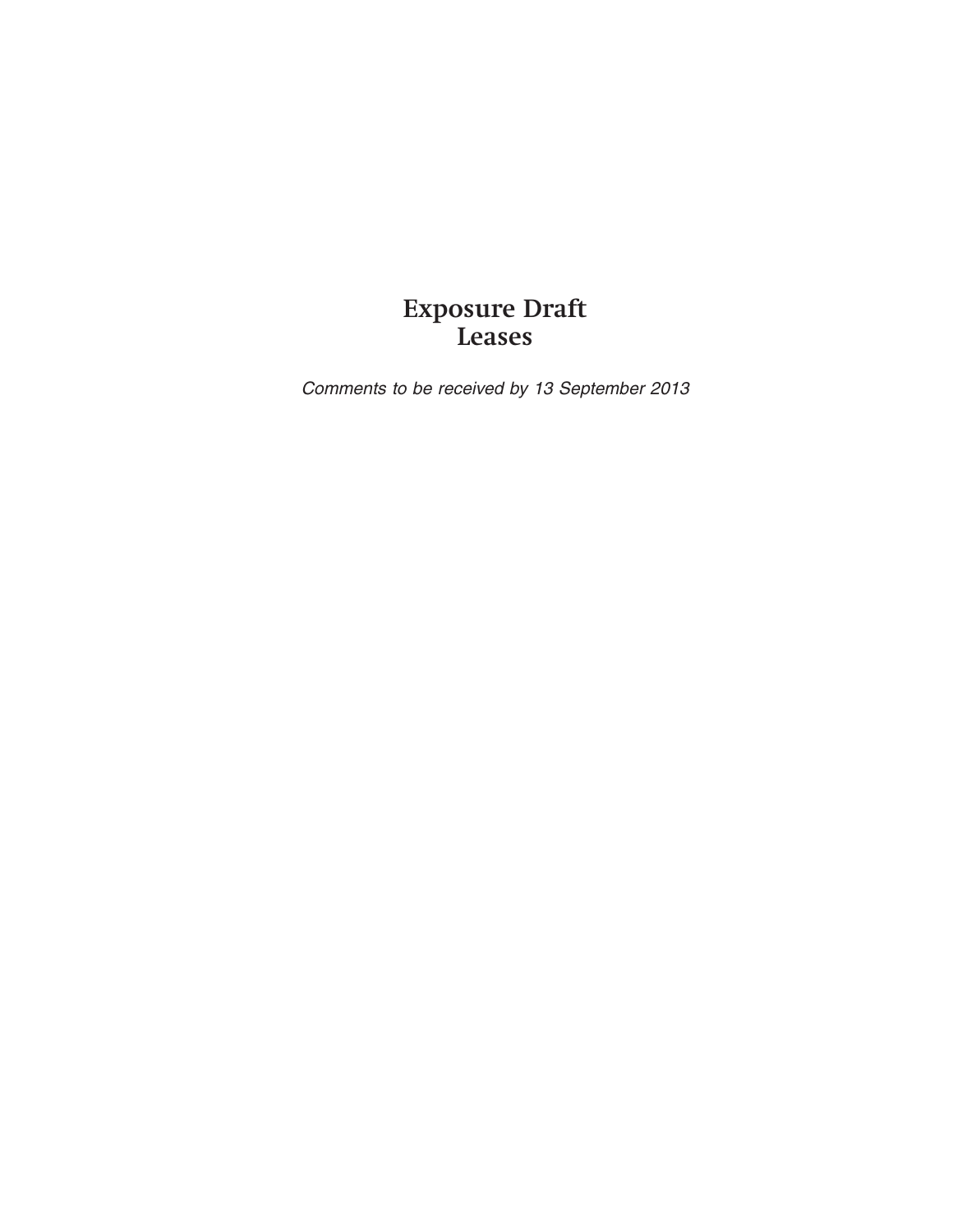Exposure Draft ED/2013/6 *Leases* is published by the International Accounting Standards Board (IASB) for comment only. The proposals may be modified in the light of the comments received before being issued in final form. Comments need to be received by **13 September 2013** and should be submitted in writing to the address below or electronically via our website www.ifrs.org using the 'Comment on a proposal' page.

All responses will be put on the public record and posted on our website unless the respondent requests confidentiality. Confidentiality requests will not normally be granted unless supported by good reason, such as commercial confidence.

**Disclaimer:** the IASB, the IFRS Foundation, the authors and the publishers do not accept responsibility for any loss caused by acting or refraining from acting in reliance on the material in this publication, whether such loss is caused by negligence or otherwise.

International Financial Reporting Standards (including International Accounting Standards and SIC and IFRIC Interpretations), Exposure Drafts and other IASB and/or IFRS Foundation publications are copyright of the IFRS Foundation.

#### **Copyright © 2013 IFRS Foundation®**

ISBN for this part: 978-1-907877-92-6; ISBN for the set of three parts: 978-1-907877-91-9

**All rights reserved.** Copies of the Exposure Draft may only be made for the purpose of preparing comments to be submitted to the IASB provided that such copies are for personal or intra-organisational use only and are not sold or disseminated and each copy acknowledges the IFRS Foundation's copyright and sets out the IASB's address in full.

Except as permitted above no part of this publication may be translated, reprinted, reproduced or used in any form either in whole or in part or by any electronic, mechanical or other means, now known or hereafter invented, including photocopying and recording, or in any information storage and retrieval system, without prior permission in writing from the IFRS Foundation.

The approved text of International Financial Reporting Standards and other IASB publications is that published by the IASB in the English language. Copies may be obtained from the IFRS Foundation. Please address publications and copyright matters to:

IFRS Foundation Publications Department 1st Floor, 30 Cannon Street, London EC4M 6XH, United Kingdom Tel: +44 (0)20 7332 2730 Fax: +44 (0)20 7332 2749 Email: publications@ifrs.org Web: www.ifrs.org



The IFRS Foundation logo/the IASB logo/'Hexagon Device', 'IFRS Foundation', 'eIFRS', 'IASB', 'IFRS for SMEs', 'IAS', 'IASs', 'IFRIC', 'IFRS', 'IFRSs', 'SIC', 'International Accounting Standards' and 'International Financial Reporting Standards' are Trade Marks of the IFRS Foundation.

The IFRS Foundation is a not-for-profit corporation under the General Corporation Law of the State of Delaware, USA and operates in England and Wales as an overseas company (Company number: FC023235) with its principal office as above.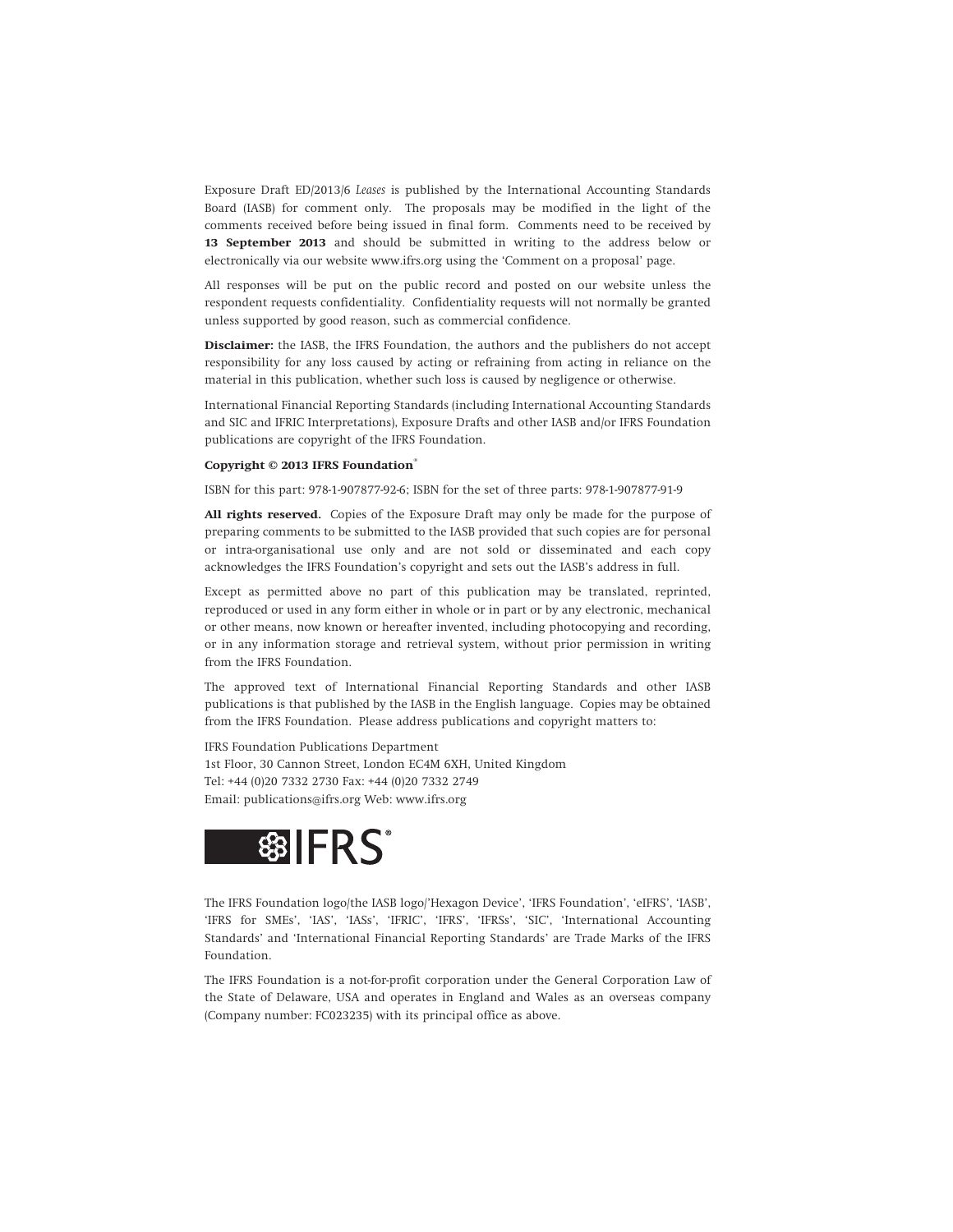## **CONTENTS**

|                                                                           | from page |
|---------------------------------------------------------------------------|-----------|
| INTRODUCTION AND QUESTIONS FOR RESPONDENTS                                | 5         |
| [DRAFT] INTERNATIONAL FINANCIAL REPORTING<br><b>STANDARD X LEASES</b>     | 13        |
| <b>INTRODUCTION</b>                                                       | 13        |
| <b>OBJECTIVE</b>                                                          | 13        |
| <b>SCOPE</b>                                                              | 13        |
| <b>IDENTIFYING A LEASE</b>                                                | 13        |
|                                                                           |           |
| Fulfilment of the contract depends on the use of an identified asset      | 14        |
| Contract conveys the right to control the use of an identified asset      | 15<br>15  |
| Ability to direct the use<br>Ability to derive the benefits from use      | 16        |
| Separating components of a contract                                       | 16        |
| Lessor                                                                    | 16        |
| Lessee                                                                    | 17        |
| <b>LEASE TERM</b>                                                         | 17        |
| <b>CLASSIFICATION OF LEASES</b>                                           | 18        |
| <b>CONTRACT MODIFICATIONS</b>                                             | 19        |
| <b>LESSEE</b>                                                             | 19        |
| Recognition                                                               | 19        |
| <b>Measurement</b>                                                        | 19        |
| Initial measurement                                                       | 19        |
| Initial measurement of the lease payments included in the lease liability | 19        |
| Initial measurement of the right-of-use asset                             | 20        |
| Subsequent measurement                                                    | 20        |
| Reassessment of the lease liability                                       | 21        |
| Amortisation of the right-of-use asset                                    | 22        |
| Impairment of the right-of-use asset                                      | 22<br>22  |
| Alternative measurement bases for the right-of-use asset                  |           |
| <b>Presentation</b>                                                       | 22        |
| <b>Disclosure</b>                                                         | 23        |
| <b>LESSOR</b>                                                             | 25        |
| <b>Type A leases</b>                                                      | 25        |
| Recognition<br>Measurement                                                | 25<br>26  |
| Initial measurement                                                       | 26        |
| Subsequent measurement                                                    | 27        |
| Presentation                                                              | 30        |
| <b>Type B leases</b>                                                      | 31        |
| <b>Disclosure</b>                                                         | 31        |
| Disclosures relating to Type A leases                                     | 32        |
| Disclosures relating to Type B leases                                     | 33        |
|                                                                           |           |

**3 B** IFRS Foundation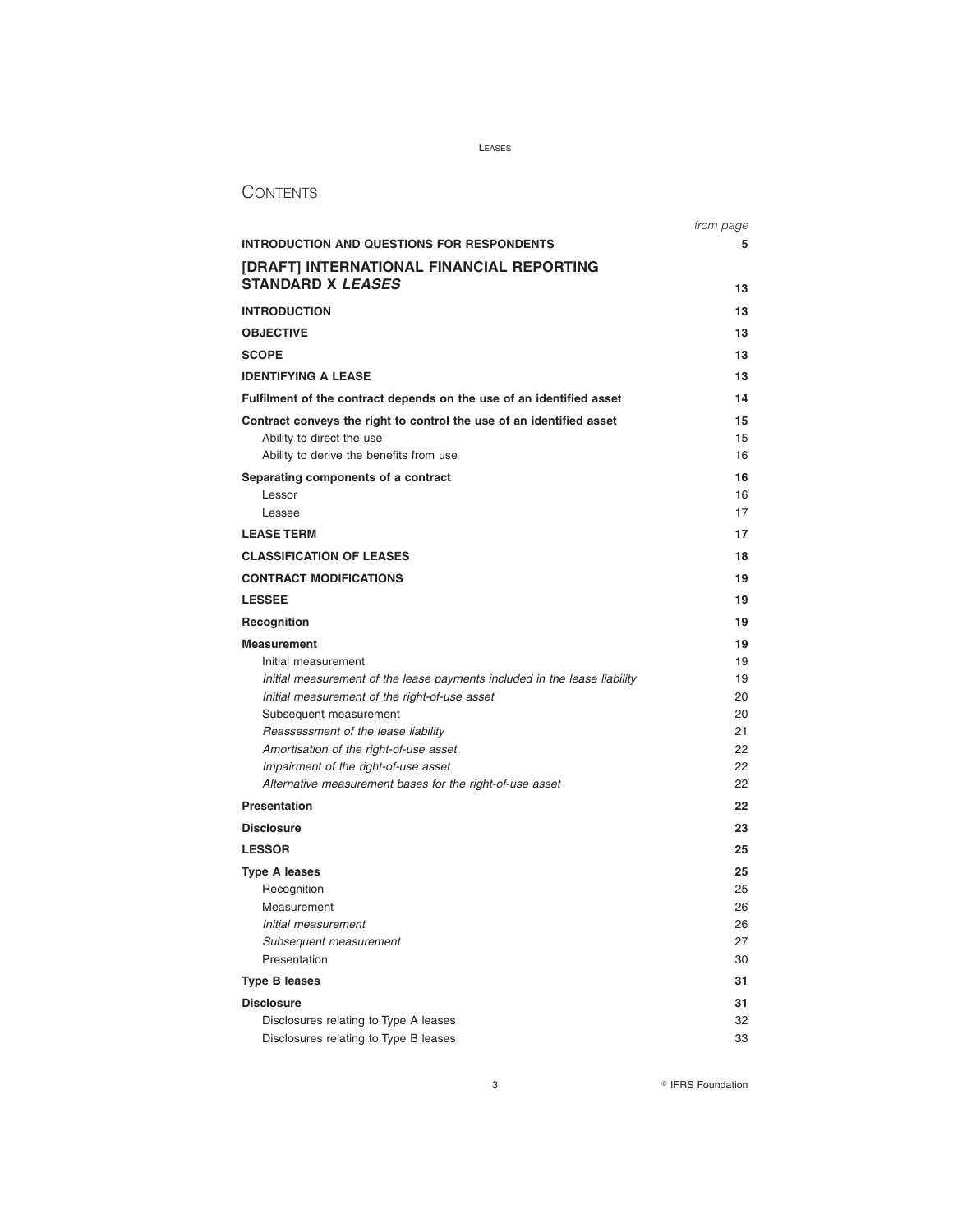EXPOSURE DRAFT—MAY 2013

| <b>SALE AND LEASEBACK TRANSACTIONS</b>                  | 33 |
|---------------------------------------------------------|----|
| Determining whether the transfer of the asset is a sale | 33 |
| Transfer of the asset is a sale                         | 34 |
| Transfer of the asset is not a sale                     | 34 |
| <b>Disclosure</b>                                       | 35 |
| <b>SHORT-TERM LEASES</b>                                | 35 |
| <b>APPENDICES</b>                                       |    |
| <b>A</b> Defined terms                                  | 36 |
| <b>B</b> Application quidance                           | 39 |
| C Effective date and transition                         | 44 |
| D [Draft] Amendments to other IFRSs                     | 49 |
| APPROVAL BY THE BOARD OF LEASES                         | 89 |
| <b>BASIS FOR CONCLUSIONS see separate booklet</b>       |    |
|                                                         |    |

**ILLUSTRATIVE EXAMPLES see separate booklet**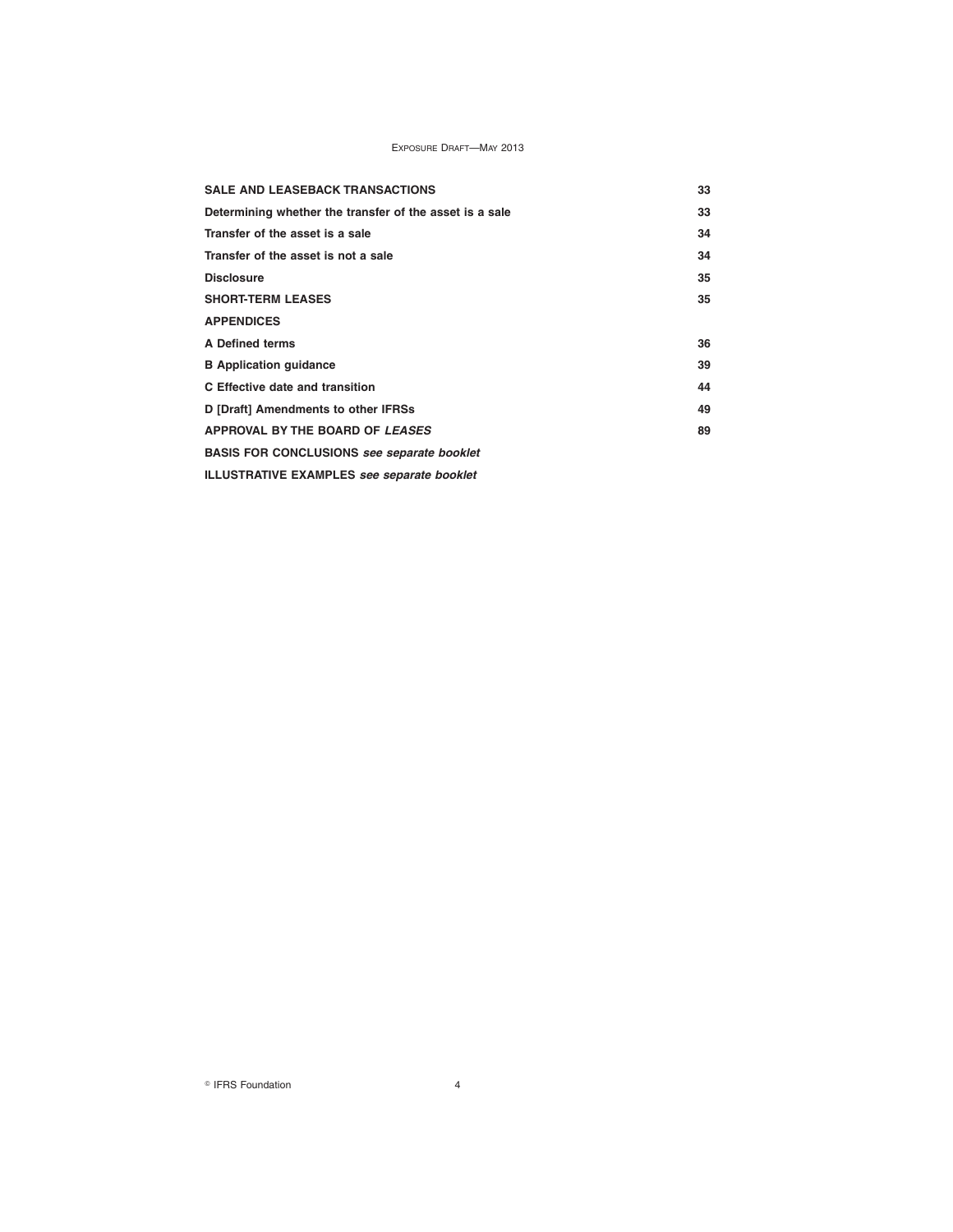## **Introduction and questions for respondents**

## **Why are the IASB and the FASB publishing this revised Exposure Draft?**

Leasing is an important activity for many entities. It is a means of gaining access to assets, of obtaining finance, and of reducing an entity's exposure to the risks of asset ownership. The prevalence of leasing, therefore, means that it is important that users of financial statements have a complete and understandable picture of an entity's leasing activities. The existing accounting models for leases require lessees and lessors to classify their leases as either finance leases or operating leases and account for those leases differently. Those models have been criticised for failing to meet the needs of users of financial statements because they do not always provide a faithful representation of leasing transactions. In particular, they do not require lessees to recognise assets and liabilities arising from operating leases. As a result, there has been a longstanding request from many users of financial statements and others to change the accounting requirements so that lessees would be required to recognise those assets and liabilities.

Accordingly, the International Accounting Standards Board (IASB) and the US Financial Accounting Standards Board (FASB) initiated a joint project to develop a new approach to lease accounting that would require assets and liabilities arising from leases to be recognised in the statement of financial position.

To meet that objective, the IASB and the FASB have jointly developed a revised draft Standard on leases. The boards developed the proposals in this revised Exposure Draft after considering responses to their Discussion Paper *Leases: Preliminary Views*, which was issued in March 2009, and the IASB's initial Exposure Draft *Leases* and the proposed FASB Accounting Standards Update, Leases (Topic 840), which were issued in August 2010.

Although many of the problems associated with existing leases requirements relate to the accounting for operating leases in the financial statements of lessees, retaining the existing lease accounting models for lessors would be inconsistent with the proposed approach to lessee accounting and would result in additional complexity in financial reporting. In addition, the boards decided that it would be beneficial to consider lessor accounting at the same time they are developing proposals on revenue recognition. Consequently, this Exposure Draft proposes changes to both lessee accounting and lessor accounting.

## **Who would be affected by the proposals?**

The proposed requirements would affect any entity that enters into a lease, with some specified scope exemptions. The proposed requirements would supersede IAS 17 *Leases* (and related Interpretations) in International Financial Reporting Standards (IFRSs) and the requirements in Topic 840, Leases, (and related Subtopics) of the FASB *Accounting Standards Codification*® .

5 **B** IFRS Foundation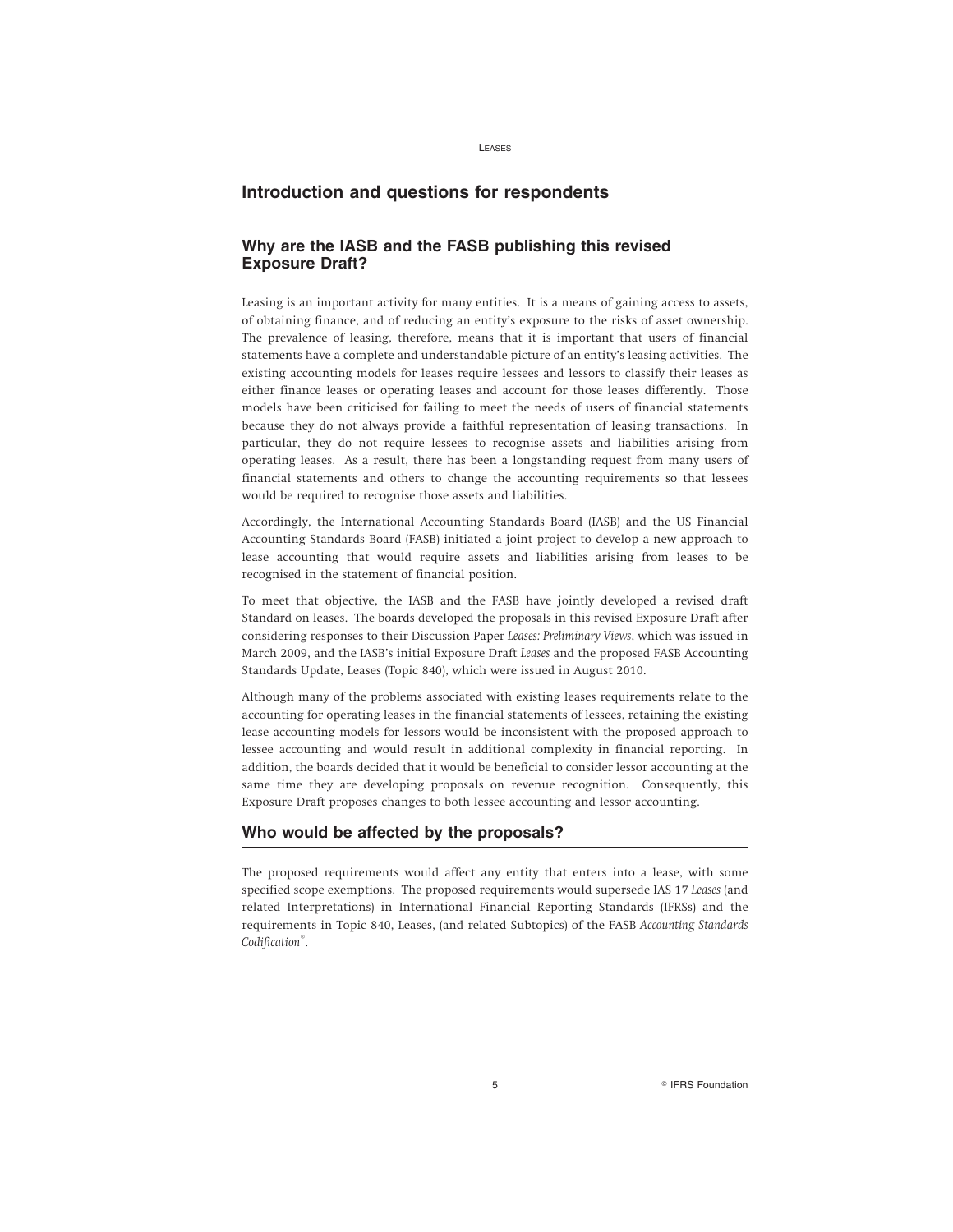## **What are the main proposals?**

The core principle of the proposed requirements is that an entity should recognise assets and liabilities arising from a lease. This represents an improvement over existing leases requirements, which do not require lease assets and lease liabilities to be recognised by many lessees.

In accordance with that principle, a lessee would recognise assets and liabilities for leases with a maximum possible term of more than 12 months. A lessee would recognise a liability to make lease payments (the lease liability) and a right-of-use asset representing its right to use the leased asset (the underlying asset) for the lease term.

The recognition, measurement and presentation of expenses and cash flows arising from a lease by a lessee would depend on whether the lessee is expected to consume more than an insignificant portion of the economic benefits embedded in the underlying asset. For practical purposes, this assessment would often depend on the nature of the underlying asset.

For most leases of assets other than property (for example, equipment, aircraft, cars, trucks), a lessee would classify the lease as a Type A lease and would do the following:

- (a) recognise a right-of-use asset and a lease liability, initially measured at the present value of lease payments; and
- (b) recognise the unwinding of the discount on the lease liability as interest separately from the amortisation of the right-of-use asset.

For most leases of property (ie land and/or a building or part of a building), a lessee would classify the lease as a Type B lease and would do the following:

- (a) recognise a right-of-use asset and a lease liability, initially measured at the present value of lease payments; and
- (b) recognise a single lease cost, combining the unwinding of the discount on the lease liability with the amortisation of the right-of-use asset, on a straight-line basis.

Similarly, the accounting applied by a lessor would depend on whether the lessee is expected to consume more than an insignificant portion of the economic benefits embedded in the underlying asset. For practical purposes, this assessment would often depend on the nature of the underlying asset.

For most leases of assets other than property, a lessor would classify the lease as a Type A lease and would do the following:

- (a) derecognise the underlying asset and recognise a right to receive lease payments (the lease receivable) and a residual asset (representing the rights the lessor retains relating to the underlying asset);
- (b) recognise the unwinding of the discount on both the lease receivable and the residual asset as interest income over the lease term; and
- (c) recognise any profit relating to the lease at the commencement date.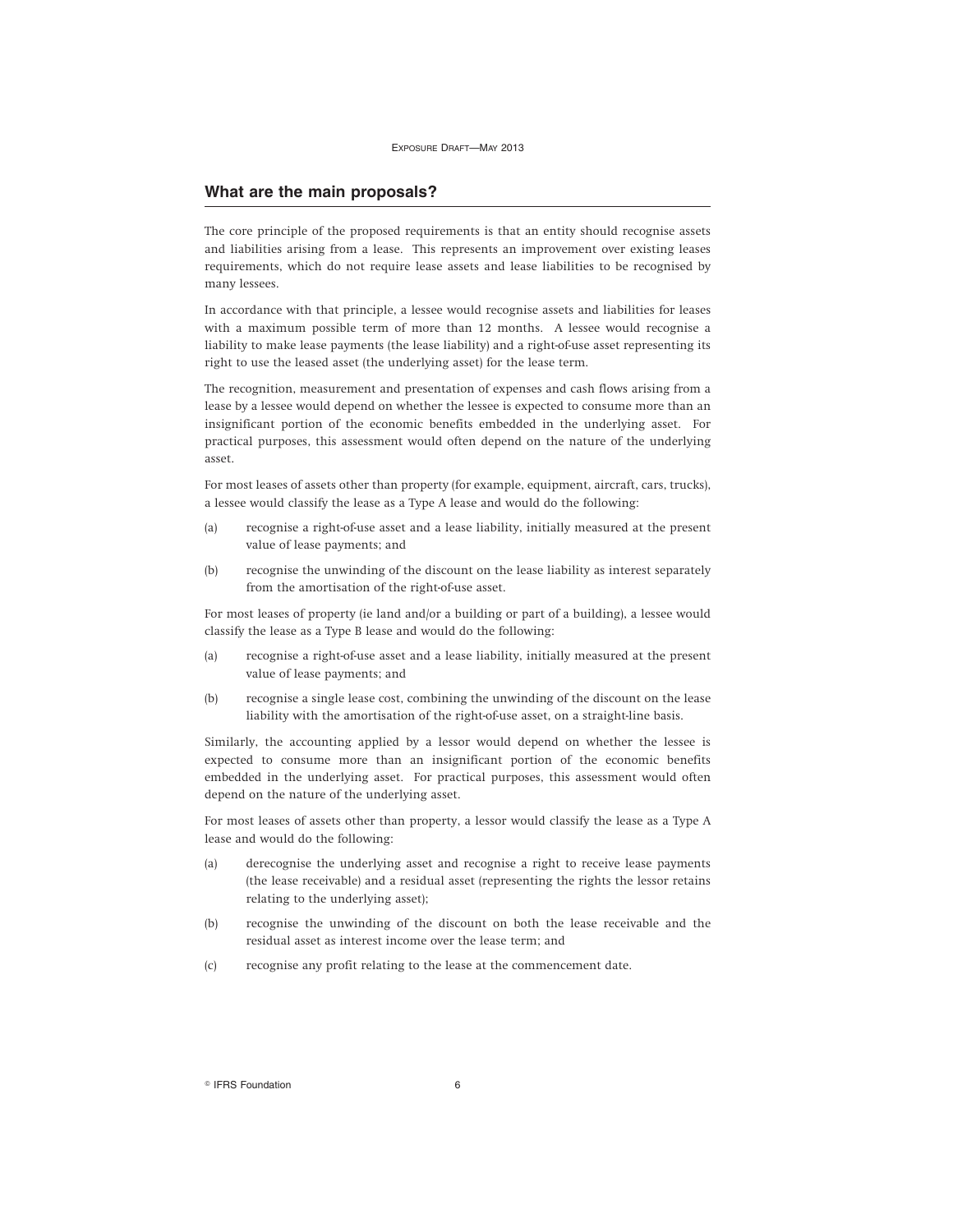For most leases of property, a lessor would classify the lease as a Type B lease and would apply an approach similar to existing operating lease accounting in which the lessor would do the following:

- (a) continue to recognise the underlying asset; and
- (b) recognise lease income over the lease term, typically on a straight-line basis.

When measuring assets and liabilities arising from a lease, a lessee and a lessor would exclude most variable lease payments. In addition, a lessee and a lessor would include payments to be made in optional periods only if the lessee has a significant economic incentive to exercise an option to extend the lease, or not to exercise an option to terminate the lease.

For leases with a maximum possible term (including any options to extend) of 12 months or less, a lessee and a lessor would be permitted to make an accounting policy election, by class of underlying asset, to apply simplified requirements that would be similar to existing operating lease accounting.

An entity would provide disclosures to meet the objective of enabling users of financial statements to understand the amount, timing and uncertainty of cash flows arising from leases.

On transition, a lessee and a lessor would recognise and measure leases at the beginning of the earliest period presented using either a modified retrospective approach or a full retrospective approach.

#### **When would the proposals be effective?**

The boards will set the effective date for the proposed requirements when they consider interested parties' feedback on this revised Exposure Draft. The boards are aware that the proposals affect almost every reporting entity. Some of those entities have many leases, and the proposed changes to accounting for leases are significant. The boards will consider these and other relevant factors when setting the effective date.

## **Questions for respondents**

The boards invite individuals and organisations to comment on the proposals in this revised Exposure Draft and, in particular, on the questions below. Respondents need not comment on all of the questions.

Comments are requested from those who agree and those who disagree with the proposals. Comments are most helpful if they identify and clearly explain the issue or question to which they relate. Those who disagree with a proposal are asked to describe their suggested alternative(s), supported by specific reasoning and examples, if possible.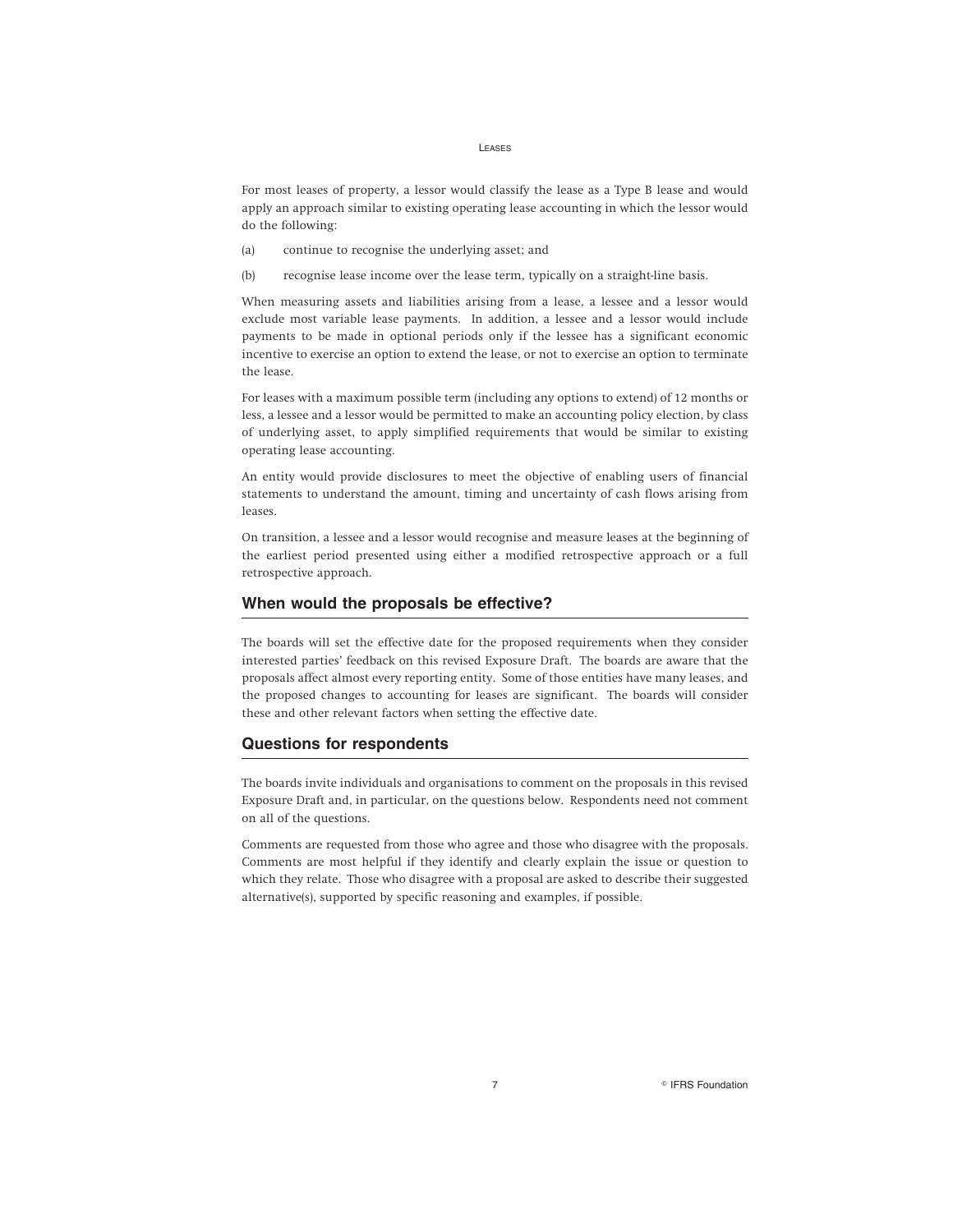Respondents should submit one comment letter to either the IASB or the FASB. The boards will jointly consider all comment letters received.

## **Scope**

## **Question 1: identifying a lease**

This revised Exposure Draft defines a lease as "a contract that conveys the right to use an asset (the underlying asset) for a period of time in exchange for consideration". An entity would determine whether a contract contains a lease by assessing whether:

- (a) fulfilment of the contract depends on the use of an identified asset; and
- (b) the contract conveys the right to control the use of the identified asset for a period of time in exchange for consideration.

A contract conveys the right to control the use of an asset if the customer has the ability to direct the use and receive the benefits from use of the identified asset.

Do you agree with the definition of a lease and the proposed requirements in paragraphs 6–19 for how an entity would determine whether a contract contains a lease? Why or why not? If not, how would you define a lease? Please supply specific fact patterns, if any, to which you think the proposed definition of a lease is difficult to apply or leads to a conclusion that does not reflect the economics of the transaction.

## **The accounting model**

This revised Exposure Draft would require an entity to recognise assets and liabilities arising from a lease.

When assessing how to account for a lease, a lessee and a lessor would classify a lease on the basis of whether a lessee is expected to consume more than an insignificant portion of the economic benefits embedded in the underlying asset.

This revised Exposure Draft would require an entity to apply that consumption principle by presuming that leases of property are Type B leases and leases of assets other than property are Type A leases, unless specified classification criteria are met. Those classification criteria are different for leases of property and leases of assets other than property to reflect the different natures of property (which often embeds a land element) and assets other than property.

The boards acknowledge that, for some leases, the application of the classification criteria might result in different outcomes than if the consumption principle were to be applied without additional requirements. Nonetheless, this revised Exposure Draft would require an entity to classify leases by applying the classification criteria in paragraphs 29–31 to simplify the proposals.

## **Lessee accounting**

A lessee would do the following:

(a) for all leases, recognise a right-of-use asset and a lease liability, initially measured at the present value of lease payments (except if a lessee elects to apply the recognition exemption for short-term leases).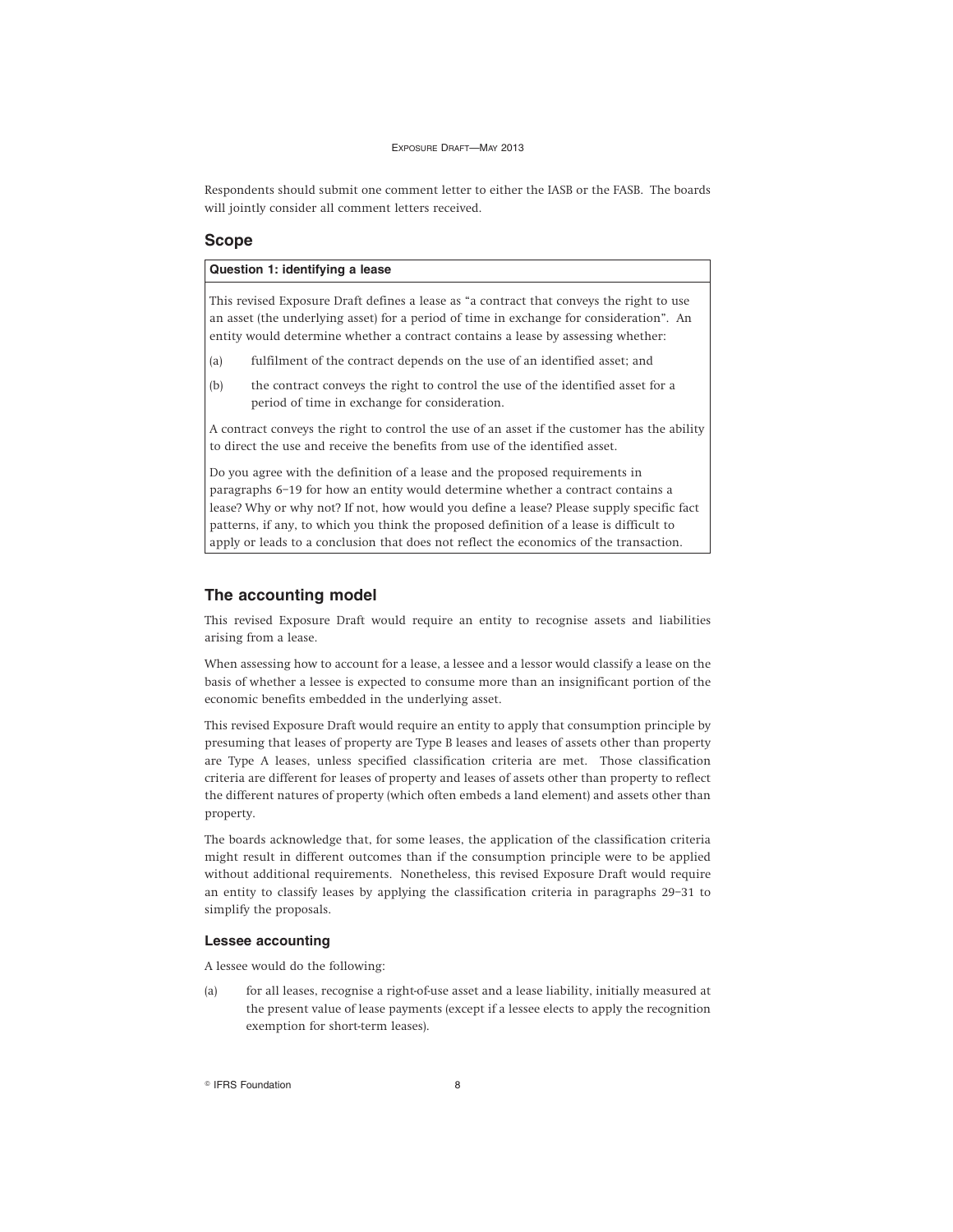- (b) for Type A leases, subsequently measure the lease liability on an amortised cost basis and amortise the right-of-use asset on a systematic basis that reflects the pattern in which the lessee expects to consume the right-of-use asset's future economic benefits. The lessee would present the unwinding of the discount on the lease liability as interest separately from the amortisation of the right-of-use asset.
- (c) for Type B leases, subsequently measure the lease liability on an amortised cost basis and amortise the right-of-use asset in each period so that the lessee would recognise the total lease cost on a straight-line basis over the lease term. In each period, the lessee would present a single lease cost combining the unwinding of the discount on the lease liability with the amortisation of the right-of-use asset.

#### **Lessor accounting**

A lessor would do the following:

- (a) for Type A leases, derecognise the underlying asset and recognise a lease receivable and a residual asset. The lessor would recognise both of the following:
	- (i) the unwinding of the discount on both the lease receivable and the residual asset as interest income over the lease term; and
	- (ii) any profit relating to the lease (as described in paragraph 74) at the commencement date.
- (b) for Type B leases (and any short-term leases if the lessor elects to apply the exemption for short-term leases), continue to recognise the underlying asset and recognise lease income over the lease term, typically on a straight-line basis.

## **Question 2: lessee accounting**

Do you agree that the recognition, measurement and presentation of expenses and cash flows arising from a lease should differ for different leases, depending on whether the lessee is expected to consume more than an insignificant portion of the economic benefits embedded in the underlying asset? Why or why not? If not, what alternative approach would you propose and why?

## **Question 3: lessor accounting**

Do you agree that a lessor should apply a different accounting approach to different leases, depending on whether the lessee is expected to consume more than an insignificant portion of the economic benefits embedded in the underlying asset? Why or why not? If not, what alternative approach would you propose and why?

## **Question 4: classification of leases**

Do you agree that the principle on the lessee's expected consumption of the economic benefits embedded in the underlying asset should be applied using the requirements set out in paragraphs 28–34, which differ depending on whether the underlying asset is property? Why or why not? If not, what alternative approach would you propose and why?

9 **PERS Foundation**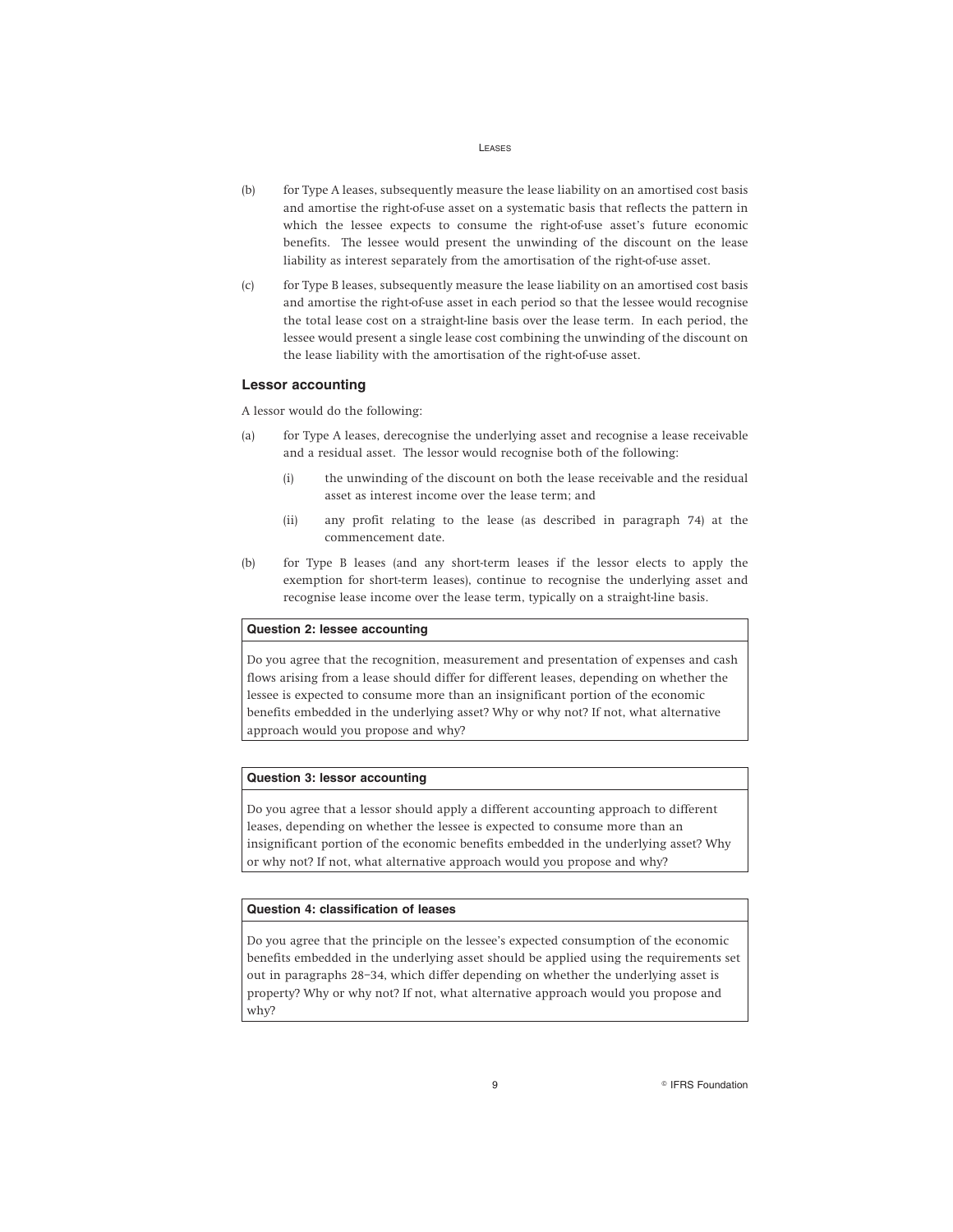## **Measurement**

This revised Exposure Draft would require that a lessee and a lessor measure assets and liabilities arising from a lease on a basis that:

- (a) reflects a lease term determined as the non-cancellable period, together with both of the following:
	- (i) periods covered by an option to extend the lease if the lessee has a significant economic incentive to exercise that option; and
	- (ii) periods covered by an option to terminate the lease if the lessee has a significant economic incentive not to exercise that option.
- (b) includes fixed lease payments and variable lease payments that depend on an index or a rate (such as the Consumer Price Index or a market interest rate), but excludes other variable lease payments unless those payments are in-substance fixed payments. The lessee and lessor would measure variable lease payments that depend on an index or a rate using the index or rate as at the commencement date.

A lessee would reassess the measurement of the lease liability, and a lessor would reassess the measurement of the lease receivable, if either of the following occurs:

- (a) there is a change in relevant factors that would result in a change in the lease term (as described in paragraph B6); or
- (b) there is a change in an index or a rate used to determine lease payments.

## **Question 5: lease term**

Do you agree with the proposals on lease term, including the reassessment of the lease term if there is a change in relevant factors? Why or why not? If not, how do you propose that a lessee and a lessor should determine the lease term and why?

## **Question 6: variable lease payments**

Do you agree with the proposals on the measurement of variable lease payments, including reassessment if there is a change in an index or a rate used to determine lease payments? Why or why not? If not, how do you propose that a lessee and a lessor should account for variable lease payments and why?

## **Transition**

#### **Question 7: transition**

Paragraphs C2–C22 state that a lessee and a lessor would recognise and measure leases at the beginning of the earliest period presented using either a modified retrospective approach or a full retrospective approach. Do you agree with those proposals? Why or why not? If not, what transition requirements do you propose and why?

Are there any additional transition issues the boards should consider? If yes, what are they and why?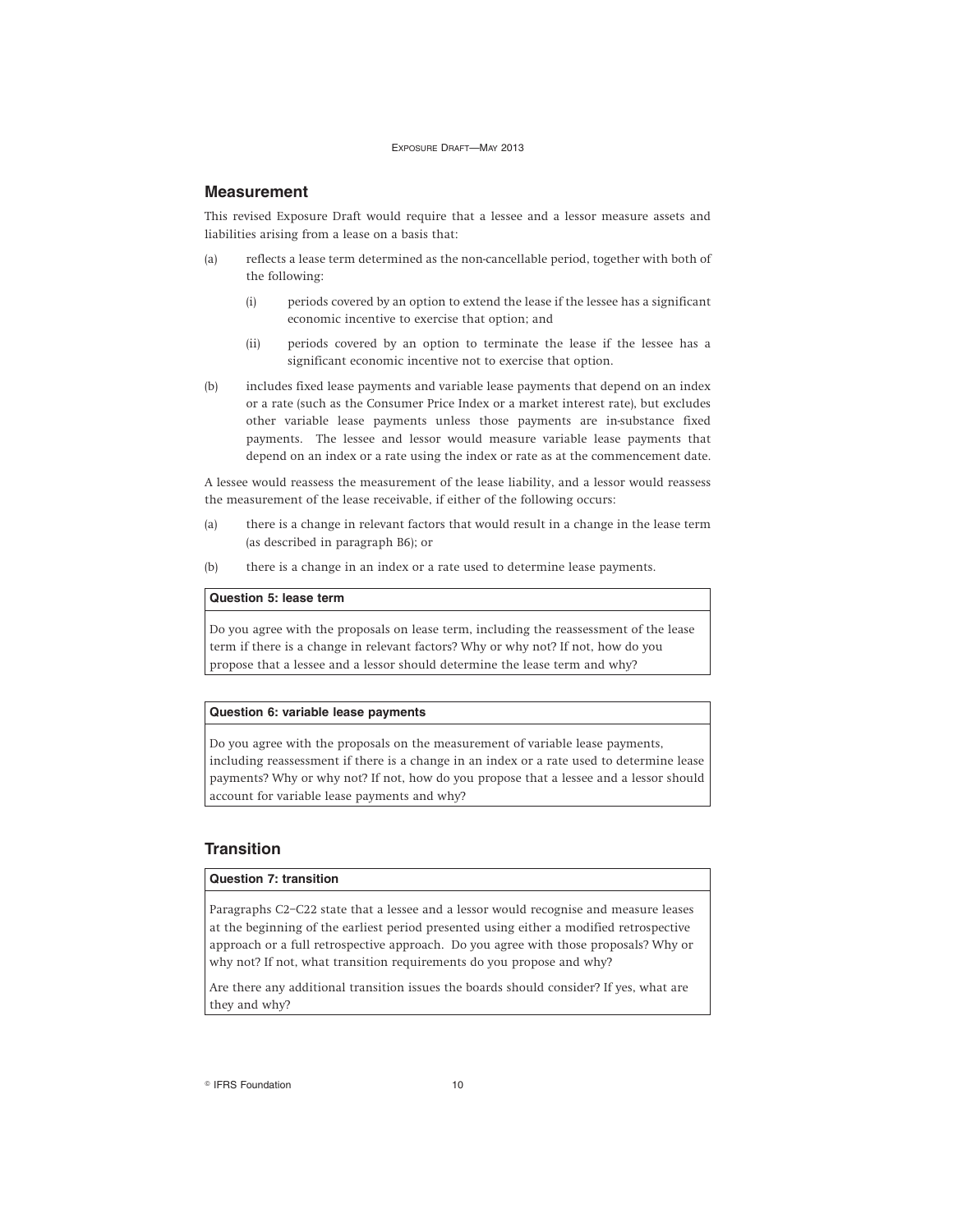## **Disclosure**

## **Question 8: disclosure**

Paragraphs 58–67 and 98–109 set out the disclosure requirements for a lessee and a lessor. Those proposals include maturity analyses of undiscounted lease payments; reconciliations of amounts recognised in the statement of financial position; and narrative disclosures about leases (including information about variable lease payments and options). Do you agree with those proposals? Why or why not? If not, what changes do you propose and why?

## Nonpublic entities (FASB-only)

## **Question 9 (FASB-only): nonpublic entities** *To strive for a reasonable balance between the costs and benefits of information, the FASB decided to provide the following specified reliefs for nonpublic entities*: (a) *To permit a nonpublic entity to make an accounting policy election to use a risk-free discount rate to measure the lease liability. If an entity elects to use a risk-free discount rate, that fact should be disclosed.* (b) *To exempt a nonpublic entity from the requirement to provide a reconciliation of the opening and closing balance of the lease liability. Will these specified reliefs for nonpublic entities help reduce the cost of implementing the new lease accounting requirements without unduly sacrificing information necessary for users of their financial statements? If not, what changes do you propose and why?*

## Related party leases (FASB-only)

*The FASB decided that the recognition and measurement requirements for all leases should be applied by lessees and lessors that are related parties based on the legally enforceable terms and conditions of the lease, acknowledging that some related party transactions are not documented and/or the terms and conditions are not at arm's length. In addition, lessees and lessors would be required to apply the disclosure requirements for related party transactions in Topic 850, Related Party Disclosures. Under existing US GAAP, entities are required to account for leases with related parties on the basis of their economic substance, which may be difficult when there are no legally enforceable terms and conditions of the agreement.*

## **Question 10 (FASB-only): related party leases**

*Do you agree that it is not necessary to provide different recognition and measurement requirements for related party leases (for example, to require the lease to be accounted for based on the economic substance of the lease rather than the legally enforceable terms and conditions)? If not, what different recognition and measurement requirements do you propose and why?*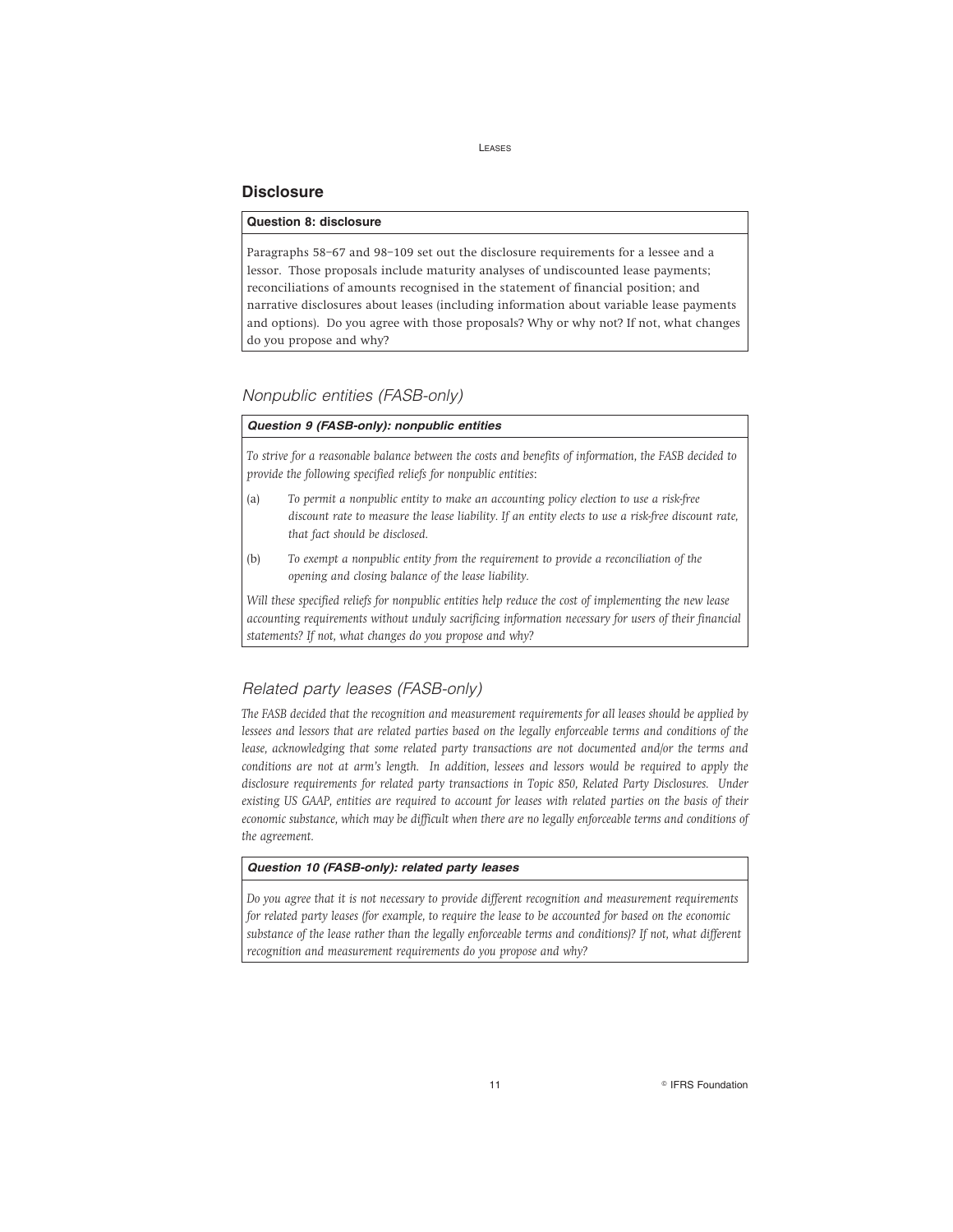## **Question 11 (FASB-only): related party leases**

*Do you agree that it is not necessary to provide additional disclosures (beyond those required by Topic 850) for related party leases? If not, what additional disclosure requirements would you propose and why?*

## **IAS 40 Investment Property**

#### **Question 12 (IASB-only): Consequential amendments to IAS 40**

The IASB is proposing amendments to other IFRSs as a result of the proposals in this revised Exposure Draft, including amendments to IAS 40 *Investment Property*. The amendments to IAS 40 propose that a right-of-use asset arising from a lease of property would be within the scope of IAS 40 if the leased property meets the definition of investment property. This would represent a change from the current scope of IAS 40, which permits, but does not require, property held under an operating lease to be accounted for as investment property using the fair value model in IAS 40 if it meets the definition of investment property.

Do you agree that a right-of-use asset should be within the scope of IAS 40 if the leased property meets the definition of investment property? If not, what alternative would you propose and why?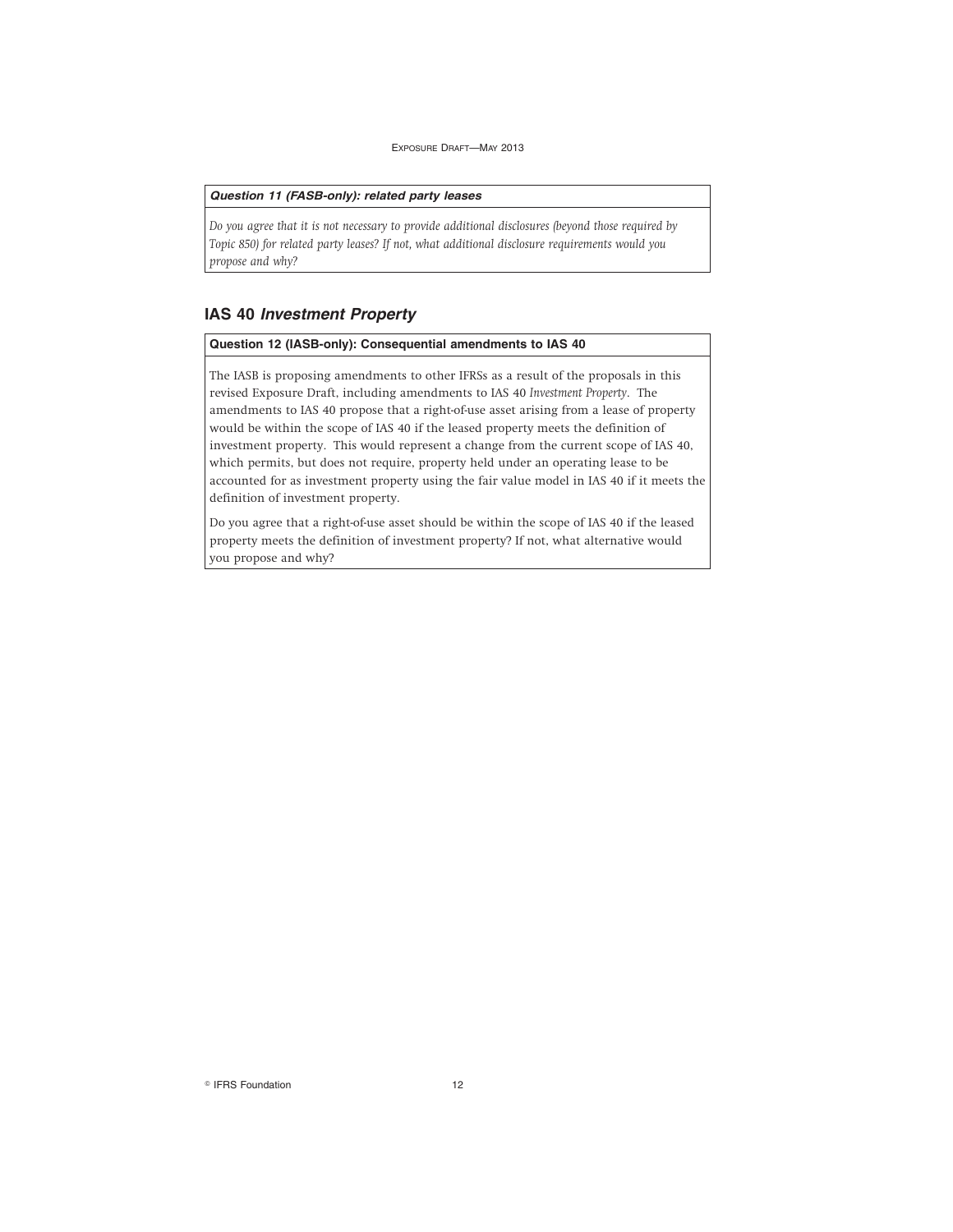## **[Draft] International Financial Reporting Standard X Leases**

## **Introduction**

- **1 This [draft] Standard specifies the accounting for leases. The core principle of this [draft] Standard is that an entity shall recognise assets and liabilities arising from a lease.**
- 2 An entity shall consider the terms and conditions of the contract and all related facts and circumstances when applying this [draft] Standard. An entity shall apply this [draft] Standard consistently to leases with similar characteristics and in similar circumstances.

## **Objective**

3 The objective of this [draft] Standard is to establish the principles that *lessees* and *lessors* shall apply to report useful information to users of financial statements about the amount, timing and uncertainty of cash flows arising from a *lease*.

## **Scope**

- 4 An entity shall apply this [draft] Standard to all leases as defined in paragraph 6, including leases of *right-of-use assets* in a *sublease*, except for the following:
	- (a) leases of intangible assets for lessors (see [draft] IFRS X *Revenue from Contracts with Customers*).<sup>1</sup>
	- (b) leases to explore for or use minerals, oil, natural gas and similar non-regenerative resources (see IFRS 6 *Exploration for and Evaluation of Mineral Resources*).
	- (c) leases of biological assets (see IAS 41 *Agriculture*).
	- (d) service concession arrangements within the scope of IFRIC 12 *Service Concession Arrangements*.
- 5 A lessee need not apply this [draft] Standard to leases of intangible assets.

## **Identifying a lease**

- 6 A lease is a *contract* that conveys the right to use an asset (the *underlying asset*) for a period of time in exchange for consideration.
- **7 At inception of a contract, an entity shall determine whether that contract is or contains a lease by assessing both of the following:**
	- **(a) whether fulfilment of the contract depends on the use of an identified asset (as described in paragraphs 8–11); and**

<sup>1</sup> Any references in this document to [draft] IFRS X *Revenue from Contracts with Customers* refer to the Exposure Draft *Revenue from Contracts with Customers* published by the IASB in November 2011.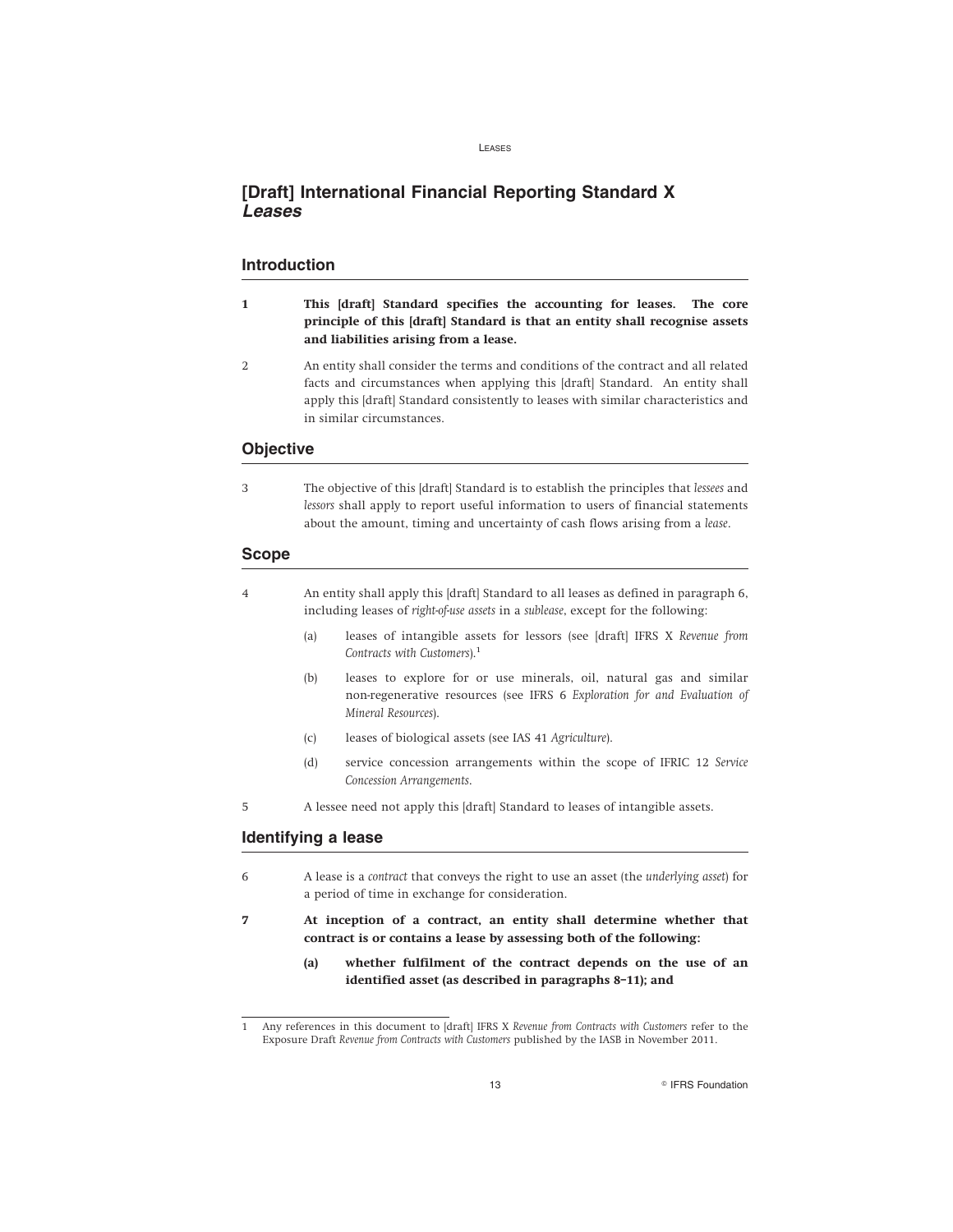**(b) whether the contract conveys the right to control the use of the identified asset for a period of time in exchange for consideration (as described in paragraphs 12–19).**

## **Fulfilment of the contract depends on the use of an identified asset**

- 8 An asset would typically be identified by being explicitly specified in a contract. However, even if an asset is explicitly specified, fulfilment of a contract does not depend on the use of an identified asset if the supplier (ie the entity that provides the good or service under the contract) has the substantive right to substitute the asset throughout the term of the contract. In contrast, even if an asset is not explicitly specified in a contract, fulfilment of the contract can depend on the use of an identified asset if the supplier does not have a substantive right to substitute the asset.
- 9 A supplier's right to substitute an asset is substantive if both of the following conditions are met:
	- (a) the supplier can substitute alternative assets in place of the asset without requiring the consent of the customer (ie the entity that receives the good or service under the contract); and
	- (b) there are no barriers (economic or otherwise) that would prevent the supplier from substituting alternative assets in place of the asset during the term of the contract. Examples of such barriers include, but are not limited to, the following:
		- (i) costs associated with substituting the asset that are so high that they create an economic disincentive to substituting alternative assets during the term of the contract; and
		- (ii) operational barriers that would prevent or deter the supplier from substituting the asset (for example, alternative assets are neither readily available to the supplier nor could they be sourced by the supplier within a reasonable time period or without incurring significant costs).
- 10 Fulfilment of a contract can depend on the use of an identified asset even if a supplier has the right or obligation to substitute other assets in place of the underlying asset if the asset is not operating properly or a technical upgrade becomes available. In addition, fulfilment of a contract can depend on the use of an identified asset even if a supplier has the right or obligation to substitute other assets for any reason only on or after a particular date. In this case, fulfilment of the contract can depend on the use of an identified asset until the date that the right or obligation to substitute becomes effective.
- 11 A physically distinct portion of an asset (for example, a floor of a building) can be an identified asset. However, a capacity portion of an asset (for example, a capacity portion of a fibre-optic cable that is less than substantially all of the capacity of the cable) cannot be an identified asset because it is not physically distinct from the remaining capacity of the asset.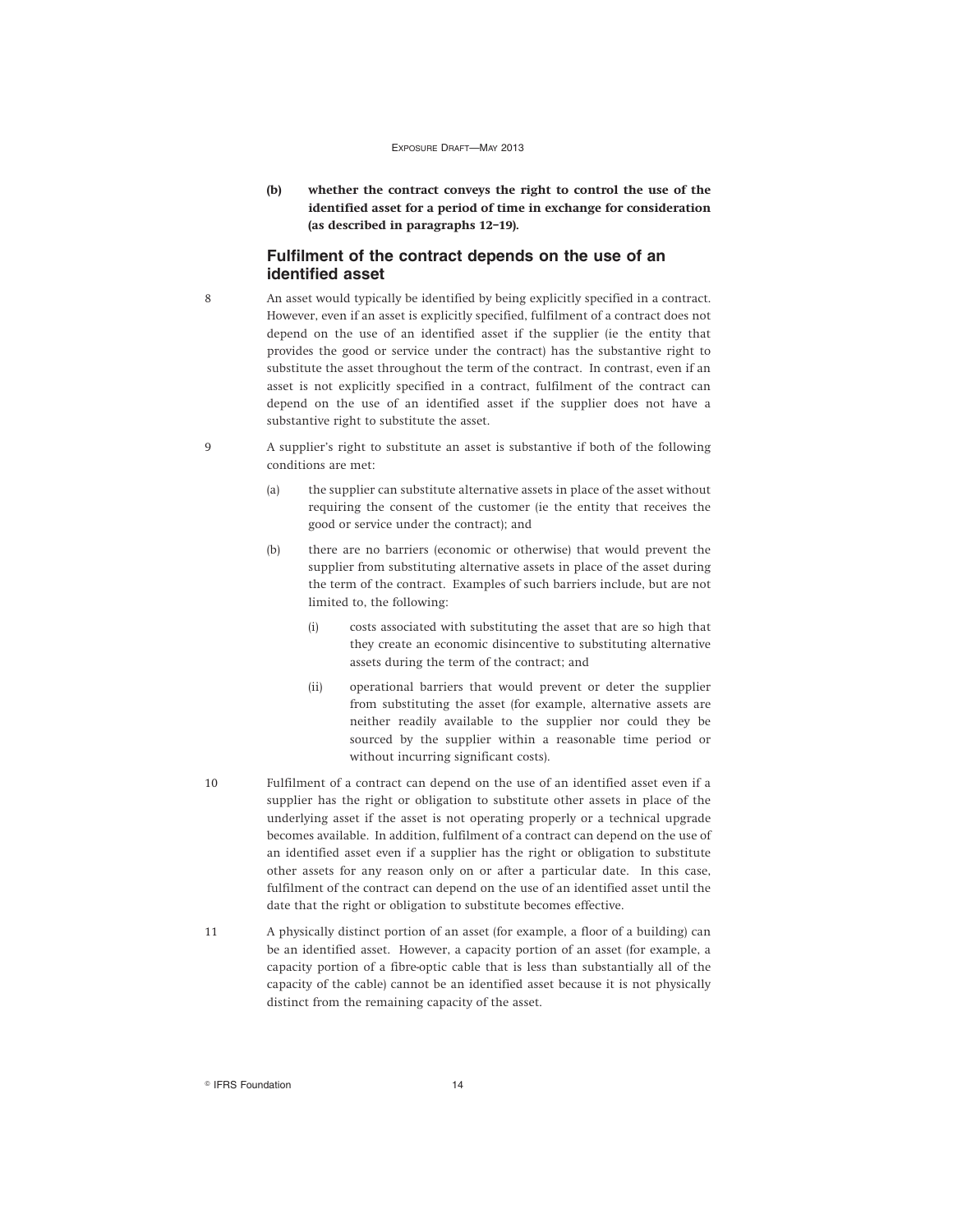## **Contract conveys the right to control the use of an identified asset**

- 12 A contract conveys the right to control the use of an identified asset if, throughout the term of the contract, the customer has the ability to do both of the following:
	- (a) direct the use of the identified asset (as described in paragraphs 13–17); and
	- (b) derive the benefits from use of the identified asset (as described in paragraphs 18–19).

## **Ability to direct the use**

- 13 A customer has the ability to direct the use of an asset when the contract conveys rights that give the customer the ability to make decisions about the use of the asset that most significantly affect the economic benefits to be derived from use of the asset throughout the term of the contract.
- 14 Examples of decisions that could most significantly affect the economic benefits to be derived from use of an asset include, but are not limited to, determining or being able to change any of the following:
	- (a) how and for what purpose the asset is employed during the term of the contract;
	- (b) how the asset is operated during the term of the contract; and
	- (c) the operator of the asset.
- 15 In some contracts for which there are few, if any, substantive decisions to be made about the use of an asset after the *commencement date*, a customer's ability to direct the use of the asset may be obtained at or before that date. For example, a customer may be involved in designing the asset for its use or in determining the terms and conditions of the contract, so that the decisions about the use of the asset that most significantly affect the economic benefits to be derived from use are predetermined. In those cases, the customer has the ability to direct the use of the asset throughout the term of the contract as a result of the decisions that it made at or before the commencement of the contract.
- 16 A contract may include clauses that restrict a customer's use of an asset; for example, a contract may specify the maximum amount of use of an asset to protect the supplier's interest in the asset. Such protective rights that restrict a customer's use of an asset would not, in isolation, prevent the customer from having the ability to direct the use of the asset.
- 17 Rights that give a customer the ability to specify the output of an asset (for example, the quantity and description of goods or services produced by the asset) would not, in isolation, mean that a customer has the ability to direct the use of that asset. The ability to specify the output, without any other decision-making rights relating to the use of the asset, gives a customer the same rights as any customer that purchases services.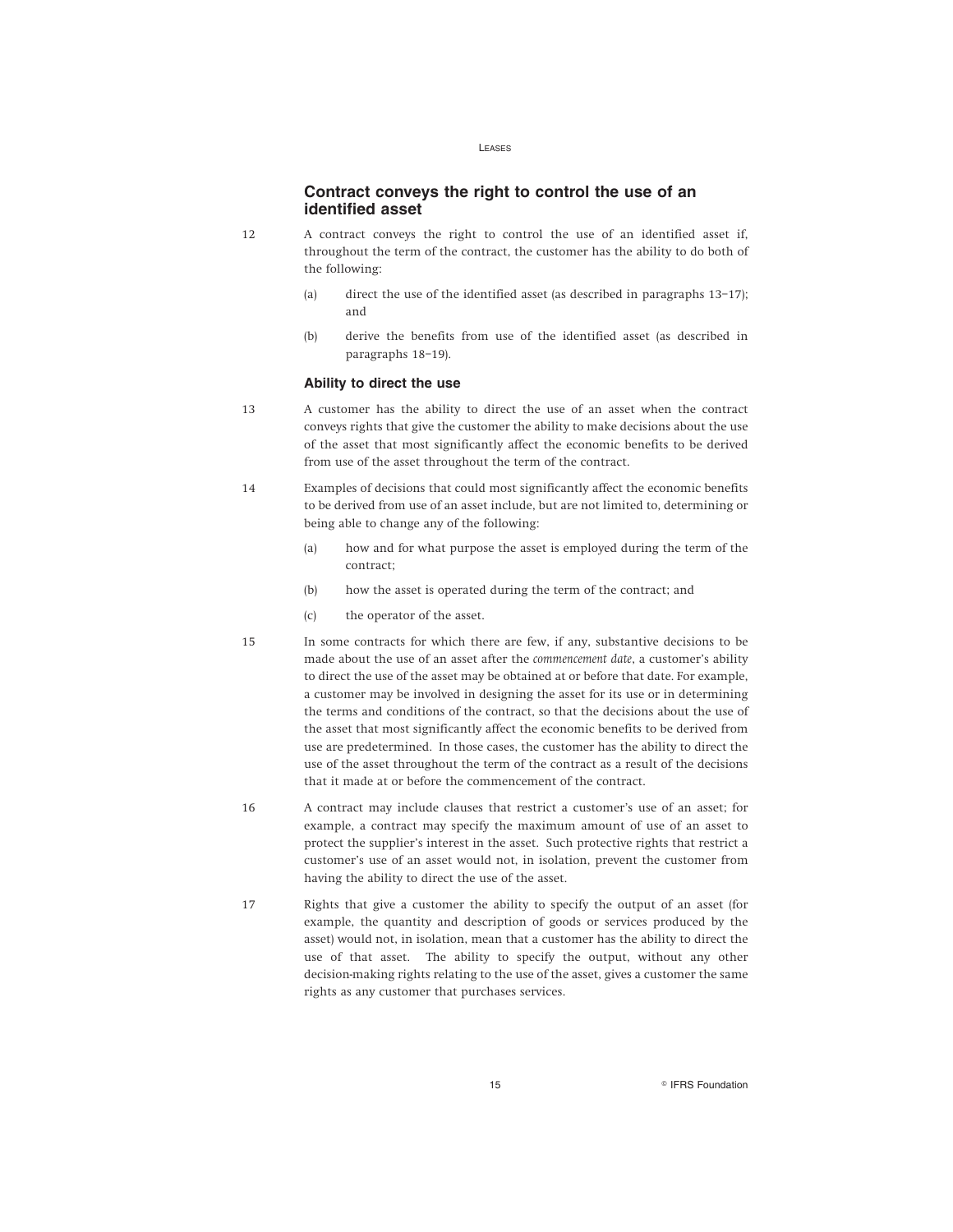#### **Ability to derive the benefits from use**

- 18 A customer's ability to derive the benefits from use of an asset refers to its right to obtain substantially all of the potential economic benefits from use of the asset throughout the term of the contract. A customer can obtain economic benefits from use of an asset directly or indirectly in many ways, such as by using, consuming, holding or sub-leasing the asset. The economic benefits from use of an asset include its primary output and by-products in the form of products and services. Those economic benefits also include other economic benefits from use of the asset that could be realised from a commercial transaction with a third party.
- 19 A customer does not have the ability to derive the benefits from use of an asset if both of the following occur:
	- (a) the customer can obtain the benefits from use of the asset only in conjunction with additional goods or services that are provided by the supplier and not sold separately by the supplier or other suppliers; and
	- (b) the asset is incidental to the delivery of services because the asset has been designed to function only with the additional goods or services provided by the supplier. In such cases, the customer receives a bundle of goods or services that combine to deliver an overall service for which the customer has contracted.

## **Separating components of a contract**

- 20 After determining that a contract contains a lease in accordance with paragraphs 6–19, an entity shall identify each separate lease component within the contract. An entity shall consider the right to use an asset to be a separate lease component if both of the following criteria are met:
	- (a) the lessee can benefit from use of the asset either on its own or together with other resources that are readily available to the lessee. Readily available resources are goods or services that are sold or leased separately (by the lessor or other suppliers) or resources that the lessee has already obtained (from the lessor or from other transactions or events); and
	- (b) the underlying asset is neither dependent on, nor highly interrelated with, the other underlying assets in the contract.
- 21 An entity shall account for each lease component as a separate lease, separately from non-lease components of a contract, except as described in paragraphs 23(b)(ii) and 23(c). An entity shall allocate the consideration in the contract to each separate lease component that has been identified in accordance with paragraphs 22–24.

#### **Lessor**

22 After identifying the lease components in a contract in accordance with paragraph 20, a lessor shall allocate the consideration in the contract using the requirements in paragraphs 70–76 of [draft] IFRS X *Revenue from Contracts with Customers*.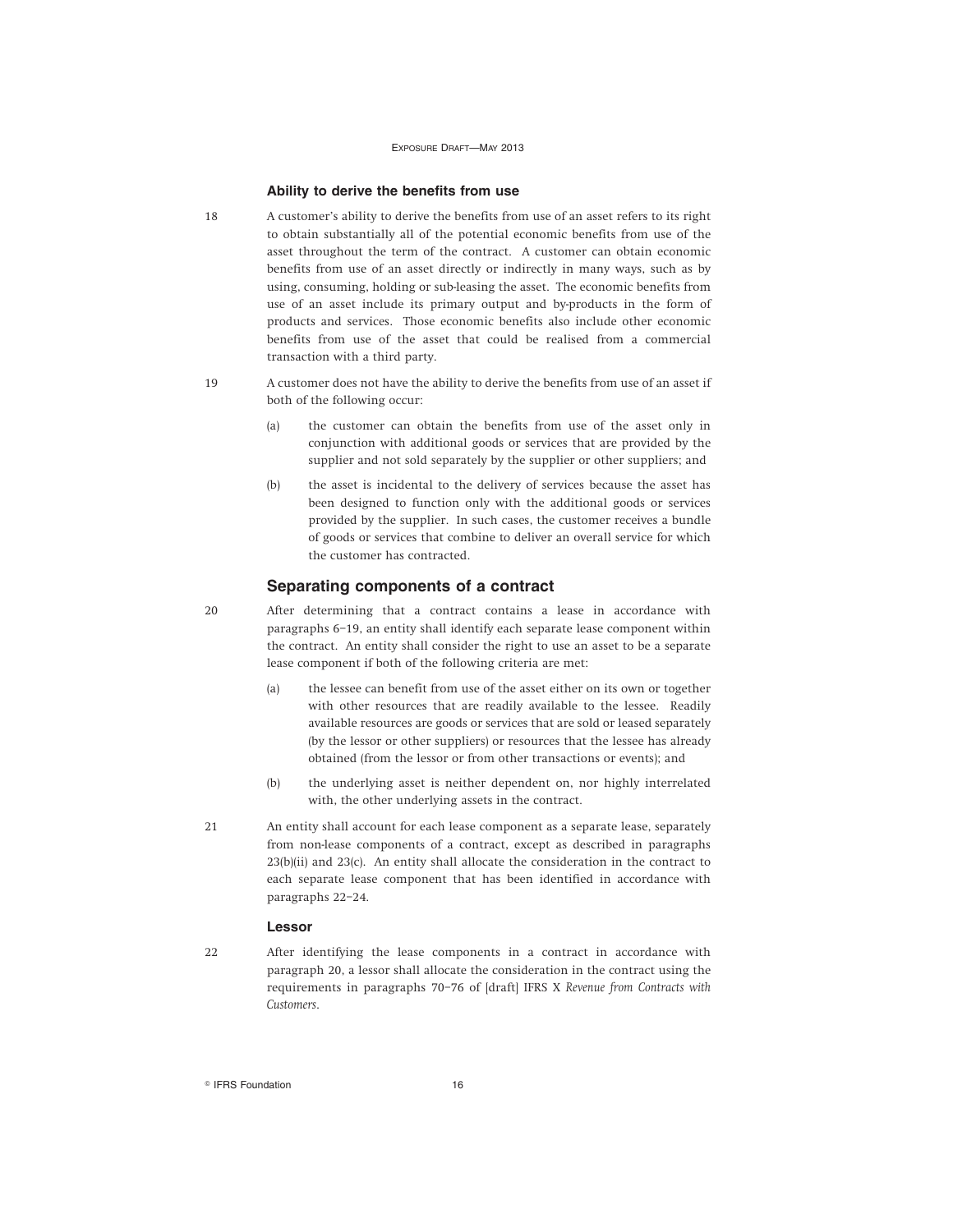#### **Lessee**

- 23 After identifying the lease components in a contract in accordance with paragraph 20, a lessee shall allocate the consideration in the contract as follows:
	- (a) if there are observable *stand-alone prices* for each component of the contract, a lessee shall allocate the consideration to each component on the basis of the relative stand-alone price of each component.
	- (b) if there are observable stand-alone prices for one or more, but not all, of the components of the contract, a lessee shall allocate both of the following:
		- (i) the stand-alone price of each component to the components of the contract with observable prices; and
		- (ii) the remaining consideration in the contract to the components of the contract without observable prices. If one or more of the components without observable prices is a lease component, the lessee shall combine those components and account for them as a single lease component.
	- (c) if there are no observable stand-alone prices for any components of the contract, a lessee shall combine the components and account for them as a single lease component.
- 24 A price is observable if it is the price that either the lessor or similar suppliers charge for similar lease, good or service components on a stand-alone basis.

## **Lease term (paragraphs B2–B6)**

- 25 An entity shall determine the *lease term* as the non-cancellable period of the lease, together with both of the following:
	- (a) periods covered by an option to extend the lease if the lessee has a significant economic incentive to exercise that option; and
	- (b) periods covered by an option to terminate the lease if the lessee has a significant economic incentive not to exercise that option.
- 26 At the commencement date, an entity shall consider contract-based, asset-based, entity-based and market-based factors when assessing whether a lessee has a significant economic incentive either to exercise an option to extend a lease, or not to exercise an option to terminate a lease, as described in paragraph B5. Those factors shall be considered together and the existence of any one factor does not necessarily signify that a lessee has a significant economic incentive to exercise, or not to exercise, the option.
- 27 An entity shall reassess the lease term only if either of the following occurs:
	- (a) there is a change in relevant factors, as described in paragraph B6, that would result in the lessee having or no longer having a significant economic incentive either to exercise an option to extend the lease or not to exercise an option to terminate the lease. A change in market-based factors (such as market rates to lease a comparable asset) shall not, in isolation, trigger reassessment of the lease term.

17 **Constanting Construction Constanting Construction Construction**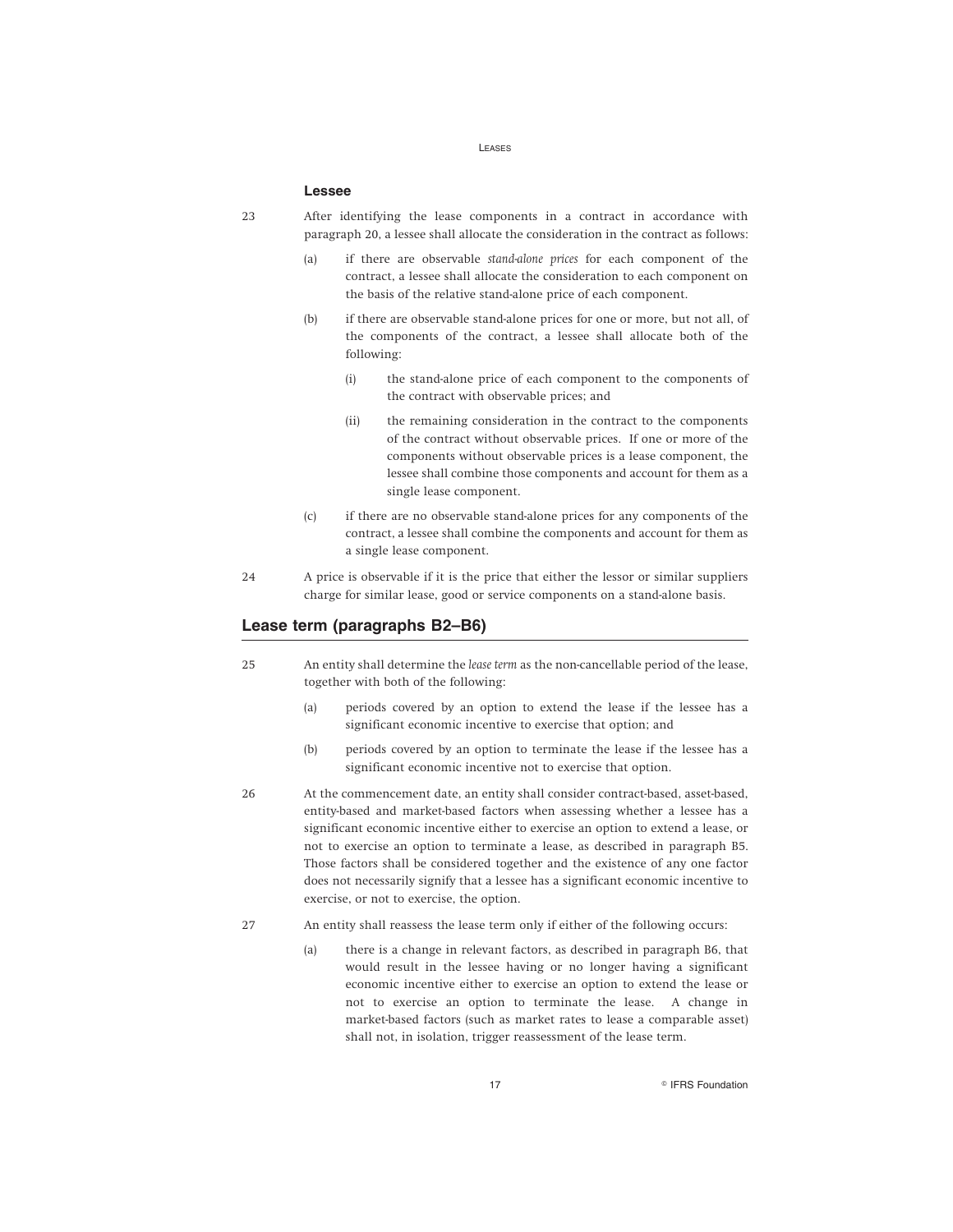- (b) the lessee does either of the following:
	- (i) elects to exercise an option even though the entity had previously determined that the lessee did not have a significant economic incentive to do so; or
	- (ii) does not elect to exercise an option even though the entity had previously determined that the lessee had a significant economic incentive to do so.

## **Classification of leases**

| 28 | At the commencement date, an entity shall classify a lease as either a Type |
|----|-----------------------------------------------------------------------------|
|    | A lease or a Type B lease. An entity shall not reassess the classification  |
|    | after the commencement date.                                                |
|    |                                                                             |

- 29 If the underlying asset is not *property*, an entity shall classify a lease as a Type A lease unless one of the following two criteria is met:
	- (a) the lease term is for an insignificant part of the total *economic life* of the underlying asset; or
	- (b) the present value of the *lease payments* is insignificant relative to the fair value of the underlying asset at the commencement date.

If either criterion above is met, the lease is classified as a Type B lease.

- 30 If the underlying asset is property, an entity shall classify a lease as a Type B lease unless one of the following two criteria is met:
	- (a) the lease term is for the major part of the remaining economic life of the underlying asset; or
	- (b) the present value of the lease payments accounts for substantially all of the fair value of the underlying asset at the commencement date.

If either criterion above is met, the lease is classified as a Type A lease.

- 31 Notwithstanding the requirements in paragraphs 29–30, a lease is classified as a Type A lease if a lessee has a significant economic incentive to exercise an option to purchase the underlying asset.
- 32 If a lease component contains the right to use more than one asset, an entity shall determine the nature of the underlying asset on the basis of the nature of the primary asset within the lease component. An entity shall regard the economic life of the primary asset to be the economic life of the underlying asset when applying the classification criteria in paragraphs 29–30.
- 33 Notwithstanding the requirements in paragraph 32, if a lease component contains both land and a building, an entity shall regard the economic life of the building to be the economic life of the underlying asset when applying the classification criteria in paragraph 30.
- 34 When classifying a sublease, an entity shall evaluate the sublease with reference to the underlying asset (for example, the item of property, plant or equipment that is the subject of the lease), rather than with reference to the right-of-use asset.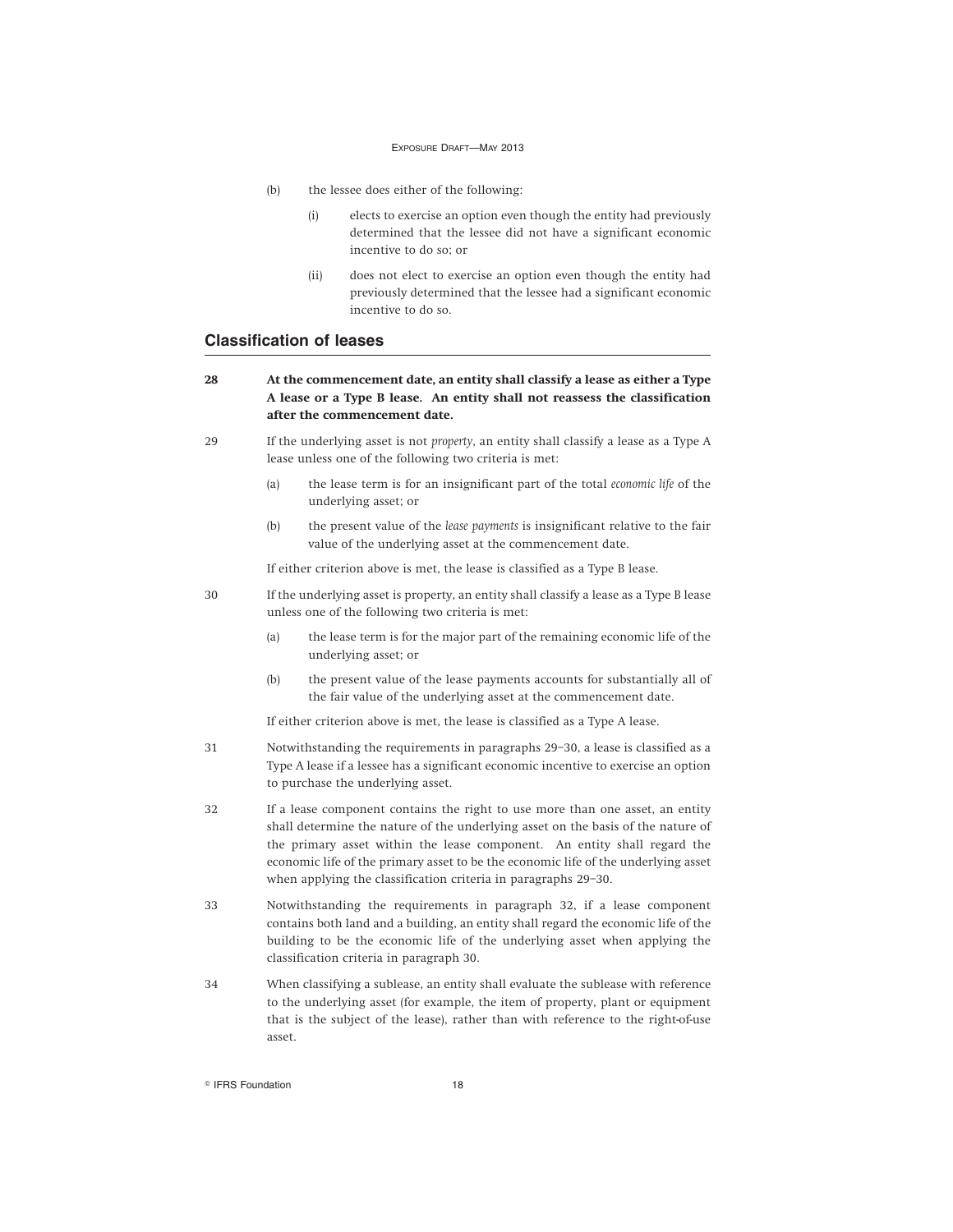35 A lessee shall not classify a lease as a Type A or a Type B lease if it chooses to measure the right-of-use asset in accordance with paragraph 52 or paragraph 53. Such a lease shall be treated as a Type A lease when applying the applicable presentation and disclosure requirements.

## **Contract modifications**

36 If the contractual terms and conditions of a lease are modified, resulting in a substantive change to the existing lease, an entity shall account for the modified contract as a new contract at the date that the modifications become effective. An entity shall recognise any difference between the carrying amounts of the assets and liabilities arising from the previous lease and those arising from any new lease in profit or loss. Examples of a substantive change arising from a contract modification include changes to the contractual lease term or to the amount of contractual lease payments that were not part of the original terms and conditions of the lease.

#### **Lessee**

## **Recognition**

**37 At the commencement date, a lessee shall recognise a right-of-use asset and a** *lease liability***.**

#### **Measurement**

#### **Initial measurement**

- **38 At the commencement date, a lessee shall measure both of the following:**
	- **(a) the lease liability at the present value of the lease payments discounted using the** *rate the lessor charges the lessee***. If that rate cannot be readily determined, the lessee shall use its** *incremental borrowing rate* **(as described in paragraphs B7–B9).**
	- **(b) the right-of-use asset as described in paragraph 40.**

#### Initial measurement of the lease payments included in the lease liability

- 39 At the commencement date, the lease payments included in the lease liability shall consist of the following payments relating to the use of the underlying asset during the lease term (as described in paragraph 25) that are not yet paid:
	- (a) fixed payments, less any lease incentives receivable from the lessor;
	- (b) *variable lease payments* that depend on an index or a rate (such as the Consumer Price Index or a market interest rate), initially measured using the index or rate as at the commencement date;
	- (c) variable lease payments that are in-substance fixed payments;
	- (d) amounts expected to be payable by the lessee under *residual value guarantees*;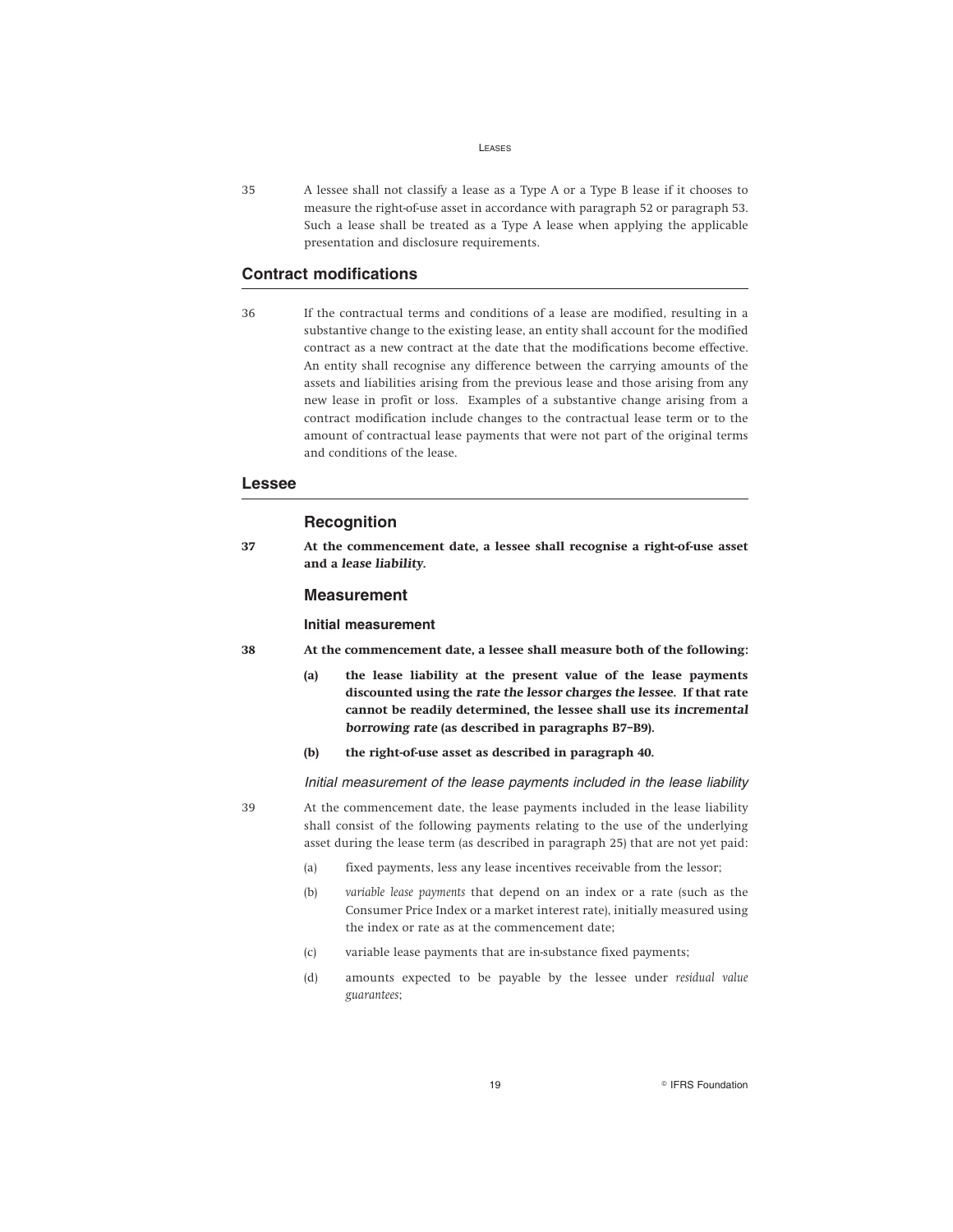- (e) the exercise price of a purchase option if the lessee has a significant economic incentive to exercise that option (assessed considering the factors described in paragraph B5); and
- (f) payments for penalties for terminating the lease, if the lease term (as determined in accordance with paragraph 25) reflects the lessee exercising an option to terminate the lease.

#### Initial measurement of the right-of-use asset

- 40 At the commencement date, the cost of the right-of-use asset shall consist of all of the following:
	- (a) the amount of the initial measurement of the lease liability;
	- (b) any lease payments made to the lessor at or before the commencement date, less any lease incentives received from the lessor; and
	- (c) any *initial direct costs* incurred by the lessee (as described in paragraphs B10–B11).

#### **Subsequent measurement**

- **41 After the commencement date, a lessee shall measure both of the following:**
	- **(a) the lease liability by increasing the carrying amount to reflect the unwinding of the discount on the lease liability and reducing the carrying amount to reflect the lease payments made during the period. The lessee shall determine the unwinding of the discount on the lease liability in each period during the lease term as the amount that produces a constant periodic discount rate on the remaining balance of the liability, taking into consideration the reassessment requirements in paragraph 43; and**
	- **(b) the right-of-use asset at cost less any accumulated amortisation and any accumulated impairment losses, taking into consideration the reassessment requirements in paragraph 43, unless paragraph 52 or paragraph 53 applies.**
- 42 After the commencement date, a lessee shall recognise in profit or loss, unless the costs are included in the carrying amount of another asset in accordance with other applicable Standards, all of the following:
	- (a) for Type A leases, the unwinding of the discount on the lease liability as interest and the amortisation of the right-of-use asset.
	- (b) for Type B leases, a single lease cost, combining the unwinding of the discount on the lease liability with the amortisation of the right-of-use asset, calculated so that the remaining cost of the lease (as described in paragraphs B15–B16) is allocated over the remaining lease term on a straight-line basis. However, the periodic lease cost shall not be less than the periodic unwinding of the discount on the lease liability.
	- (c) variable lease payments not included in the lease liability in the period in which the obligation for those payments is incurred.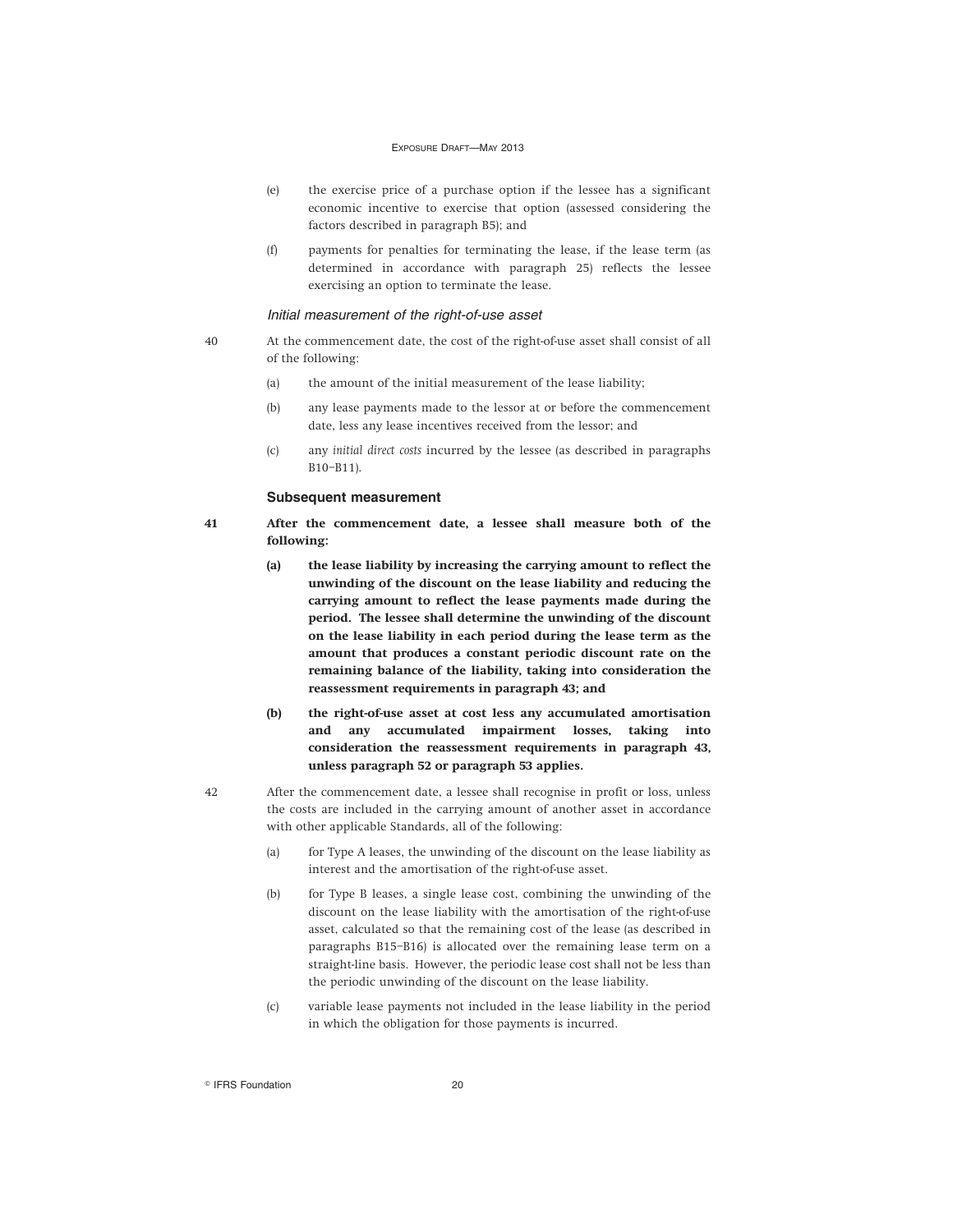#### Reassessment of the lease liability

- 43 After the commencement date, a lessee shall remeasure the lease liability to reflect changes to the lease payments as described in paragraph 44 and changes to the discount rate as described in paragraphs 45–46. A lessee shall recognise the amount of the remeasurement of the lease liability as an adjustment to the right-of-use asset, except as follows:
	- (a) a lessee shall identify the amount of the remeasurement arising from a change in an index or a rate (as described in paragraph 44(d)) that is attributable to the current period and shall recognise that amount in profit or loss.
	- (b) if the carrying amount of the right-of-use asset is reduced to zero, a lessee shall recognise any remaining amount of the remeasurement in profit or loss.
- 44 A lessee shall reassess the lease payments if there is a change in any of the following:
	- (a) the lease term, as described in paragraph 27. A lessee shall determine the revised lease payments on the basis of the revised lease term.
	- (b) relevant factors that result in the lessee having or no longer having a significant economic incentive to exercise an option to purchase the underlying asset, assessed in accordance with paragraph B6. A lessee shall determine the revised lease payments to reflect the change in amounts payable under the purchase option.
	- (c) the amounts expected to be payable under residual value guarantees. A lessee shall determine the revised lease payments to reflect the change in amounts expected to be payable under residual value guarantees.
	- (d) an index or a rate used to determine lease payments during the reporting period. A lessee shall determine the revised lease payments using the index or rate as at the end of the reporting period.
- 45 A lessee shall reassess the discount rate if there is a change in any of the following, unless the possibility of change was reflected in determining the discount rate at the commencement date:
	- (a) the lease term;
	- (b) relevant factors that result in the lessee having or no longer having a significant economic incentive to exercise an option to purchase the underlying asset; or
	- (c) a reference interest rate, if variable lease payments are determined using that rate.
- 46 A lessee shall determine the revised discount rate at the date of reassessment as the rate the lessor would charge the lessee at that date (or, if that rate is not readily determinable, the lessee's incremental borrowing rate at that date) on the basis of the remaining lease term.

21 **Constanting Construction Constanting Construction Construction**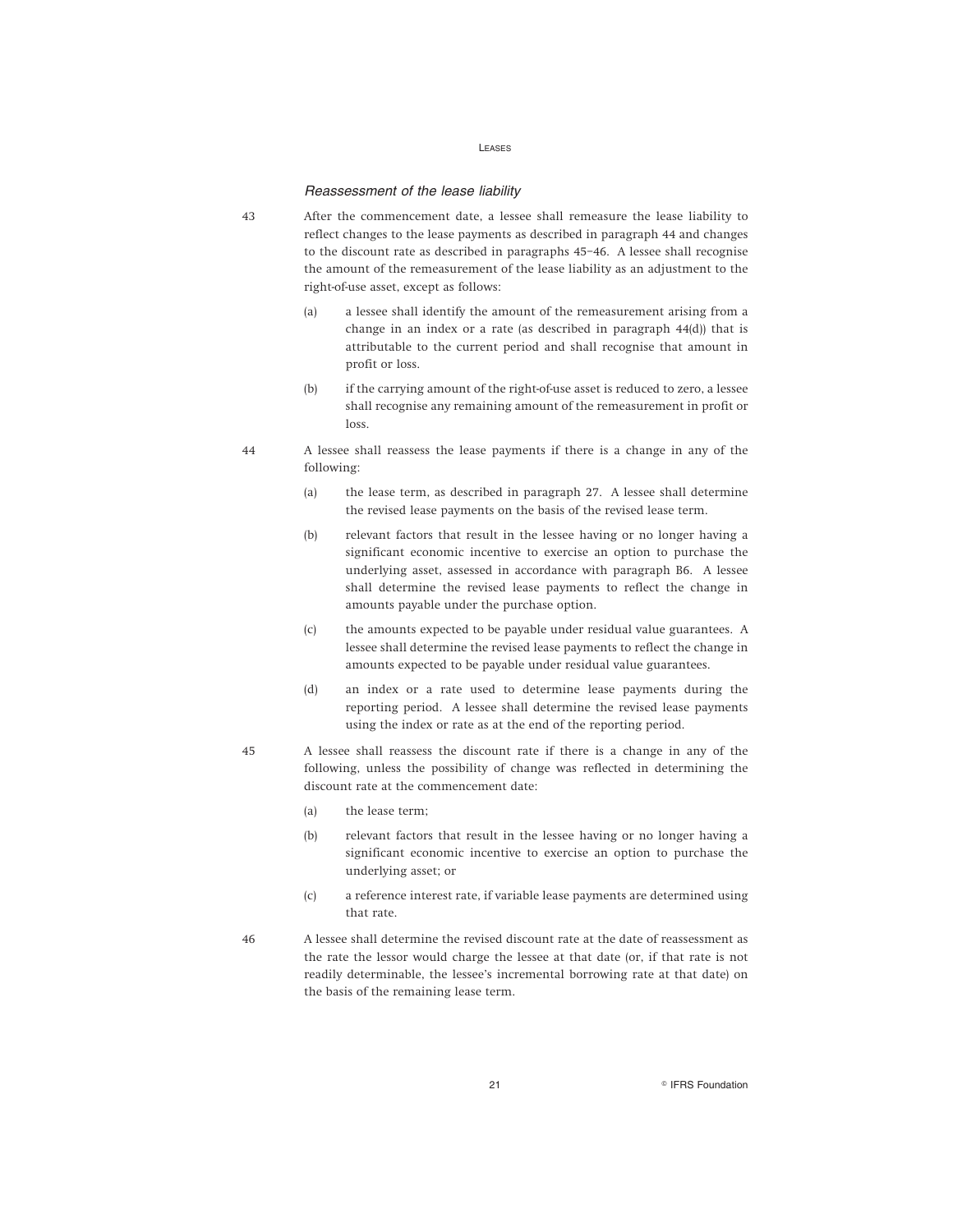#### Amortisation of the right-of-use asset

#### **Type A leases**

- 47 For Type A leases, a lessee shall amortise the right-of-use asset on a straight-line basis, unless another systematic basis is more representative of the pattern in which the lessee expects to consume the right-of-use asset's future economic benefits.
- 48 A lessee shall amortise the right-of-use asset from the commencement date to the earlier of the end of the *useful life* of the right-of-use asset or the end of the lease term. However, if the lessee has a significant economic incentive to exercise a purchase option, the lessee shall amortise the right-of-use asset to the end of the useful life of the underlying asset.
- 49 Subject to the requirements in paragraphs 47–48, a lessee shall otherwise apply the depreciation requirements in IAS 16 *Property, Plant and Equipment* when amortising the right-of-use asset.

#### **Type B leases**

- 50 For Type B leases, a lessee shall determine the amortisation of the right-of-use asset for the period as the difference between the following:
	- (a) the periodic lease cost, determined in accordance with paragraph 42(b); and
	- (b) the periodic unwinding of the discount on the lease liability, determined in accordance with paragraph 41(a).

#### Impairment of the right-of-use asset

51 A lessee shall determine whether the right-of-use asset is impaired and shall recognise any impairment loss in accordance with IAS 36 *Impairment of Assets*.

#### Alternative measurement bases for the right-of-use asset

- 52 A lessee shall measure right-of-use assets arising from leased property in accordance with the fair value model in IAS 40 if the leased property meets the definition of *investment property* and the lessee elects the fair value model in IAS 40 as an accounting policy.
- 53 A lessee may measure right-of-use assets relating to a class of property, plant and equipment at a revalued amount in accordance with IAS 16 if the lessee revalues all assets within that class of property, plant and equipment.

## **Presentation**

- 54 A lessee shall either present in the statement of financial position or disclose in the notes all of the following:
	- (a) right-of-use assets separately from other assets;
	- (b) lease liabilities separately from other liabilities;
	- (c) right-of-use assets arising from Type A leases separately from right-of-use assets arising from Type B leases and right-of-use assets measured at revalued amounts; and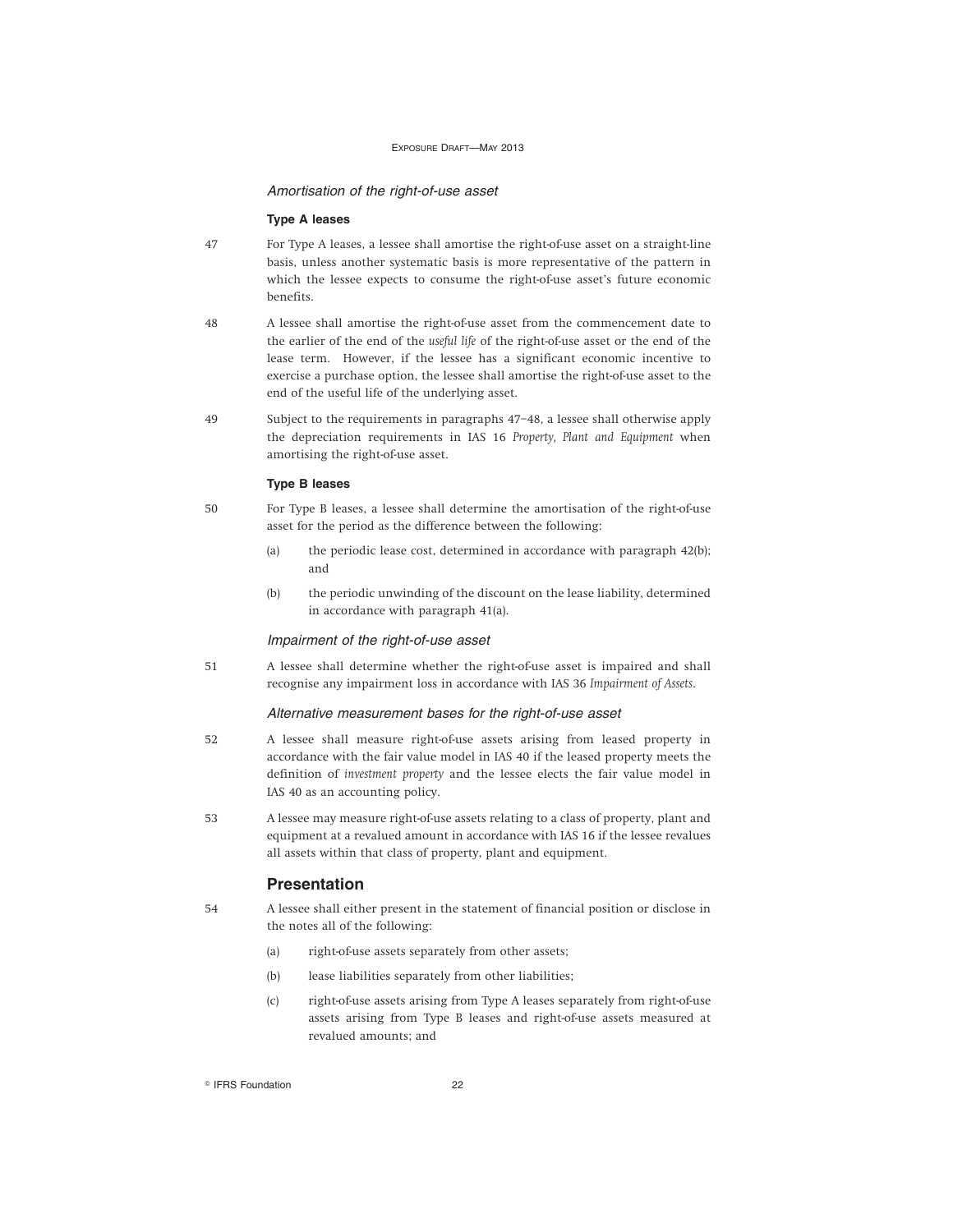- (d) lease liabilities arising from Type A leases separately from lease liabilities arising from Type B leases.
- 55 If a lessee does not present right-of-use assets and lease liabilities separately in the statement of financial position, the lessee shall do both of the following:
	- (a) present right-of-use assets within the same line item as the corresponding underlying assets would be presented if they were owned; and
	- (b) disclose which line items in the statement of financial position include right-of-use assets and lease liabilities.
- 56 In the statement of profit or loss and other comprehensive income, a lessee shall present both of the following:
	- (a) for Type A leases, the unwinding of the discount on the lease liability separately from the amortisation of the right-of-use asset.
	- (b) for Type B leases, the unwinding of the discount on the lease liability together with the amortisation of the right-of-use asset.
- 57 In the statement of cash flows a lessee shall classify the following:
	- (a) repayments of the principal portion of the lease liability arising from Type A leases within financing activities;
	- (b) the unwinding of the discount on the lease liability arising from Type A leases in accordance with the requirements relating to interest paid in IAS 7 *Statement of Cash Flows*;
	- (c) payments arising from Type B leases within operating activities; and
	- (d) variable lease payments and *short-term lease* payments not included in the lease liability within operating activities.

## **Disclosure**

- **58 The objective of the disclosure requirements is to enable users of financial statements to understand the amount, timing and uncertainty of cash flows arising from leases. To achieve that objective, a lessee shall disclose qualitative and quantitative information about all of the following:**
	- **(a) its leases (as described in paragraphs 60(a) and 60(b));**
	- **(b) the significant judgements made in applying the [draft] Standard to those leases (as described in paragraph 60(c)); and**
	- **(c) the amounts recognised in the financial statements relating to those leases (as described in paragraphs 61–67).**
- 59 A lessee shall consider the level of detail necessary to satisfy the disclosure objective and how much emphasis to place on each of the various requirements. A lessee shall aggregate or disaggregate disclosures so that useful information is not obscured by including a large amount of insignificant detail or by aggregating items that have different characteristics.
- 60 A lessee shall disclose the following:

23 **Participal Executive State of PERS Foundation**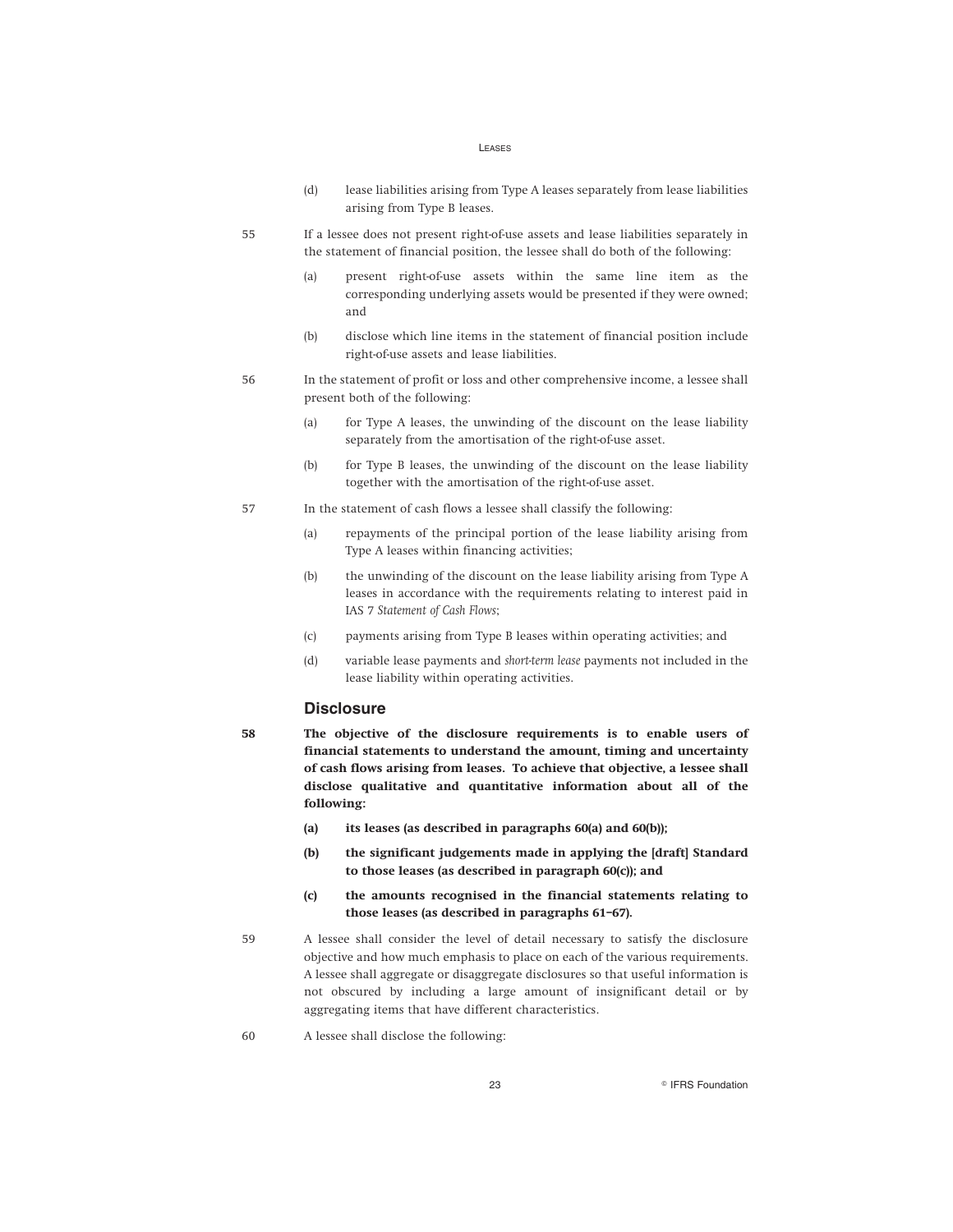- (a) information about the nature of its leases, including:
	- (i) a general description of those leases;
	- (ii) the basis, and terms and conditions, on which variable lease payments are determined;
	- (iii) the existence, and terms and conditions, of options to extend or terminate the lease. A lessee shall provide narrative disclosure about the options that are recognised as part of the right-of-use asset and lease liability and those that are not;
	- (iv) the existence, and terms and conditions, of residual value guarantees provided by the lessee; and
	- (v) the restrictions or covenants imposed by leases, for example those relating to dividends or incurring additional financial obligations.

A lessee shall identify the information relating to subleases included in the disclosures provided above.

- (b) information about leases that have not yet commenced but that create significant rights and obligations for the lessee.
- (c) information about significant assumptions and judgements made in applying the [draft] Standard, which may include the following:
	- (i) the determination of whether a contract contains a lease (as described in paragraphs 6–19);
	- (ii) the allocation of the consideration in a contract between lease and non-lease components (as described in paragraphs 23–24); and
	- (iii) the determination of the discount rate (as described in paragraphs B7–B9).
- 61 A lessee shall disclose a reconciliation of opening and closing balances of right-of-use assets by class of underlying asset separately for Type A leases, Type B leases and right-of-use assets measured at revalued amounts. Those reconciliations shall include items that are useful in understanding the change in the carrying amount of right-of-use assets, for example, the following:
	- (a) additions due to leases commencing or being extended;
	- (b) reclassifications when a lessee exercises a purchase option;
	- (c) reductions due to leases being terminated;
	- (d) remeasurements relating to a change in an index or a rate used to determine lease payments;
	- (e) amortisation;
	- (f) effects of business combinations; and
	- (g) impairment.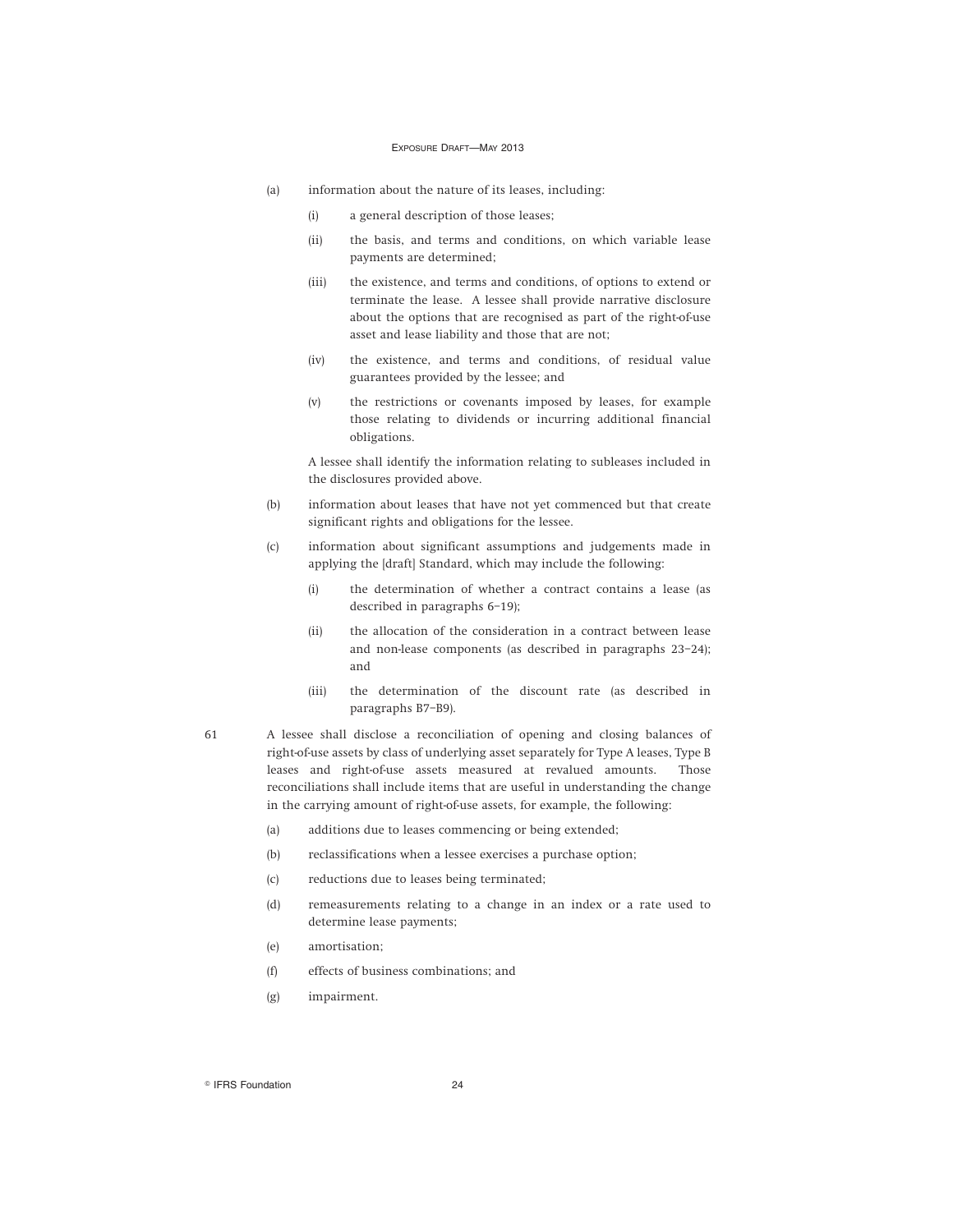- 62 A lessee that measures its right-of-use assets arising from leased investment property in accordance with the fair value model in IAS 40 (as described in paragraph 52) may elect not to provide the disclosure required by paragraph 61 for those right-of-use assets.
- 63 If a lessee measures right-of-use assets at revalued amounts, the lessee shall disclose:
	- (a) the effective date of the revaluation; and
	- (b) the amount of the revaluation surplus that relates to right-of-use assets at the start and end of the reporting period, indicating the changes during the period and any restrictions on the distribution of the balance to shareholders.
- 64 A lessee shall disclose a reconciliation of opening and closing balances of the lease liability separately for Type A leases and Type B leases. Those reconciliations shall include the periodic unwinding of the discount on the lease liability and other items that are useful in understanding the change in the carrying amount of the lease liability, for example, the following:
	- (a) liabilities created due to leases commencing or being extended;
	- (b) liabilities extinguished due to leases being terminated;
	- (c) remeasurements relating to a change in an index or a rate used to determine lease payments;
	- (d) cash paid;
	- (e) foreign currency exchange differences; and
	- (f) effects of business combinations.
- 65 A lessee shall disclose costs that are recognised in the period relating to variable lease payments not included in the lease liability.
- 66 A lessee shall disclose information about the acquisition of right-of-use assets in exchange for lease liabilities, arising from both Type A leases and Type B leases, as a supplemental non-cash transaction disclosure (see IAS 7).
- 67 In place of the maturity analyses required by paragraphs 39(a) and 39(b) of IFRS 7 *Financial Instruments: Disclosures*, a lessee shall disclose a maturity analysis of the lease liability, showing the undiscounted cash flows on an annual basis for a minimum of each of the first five years and a total of the amounts for the remaining years. A lessee shall reconcile the undiscounted cash flows to the lease liability recognised in the statement of financial position.

## **Lessor**

## **Type A leases**

## **Recognition**

- **68 At the commencement date, a lessor shall do all of the following:**
	- **(a) derecognise the carrying amount of the underlying asset (if previously recognised);**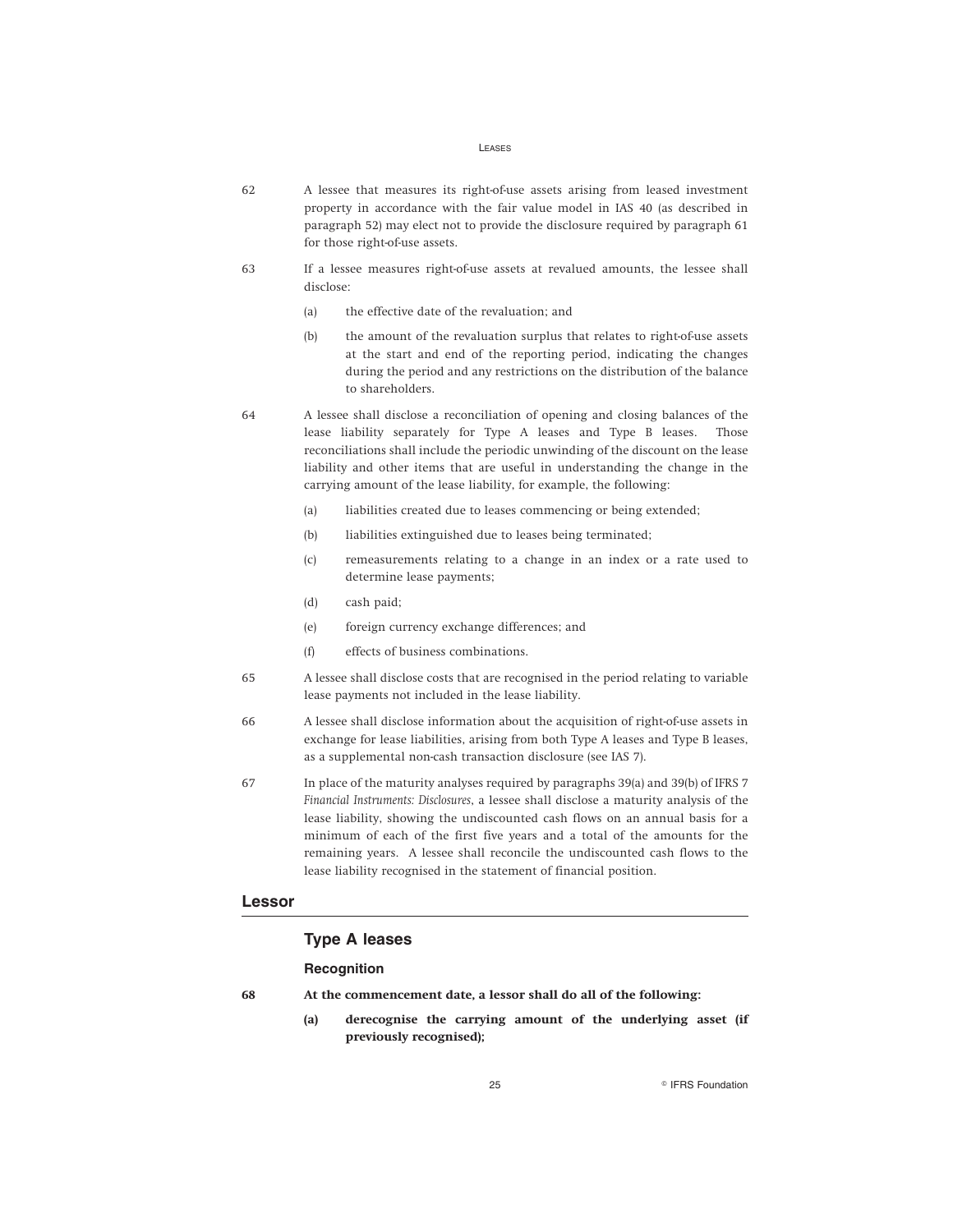- **(b) recognise a** *lease receivable***;**
- **(c) recognise a** *residual asset***; and**
- **(d) recognise any resulting profit or loss on the lease in profit or loss (as described in paragraph 74).**

## **Measurement**

#### **Initial measurement**

- **69 At the commencement date, a lessor shall measure both of the following:**
	- **(a) the lease receivable at the present value of the lease payments, discounted using the rate the lessor charges the lessee (as described in paragraphs B8–B9), plus any initial direct costs (as described in paragraphs B10–B11); and**
	- **(b) the residual asset as described in paragraph 71.**

## Initial measurement of the lease payments included in the lease receivable

- 70 At the commencement date, the lease payments included in the lease receivable shall consist of the following payments relating to the use of the underlying asset during the lease term (as described in paragraph 25) that are not yet received:
	- (a) fixed payments, less any lease incentives payable to the lessee;
	- (b) variable lease payments that depend on an index or a rate (such as the Consumer Price Index or a market interest rate), initially measured using the index or rate as at the commencement date;
	- (c) variable lease payments that are in-substance fixed payments;
	- (d) lease payments structured as residual value guarantees (as described in paragraphs B17–B18);
	- (e) the exercise price of a purchase option if the lessee has a significant economic incentive to exercise that option (assessed considering the factors described in paragraph B5); and
	- (f) payments for penalties for terminating the lease, if the lease term (as determined in accordance with paragraph 25) reflects the lessee exercising an option to terminate the lease.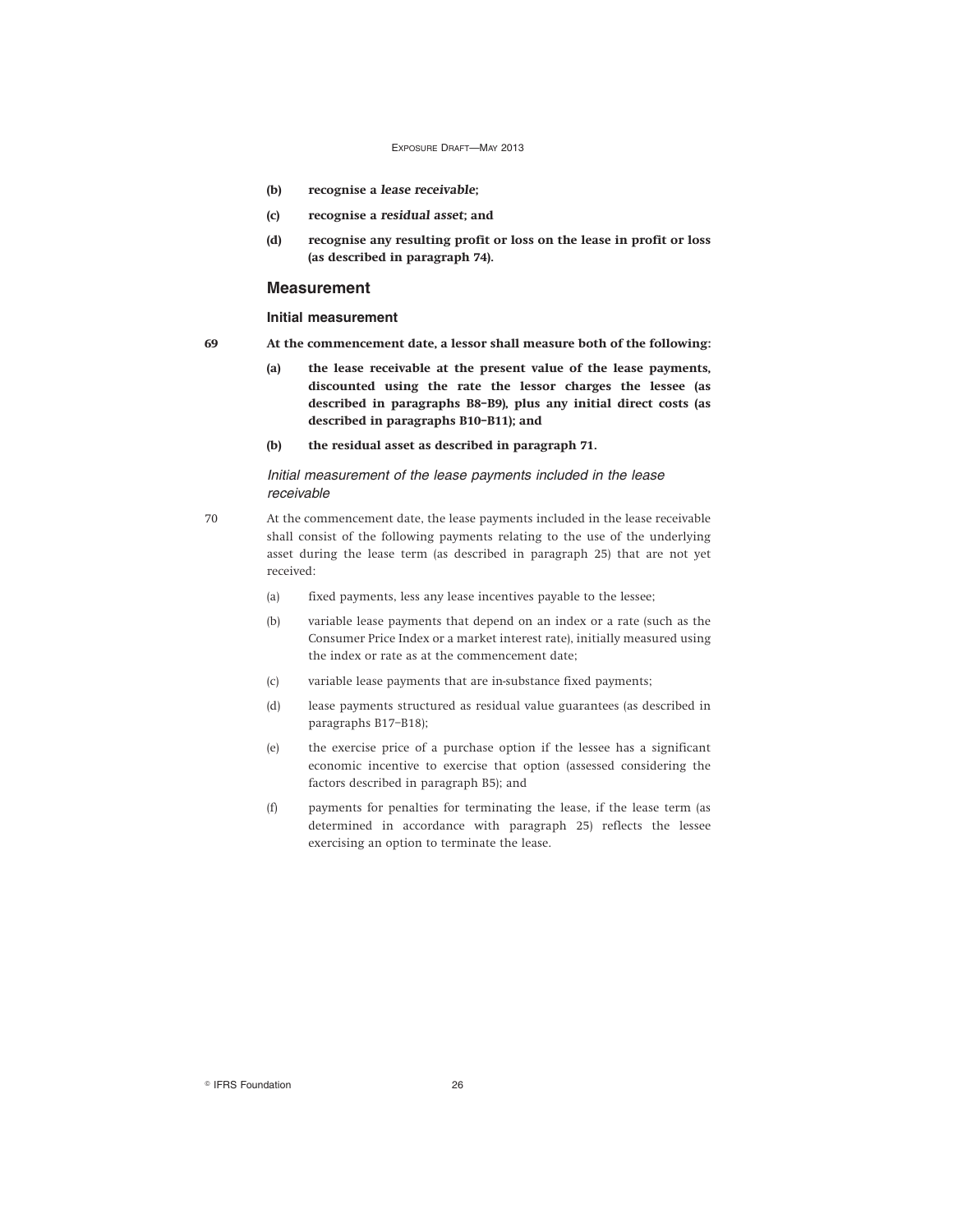#### Initial measurement of the residual asset

71 At the commencement date, a lessor shall measure the residual asset as follows:

#### $A + B - C$

- $A =$  the present value of the amount the lessor expects to derive from the underlying asset following the end of the lease term, discounted using the rate the lessor charges the lessee (*gross residual asset*).
- $B =$  the present value of expected variable lease payments (as described in paragraph 72).
- C = any unearned profit, determined in accordance with paragraphs 73–75.

## **Variable lease payments included in the rate the lessor charges the lessee**

72 If a lessor reflects an expectation of variable lease payments in determining the rate the lessor charges the lessee and those payments are not included in the lease receivable, the lessor shall include in the initial measurement of the residual asset the present value of variable lease payments expected to be earned during the lease term, discounted using the rate the lessor charges the lessee.

#### **Profit**

- 73 If the fair value of the underlying asset is greater than its carrying amount immediately before the commencement date, a lessor shall allocate that difference between profit relating to the lease, which the lessor recognises at the commencement date, and unearned profit, which is included in the initial measurement of the residual asset.
- 74 A lessor shall calculate the profit relating to the lease recognised at the commencement date as the difference between the fair value and the carrying amount of the underlying asset immediately before the commencement date, multiplied by the present value of the lease payments (discounted using the rate the lessor charges the lessee), divided by the fair value of the underlying asset.
- 75 A lessor shall determine the unearned profit included in the initial measurement of the residual asset as the difference between the fair value and the carrying amount of the underlying asset immediately before the commencement date, less the profit recognised at the commencement date.

#### **Subsequent measurement**

- **76 After the commencement date, a lessor shall measure both of the following:**
	- **(a) the lease receivable by increasing the carrying amount to reflect the unwinding of the discount on the lease receivable and reducing the carrying amount to reflect the lease payments made during the period. A lessor shall determine the unwinding of the discount on the lease receivable in each period during the lease term as the amount that produces a constant periodic discount**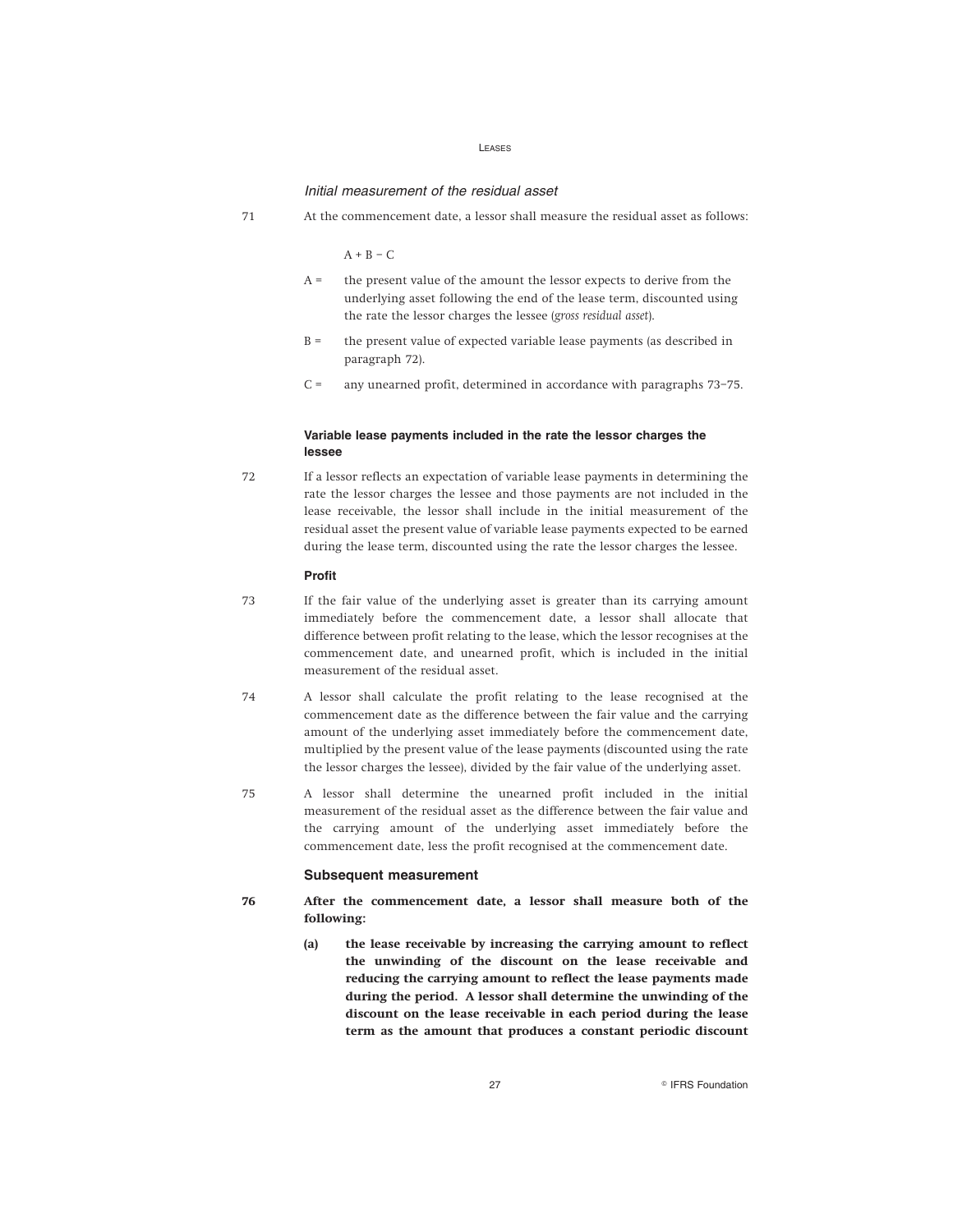**rate on the remaining balance of the receivable, taking into consideration the reassessment and impairment requirements in paragraphs 78 and 84; and**

- **(b) the residual asset at its initial carrying amount plus the unwinding of the discount in accordance with paragraph 82, taking into consideration the requirements on reassessment, variable lease payments and impairment in paragraphs 78, 83 and 85.**
- 77 After the commencement date, a lessor shall recognise all of the following in profit or loss:
	- (a) the unwinding of the discount on the lease receivable as interest income;
	- (b) the unwinding of the discount on the gross residual asset as interest income; and
	- (c) variable lease payments that are not included in the lease receivable in the periods in which that income is earned.

#### Reassessment of the lease receivable

- 78 After the commencement date, a lessor shall remeasure the lease receivable to reflect changes to the lease payments as described in paragraph 79 and changes to the discount rate as described in paragraphs 80–81. A lessor shall do both of the following:
	- (a) adjust the carrying amount of the residual asset to reflect the amount the lessor expects to derive from the underlying asset following the end of the revised lease term, if there is a change in the lease term or in the assessment of whether the lessee has or no longer has a significant economic incentive to exercise a purchase option, as described in paragraphs 79(a) and 79(b); and
	- (b) recognise any difference between the carrying amounts of the lease receivable and residual asset before and after the remeasurement in profit or loss.
- 79 A lessor shall reassess the lease payments if there is a change in any of the following:
	- (a) the lease term, as described in paragraph 27. A lessor shall determine the revised lease payments on the basis of the revised lease term;
	- (b) relevant factors that result in the lessee having or no longer having a significant economic incentive to exercise an option to purchase the underlying asset, assessed in accordance with paragraph B6. A lessor shall determine the revised lease payments to reflect the change in amounts receivable under a purchase option; and
	- (c) an index or a rate used to determine lease payments during the reporting period. A lessor shall determine the revised lease payments using the index or rate as at the end of the reporting period.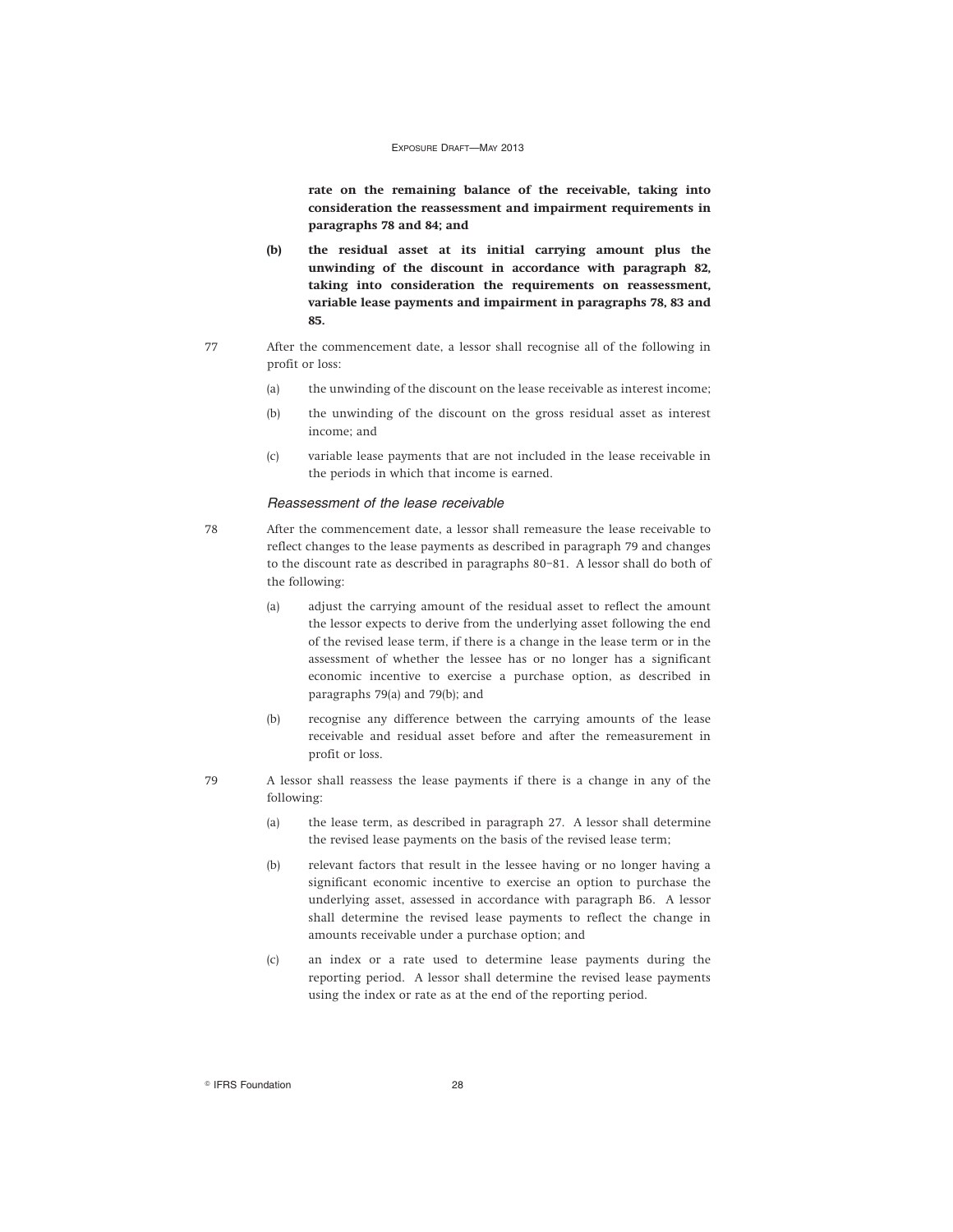- 80 A lessor shall reassess the discount rate if there is a change in any of the following, unless the possibility of change was reflected in determining the discount rate at the commencement date:
	- (a) the lease term;
	- (b) relevant factors that result in the lessee having or no longer having a significant economic incentive to exercise an option to purchase the underlying asset; or
	- (c) a reference interest rate, if variable lease payments are determined using that rate.
- 81 A lessor shall determine the revised discount rate at the date of reassessment as the rate the lessor would charge the lessee at that date on the basis of the remaining lease term.

#### Subsequent measurement of the residual asset

- 82 After the commencement date, a lessor shall increase the carrying amount of the residual asset in each period to account for the effect of the unwinding of the discount on the gross residual asset, using the rate the lessor charges the lessee.
- 83 If a lessor includes variable lease payments in the initial measurement of the residual asset in accordance with paragraph 72, the lessor shall derecognise a portion of the carrying amount of the residual asset in each period and recognise a corresponding expense in profit or loss. The lessor shall determine the portion to derecognise on the basis of the variable lease payments expected to be earned in the period (as described in paragraphs B19–B21).

#### Impairment of the lease receivable and the residual asset

- 84 A lessor shall determine whether the lease receivable is impaired and shall recognise any impairment in accordance with IAS 39 *Financial Instruments: Recognition and Measurement*. <sup>2</sup> When determining the loss allowance for a lease receivable, a lessor shall take into consideration the collateral relating to the receivable. The collateral relating to the receivable represents the cash flows that the lessor would expect to derive from the underlying asset during the remaining lease term, which excludes the cash flows that the lessor would expect to derive from the underlying asset following the end of the lease term.
- 85 A lessor shall apply IAS 36 to determine whether the residual asset is impaired, taking into consideration any residual value guarantees relating to the underlying asset when assessing impairment of the residual asset. A lessor shall recognise any impairment loss in profit or loss in accordance with IAS 36.

## Accounting for the underlying asset at the end of the lease term or on termination of <sup>a</sup> lease

86 At the end of the lease term, a lessor shall reclassify the residual asset to the appropriate category of asset (for example, property, plant and equipment) in

<sup>2</sup> The Exposure Draft *Financial Instruments: Expected Credit Losses* proposes that lease receivables be within the scope of the new impairment requirements that would supersede the impairment requirements in IAS 39.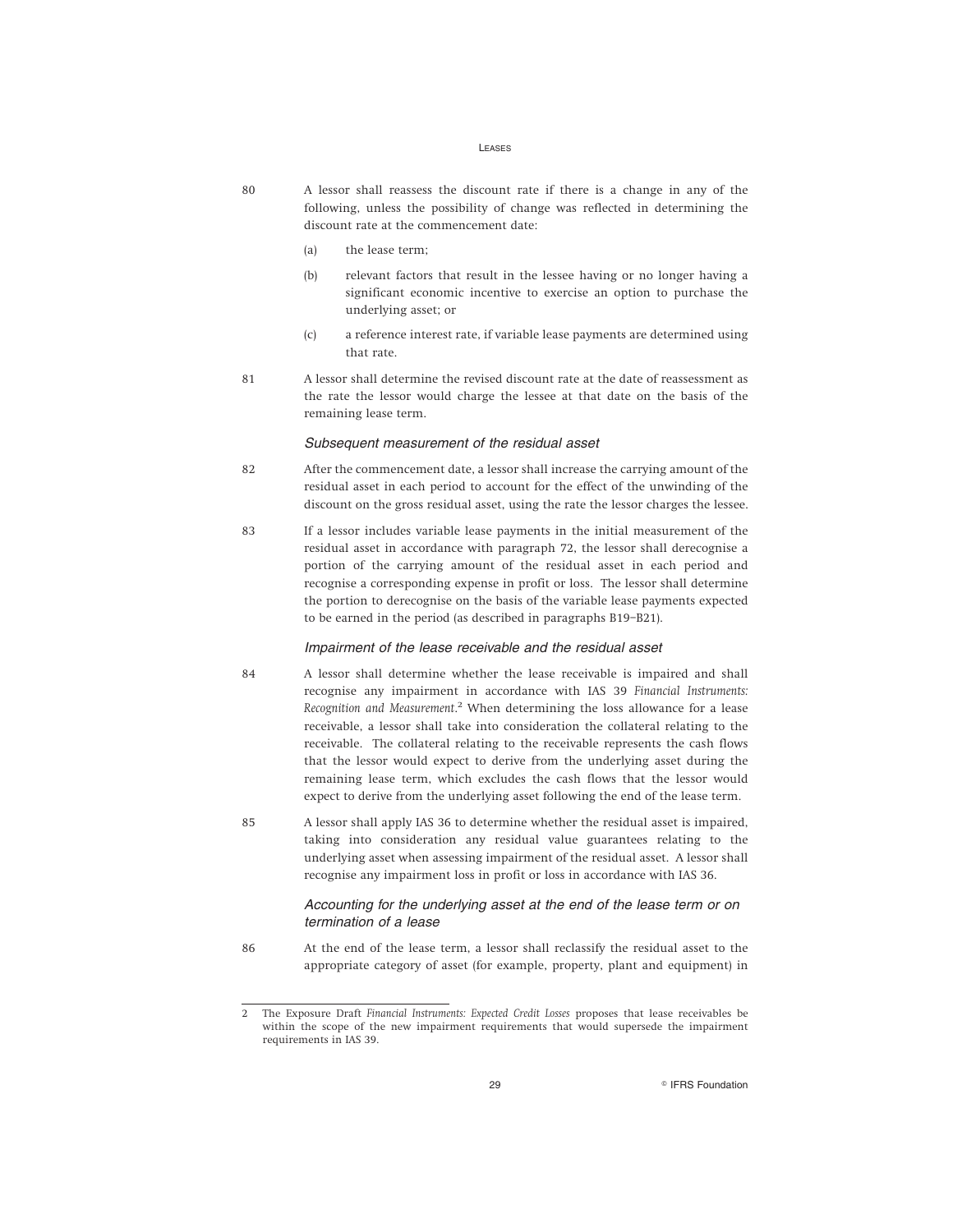accordance with applicable Standards, measured at the carrying amount of the residual asset. The lessor shall account for the asset that was the subject of a lease in accordance with the applicable Standard.

- 87 If a lease is terminated before the end of the lease term, a lessor shall do all of the following:
	- (a) test the lease receivable for impairment in accordance with IAS 39 and recognise any impairment loss identified;
	- (b) reclassify the lease receivable (less any amounts still expected to be received by the lessor) and the residual asset to the appropriate category of asset in accordance with applicable Standards, measured at the sum of the carrying amounts of the lease receivable (less any amounts still expected to be received by the lessor) and the residual asset; and
	- (c) account for the asset that was the subject of the lease in accordance with the applicable Standard.

#### **Presentation**

- 88 A lessor shall present lease assets (ie the sum of the carrying amounts of lease receivables and residual assets) separately from other assets in the statement of financial position.
- 89 A lessor shall also either present in the statement of financial position or disclose in the notes the carrying amount of lease receivables and the carrying amount of residual assets.
- 90 A lessor shall either present in the statement of profit or loss and other comprehensive income or disclose in the notes income arising from leases. If a lessor does not present lease income in the statement of profit or loss and other comprehensive income, the lessor shall disclose which line items include the income in the statement of profit or loss and other comprehensive income.
- 91 A lessor shall present any profit or loss on the lease recognised at the commencement date in a manner that best reflects the lessor's business model(s). Examples of presentation include the following:
	- (a) if a lessor uses leases as an alternative means of realising value from the goods that it would otherwise sell, the lessor shall present revenue and cost of goods sold relating to its leasing activities in separate line items so that income and expenses from sold and leased items are presented consistently.
	- (b) if a lessor uses leases for the purposes of providing finance, the lessor shall present the profit or loss in a single line item.
- 92 In the statement of cash flows, a lessor shall classify cash receipts from lease payments within operating activities.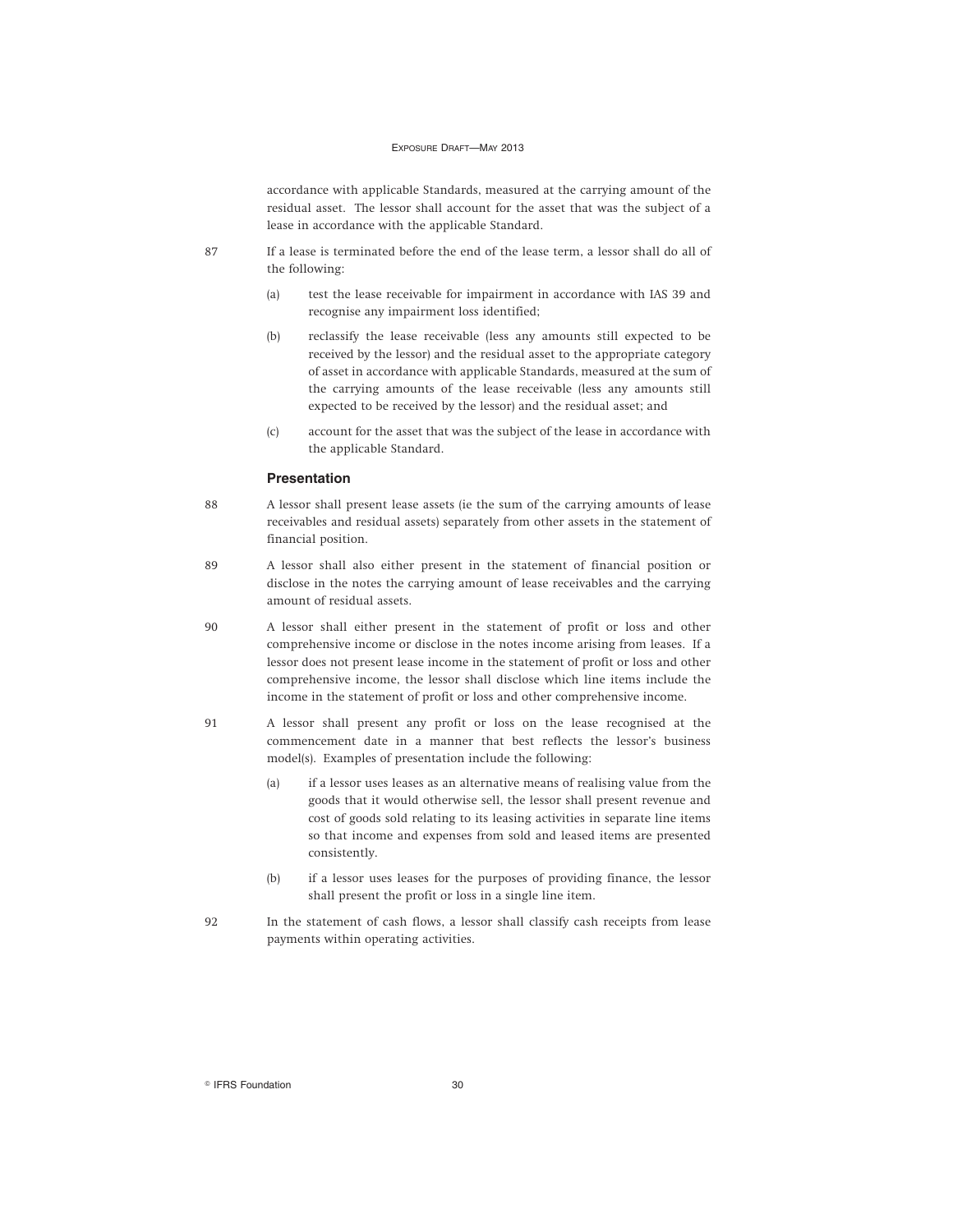## **Type B leases**

- **93 A lessor shall recognise lease payments as lease income in profit or loss over the lease term on either a straight-line basis or another systematic basis if that basis is more representative of the pattern in which income is earned from the underlying asset.**
- 94 A lessor shall recognise initial direct costs as an expense over the lease term on the same basis as lease income (as described in paragraph 93).
- 95 A lessor shall recognise variable lease payments in profit or loss in the period in which that income is earned.
- 96 A lessor shall continue to measure and present the underlying asset subject to a Type B lease in accordance with other applicable Standards.
- 97 In the statement of cash flows, a lessor shall classify cash receipts from lease payments within operating activities.

## **Disclosure**

- **98 The objective of the disclosure requirements is to enable users of financial statements to understand the amount, timing and uncertainty of cash flows arising from leases. To achieve that objective, a lessor shall disclose qualitative and quantitative information about all of the following:**
	- **(a) its leases (as described in paragraph 100(a));**
	- **(b) the significant judgements made in applying the [draft] Standard to those leases (as described in paragraph 100(b)); and**
	- **(c) the amounts recognised in the financial statements relating to those leases (as described in paragraphs 101–109).**
- 99 A lessor shall consider the level of detail necessary to satisfy the disclosure objective and how much emphasis to place on each of the various requirements. A lessor shall aggregate or disaggregate disclosures so that useful information is not obscured by including a large amount of insignificant detail or by aggregating items that have different characteristics.
- 100 A lessor shall disclose the following:
	- (a) information about the nature of its leases, including:
		- (i) a general description of those leases;
		- (ii) the basis, and terms and conditions, on which variable lease payments are determined;
		- (iii) the existence, and terms and conditions, of options to extend or terminate the lease; and
		- (iv) the existence, and terms and conditions, of options for a lessee to purchase the underlying asset.
	- (b) information about significant assumptions and judgements made in applying the [draft] Standard, which may include the following:

31 **CONTRES** Foundation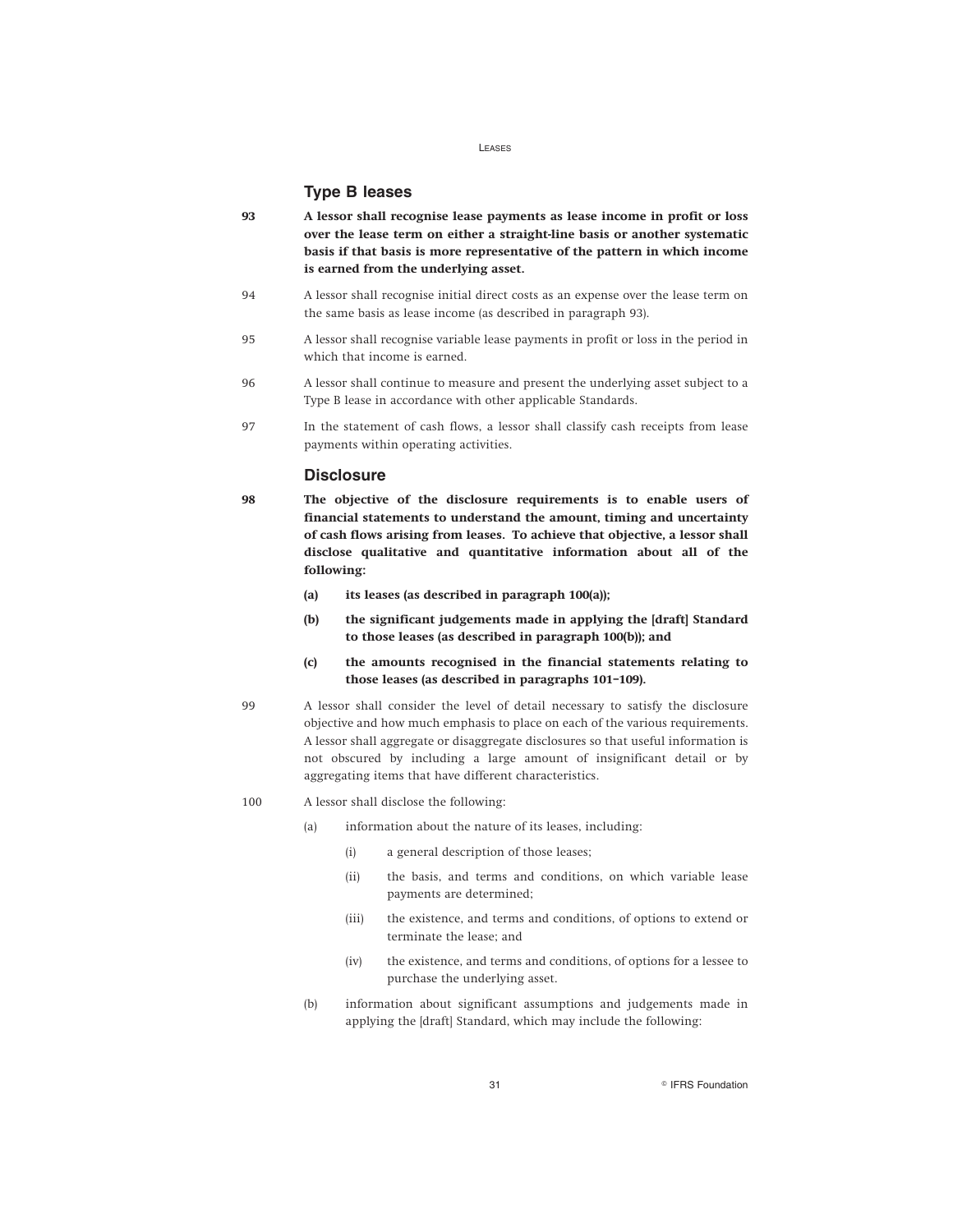- (i) the determination of whether a contract contains a lease (as described in paragraphs 6–19);
- (ii) the allocation of the consideration in a contract between lease and non-lease components (as described in paragraph 22); and
- (iii) the initial measurement of the residual asset (as described in paragraph 71).
- 101 A lessor shall disclose lease income recognised in the reporting period, in a tabular format, to include the following:
	- (a) for Type A leases:
		- (i) profit or loss recognised at the commencement date (gross or net, consistently with paragraph 91);
		- (ii) the unwinding of the discount on the lease receivable; and
		- (iii) the unwinding of the discount on the gross residual asset;
	- (b) for Type B leases, lease income relating to lease payments;
	- (c) lease income relating to variable lease payments not included in the measurement of the lease receivable; and
	- (d) short-term lease income.

## **Disclosures relating to Type A leases**

- 102 In addition to the disclosures required by paragraphs 100–101, a lessor shall also provide the disclosures in paragraphs 103–107 for Type A leases.
- 103 A lessor shall disclose a reconciliation of the opening and closing balances of the lease receivable. The reconciliation shall include items that are useful in understanding the change in the carrying amount of the lease receivable, for example, the following:
	- (a) additions due to leases commencing or being extended;
	- (b) receivables derecognised due to leases being terminated;
	- (c) cash received;
	- (d) the unwinding of the discount on the lease receivable;
	- (e) foreign currency exchange differences;
	- (f) effects of business combinations; and
	- (g) changes to the loss allowance.
- 104 A lessor shall disclose a reconciliation of the opening and closing balances of the residual asset. The reconciliation shall include items that are useful in understanding the change in the carrying amount of the residual asset, for example, the following:
	- (a) additions due to leases commencing;
	- (b) reductions due to leases being extended;
	- (c) reclassifications at expiry or termination of a lease;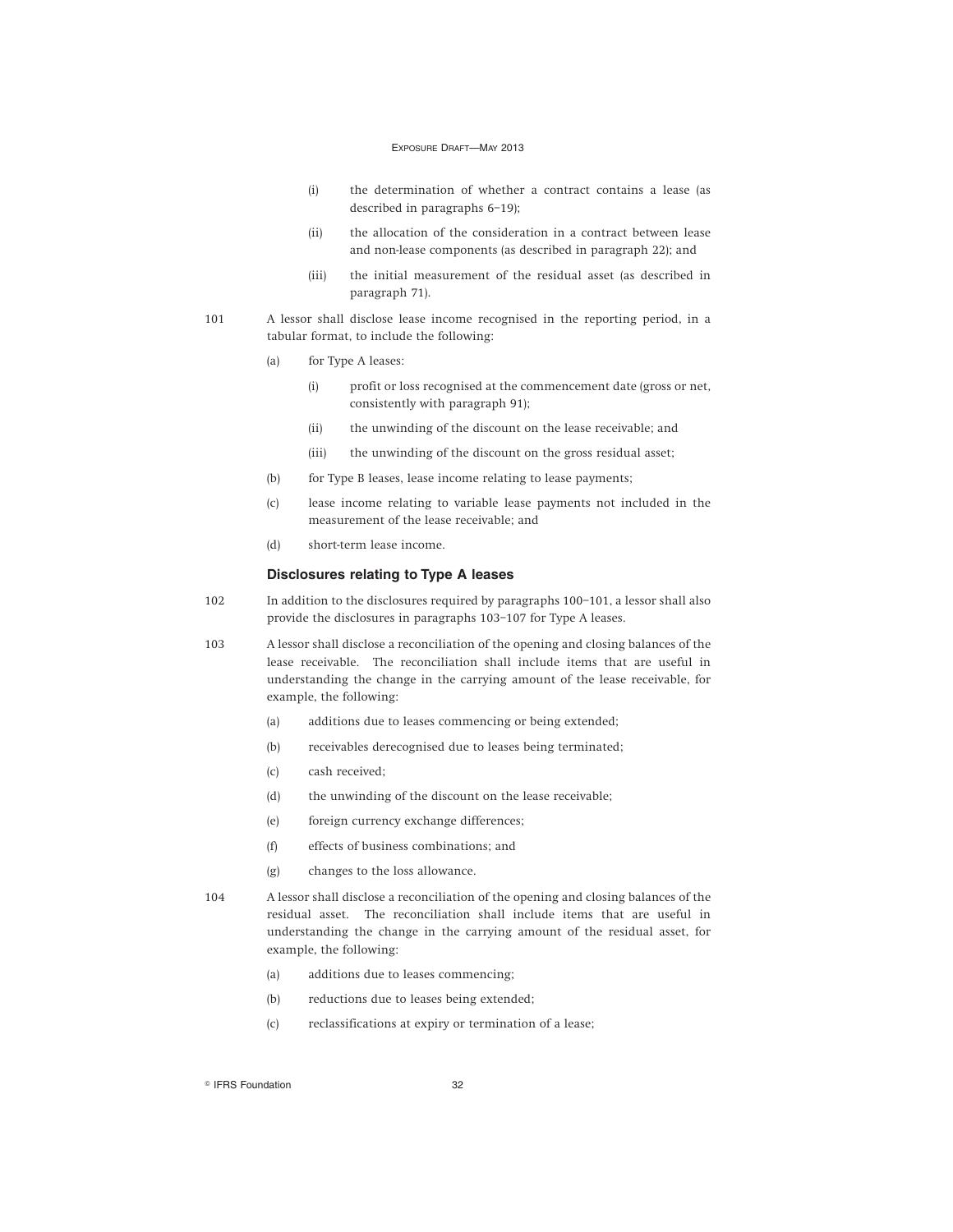- (d) the unwinding of the discount on the gross residual asset;
- (e) effects of business combinations; and
- (f) impairment.
- 105 Except as described in paragraph 106, a lessor shall disclose information relating to risks arising from leases required by paragraphs 31–42H of IFRS 7.
- 106 In place of the maturity analyses required by paragraph 37(a) of IFRS 7, a lessor shall disclose a maturity analysis of the lease receivable, showing the undiscounted cash flows to be received on an annual basis for a minimum of each of the first five years and a total of the amounts for the remaining years. A lessor shall reconcile the undiscounted cash flows to the lease receivable recognised in the statement of financial position.
- 107 A lessor shall disclose information about how it manages its risk associated with residual assets. In particular, a lessor shall disclose all of the following:
	- (a) its risk management strategy for residual assets;
	- (b) the carrying amount of residual assets covered by residual value guarantees (excluding guarantees considered to be lease payments for the lessor, as described in paragraph 70(d)); and
	- (c) any other means by which the lessor reduces its residual asset risk (for example, buy-back agreements or variable lease payments for use in excess of specified limits).

## **Disclosures relating to Type B leases**

- 108 In addition to the disclosures required by paragraphs 100–101, a lessor shall also provide the disclosures in paragraph 109 for Type B leases.
- 109 A lessor shall disclose a maturity analysis of lease payments, showing the undiscounted cash flows to be received on an annual basis for a minimum of each of the first five years and a total of the amounts for the remaining years. A lessor shall present that maturity analysis separately from the maturity analysis required by paragraph 106 for Type A leases.

## **Sale and leaseback transactions**

110 If an entity (the transferor) transfers an asset to another entity (the transferee) and leases that asset back from the transferee, both the transferor and the transferee shall account for the transfer contract and the lease in accordance with paragraphs 111–117.

## **Determining whether the transfer of the asset is a sale**

- 111 An entity shall apply the requirements for determining when a performance obligation is satisfied in [draft] IFRS X *Revenue from Contracts with Customers* when determining whether the transfer of an asset shall be accounted for as a sale of the asset.
- 112 The existence of the leaseback (ie the transferor's right to use the asset for a period of time) does not, in isolation, prevent the transferee from obtaining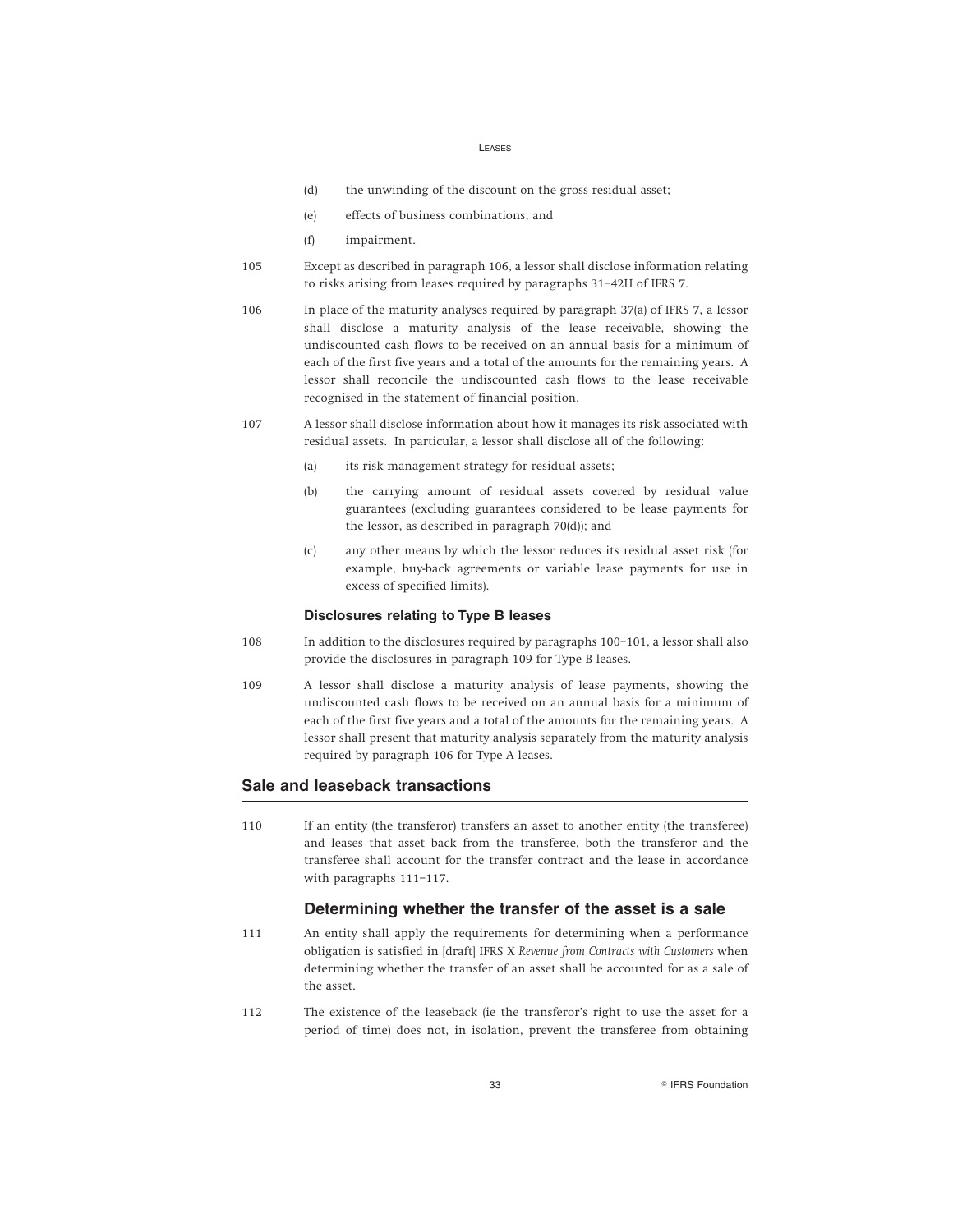control of the asset. However, if the leaseback provides the transferor with the ability to direct the use of and obtain substantially all of the remaining benefits from the asset, then the transferee does not obtain control of the asset and the transfer is not a sale. The transferor is considered to have the ability to direct the use of and obtain substantially all of the remaining benefits from the asset, if either of the following occurs:

- (a) the lease term is for the major part of the remaining economic life of the asset; or
- (b) the present value of the lease payments accounts for substantially all of the fair value of the asset.

## **Transfer of the asset is a sale**

- 113 If a transferee obtains control of the asset in accordance with the requirements for determining when a performance obligation is satisfied in [draft] IFRS X *Revenue from Contracts with Customers*:
	- (a) the transferor shall account for a sale in accordance with applicable Standards and for the lease in accordance with lessee accounting in this [draft] Standard.
	- (b) the transferee shall account for a purchase in accordance with applicable Standards and for the lease in accordance with lessor accounting in this [draft] Standard.
- 114 If the consideration for the sale of an asset is not at fair value or the lease payments are not at market rates, an entity shall make the following adjustments to recognise the sale at fair value:
	- (a) the transferor shall measure the right-of-use asset and the gain or loss on disposal of the underlying asset to reflect current market rates for lease payments for that asset. The transferor shall subsequently account for the lease to reflect those current market rates.
	- (b) the transferee shall measure the lease receivable and the residual asset for Type A leases, or the underlying asset for Type B leases, to reflect current market rates for lease payments for that asset. The transferee shall subsequently account for the lease to reflect those current market rates.

## **Transfer of the asset is not a sale**

- 115 If the transferee does not obtain control of the asset in accordance with the requirements for determining when a performance obligation is satisfied in [draft] IFRS X Revenue from Contracts with Customers:
	- (a) the transferor shall not derecognise the transferred asset and shall account for any amounts received as a financial liability in accordance with applicable Standards; and
	- (b) the transferee shall not recognise the transferred asset and shall account for the amounts paid as a receivable in accordance with applicable Standards.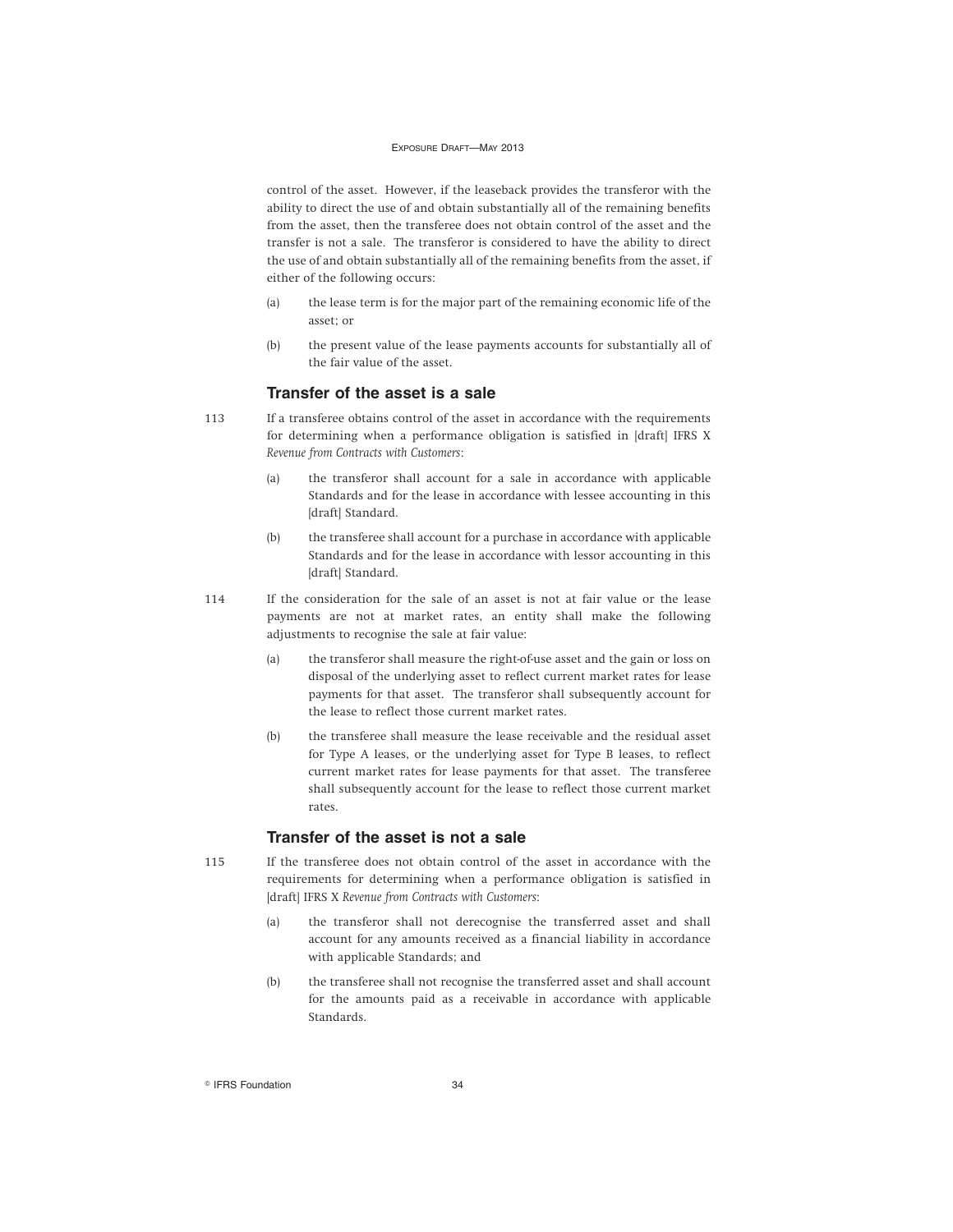## **Disclosure**

- 116 If a transferor or a transferee enters into a sale and leaseback transaction that is accounted for in accordance with paragraphs 113–114, it shall provide the disclosures required by paragraphs 58–67 or 98–109.
- 117 In addition to the disclosures required by paragraphs 58–67, a transferor that enters into a sale and leaseback transaction shall disclose both of the following:
	- (a) the main terms and conditions of that transaction, and
	- (b) any gains or losses arising from the transaction separately from gains or losses on disposal of other assets.

## **Short-term leases**

- 118 A lessee may elect, as an accounting policy, not to apply the requirements in paragraphs 25–35 and 37–57 to short-term leases. Instead, a lessee may recognise the lease payments in profit or loss on a straight-line basis over the lease term.
- 119 A lessor may elect, as an accounting policy, not to apply the requirements in paragraphs 25–35 and 69–97 to short-term leases. Instead, a lessor may recognise the lease payments in profit or loss over the lease term on either a straight-line basis or another systematic basis, if that basis is more representative of the pattern in which income is earned from the underlying asset.
- 120 The accounting policy election for short-term leases shall be made by class of underlying asset to which the right of use relates. An entity that accounts for short-term leases in accordance with paragraph 118 or paragraph 119 shall disclose that fact.

35 **B IFRS Foundation**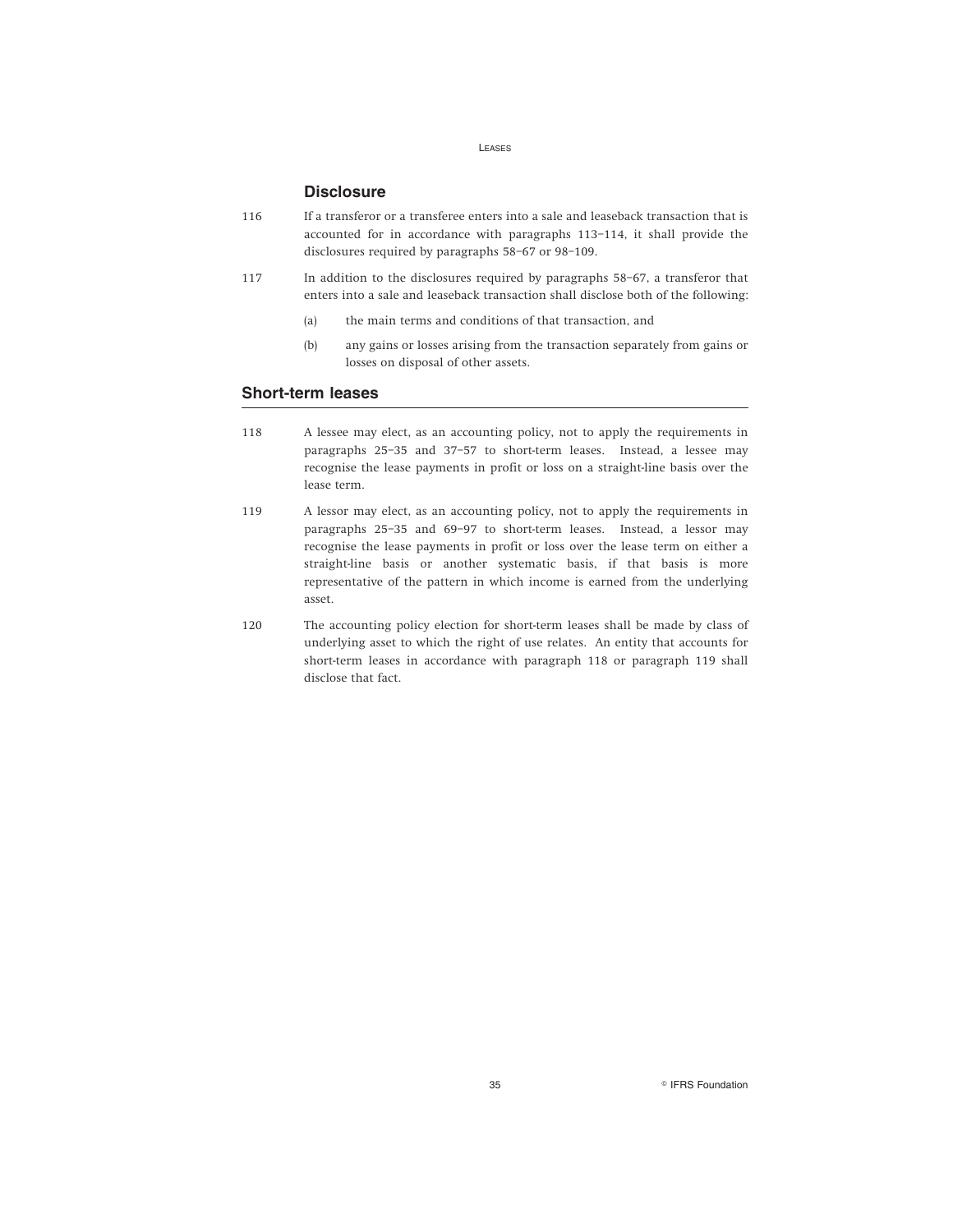# **Appendix A Defined terms**

*This appendix is an integral part of the [draft] Standard.*

| commencement date<br>of the lease<br>(commencement date) | The date on which a lessor makes an underlying asset available<br>for use by a lessee.                                                                                                                             |  |
|----------------------------------------------------------|--------------------------------------------------------------------------------------------------------------------------------------------------------------------------------------------------------------------|--|
| contract                                                 | An agreement between two or more parties that creates<br>enforceable rights and obligations.                                                                                                                       |  |
| economic life                                            | Either the period over which an asset is expected to be<br>economically usable by one or more users or the number of<br>production or similar units expected to be obtained from an asset<br>by one or more users. |  |
| gross residual asset                                     | The amount a lessor expects to derive from an underlying asset<br>following the end of the <b>lease term</b> , measured on a discounted<br>basis.                                                                  |  |
| initial direct costs                                     | Costs that are directly attributable to negotiating and arranging a<br>lease and would not have been incurred without entering into<br>the lease.                                                                  |  |
| investment property                                      | <b>Property</b> held to earn rentals or for capital appreciation or both,<br>rather than for:                                                                                                                      |  |
|                                                          | use in the production or supply of goods or services or for<br>(a)<br>administrative purposes, or                                                                                                                  |  |
|                                                          | sale in the ordinary course of business.<br>(b)                                                                                                                                                                    |  |
| lease                                                    | A contract that conveys the right to use an asset (the underlying<br>asset) for a period of time in exchange for consideration.                                                                                    |  |
| lease liability                                          | A lessee's obligation to make lease payments arising from a<br>lease, measured on a discounted basis.                                                                                                              |  |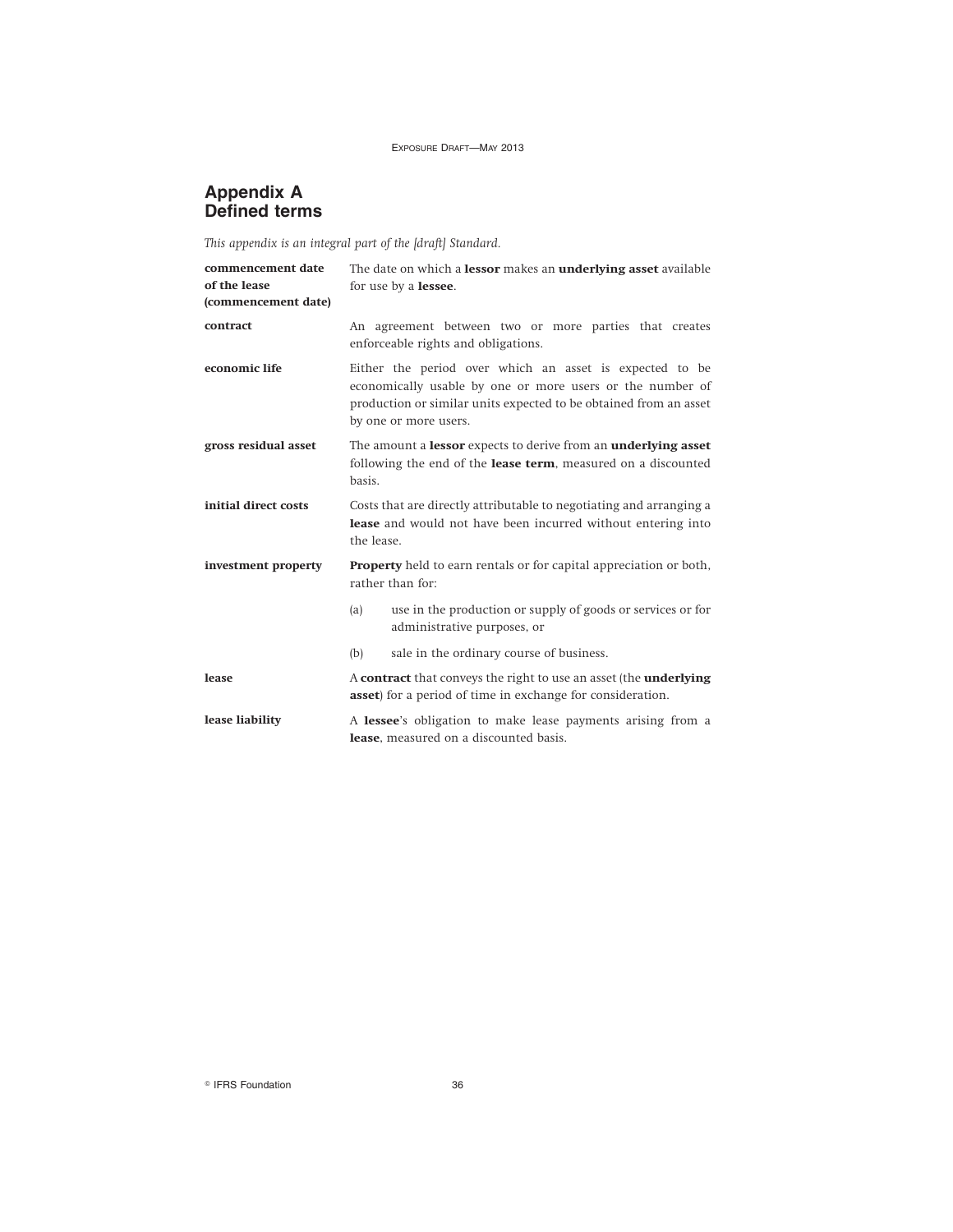| lease payments                         | Payments made by a <b>lessee</b> to a <b>lessor</b> relating to the right to use<br>an underlying asset during the lease term, consisting of the<br>following: |                                                                                                                                                                                                                                                                                                                                                                       |  |
|----------------------------------------|----------------------------------------------------------------------------------------------------------------------------------------------------------------|-----------------------------------------------------------------------------------------------------------------------------------------------------------------------------------------------------------------------------------------------------------------------------------------------------------------------------------------------------------------------|--|
|                                        | (a)                                                                                                                                                            | fixed payments, less any lease incentives received or<br>receivable from the lessor:                                                                                                                                                                                                                                                                                  |  |
|                                        | (b)                                                                                                                                                            | variable lease payments that depend on an index or a<br>rate, or are in-substance fixed payments;                                                                                                                                                                                                                                                                     |  |
|                                        | (c)                                                                                                                                                            | the exercise price of a purchase option if the lessee has a<br>significant economic incentive to exercise that option;<br>and                                                                                                                                                                                                                                         |  |
|                                        | (d)                                                                                                                                                            | payments for penalties for terminating the lease, if the<br>lease term reflects the lessee exercising an option to<br>terminate the lease.                                                                                                                                                                                                                            |  |
|                                        |                                                                                                                                                                | For the lessee, lease payments also include amounts expected to<br>be payable by the lessee under residual value guarantees. Lease<br>payments do not include payments allocated to non-lease<br>components of a <b>contract</b> except when the lessee is required to<br>combine non-lease and lease components and account for them<br>as a single lease component. |  |
|                                        |                                                                                                                                                                | For the lessor, lease payments also include lease payments<br>structured as residual value guarantees. Lease payments do not<br>include payments allocated to non-lease components.                                                                                                                                                                                   |  |
| lease receivable                       |                                                                                                                                                                | A lessor's right to receive lease payments arising from a lease,<br>measured on a discounted basis.                                                                                                                                                                                                                                                                   |  |
| lease term                             |                                                                                                                                                                | The non-cancellable period for which a lessee has the right to use<br>an <b>underlying asset</b> , together with both of the following:                                                                                                                                                                                                                               |  |
|                                        | (a)                                                                                                                                                            | periods covered by an option to extend the <b>lease</b> if the<br>lessee has a significant economic incentive to exercise<br>that option; and                                                                                                                                                                                                                         |  |
|                                        | (b)                                                                                                                                                            | periods covered by an option to terminate the lease if the<br>lessee has a significant economic incentive not to exercise<br>that option.                                                                                                                                                                                                                             |  |
| lessee                                 |                                                                                                                                                                | An entity that enters into a contract to obtain the right to use an<br>underlying asset for a period of time in exchange for<br>consideration.                                                                                                                                                                                                                        |  |
| lessee's incremental<br>borrowing rate |                                                                                                                                                                | The rate of interest that a lessee would have to pay to borrow<br>over a similar term, and with a similar security, the funds<br>necessary to obtain an asset of a similar value to the right-of-use<br>asset in a similar economic environment.                                                                                                                      |  |
| lessor                                 |                                                                                                                                                                | An entity that enters into a <b>contract</b> to provide the right to use<br>an underlying asset for a period of time in exchange for<br>consideration.                                                                                                                                                                                                                |  |
| property                               |                                                                                                                                                                | Land or a building, or part of a building, or both.                                                                                                                                                                                                                                                                                                                   |  |

37 **CONSTRUSS EXECUTE SETS** Foundation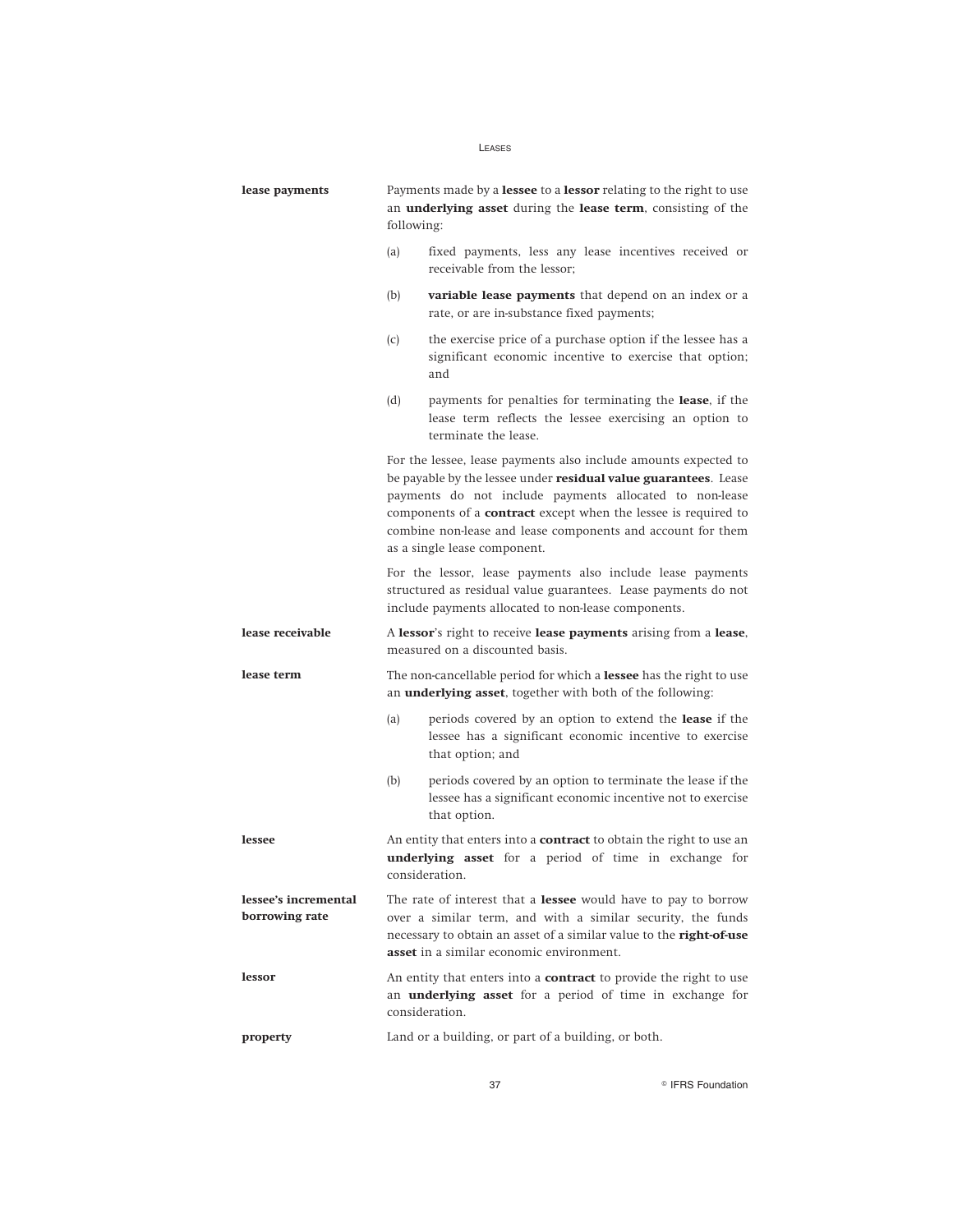| rate implicit in the<br>lease         | The rate of interest that, at a given date, causes the sum of the<br>present value of payments made by a lessee for the right to use<br>an underlying asset and the present value of the amount a<br>lessor expects to derive from the underlying asset following the<br>end of the lease term to equal the fair value of the underlying<br>asset. |
|---------------------------------------|----------------------------------------------------------------------------------------------------------------------------------------------------------------------------------------------------------------------------------------------------------------------------------------------------------------------------------------------------|
| rate the lessor charges<br>the lessee | A discount rate that takes into account the nature of the<br>transaction as well as the terms and conditions of the <b>lease</b> . The<br>rate the lessor charges the lessee could be, for example, the rate<br>implicit in the lease, or the property yield.                                                                                      |
| residual asset                        | An asset representing the rights to an <b>underlying asset</b> retained<br>by a <b>lessor</b> during a <b>lease</b> .                                                                                                                                                                                                                              |
| residual value<br>guarantee           | A guarantee made to a lessor that the value of an underlying<br><b>asset</b> returned to the lessor at the end of a <b>lease</b> will be at least a<br>specified amount.                                                                                                                                                                           |
| right-of-use asset                    | An asset that represents a <b>lessee's</b> right to use an <b>underlying</b><br>asset for the lease term.                                                                                                                                                                                                                                          |
| short-term lease                      | A lease that, at the commencement date, has a maximum<br>possible term under the <b>contract</b> , including any options to<br>extend, of 12 months or less. Any lease that contains a purchase<br>option is not a short-term lease.                                                                                                               |
| stand-alone price                     | The price at which a lessee would purchase a component of a<br>contract separately.                                                                                                                                                                                                                                                                |
| sublease                              | A transaction in which an <i>underlying</i> asset is re-leased by the<br>original lessee (or 'intermediate lessor') to a third party, and the<br>lease (or 'head lease') between the original lessor and lessee<br>remains in effect.                                                                                                              |
| underlying asset                      | An asset that is the subject of a lease, for which a right to use<br>that asset has been conveyed to a lessee. The underlying asset<br>could be a physically distinct portion of a single asset.                                                                                                                                                   |
| useful life                           | The period over which an asset is expected to be available for use<br>by an entity; or the number of production or similar units<br>expected to be obtained from an asset by an entity.                                                                                                                                                            |
| variable lease<br>payments            | Payments made by a <b>lessee</b> to a <b>lessor</b> for the right to use an<br>underlying asset that vary because of changes in facts or<br>circumstances occurring after the <b>commencement date</b> , other<br>than the passage of time.                                                                                                        |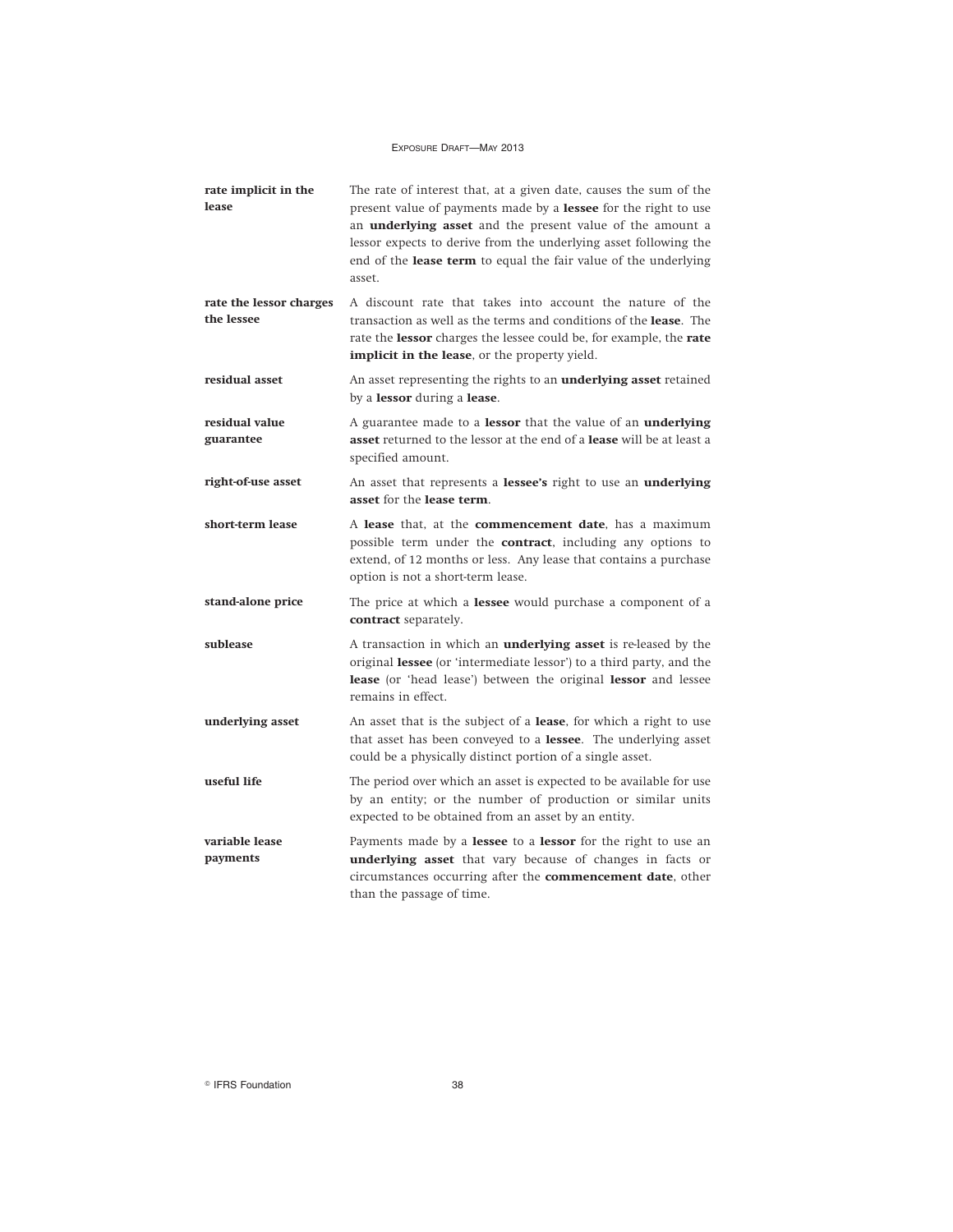# **Appendix B Application guidance**

*This appendix is an integral part of the [draft] Standard. It describes the application of paragraphs 1–120 and has the same authority as the other parts of the [draft] Standard.*

- B1 The application guidance gives guidance on the following topics:
	- (a) lease term (paragraphs B2–B4);
	- (b) significant economic incentive (paragraphs B5–B6);
	- (c) discount rate (paragraphs B7–B9);
	- (d) costs other than lease payments (paragraphs B10–B14);
	- (e) cost of a Type B lease for the lessee (paragraphs B15–B16);
	- (f) lease payments structured as a residual value guarantee (paragraphs B17–B18); and
	- (g) variable lease payments included in the rate the lessor charges the lessee for Type A leases (paragraphs B19–B21).

#### **Lease term (paragraphs 25–27)**

- B2 An entity shall determine the non-cancellable period of a lease when determining the lease term. When assessing the length of the non-cancellable period of a lease, an entity shall apply the definition of a contract in paragraph 6 and determine the period for which the contract is enforceable. A lease is no longer enforceable when both the lessee and the lessor each have the right to terminate the lease without permission from the other party with no more than an insignificant penalty.
- B3 If only a lessee has the right to terminate a lease, that right is considered to be an option to terminate the lease available to the lessee that an entity considers when determining the lease term, as described in paragraph 25.
- B4 The lease term begins at the commencement date and includes any rent-free periods provided to the lessee by the lessor.

## **Significant economic incentive (paragraphs 25–27)**

- B5 At the commencement date, an entity assesses whether the lessee has a significant economic incentive to exercise, or not to exercise, an option by considering all factors relevant to that assessment—contract-based, asset-based, market-based and entity-based factors. An entity's assessment will often require the consideration of a combination of those factors because they are interrelated. Examples of factors to consider include, but are not limited to, any of the following:
	- (a) contractual terms and conditions for the optional periods compared with current market rates, such as:
		- (i) the amount of lease payments in any optional period;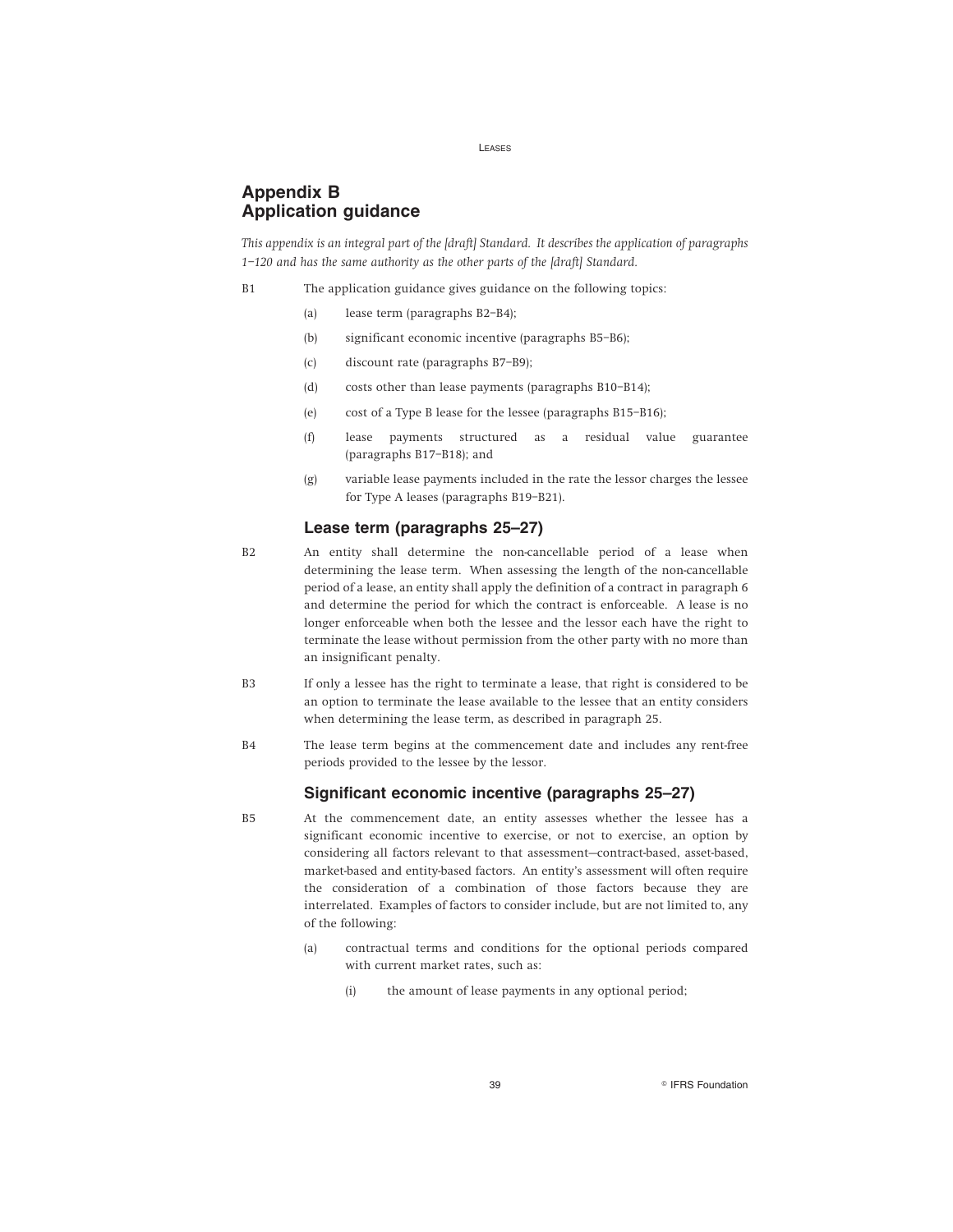- (ii) the amount of any variable lease payments or other contingent payments such as payments under termination penalties and residual value guarantees; and
- (iii) the terms and conditions of any options that are exercisable after initial optional periods (for example, the terms and conditions of a purchase option that is exercisable at the end of an extension period at a rate that is currently below market rates).
- (b) significant leasehold improvements that are expected to have significant economic value for the lessee when the option to extend or terminate the lease or to purchase the asset becomes exercisable;
- (c) costs relating to the termination of the lease and the signing of a new lease, such as negotiation costs, relocation costs, costs of identifying another underlying asset suitable for the lessee's operations, or costs associated with returning the underlying asset in a contractually specified condition or to a contractually specified location; and
- (d) the importance of that underlying asset to the lessee's operations, considering, for example, whether the underlying asset is a specialised asset and the location of the underlying asset.
- B6 An entity shall reassess whether the lessee has, or does not have, a significant economic incentive to exercise, or not to exercise, an option if there is a change in relevant factors as described in paragraph B5. However, a change in market-based factors (such as market rates to lease a comparable asset) shall not, in isolation, trigger reassessment.

#### **Discount rate (paragraphs 38 and 69)**

- B7 The discount rate initially used to determine the present value of the lease payments for a lessee is calculated on the basis of information available at the commencement date.
- B8 The discount rate used to determine the present value of the lease payments for a lessor is the rate the lessor charges the lessee. The rate the lessor charges the lessee could be, for example, the *rate implicit in the lease* or the property yield. An entity shall use the rate implicit in the lease as the rate the lessor charges the lessee whenever that rate is available.
- B9 Both the lessee's incremental borrowing rate and the rate the lessor charges the lessee reflect the nature of the transaction and the terms and conditions of the lease; for example, the lease payments, the lease term, the security attached to the lease, the nature of the underlying asset and the economic environment.

#### **Costs other than lease payments**

#### **Initial direct costs (paragraphs 40 and 69)**

B10 Initial direct costs are costs that are directly attributable to negotiating and arranging a lease and would not have been incurred without entering into the lease. Initial direct costs for a lessee or a lessor may include, for example, any of the following: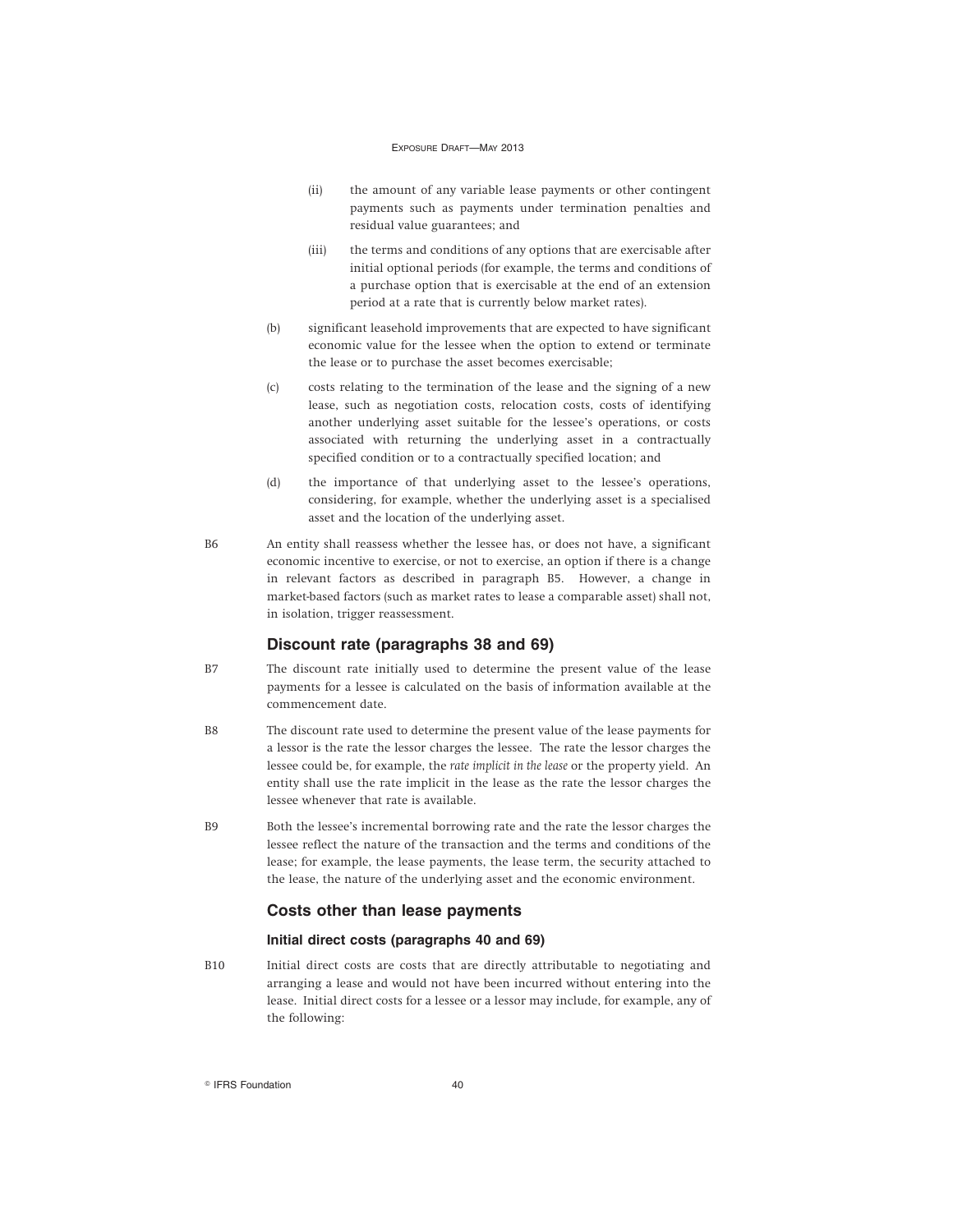- (a) commissions;
- (b) legal fees;
- (c) evaluating the prospective lessee's financial condition;
- (d) evaluating and recording guarantees, collateral and other security contracts;
- (e) negotiating lease terms and conditions;
- (f) preparing and processing lease documents; and
- (g) payments made to existing tenants to obtain the lease.
- B11 Both of the following items are examples of costs that are not initial direct costs:
	- (a) general overheads, including, for example, depreciation, occupancy and equipment costs, unsuccessful origination efforts and idle time; and
	- (b) costs related to activities performed by the lessor for advertising, soliciting potential lessees, servicing existing leases or other ancillary activities.

#### **Costs of the lessee relating to the construction or design of an underlying asset**

- B12 An entity may negotiate a lease before the underlying asset is available for use by the lessee. For some leases, the underlying asset may need to be constructed or redesigned for use by the lessee. Depending on the terms and conditions of the contract, a lessee may be required to make payments relating to the construction or design of the asset.
- B13 If a lessee incurs costs relating to the construction or design of an underlying asset, the lessee shall account for those costs in accordance with other applicable Standards, for example IAS 2 *Inventories* or IAS 16. If the lessee controls the underlying asset before the commencement date, the transaction is a sale and leaseback transaction that is accounted for in accordance with paragraphs 113–114 of this [draft] Standard.
- B14 Costs relating to the construction or design of an underlying asset do not include payments made by the lessee for the right to use the underlying asset. Payments for the right to use the underlying asset are lease payments, regardless of the timing of those payments.

## **Cost of a Type B lease for the lessee (paragraph 42(b))**

- B15 For Type B leases, paragraph 42(b) requires a lessee to recognise a lease cost in each period calculated as the greater of the remaining cost of the lease (calculated at the beginning of each period) allocated over the remaining lease term on a straight-line basis or the periodic unwinding of the discount on the lease liability.
- B16 Throughout the lease term, the remaining cost of a lease consists of the following:
	- (a) lease payments (determined at the commencement date); plus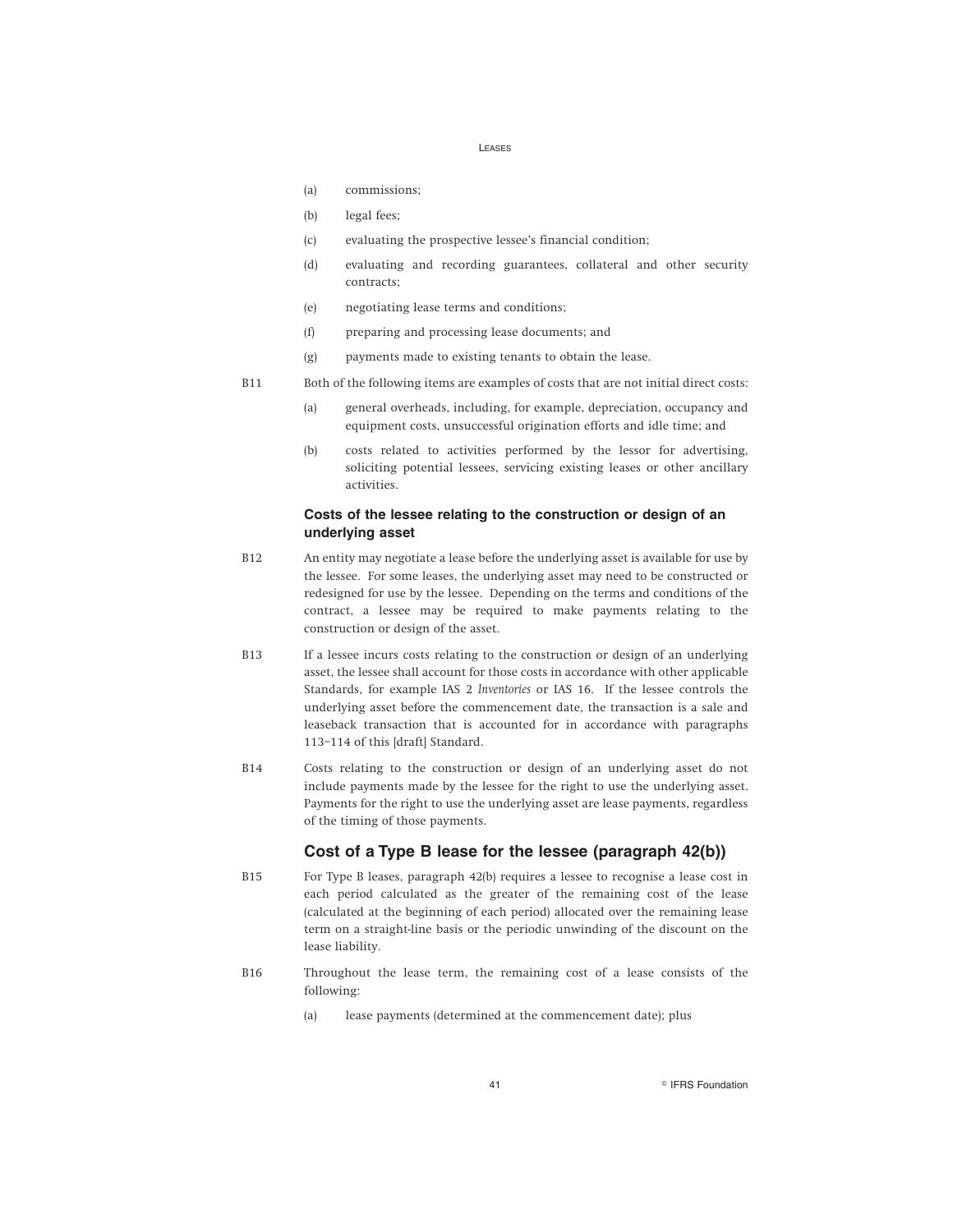- (b) initial direct costs (determined at the commencement date); minus
- (c) the periodic lease cost recognised in prior periods; minus
- (d) any impairment of the right-of-use asset recognised in prior periods; plus or minus
- (e) any adjustments to reflect changes made to the lease liability that arise from remeasuring the liability in accordance with paragraphs 43–46. The adjustment to the remaining cost of a lease would equal the total change in future lease payments less any amounts recognised in profit or loss at the date of remeasurement of the lease liability.

# **Lease payments structured as a residual value guarantee (paragraph 70(d))**

- B17 In some contracts, a lessor not only obtains a residual value guarantee, but the contract also states that the lessor will pay to the counterparty, or the counterparty can retain, any difference between the selling price of the underlying asset and an amount specified in the contract. The counterparty may or may not be the lessee.
- B18 In those cases, the lessor will pay to, or receive from, the counterparty any difference between the selling price of an underlying asset and a specified amount. Accordingly, the lessor receives a fixed amount for the residual asset, which is similar to a fixed lease payment receivable at the end of the lease term. Those guarantees are considered to be lease payments for the lessor.

#### **Variable lease payments included in the rate the lessor charges the lessee for Type A leases (paragraph 83)**

B19 If a lessor includes variable lease payments in the initial measurement of the residual asset in accordance with paragraph 72, paragraph 83 requires the lessor to derecognise a portion of the carrying amount of the residual asset in each period and recognise a corresponding expense in profit or loss.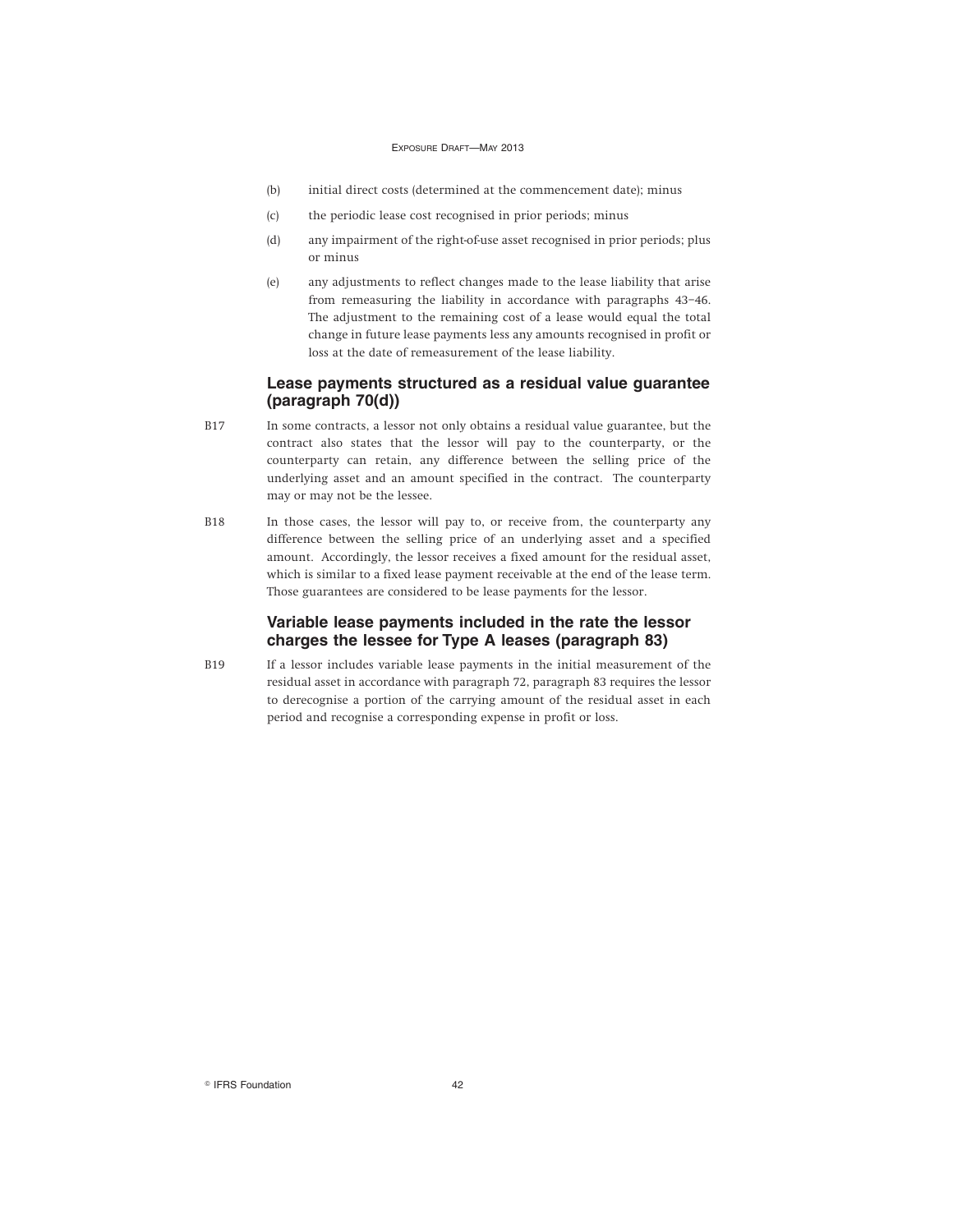B20 At the commencement date, a lessor shall calculate the portion of the residual asset to derecognise in each period on the basis of the expected variable lease payments as follows:

# $\frac{A}{B}$ x C x  $\frac{D}{E}$

- A = the amount of variable lease payments expected to be earned in the current period reflected in determining the rate the lessor charges the lessee.
- B = the amount of total variable lease payments expected to be earned during the lease term reflected in determining the rate the lessor charges the lessee.
- C = the amount of the initial measurement of the residual asset relating to variable lease payments (ie the present value of variable lease payments expected to be earned during the lease term, discounted using the rate the lessor charges the lessee).
- D = the carrying amount of the underlying asset immediately before the commencement date.
- $E =$  the fair value of the underlying asset at the commencement date.
- B21 Changes in estimates relating to variable lease payments do not affect the amounts to be derecognised by the lessor in each period. A lessor shall recognise any difference between expected and actual variable lease payments in profit or loss in the reporting period.

43 **R IFRS Foundation**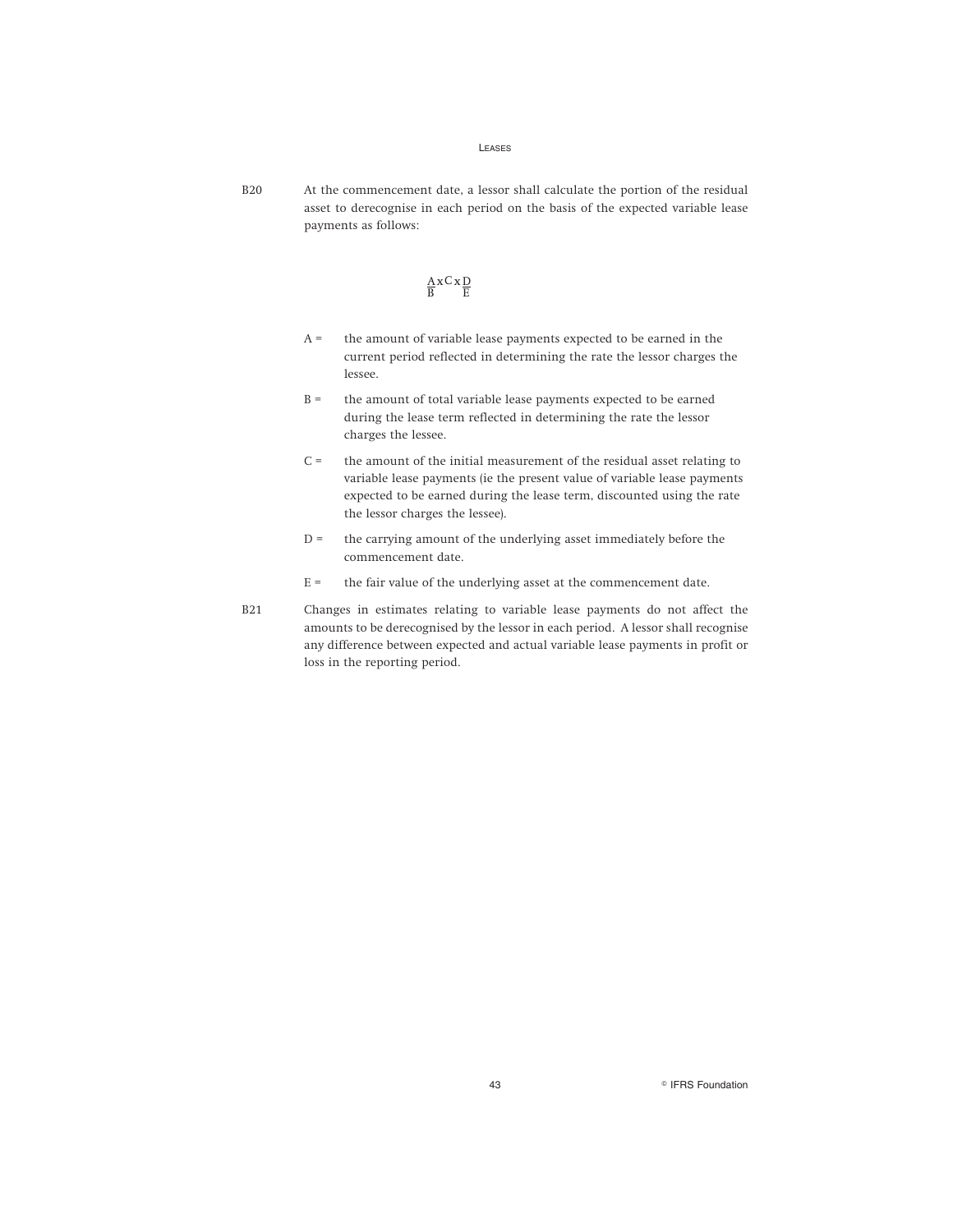# **Appendix C Effective date and transition**

*This appendix is an integral part of the [draft] Standard and has the same authority as the other parts of the [draft] Standard.*

# **Effective date**

C1 An entity shall apply this [draft] Standard for annual reporting periods beginning on or after [date to be inserted after exposure].

## **Transition**

- C2 An entity shall apply this [draft] Standard retrospectively, in accordance with IAS 8 *Accounting Policies, Changes in Accounting Estimates and Errors*, except as specified in paragraphs C3–C24.
- C3 In the financial statements in which an entity first applies the [draft] Standard, the entity shall recognise and measure leases within the scope of the [draft] Standard that exist at the beginning of the earliest comparative period presented, using the approach described in paragraphs C7–C24.
- C4 An entity shall adjust equity at the beginning of the earliest comparative period presented, and the other comparative amounts disclosed for each prior period presented, as if the [draft] Standard had always been applied, subject to the requirements in paragraphs C7–C24.
- C5 If a lessee elects not to apply the recognition and measurement requirements in this [draft] Standard to short-term leases, the lessee need not apply the approach described in paragraphs C8–C12 to short-term leases. If a lessor elects not to apply the recognition and measurement requirements in this [draft] Standard to short-term leases, the lessor shall apply paragraph C14.
- C6 Notwithstanding the requirements in paragraph C3, an entity may apply all of the requirements in this [draft] Standard retrospectively in accordance with IAS 8, taking into consideration the requirements in paragraph C15.

#### **Specified reliefs**

- C7 An entity may use one or both of the following specified reliefs when applying this [draft] Standard to leases that commenced before the effective date:
	- (a) an entity need not include initial direct costs in the measurement of the right-of-use asset (if the entity is a lessee) or the lease receivable (if the entity is a lessor).
	- (b) an entity may use hindsight, such as in determining whether a contract contains a lease, in classifying a lease or in determining the lease term if the contract contains options to extend or terminate the lease.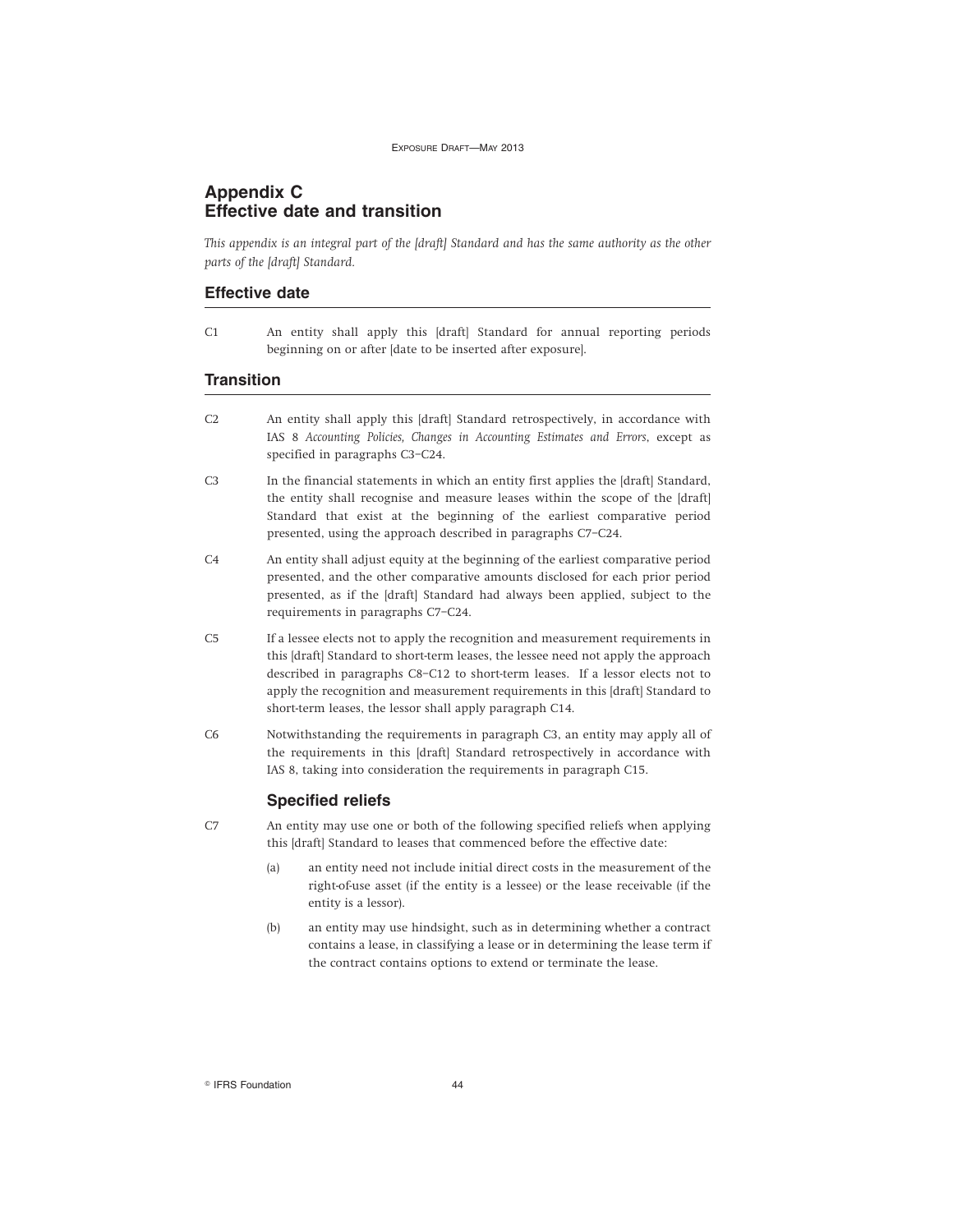#### **Lessees**

#### **Leases previously classified as operating leases**

C8 Unless the requirements in paragraph C10 apply, at the beginning of the earliest comparative period presented, a lessee shall recognise all of the following:

- (a) a lease liability, measured at the present value of the remaining lease payments, discounted using the lessee's incremental borrowing rate at the effective date (see paragraph C9).
- (b) for each Type A lease, a right-of-use asset measured as the applicable proportion of the lease liability at the commencement date, which can be imputed from the lease liability determined in accordance with paragraph C8(a). The applicable proportion is the remaining lease term at the beginning of the earliest comparative period presented relative to the total lease term. A lessee shall adjust the right-of-use asset recognised by the amount of any previously recognised prepaid or accrued lease payments.
- (c) for each Type B lease, a right-of-use asset measured at an amount that equals the lease liability. A lessee shall adjust the right-of-use asset recognised by the amount of any previously recognised prepaid or accrued lease payments.
- C9 A lessee can apply a single discount rate to a portfolio of leases with reasonably similar characteristics (for example, a similar remaining lease term for a similar class of underlying asset in a similar economic environment). The lessee shall consider its total financial liabilities when calculating the discount rate for each portfolio of leases.

#### **Leases previously classified as finance leases**

- C10 For leases that were classified as finance leases in accordance with IAS 17 *Leases*, the carrying amount of the right-of-use asset and the lease liability at the beginning of the earliest comparative period presented shall be the carrying amount of the lease asset and lease liability immediately before that date in accordance with that Standard.
- C11 For those leases, a lessee shall do all of the following:
	- (a) subsequently measure the right-of-use asset and the lease liability in accordance with paragraphs 41, 42(a), 42(c), 47–49 and 51–53;
	- (b) not apply the reassessment requirements in paragraphs 43–46; and
	- (c) classify the assets and liabilities held under finance leases as right-of-use assets and lease liabilities arising from Type A leases for the purposes of presentation and disclosure.
- C12 If a modification to the contractual terms and conditions of any of those leases results in a substantive change to the lease as described in paragraph 36, a lessee shall account for the lease as a new lease in accordance with the requirements of this [draft] Standard.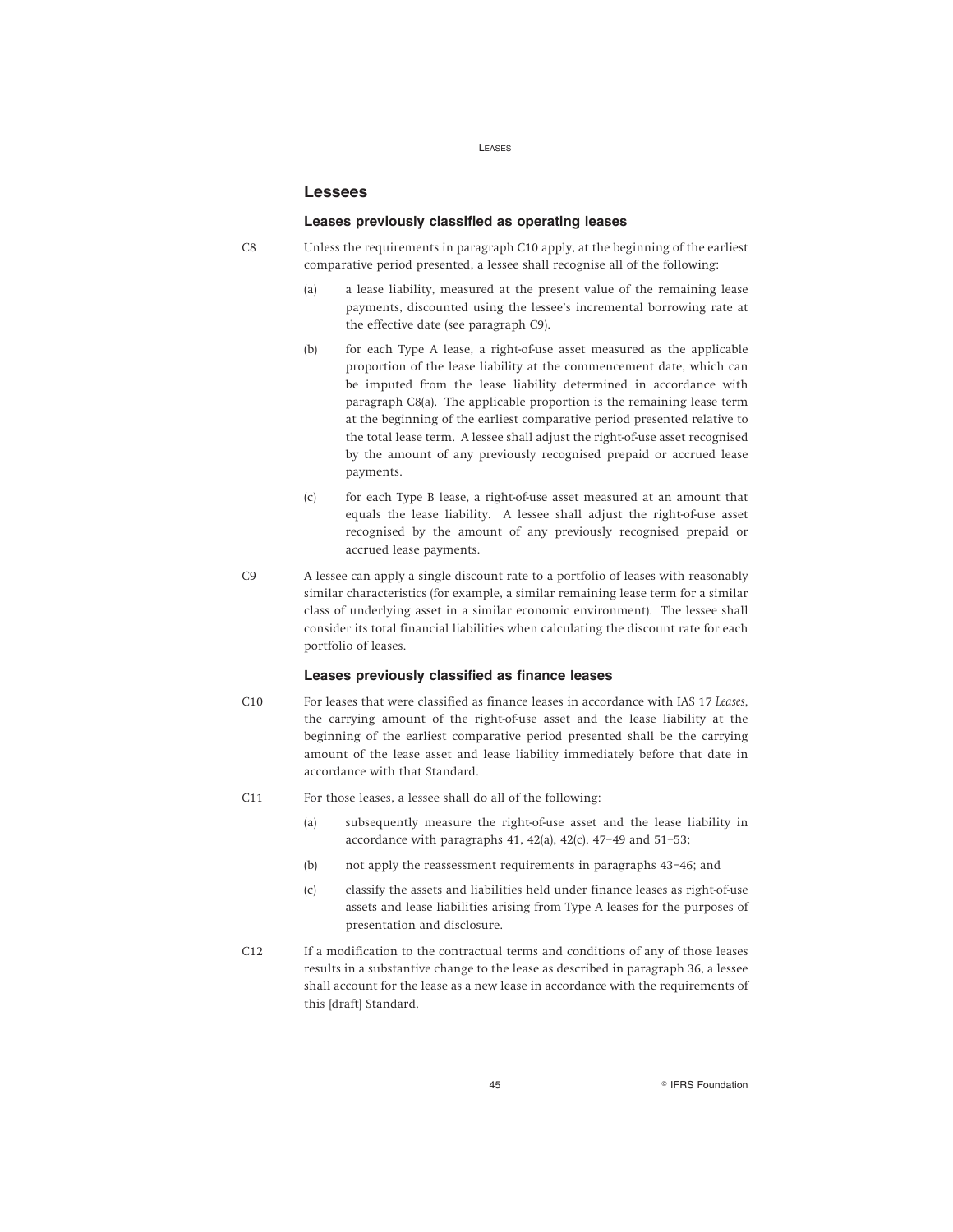#### **Lessors**

#### **Leases previously classified as operating leases**

- C13 Unless the requirements in paragraph C16 apply, at the beginning of the earliest comparative period presented for each Type A lease, a lessor shall do all of the following:
	- (a) derecognise the underlying asset. A lessor shall adjust the carrying amount of the underlying asset derecognised by the amount of any previously recognised prepaid or accrued lease payments;
	- (b) recognise a lease receivable measured at the present value of the remaining lease payments, discounted using the rate the lessor charges the lessee determined at the commencement date, subject to any adjustments required to reflect impairment; and
	- (c) recognise a residual asset according to the initial measurement requirements in paragraph 71, using information available at the beginning of the earliest comparative period presented.
- C14 For Type B leases, the carrying amount of the underlying asset and any lease assets or liabilities at the beginning of the earliest comparative period presented shall be the same as the amounts recognised by the lessor immediately before that date in accordance with IAS 17.
- C15 If a lessor had previously securitised receivables arising from leases that were classified as operating leases in accordance with IAS 17, the lessor shall account for those transactions as secured borrowings in accordance with applicable Standards, regardless of whether the lessor chooses to apply this [draft] Standard retrospectively.

#### **Leases previously classified as finance leases**

- C16 For leases that were classified as finance leases in accordance with IAS 17, the carrying amount of the lease receivable at the beginning of the earliest comparative period presented shall be the carrying amount of the net investment in the lease immediately before that date in accordance with that Standard.
- C17 For those leases, a lessor shall do all of the following:
	- (a) subsequently measure the lease receivable in accordance with paragraphs 76(a), 77(a), 77(c), 84, and 87;
	- (b) not apply the requirements in paragraphs 76(b), 77(b), 78–83, and 85–86; and
	- (c) classify the net investment arising from finance leases as lease receivables arising from Type A leases for the purposes of presentation and disclosure.
- C18 If a modification to the contractual terms and conditions of any of those leases results in a substantive change to the lease as described in paragraph 36, a lessor shall account for the lease as a new lease in accordance with the requirements of this [draft] Standard.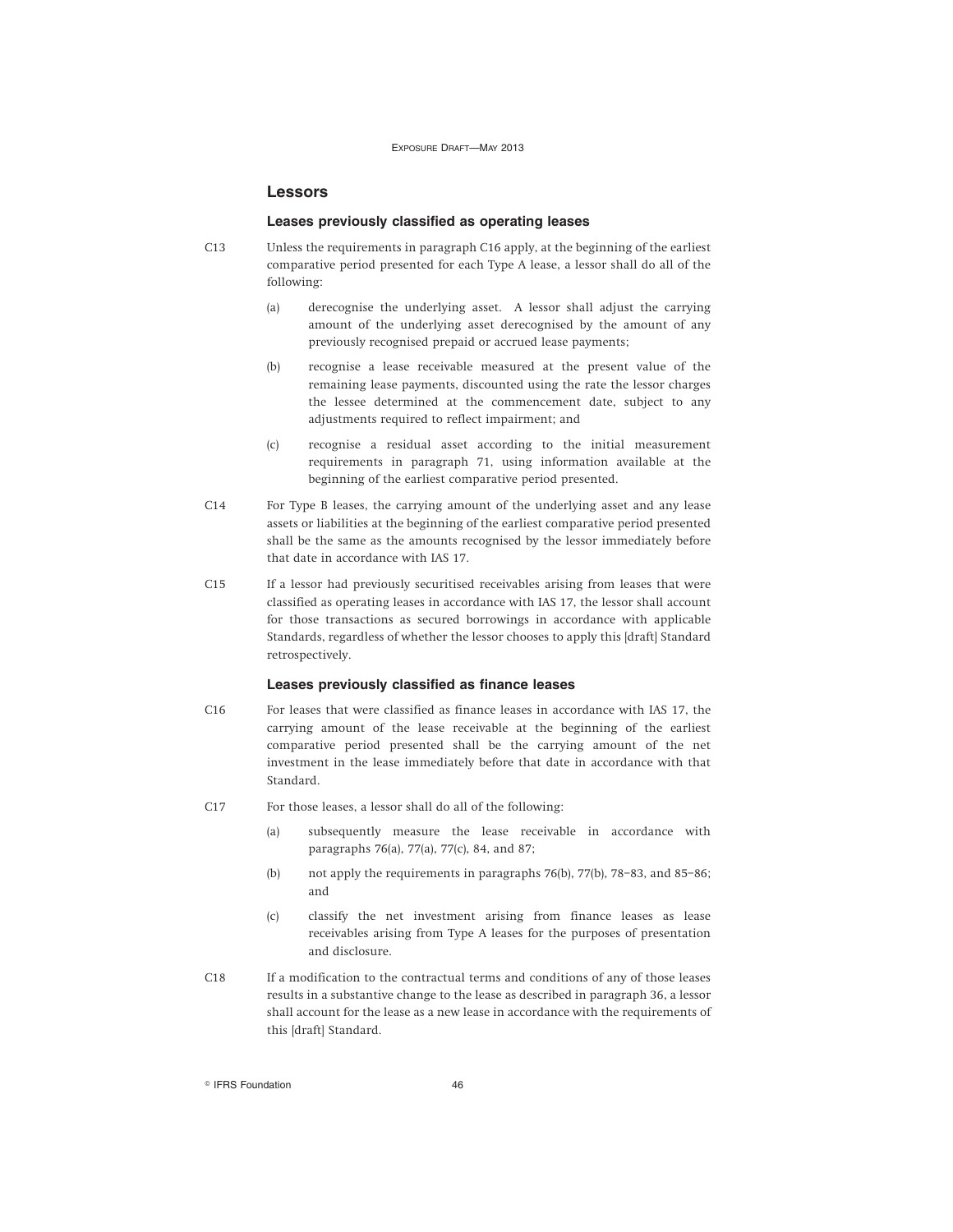# **Sale and leaseback transactions before the beginning of the earliest comparative period presented**

- C19 If a previous sale and leaseback transaction was accounted for as a sale and a finance lease in accordance with IAS 17, an entity shall do all of the following:
	- (a) not reassess the transaction to determine whether it is a sale and leaseback transaction;
	- (b) not remeasure lease assets and lease liabilities at the beginning of the earliest comparative period presented; and
	- (c) continue to amortise any deferred gain or loss in respect of the transaction.
- C20 An entity shall reassess the transaction to determine whether the transferee obtains control of the underlying asset in accordance with the requirements for determining when a performance obligation is satisfied in [draft] IFRS X *Revenue from Contracts with Customers* if either of the following applies:
	- (a) a previous sale and leaseback transaction was accounted for as a sale and an operating lease in accordance with IAS 17; or
	- (b) a previous transaction was assessed to determine whether it was a sale and leaseback transaction in accordance with IAS 17, but it did not qualify for sale and leaseback accounting.
- C21 If a transferee obtains control of the underlying asset in accordance with the requirements for determining when a performance obligation is satisfied in [draft] IFRS X *Revenue from Contracts with Customers*, a lessee shall use the requirements in paragraphs C8–C9 to measure lease assets and lease liabilities and shall derecognise any deferred gain or loss at the beginning of the earliest comparative period presented.

# **Amounts previously recognised in respect of business combinations**

C22 If a lessee has previously recognised an asset or a liability in accordance with IFRS 3 *Business Combinations* relating to favourable or unfavourable terms of an operating lease acquired as part of a business combination, the lessee shall derecognise that asset or liability and adjust the carrying amount of the right-of-use asset by a corresponding amount.

# **Disclosure**

- C23 An entity shall provide the transition disclosures required by IAS 8, except for the requirements in paragraphs 28(f)(i) and 28(f)(ii) of IAS 8.
- C24 If an entity uses one or both of the specified reliefs in paragraph C7, it shall disclose that fact.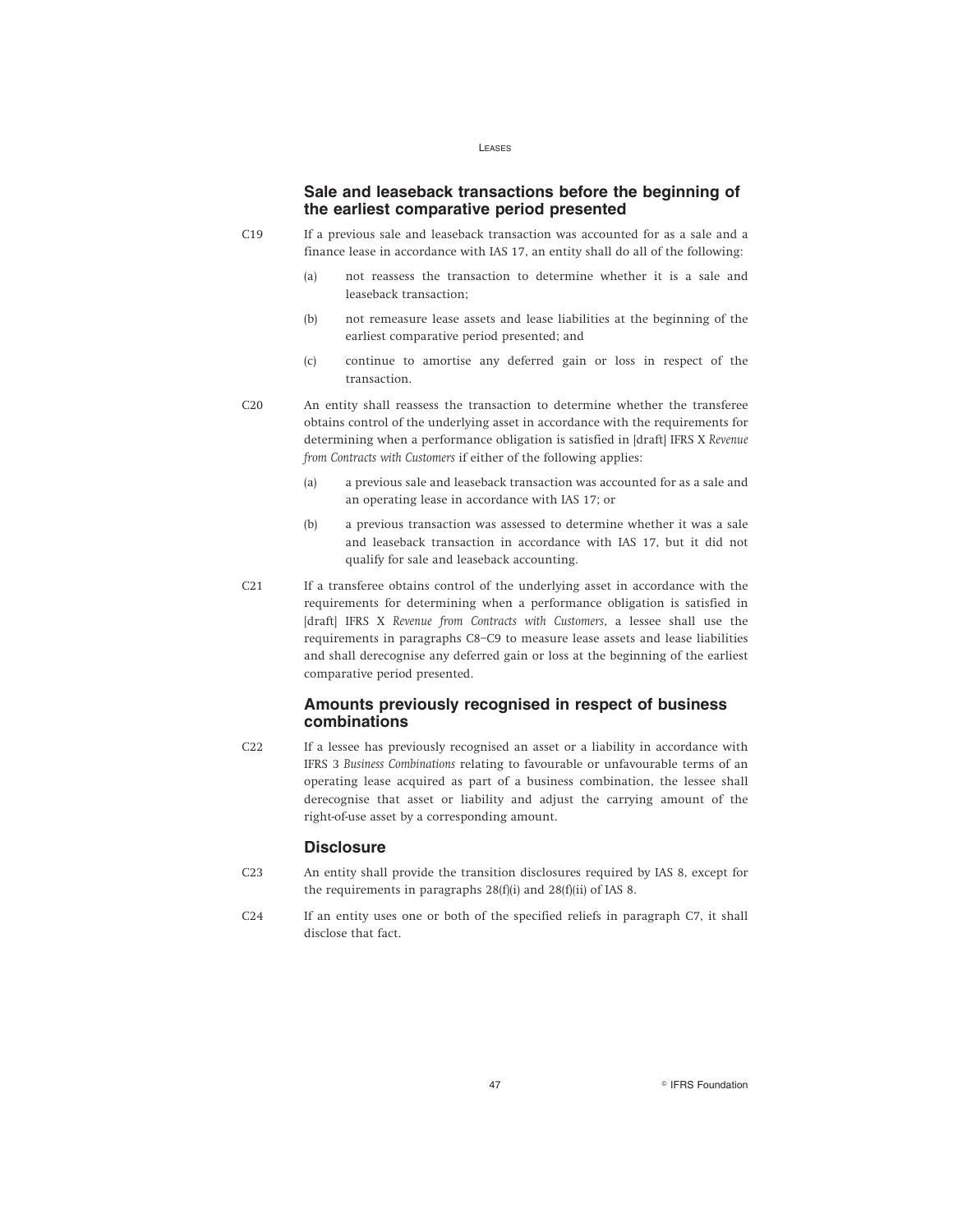# **Withdrawal of other Standards**

| C25 |  |  |  | This [draft] Standard supersedes the following Standards and Interpretations: |  |  |  |  |  |  |
|-----|--|--|--|-------------------------------------------------------------------------------|--|--|--|--|--|--|
|-----|--|--|--|-------------------------------------------------------------------------------|--|--|--|--|--|--|

- (a) IAS 17;
- (b) IFRIC 4 *Determining whether an Arrangement contains a Lease*;
- (c) SIC-15 *Operating Leases—Incentives*; and
- (d) SIC-27 *Evaluating the Substance of Transactions Involving the Legal Form of a Lease*.

 $\degree$  IFRS Foundation 48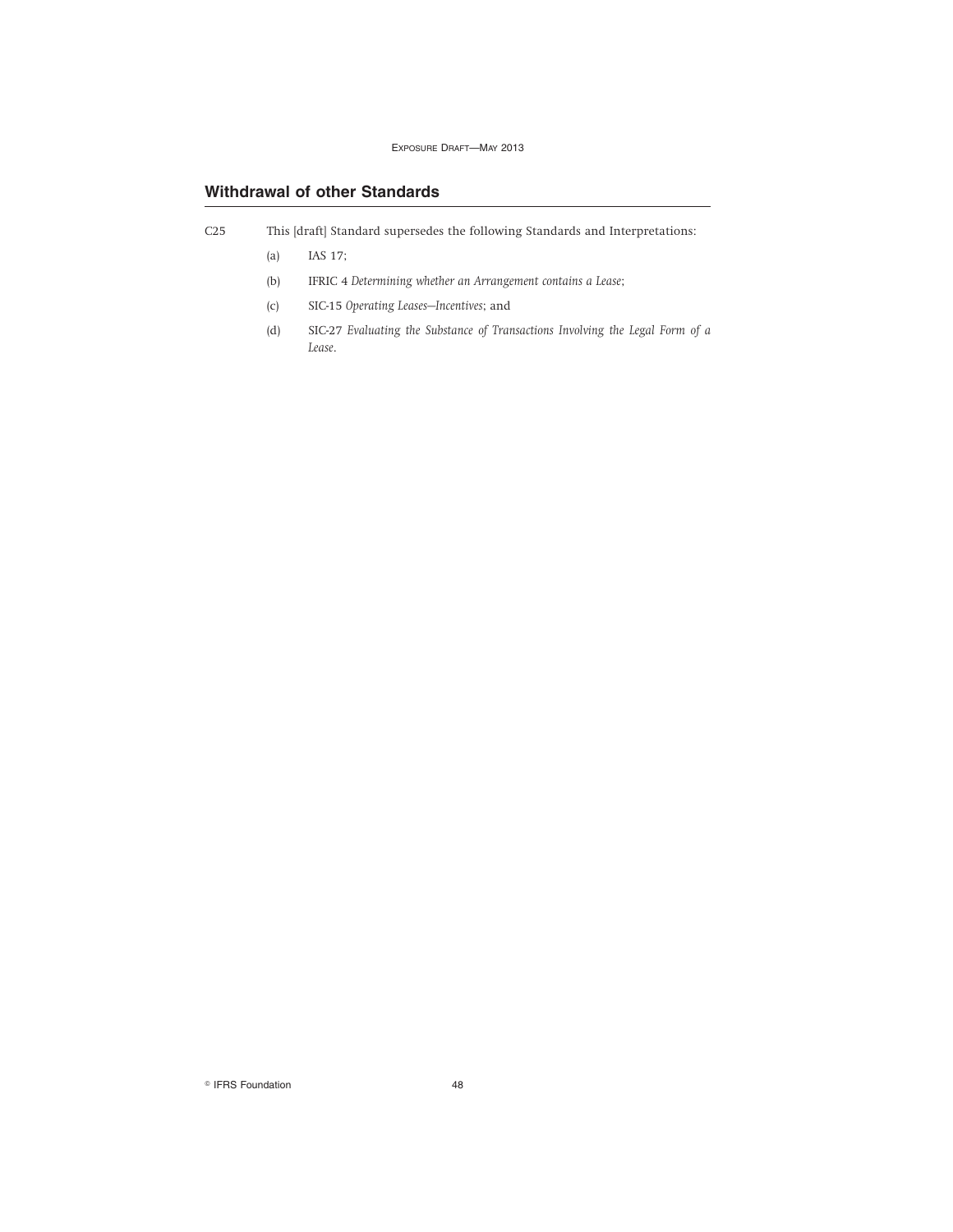# **Appendix D [Draft] Amendments to other IFRSs**

*This appendix sets out the [draft] amendments to other IFRSs that are a consequence of the IASB issuing this [draft] Standard. An entity shall apply the amendments for annual periods beginning on or after [date to be inserted]. Amended paragraphs are shown with new text underlined and deleted text struck through.*

LEASES

The table below shows how the following references have been amended in other Standards.

| <b>Existing reference</b><br>to                                  | contained in     | in                                                             | is amended to<br>reference to |
|------------------------------------------------------------------|------------------|----------------------------------------------------------------|-------------------------------|
| IAS 17 Leases                                                    | IFRS 1           | Paragraph C4(f)                                                | [draft] IFRS X                |
| [or IAS 17]                                                      | IFRS 4           | Paragraph 4(c) and<br>Implementation<br>Guidance,<br>Example 1 | Leases [or [draft]<br>IFRS X1 |
|                                                                  | IFRIC 12         | References and<br>paragraph AG8                                |                               |
|                                                                  | <b>SIC-29</b>    | References and<br>paragraph 5                                  |                               |
|                                                                  | <b>SIC-32</b>    | References                                                     |                               |
| Finance lease                                                    | IFRS 1           | Paragraph C4(f)                                                | Lease [or leases]             |
| [or finance leases]                                              | IFRS 4           | Paragraph 4(c) and<br>Implementation<br>Guidance,<br>Example 1 |                               |
|                                                                  | IAS <sub>7</sub> | Paragraph 44(a)                                                |                               |
| Contingent lease                                                 | IFRS 4           | Paragraph 4(c)                                                 | Variable lease                |
| payments [or<br>contingent rentals or<br>contingent<br>payments] | IFRS 9           | Paragraph<br>B4.3.8(f)(ii)-B4.3.8<br>(f)(iii)                  | payments                      |
|                                                                  | <b>IAS 34</b>    | Paragraph B7 and<br>its related heading                        |                               |

49 **PERS Foundation**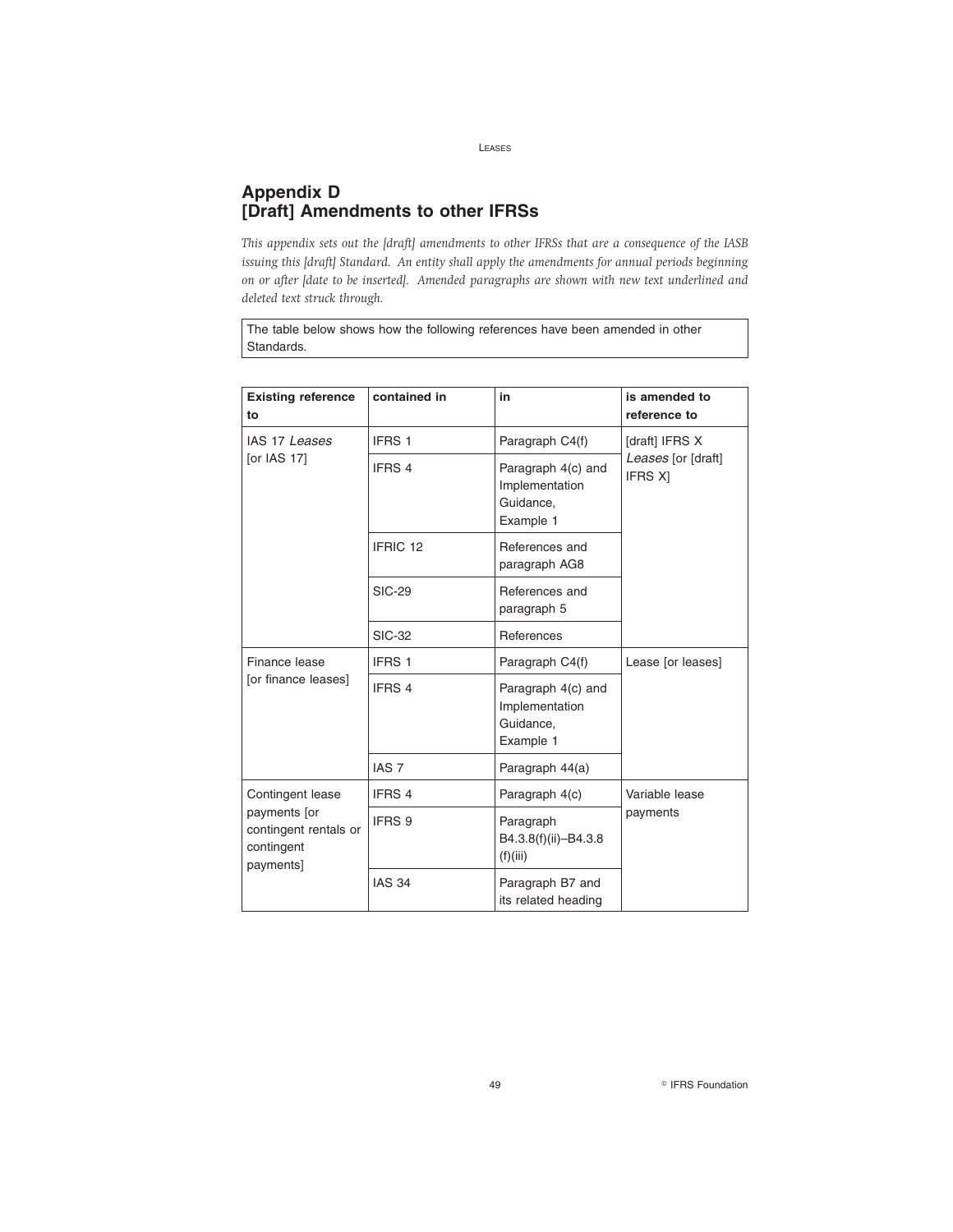# **IFRS 1 First-time Adoption of International Financial Reporting Standards**

Paragraph 30 is amended.

#### **Use of fair value as deemed cost**

- 30 If an entity uses fair value in its opening IFRS statement of financial position as *deemed cost* for an item of property, plant and equipment, an investment property, or an intangible asset or a right-of-use asset (see paragraphs D5 and D7), the entity's first IFRS financial statements shall disclose, for each line item in the opening IFRS statement of financial position:
	- $(a)$

In Appendix D, paragraphs D1, D7, D8B and D9 are amended, paragraph D7A is added and paragraph D9A is deleted.

- D1 An entity may elect to use one or more of the following exemptions:
	- $(a)$
	- (d) leases (paragraphs D9 and D9A);
	- (e) …

#### **Deemed cost**

…

- D7 The elections in paragraphs D5 and D6 are also available for:
	- (a) investment property, if an entity elects to use the cost model in IAS 40 *Investment Property*; and
	- (aa) right-of-use assets ([draft] IFRS X *Leases*); and
	- $(b)$

…

- D7A A lessee that elects to measure a right-of-use asset arising from a Type B lease at fair value as its deemed cost shall include the difference between the fair value of the right-of-use asset and the carrying amount of the lease liability at the date of transition as part of the remaining cost of the lease.
- D8B Some entities hold items of property, plant and equipment, right-of-use assets or intangible assets that are used, or were previously used, in operations subject to rate regulation. The carrying amount of such items might include amounts that were determined under previous GAAP but do not qualify for capitalisation in accordance with IFRSs. If this is the case, a first-time adopter may elect to use the previous GAAP carrying amount of such an item at the date of transition to IFRSs as deemed cost. If an entity applies this exemption to an item, it need not apply it to all items. At the date of transition to IFRSs, an entity shall test for impairment in accordance with IAS 36 each item for which this exemption is used. For the purposes of this paragraph, operations are subject to rate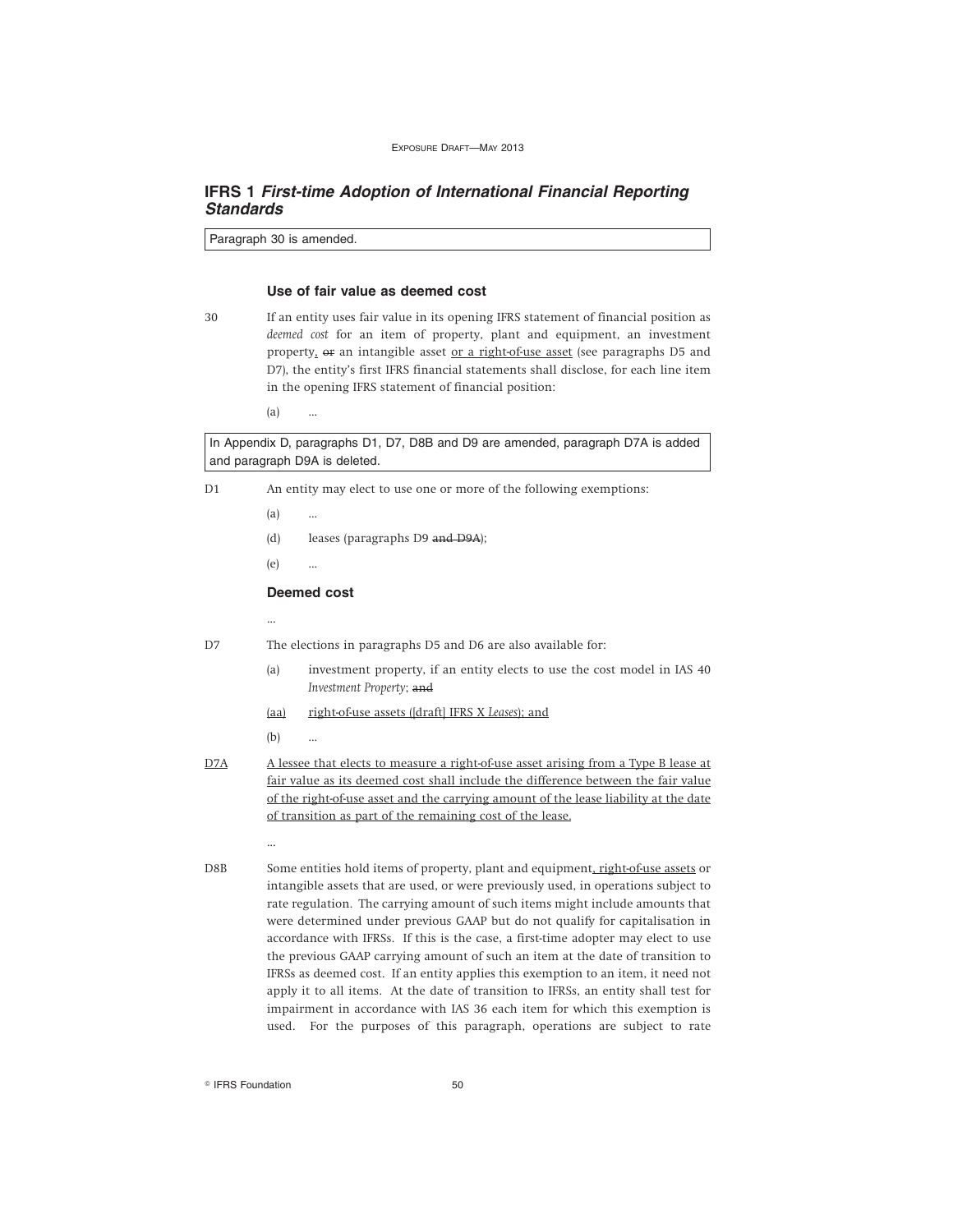regulation if they provide goods or services to customers at prices (ie rates) established by an authorised body empowered to establish rates that bind the customers and that are designed to recover the specific costs the entity incurs in providing the regulated goods or services and to earn a specified return. The specified return could be a minimum or range and need not be a fixed or guaranteed return.

#### **Leases**

- D9 A first-time adopter may apply the transitional provisions in IFRIC 4 *Determining whether an Arrangement contains a Lease* paragraphs C3–C9, C13 and C23–C24 of [draft] IFRS X. However, a first-time adopter is not permitted to apply the transitional provisions in paragraphs C10–C12 and C14–C22 of [draft] IFRS X. When applying the transitional provisions in [draft] IFRS X, a first-time adopter shall regard the effective date to be the date of transition to IFRSs in accordance with this Standard. Therefore, a first-time adopter may determine whether an arrangement existing at the date of transition to IFRSs contains a lease on the basis of facts and circumstances existing at that date.
- D9A [Deleted] If a first-time adopter made the same determination of whether an arrangement contained a lease in accordance with previous GAAP as that required by IFRIC 4 but at a date other than that required by IFRIC 4, the first-time adopter need not reassess that determination when it adopts IFRSs. For an entity to have made the same determination of whether the arrangement contained a lease in accordance with previous GAAP, that determination would have to have given the same outcome as that resulting from applying IAS 17 *Leases* and IFRIC 4.

In the Implementation Guidance, paragraph IG4 and Examples 7 and 11 are amended and paragraphs IG14–IG16, IG204–IG206 and their related headings and Example 202 are deleted.

#### **IAS 10 Events after the Reporting Period**

IG4 Paragraphs 14–17 of the IFRS do not override requirements in other IFRSs that base classifications or measurements on circumstances existing at a particular date. Examples include:

> (a) the distinction between  $f$  finance Type  $A$  leases and operating Type  $B$ leases (see IAS 17 *Leases* [draft] IFRS X *Leases*). A first-time adopter shall classify those contracts on the basis of the contractual terms and conditions at the commencement date of the lease. If the contractual terms and conditions of a lease are modified, resulting in a substantive change to the original lease, a first-time adopter shall classify any new lease on the basis of the contractual terms and conditions at the commencement date of the new lease;

 $(b)$  ...

…

51 **Constanting Construction Constanting Construction Construction**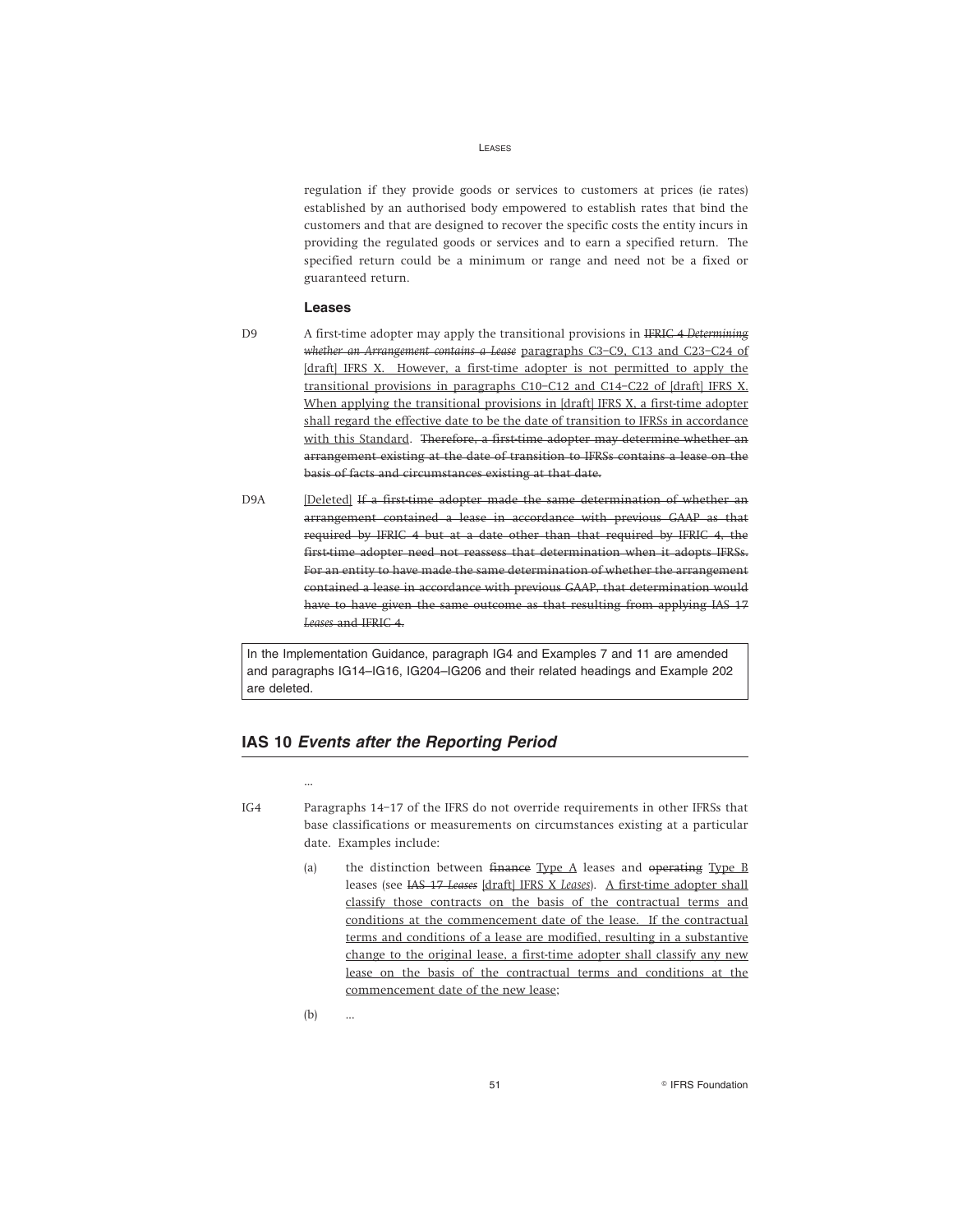#### **IAS 17 Leases**

- IG14 [Deleted] At the date of transition to IFRSs, a lessee or lessor classifies leases as operating leases or finance leases on the basis of circumstances existing at the inception of the lease (IAS 17 paragraph 13). In some cases, the lessee and the lessor may agree to change the provisions of the lease, other than by renewing the lease, in a manner that would have resulted in a different classification in accordance with IAS 17 had the changed terms been in effect at the inception of the lease. If so, the revised agreement is considered as a new agreement over its term. However, changes in estimates (for example, changes in estimates of the economic life or of the residual value of the leased property) or changes in circumstances (for example, default by the lessee) do not give rise to a new classification of a lease.
- IG15 [Deleted] When IAS 17 was revised in 1997, the net cash investment method for recognising finance income of lessors was eliminated. IAS 17 permits finance lessors to eliminate this method prospectively. However, the transitional provisions in IAS 17 do not apply to an entity's opening IFRS statement of financial position (paragraph 9 of the IFRS). Therefore, a finance lessor measures finance lease receivables in its opening IFRS statement of financial position as if the net cash investment method had never been permitted.
- IG16 [Deleted] SIC-15 *Operating Leases—Incentives* applies to lease terms beginning on or after 1 January 1999. However, a first-time adopter applies SIC-15 to all leases, whether they started before or after that date.

# **IFRS 3 Business Combinations**

...

...

...

IG22 The following examples illustrate the effect of Appendix C of the IFRS, assuming that a first-time adopter uses the exemption.

> **IG Example 7 Business combination—finance lease not capitalised in accordance with previous GAAP**

#### **Background**

Parent L's date of transition to IFRSs is 1 January 20X4. Parent L acquired subsidiary M on 15 January 20X1 and did not capitalise subsidiary M's finance leases. If subsidiary M prepared financial statements in accordance with IFRSs, it would recognise finance lease liabilities obligations of 300 and right-of-use leased assets of 250 at 1 January 20X4.

*continued...*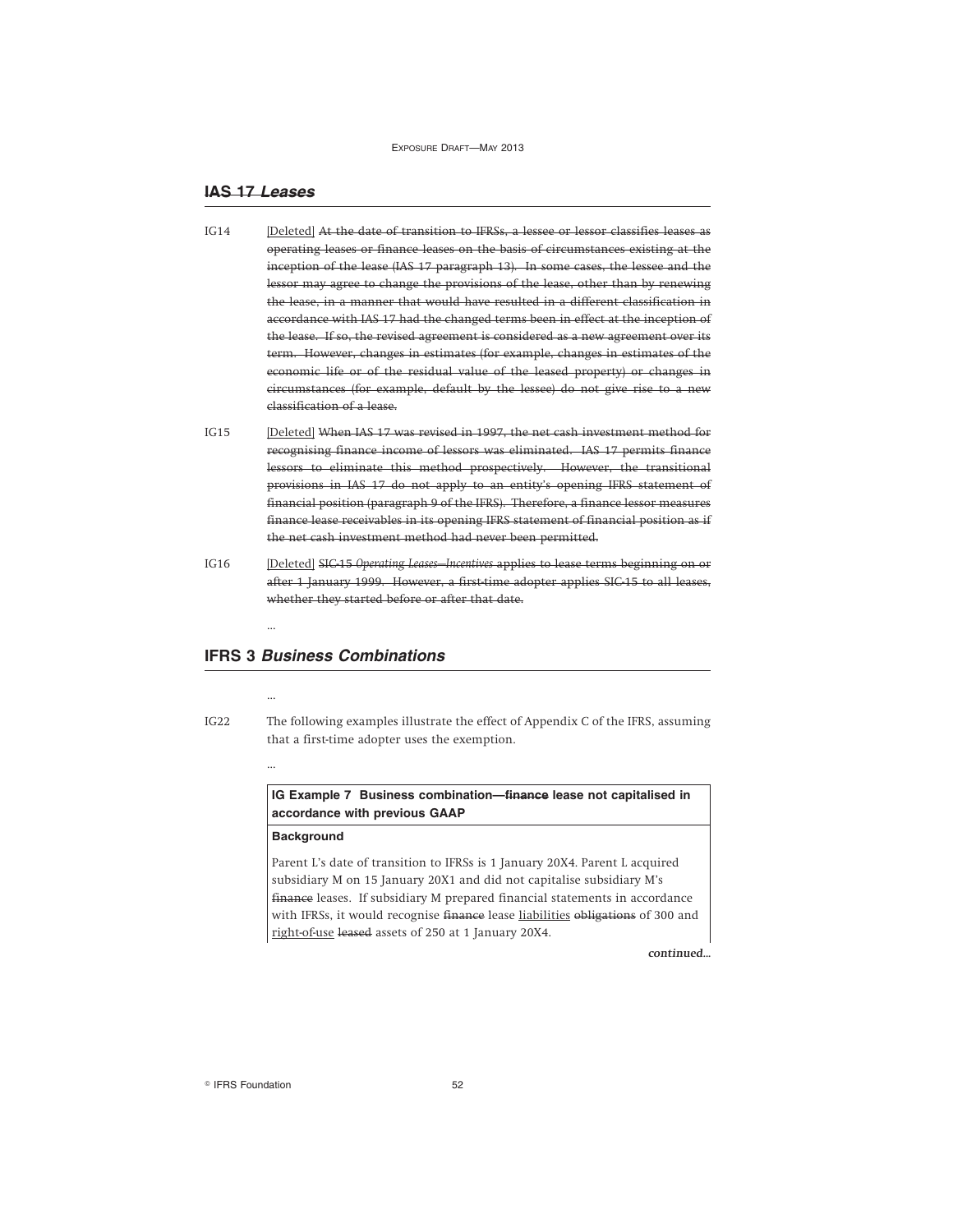#### *...continued*

**IG Example 7 Business combination—finance lease not capitalised in accordance with previous GAAP**

LEASES

#### **Application of requirements**

Parent L has elected not to apply the transitional reliefs in paragraph D9 of this Standard. In its consolidated opening IFRS statement of financial position, parent L recognises finance lease liabilities obligations of CU300 and right-of-use leased assets of CU250, and charges CU50 to retained earnings (paragraph C4(f)).

# **Explanation of transition to IFRSs**

…

IG63 Paragraphs 24(a) and (b), 25 and 26 of the IFRS require a first-time adopter to disclose reconciliations that give sufficient detail to enable users to understand the material adjustments to the statement of financial position, statement of comprehensive income and, if applicable, statement of cash flows. Paragraph 24(a) and (b) requires specific reconciliations of equity and total comprehensive income. IG Example 11 shows one way of satisfying these requirements.

## **IG Example 11 Reconciliation of equity and total comprehensive income**

#### **Background**

…

An entity first adopted IFRSs in 20X5, with a date of transition to IFRSs of 1 January 20X4. Its last financial statements in accordance with previous GAAP were for the year ended 31 December 20X4.

#### **Application of requirements**

#### **Reconciliation of equity at 1 January 20X4 (date of transition to IFRSs) Note Previous Effect of IFRSs**

|       |                               | <b>GAAP</b> | transition<br>to IFRSs |         |
|-------|-------------------------------|-------------|------------------------|---------|
|       |                               | CU          | CU                     | CU      |
| 1, 1A | Property, plant and equipment | 8,299       | 1,100                  | 89,399  |
| 2     | Goodwill                      | 1,220       | 150                    | 1,370   |
| 2     | Intangible assets             | 208         | (150)                  | 58      |
| 3     | Financial assets              | 3,471       | 420                    | 3,891   |
|       | Total non-current assets      | 13,198      | 1,520                  | 134,718 |
|       | Trade and other receivables   | 3,710       | 0                      | 3,710   |
| 4     | Inventories                   | 2,962       | 400                    | 3,362   |
| 5     | Other receivables             | 333         | 431                    | 764     |
|       | Cash and cash equivalents     | 748         | 0                      | 748     |

*continued...*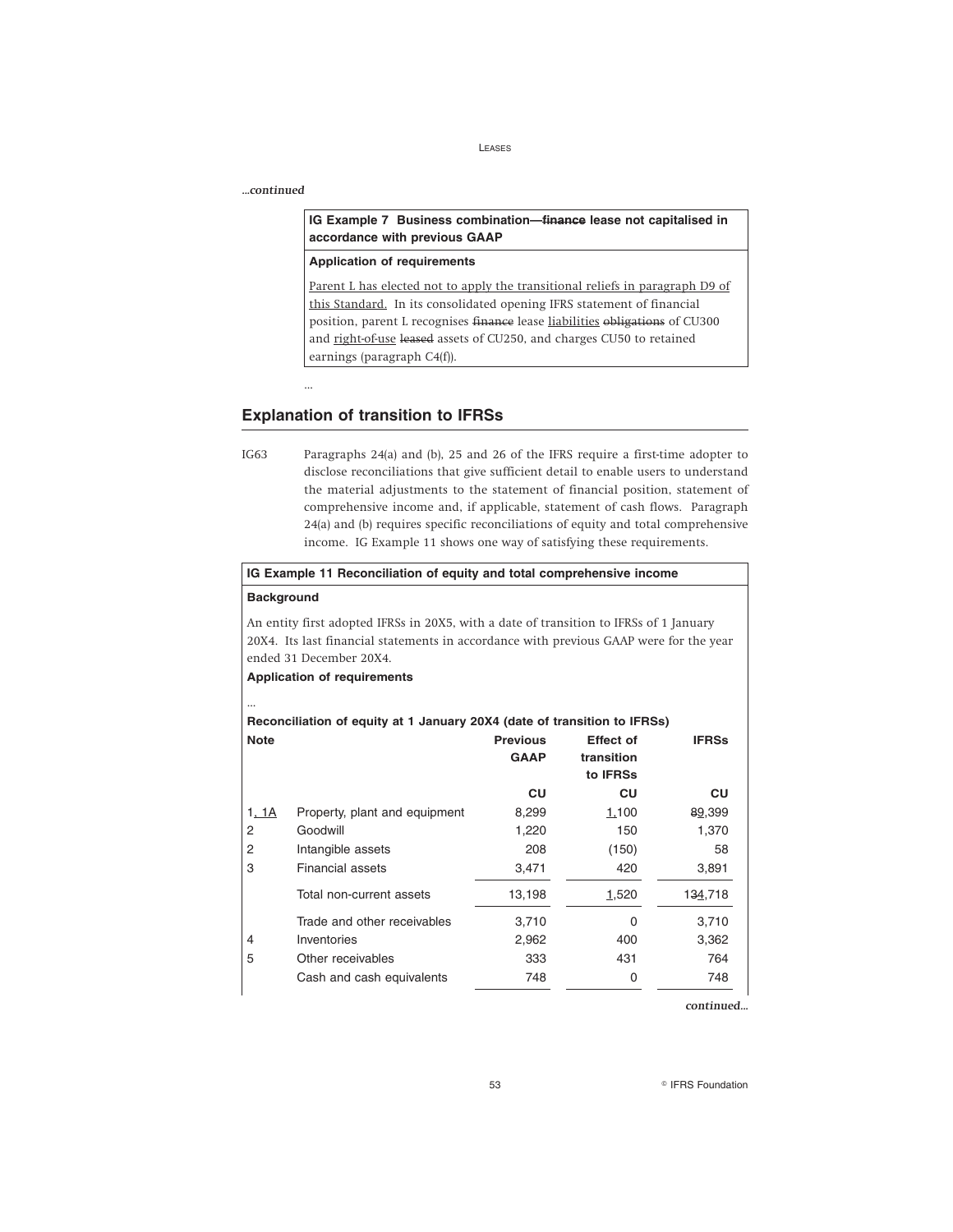# *...continued*

|           | IG Example 11 Reconciliation of equity and total comprehensive income |                |          |          |
|-----------|-----------------------------------------------------------------------|----------------|----------|----------|
|           | Total current assets                                                  | 7,753          | 831      | 8,584    |
|           | Total assets                                                          | 20,951         | 42,351   | 223,302  |
|           | Interest-bearing loans                                                | 9,396          | 0        | 9,396    |
|           | Trade and other payables                                              | 4,124          | 0        | 4,124    |
| <u>1A</u> | Lease liabilities                                                     | $\overline{0}$ | 1,000    | 1,000    |
| 6         | Employee benefits                                                     | $\Omega$       | 66       | 66       |
| 7         | Restructuring provision                                               | 250            | (250)    | 0        |
|           | Current tax liability                                                 | 42             | 0        | 42       |
| 8         | Deferred tax liability                                                | 579            | 460      | 1,039    |
|           | <b>Total liabilities</b>                                              | 14,391         | 1,276    | 4415,667 |
|           | Total assets less total liabilities                                   | 6,560          | 1,075    | 7,635    |
|           | <b>Issued capital</b>                                                 | 1,500          | $\Omega$ | 1,500    |
| 5         | Hedging reserve                                                       | O              | 302      | 302      |
| 9         | Retained earnings                                                     | 5,060          | 773      | 5,833    |
|           | Total equity                                                          | 6,560          | 1,075    | 6,635    |
|           |                                                                       |                |          |          |

#### **Notes to the reconciliation of equity at 1 January 20X4:**

- 1 Depreciation was influenced by tax requirements in accordance with previous GAAP, but in accordance with IFRSs reflects the useful life of the assets. The cumulative adjustment increased the carrying amount of property, plant and equipment by 100.
- 1A Right-of-use assets arising from Type B leases of property and related lease liabilities of CU1,000 are recognised in accordance with IFRS, but were not recognised in accordance with previous GAAP. For the purposes of this example, it is assumed that the right-of-use asset equals the liability at the date of transition. The entity presents right-of-use assets within property, plant and equipment.

# **IFRIC 4 Determining whether an Arrangement contains <sup>a</sup> Lease**

IG204 [Deleted] IFRIC 4 specifies criteria for determining, at the inception of an arrangement, whether the arrangement contains a lease. It also specifies when an arrangement should be reassessed subsequently.

IG205 [Deleted] Paragraph D9 of the IFRS provides a transitional exemption. Instead of determining retrospectively whether an arrangement contains a lease at the inception of the arrangement and subsequently reassessing that arrangement as required in the periods before transition to IFRSs, entities may determine

<sup>©</sup> IFRS Foundation 54

2 ...

...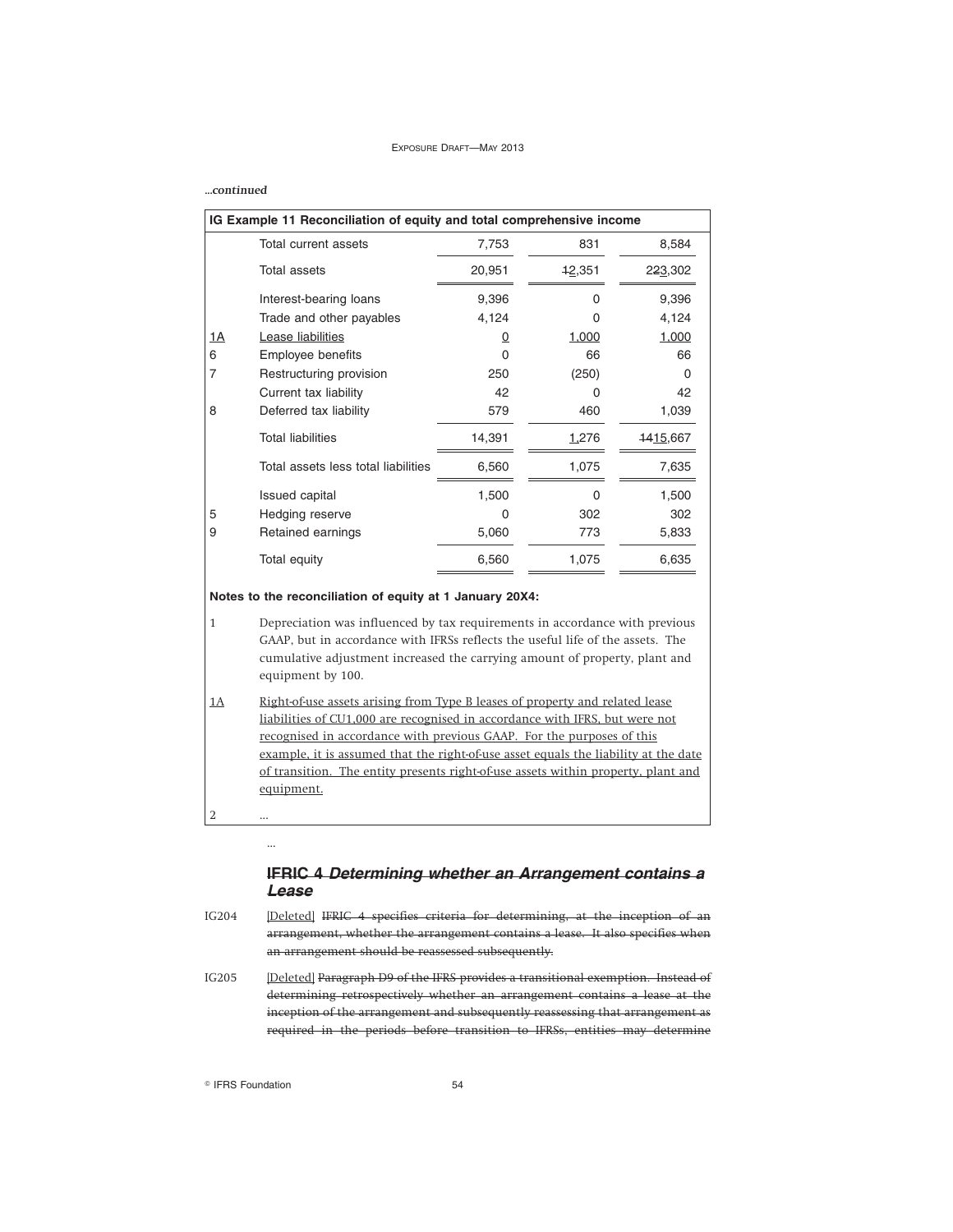#### whether arrangements in existence on the date of transition to IFRSs contain leases by applying paragraphs 6–9 of IFRIC 4 to those arrangements on the basis of facts and circumstances existing on that date.

# **IG Example 202 Determining whether an arrangement contains a lease**

#### **Background**

An entity's first IFRS financial statements are for a period that ends on 31 December 20Y7 and include comparative information for 20Y6 only. Its date of transition to IFRSs is therefore 1 January 20Y6.

On 1 January 20X5 the entity entered into a take-or-pay arrangement to supply gas. On 1 January 20Y0, there was a change in the contractual terms of the arrangement.

#### **Application of requirements**

On 1 January 20Y6 the entity may determine whether the arrangement contains a lease by applying the criteria in paragraphs 6–9 of IFRIC 4 on the basis of facts and circumstances existing on that date. Alternatively, the entity applies those criteria on the basis of facts and circumstances existing on 1 January 20X5 and reassesses the arrangement on 1 January 20Y0. If the arrangement is determined to contain a lease, the entity follows the guidance in paragraphs IG14–IG16.

IG206 [Deleted] Paragraph D9A of IFRS 1 provides a transitional exemption in addition to that discussed in paragraph IG205. The exemption in paragraph D9A applies only to arrangements that were assessed in the same manner as required by IFRIC 4. If arrangements exist at the date of transition to IFRSs that an entity did not assess under previous GAAP in the same manner as required by IFRIC 4 to determine whether they contain a lease, the entity may apply the transition exemption discussed in paragraph IG205.

## **IFRS 3 Business Combinations**

Paragraphs 14 and 17 are amended and paragraph 28A and its related heading are added.

#### Recognition conditions

…

...

...

14 Paragraphs B28–B40 B31–B40 provide guidance on recognising operating leases and intangible assets. Paragraphs 22–28A specify the types of identifiable assets and liabilities that include items for which this IFRS provides limited exceptions to the recognition principle and conditions.

> Classifying or designating identifiable assets acquired and liabilities assumed in <sup>a</sup> business combination

#### LEASES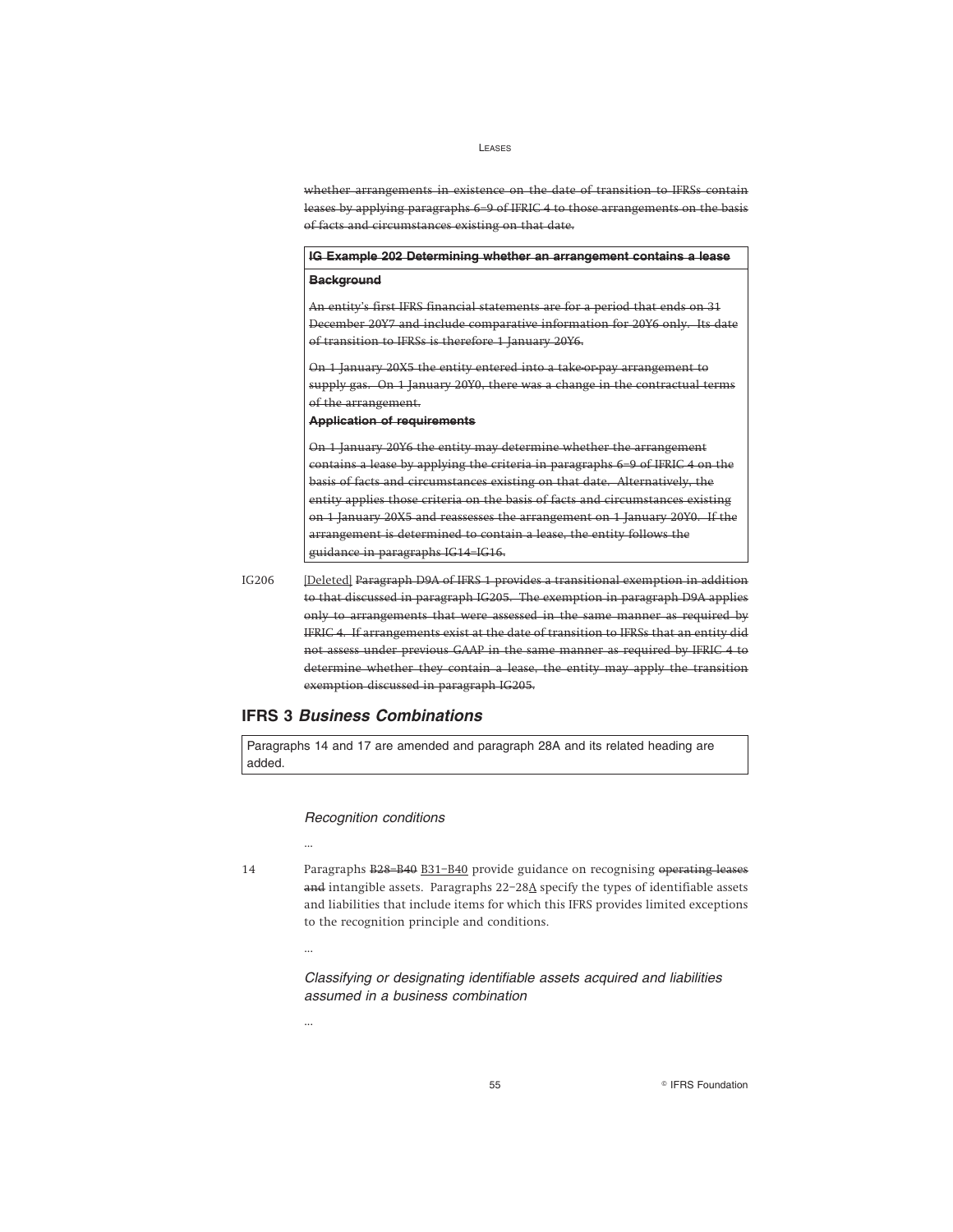- 17 This IFRS provides two exceptions to the principle in paragraph 15:
	- (a) classification of a lease contract as either an operating lease a Type A lease or a finance Type B lease in accordance with IAS 17 [draft] IFRS X *Leases*; and. The acquirer shall classify those contracts on the basis of the contractual terms and conditions at the commencement date of the lease. If the contractual terms and conditions of a lease are modified, resulting in a substantive change to the original lease, the acquirer shall classify any new lease on the basis of the contractual terms and conditions at the commencement date of the new lease, which might be the acquisition date.

(b) …

#### **Leases**

28A Paragraphs B45A–B45E provide guidance on recognising and measuring assets and liabilities that arise from leases at the acquisition date.

In Appendix B, paragraphs B28–B30 are deleted.

#### **Operating leases**

- B28 [Deleted] The acquirer shall recognise no assets or liabilities related to an operating lease in which the acquiree is the lessee except as required by paragraphs B29 and B30.
- B29 [Deleted] The acquirer shall determine whether the terms of each operating lease in which the acquiree is the lessee are favourable or unfavourable. The acquirer shall recognise an intangible asset if the terms of an operating lease are favourable relative to market terms and a liability if the terms are unfavourable relative to market terms. Paragraph B42 provides guidance on measuring the acquisition-date fair value of assets subject to operating leases in which the acquiree is the lessor.
- B30 [Deleted] An identifiable intangible asset may be associated with an operating lease, which may be evidenced by market participants' willingness to pay a price for the lease even if it is at market terms. For example, a lease of gates at an airport or of retail space in a prime shopping area might provide entry into a market or other future economic benefits that qualify as identifiable intangible assets, for example, as a customer relationship. In that situation, the acquirer shall recognise the associated identifiable intangible asset(s) in accordance with paragraph B31.

In Appendix B, paragraph B32 is amended and paragraph B42 and its related heading are deleted.

#### **Intangible assets**

<sup>©</sup> IFRS Foundation 56

…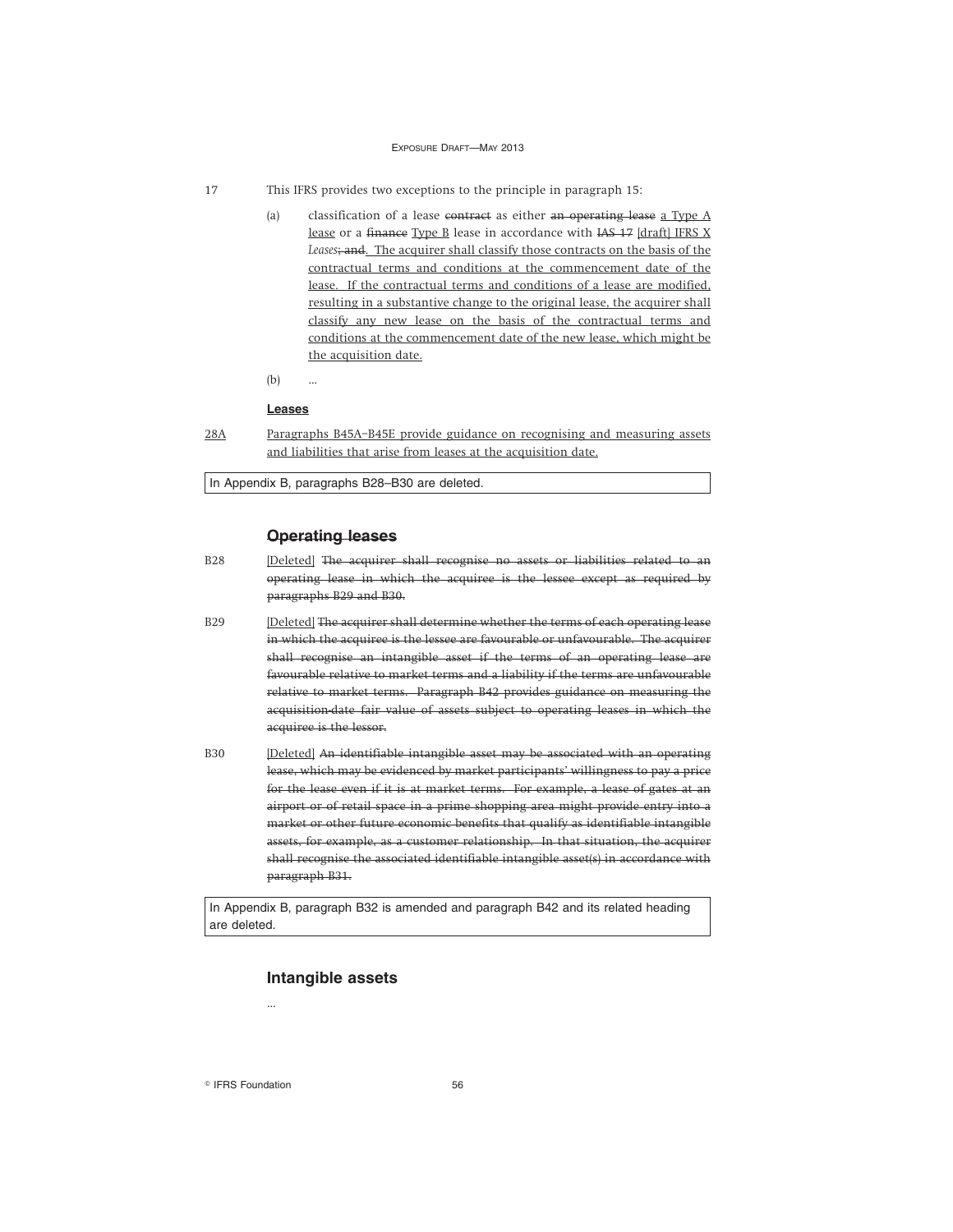- B32 An intangible asset that meets the contractual-legal criterion is identifiable even if the asset is not transferable or separable from the acquiree or from other rights and obligations. For example:
	- (a) [deleted] an acquiree leases a manufacturing facility under an operating lease that has terms that are favourable relative to market terms. The lease terms explicitly prohibit transfer of the lease (through either sale or sublease). The amount by which the lease terms are favourable compared with the terms of current market transactions for the same or similar items is an intangible asset that meets the contractual-legal criterion for recognition separately from goodwill, even though the acquirer cannot sell or otherwise transfer the lease contract.

 $(b)$ 

### **Assets subject to operating leases in which the acquiree is the lessor**

B42 [Deleted] In measuring the acquisition-date fair value of an asset such as a building or a patent that is subject to an operating lease in which the acquiree is the lessor, the acquirer shall take into account the terms of the lease. In other words, the acquirer does not recognise a separate asset or liability if the terms of an operating lease are either favourable or unfavourable when compared with market terms as paragraph B29 requires for leases in which the acquiree is the lessee.

In Appendix B, paragraphs B45A–B45E and their related headings are added and paragraph B64 is amended.

# **Recognition and measurement of leases acquired in a business combination**

- B45A The acquirer shall recognise assets and liabilities arising from leases in accordance with [draft] IFRS X (taking into account the requirements in paragraph B45B), and shall measure those assets and liabilities in accordance with paragraphs B45C–B45E.
- B45B The acquirer shall not recognise assets or liabilities at the acquisition date for leases that, at that date, have a remaining maximum possible term under the contract of 12 months or less.

# **Assets and liabilities recognised when the acquiree is a lessor**

B45C When the acquiree is a lessor of a Type A lease, the acquirer shall recognise a lease receivable and a residual asset for each Type A lease at the acquisition date. The acquirer shall measure the lease receivable at the present value of the remaining lease payments, as if the acquired lease were a new lease at the acquisition date. The acquirer shall measure the residual asset as the difference between the fair value of the underlying asset at the acquisition date and the carrying amount of the lease receivable at that date. The acquirer shall take into

57 **Contract Contract Contract Contract Contract Contract Contract Contract Contract Contract Contract Contract Contract Contract Contract Contract Contract Contract Contract Contract Contract Contract Contract Contract Co**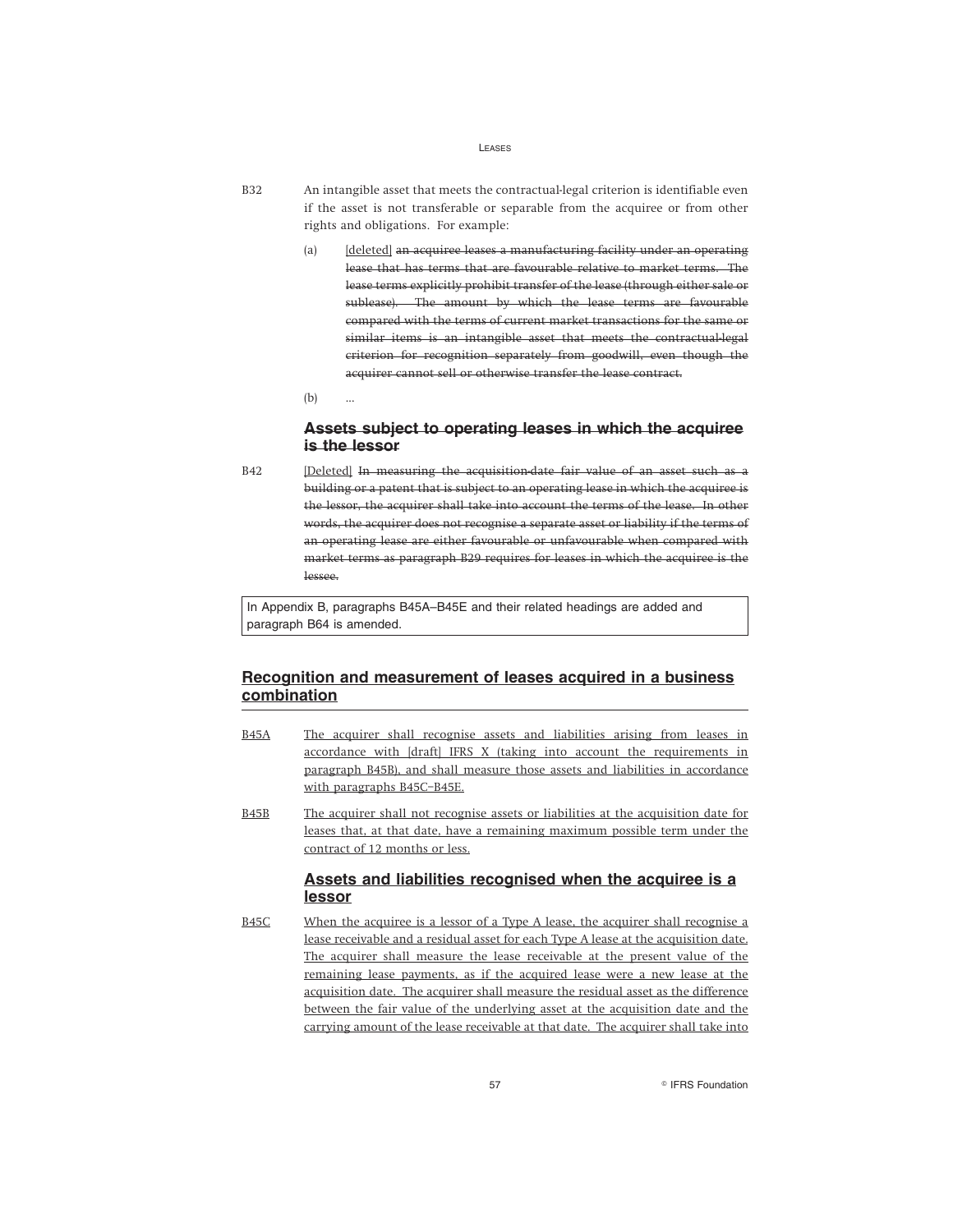account the terms and conditions of the lease in calculating the acquisition-date fair value of an asset that is subject to a Type A lease (ie the acquirer does not recognise a separate asset or liability if the terms of the lease are either favourable or unfavourable when compared with market terms).

B45D When the acquiree is a lessor of a Type B lease, the acquirer shall take into account the terms and conditions of the lease in measuring the acquisition-date fair value of the underlying asset, such as a building, that is subject to the lease (ie the acquirer does not recognise a separate asset or liability if the terms of the lease are either favourable or unfavourable when compared with market terms).

# **Assets and liabilities recognised when the acquiree is a lessee**

- B45E When the acquiree is a lessee, the acquirer shall recognise a right-of-use asset and a lease liability for each lease at the acquisition date. The acquirer shall measure the lease liability at the present value of the remaining lease payments, as if the acquired lease were a new lease at the acquisition date. The acquirer shall measure the right-of-use asset at the same amount as the lease liability, adjusted to reflect:
	- (a) favourable or unfavourable terms of the lease when compared with market terms; and
	- (b) any other intangible asset associated with the lease, which may be evidenced by market participants' willingness to pay a price for the lease even if it is at market terms (for example, a lease of gates at an airport or of retail space in a prime shopping area that might provide entry into a market or other future economic benefits that qualify as intangible assets).

# **Disclosures (application of paragraphs 59 and 61)**

B64 To meet the objective in paragraph 59, the acquirer shall disclose the following information for each business combination that occurs during the reporting period:

 $(a)$ 

...

- (h) for acquired receivables:
	- (i) the fair value of the receivables (unless those receivables arise from Type A leases for which the acquirer shall disclose the amounts recognised as of the acquisition date);
	- (ii) the gross contractual amounts receivable; and
	- (iii) the best estimate at the acquisition date of the contractual cash flows not expected to be collected.

The disclosures shall be provided by major class of receivable, such as loans, direct finance leases lease receivables arising from Type A leases and any other class of receivables.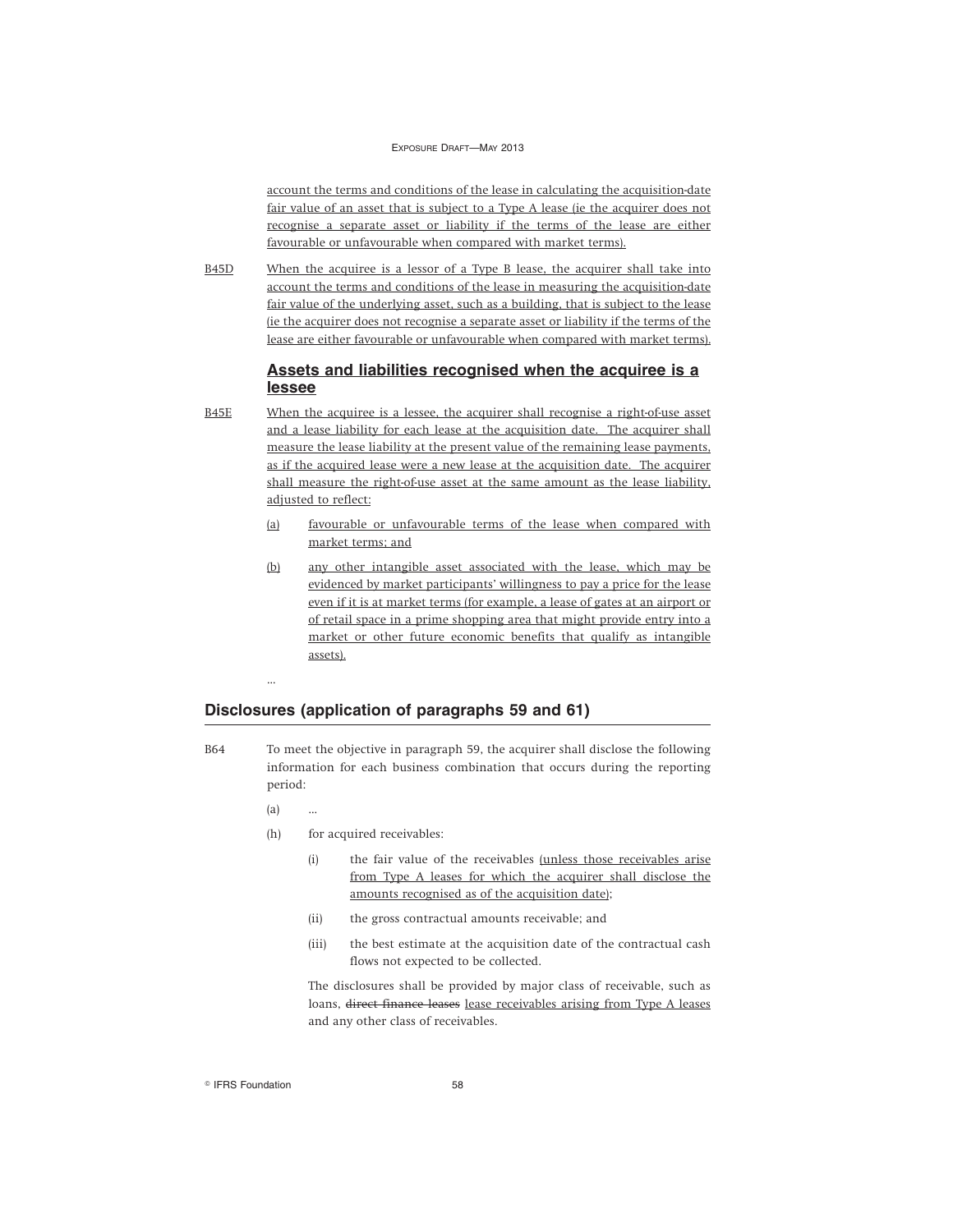```
LEASES
```
In the Illustrative Examples, paragraphs IE34 and IE72 are amended.

## **Contract-based intangible assets**

IE34 Contract-based intangible assets represent the value of rights that arise from contractual arrangements. Customer contracts are one type of contract-based intangible asset. If the terms of a contract give rise to a liability (for example, if the terms of an operating lease or a customer contract are unfavourable relative to market terms), the acquirer recognises it as a liability assumed in the business combination. Examples of contract-based intangible assets are:

| <b>Class</b>                                         | <b>Basis</b> |
|------------------------------------------------------|--------------|
| $\cdots$                                             | $\cdots$     |
| Lease agreements (whether the acquiree is the lessee |              |
| or the lessor)                                       | Contractual  |
| $\cdots$                                             | $\cdots$     |

#### **Disclosure requirements**

...

…

IE72 The following example illustrates some of the disclosure requirements of IFRS 3; it is not based on an actual transaction. The example assumes that AC is a listed entity and that TC is an unlisted entity. The illustration presents the disclosures in a tabular format that refers to the specific disclosure requirements illustrated. An actual footnote might present many of the disclosures illustrated in a simple narrative format.

...

B64(h) The fair value of the financial assets acquired includes lease receivables arising from under finance Type A leases of data networking equipment with a fair value of CU2,375. The gross amount due under the contracts is CU3,100, of which CU450 is expected to be uncollectible.

59 **B** IFRS Foundation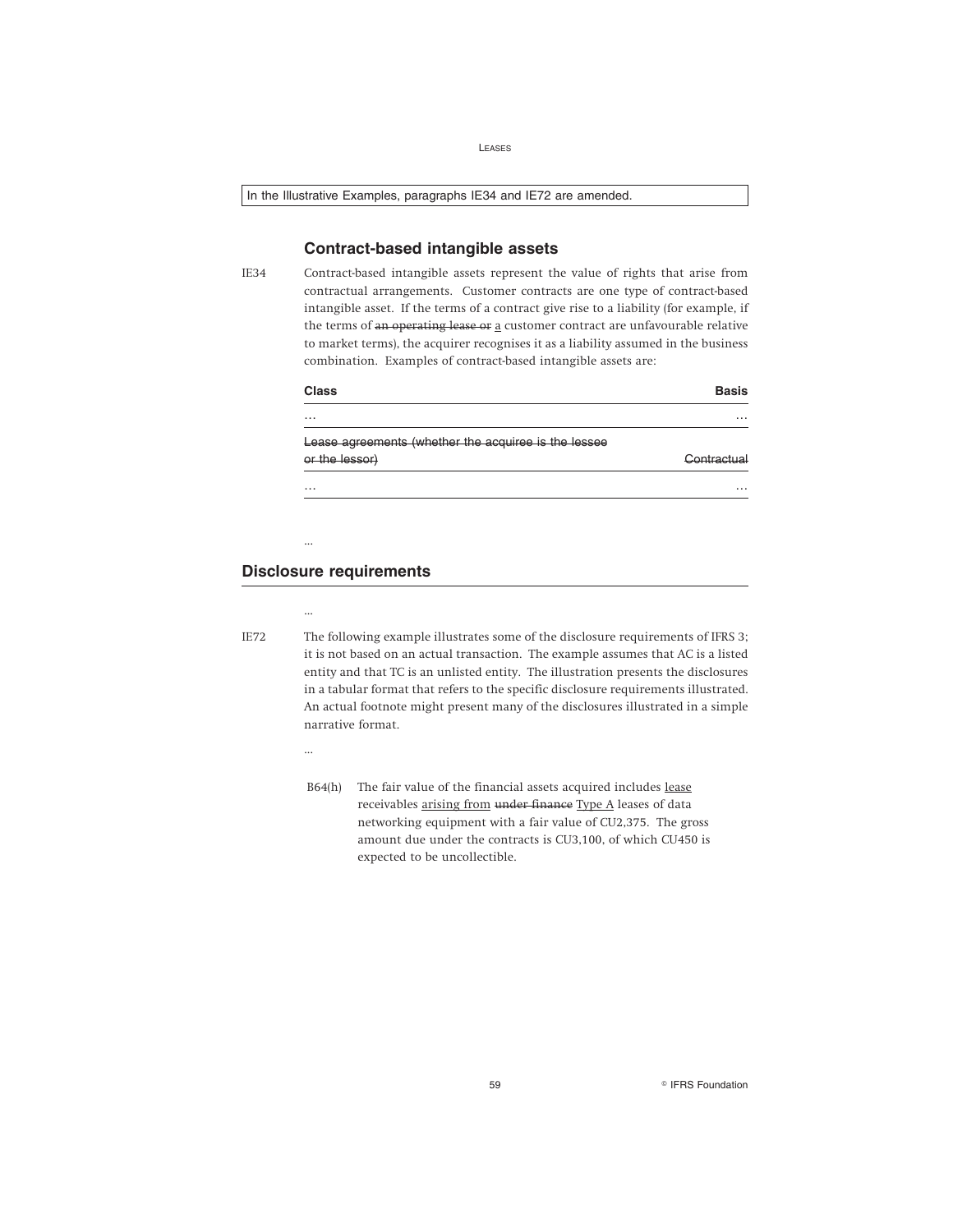# **IFRS 5 Non-current Assets Held for Sale and Discontinued Operations**

In the Implementation Guidance, Example 4 is amended.

# **Completion of sale expected within one year (paragraph 8)**

#### **Example 4**

To qualify for classification as held for sale, the sale of a non-current asset (or disposal group) must be highly probable (paragraph 7), and transfer of the asset (or disposal group) must be expected to qualify for recognition as a completed sale within one year (paragraph 8). That criterion would not be met if, for example:

 $(a)$ 

(b) an entity is committed to a plan to 'sell' a property that is in use, and the transfer of the property will be accounted for as a sale and finance leaseback as part of a sale and leaseback transaction, and the transaction does not qualify for sale and leaseback accounting in accordance with paragraph 115 of [draft] IFRS X *Leases*.

# **IFRS 7 Financial Instruments: Disclosures**

In Appendix B, paragraph B11D is amended.

# **Quantitative liquidity risk disclosures (paragraphs 34(a) and 39(a) and (b))**

...

- B11D The contractual amounts disclosed in the maturity analyses as required by paragraph 39(a) and (b) are the contractual undiscounted cash flows, for example:
	- (a) [deleted] gross finance lease obligations (before deducting finance charges);

 $(b)$ 

# **IFRS 13 Fair Value Measurement**

Paragraph 6 is amended.

…

# **Scope**

- 6 The measurement and disclosure requirements of this IFRS do not apply to the following:
	- (a) share-based payment transactions within the scope of IFRS 2 *Share-based Payment*; and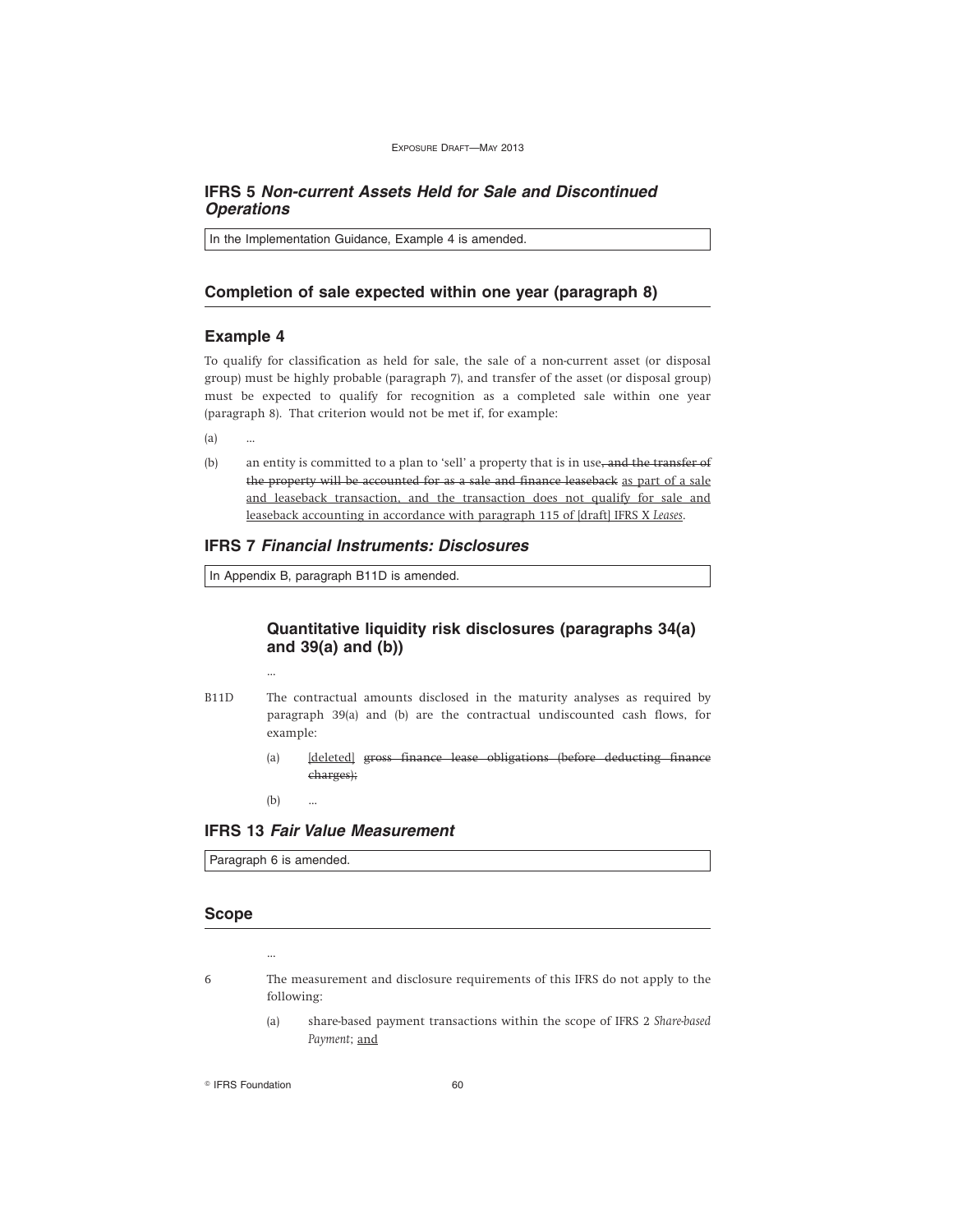```
LEASES
```
(b) [deleted] leasing transactions within the scope of IAS 17 *Leases*; and

(c) …

## **IAS 1 Presentation of Financial Statements**

Paragraphs 54 and 123 are amended.

#### **Information to be presented in the statement of financial position**

- **54 As a minimum, the statement of financial position shall include line items that present the following amounts:**
	- **(a) …**
	- **(b) investment property;**
	- **(ba) lease assets (ie the sum of the carrying amounts of lease receivables and residual assets arising from Type A leases);**

**(c) …**

#### **Disclosure of accounting policies**

- …
- 123 In the process of applying the entity's accounting policies, management makes various judgements, apart from those involving estimations, that can significantly affect the amounts it recognises in the financial statements. For example, management makes judgements in determining:
	- $(a)$
	- (b) when substantially all the significant risks and rewards of ownership of financial assets and lease assets are transferred to other entities; and
	- $(c)$

# **IAS 2 Inventories**

Paragraph 12A is added.

...

#### **Costs of conversion**

12A The costs of conversion include costs incurred relating to leases of assets that are used to convert materials into finished goods. For Type A leases, the costs of conversion include the amortisation of the right-of-use asset determined in accordance with [draft] IFRS X *Leases*. For Type B leases, the costs of conversion include the lease cost determined in accordance with [draft] IFRS X.

# **IAS 7 Statement of Cash Flows**

Paragraphs 14, 17 and 33 are amended.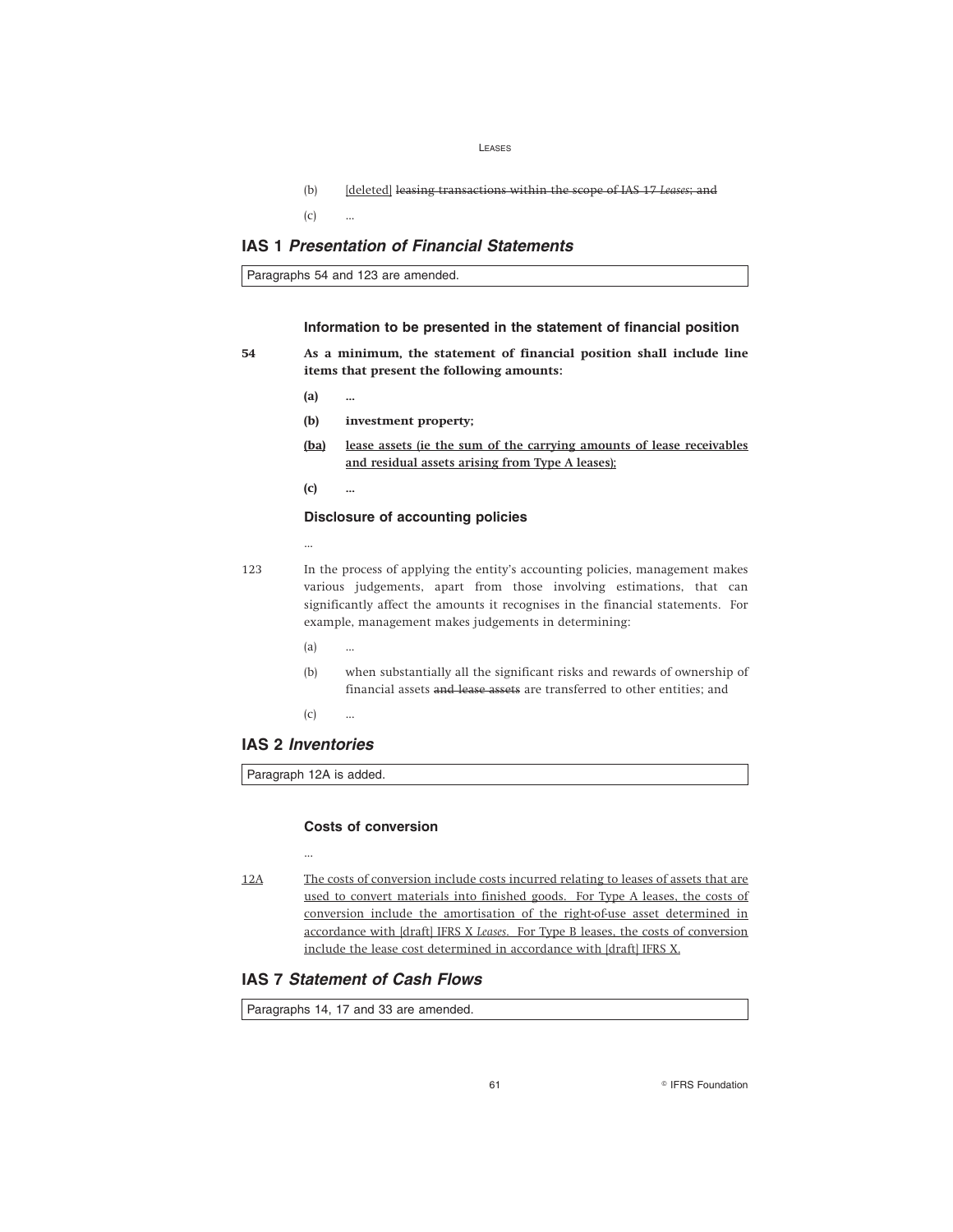# **Operating activities**

…

- 14 Cash flows from operating activities are primarily derived from the principal revenue-producing activities of the entity. Therefore, they generally result from the transactions and other events that enter into the determination of profit or loss. Examples of cash flows from operating activities are:
	- $(a)$
	- (aa) cash receipts arising from leases;
	- (b) …
	- (c) cash payments to suppliers for goods and services;
	- (ca) cash payments arising from Type B leases;
	- $(d)$  ...

# **Financing activities**

- 17 The separate disclosure of cash flows arising from financing activities is important because it is useful in predicting claims on future cash flows by providers of capital to the entity. Examples of cash flows arising from financing activities are:
	- (a) …
	- (e) cash payments by a lessee for the reduction of the outstanding liability relating to a  $f$ *inance* Type  $A$  lease.

# **Interest and dividends**

…

…

33 The unwinding of the discount on the lease receivable arising from Type A leases is classified as cash flows from operating activities for a lessor. Interest paid and interest and dividends received are usually classified as operating cash flows for a financial institution. However, there is no consensus on the classification of these cash flows for other entities. Interest paid and interest and dividends received may be classified as operating cash flows because they enter into the determination of profit or loss. Alternatively, interest paid and interest and dividends received may be classified as financing cash flows and investing cash flows respectively, because they are costs of obtaining financial resources or returns on investments.

In the Illustrative Examples, Example A is amended.

# **A Statement of cash flows for an entity other than a financial institution**

...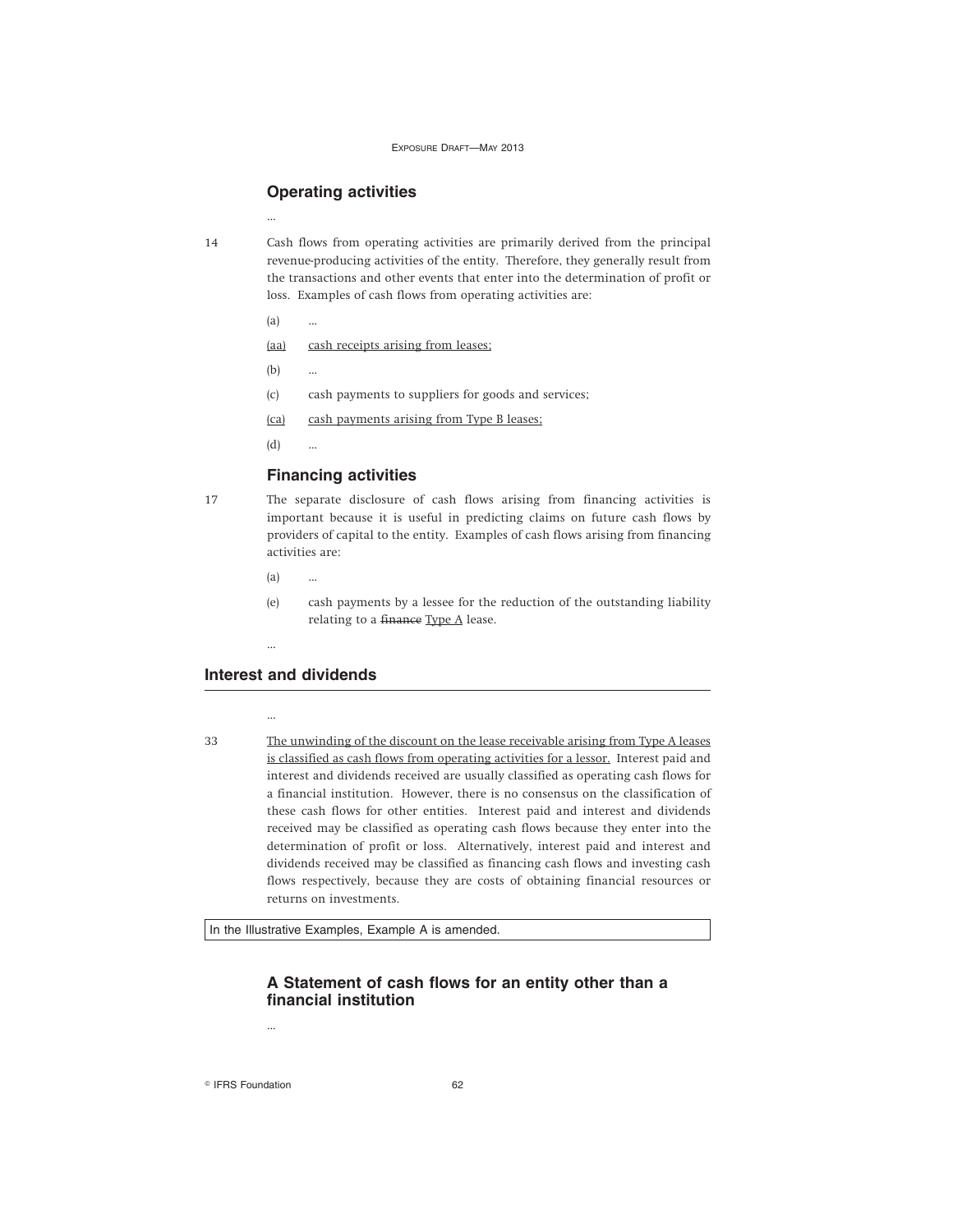- 3 The following additional information is also relevant for the preparation of the statements of cash flows:
	- ...
	- during the period, the group acquired property, plant and equipment with an aggregate cost of 1,250 of which 900 was acquired by means of finance leases. C made cash payments of 350 were made to purchase property, plant and equipment. The group also entered into Type A leases giving rise to right-of-use assets with a cost of 900.
	- ...

#### **Consolidated statement of financial position as at end of 20X2**

|                                                                                          |                  | 20X2  |                  | <b>20X1</b> |
|------------------------------------------------------------------------------------------|------------------|-------|------------------|-------------|
| <b>Assets</b>                                                                            |                  |       |                  |             |
| .<br>Property, plant and equipment at<br>cost <sup>(a)</sup><br>Accumulated depreciation | 3,730<br>(1,450) |       | 1,910<br>(1,060) |             |
| Property, plant and equipment<br>net                                                     |                  | 2,280 |                  | 850         |
| .<br>Liabilities                                                                         |                  |       |                  |             |
| $\cdots$<br>Long-term debt $(6)$<br>$\cdots$                                             |                  | 2,300 |                  | 1,040       |

(a) The Group presents right-of-use assets within property, plant and equipment.

(b) The Group presents lease liabilities within long-term debt.

#### **Direct method statement of cash flows (paragraph 18(a))**

| $\cdots$                                                  | 20X2 |
|-----------------------------------------------------------|------|
| Cash flows from financing activities                      |      |
|                                                           |      |
| Payment of finance Type A lease liabilities               | (90) |
|                                                           |      |
|                                                           |      |
| Indirect method statement of cash flows (paragraph 18(b)) |      |
|                                                           | 20X2 |
| Cash flows from financing activities                      |      |
| $\cdots$                                                  |      |
| Payment of finance Type A lease liabilities               | (90) |

...

63 **R IFRS Foundation**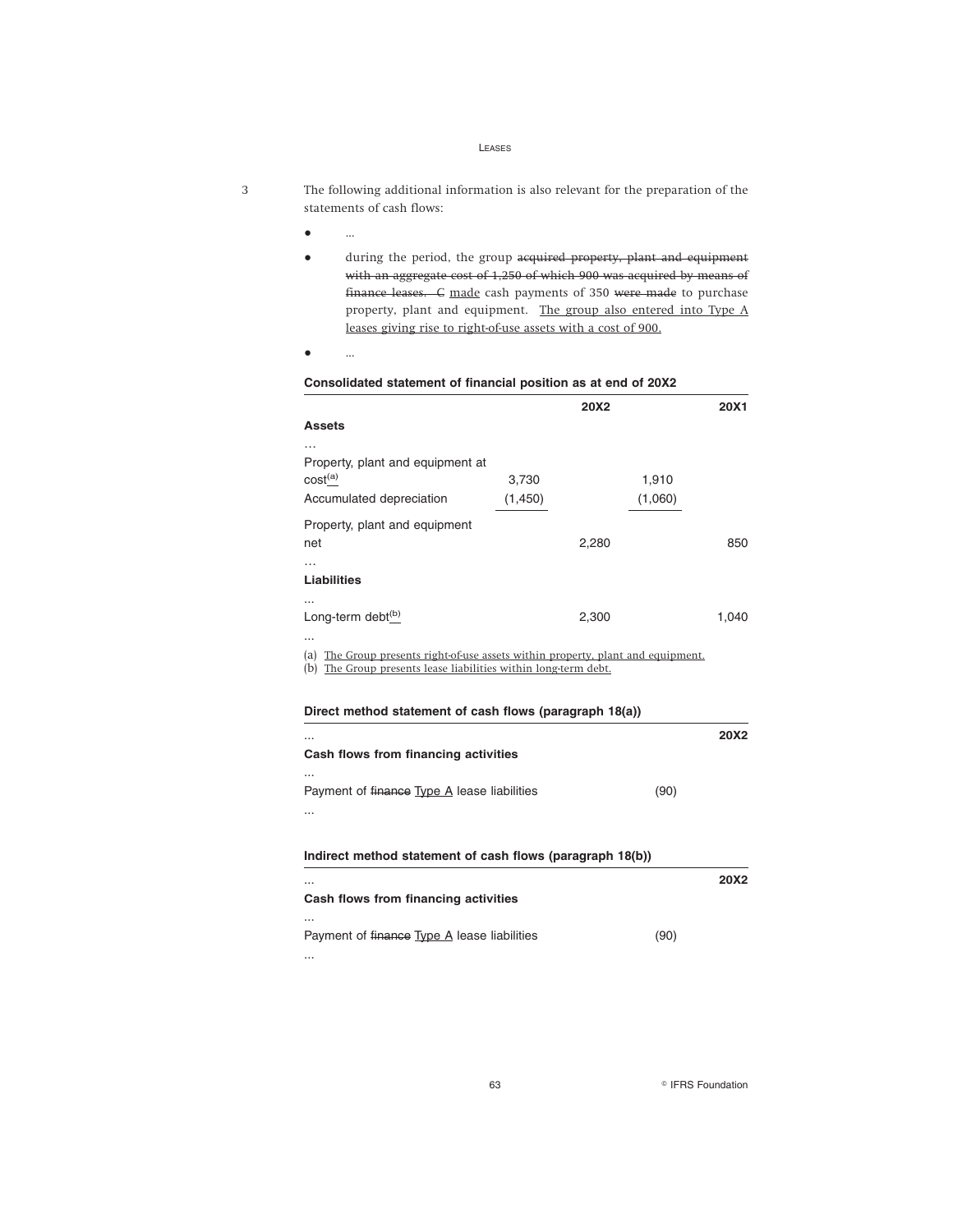**Notes to the statement of cash flows (direct method and indirect method)**

## **B. Property, plant and equipment**

...

During the period, the Group acquired property, plant and equipment with an aggregate cost of 1,250 of which 900 was acquired by means of finance related to right-of-use assets arising from Type  $\Delta$  leases. Cash payments of 350 were made to purchase property, plant and equipment.

# **IAS 16 Property, Plant and Equipment**

Paragraph 3A is added and paragraphs 4 and 27 are deleted.

#### **Scope**

…

...

…

...

...

- 3A This Standard applies to property, plant and equipment provided by a lessor to a lessee under one or more Type B or short-term leases.
- 4 [Deleted] Other Standards may require recognition of an item of property, plant and equipment based on an approach different from that in this Standard. For example, IAS 17 *Leases* requires an entity to evaluate its recognition of an item of leased property, plant and equipment on the basis of the transfer of risks and rewards. However, in such cases other aspects of the accounting treatment for these assets, including depreciation, are prescribed by this Standard.

#### **Measurement of cost**

27 [Deleted] The cost of an item of property, plant and equipment held by a lessee under a finance lease is determined in accordance with IAS 17.

Paragraphs 44 and 68–69 are amended.

#### **Depreciation**

44 An entity allocates the amount initially recognised in respect of an item of property, plant and equipment to its significant parts and depreciates separately each such part. For example, it may be appropriate to depreciate separately the airframe and engines of an aircraft<del>, whether owned or subject to a finance lease</del>. Similarly, if an entity acquires property, plant and equipment subject to an operating a Type B lease in which it is the lessor, it may be appropriate to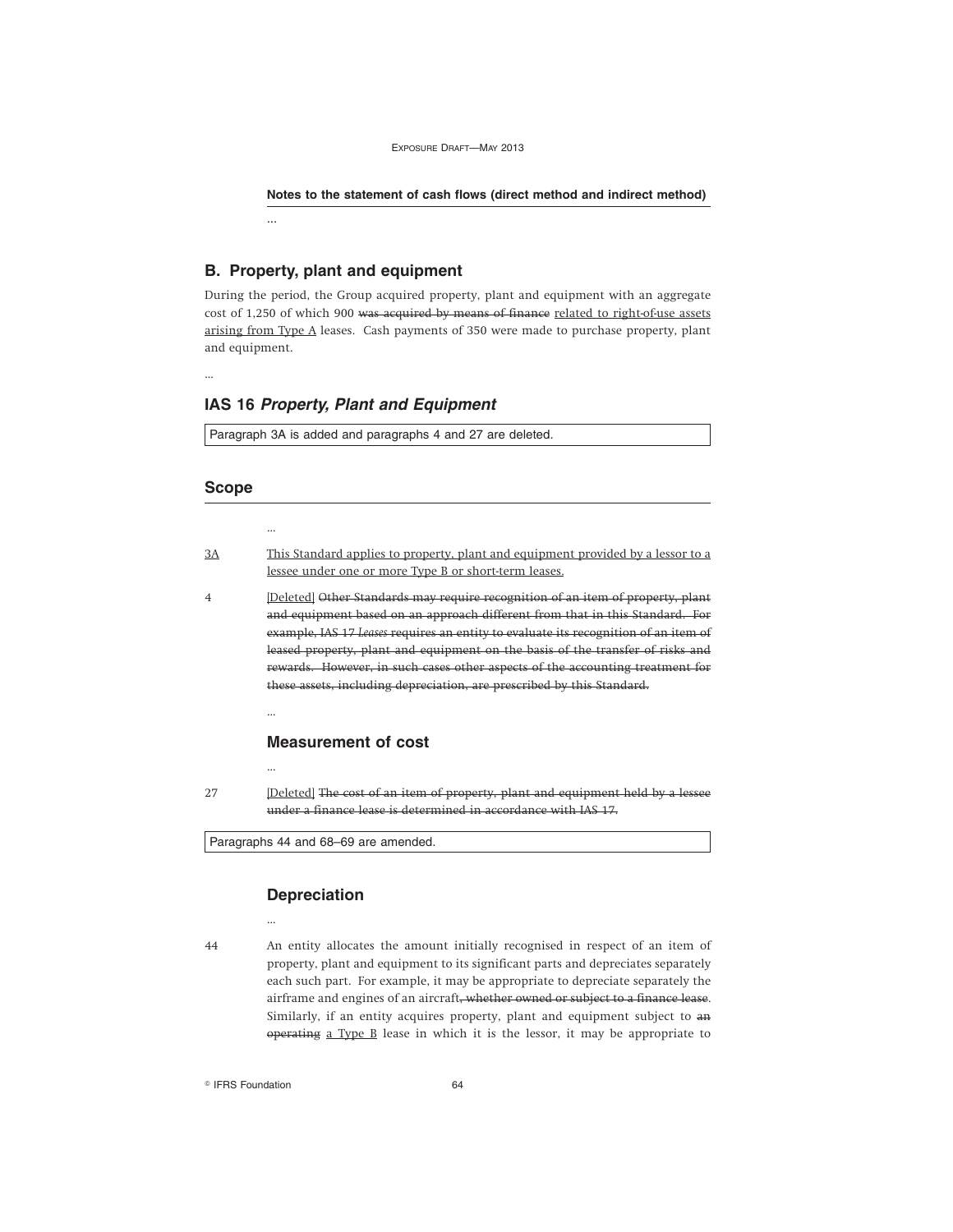depreciate separately amounts reflected in the cost of that item that are attributable to favourable or unfavourable lease terms relative to market terms.

#### **Derecognition**

...

…

| 68 | The gain or loss arising from the derecognition of an item of property,<br>plant and equipment shall be included in profit or loss when the item is<br>derecognised (unless IAS 17 IFRS X Leases requires otherwise on a sale and<br>leaseback). Gains shall not be classified as revenue.                                                                                                                                                                                     |
|----|--------------------------------------------------------------------------------------------------------------------------------------------------------------------------------------------------------------------------------------------------------------------------------------------------------------------------------------------------------------------------------------------------------------------------------------------------------------------------------|
|    |                                                                                                                                                                                                                                                                                                                                                                                                                                                                                |
| 69 | The disposal of an item of property, plant and equipment may occur in a variety<br>of ways (eg by sale, by entering into a <del>finance</del> Type A lease or by donation). In<br>determining the date of disposal of an item that is sold, an entity applies the<br>criteria in IAS 18 for recognising revenue from the sale of goods. $\frac{[A5, 17][D \text{raff}]}{[D \text{raff}]}$<br>IFRS X applies to a disposal effected by entering into a Type A lease and to by a |

## **IAS 23 Borrowing Costs**

sale and leaseback transaction.

Paragraph 6 is amended.

# **Definitions**

…

6 Borrowing costs may include:

(a) …

(d) finance charges in respect of finance the unwinding of the discount on lease liabilities arising from Type A leases recognised in accordance with IAS 17 [draft] IFRS X *Leases*; and

(e) ...

...

# **IAS 32 Financial Instruments: Presentation**

In the Application Guidance, paragraphs AG9 and AG10 are amended. As part of the amendment to paragraph AG9, a new paragraph, AG9A, has been added.

# **Financial assets and financial liabilities**

AG9 Under IAS 17 [draft] IFRS X *Leases* a finance lease gives rise to is regarded as primarily an entitlement of the lessor to receive, and an obligation of the lessee to pay, a stream of payments that are substantially the same as blended

65 **CONSIDERS** Foundation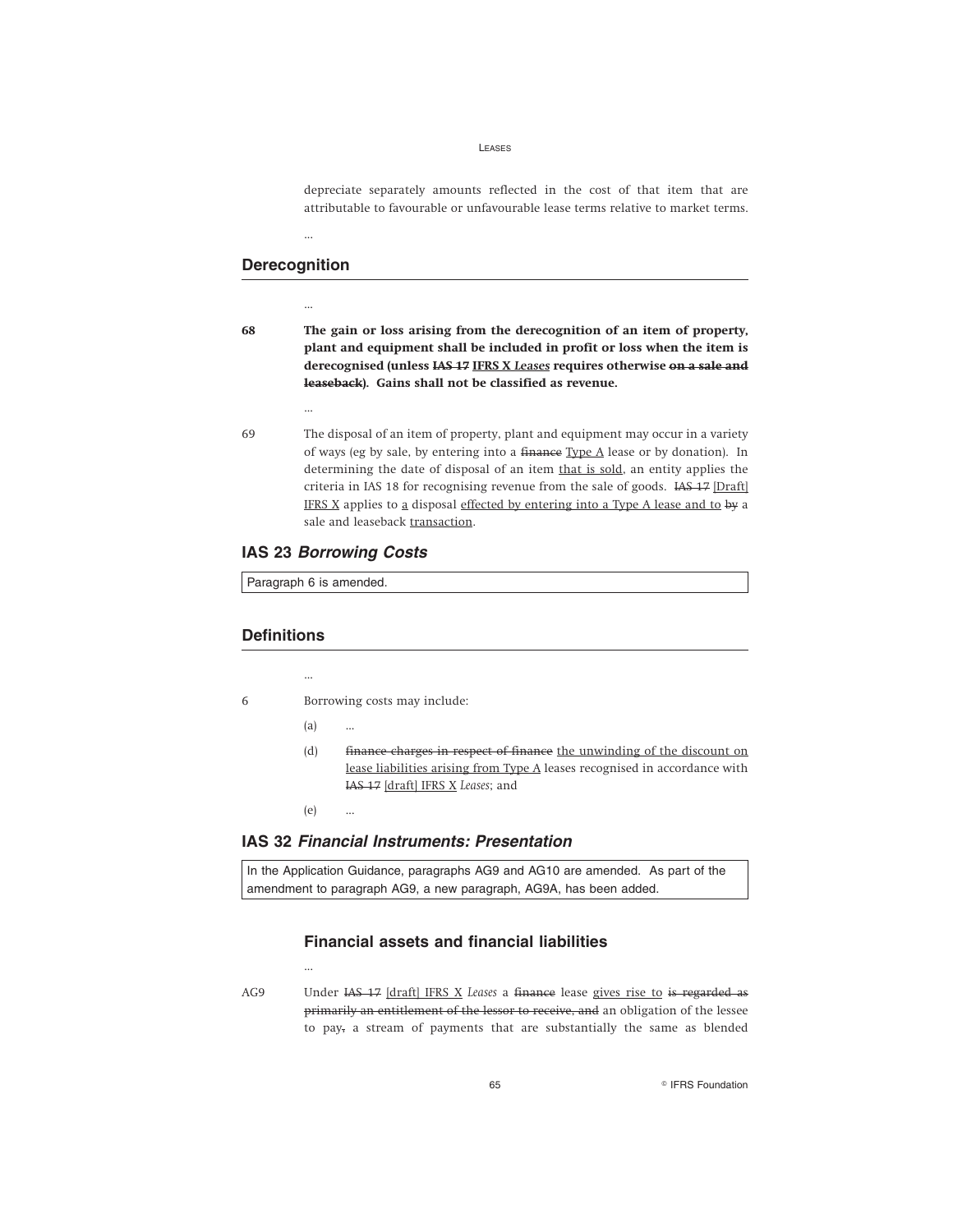payments of principal and interest under a loan agreement. Accordingly, a lessee's lease liability is regarded as a financial instrument.

AG9A Under [draft] IFRS X, Tthe lessor of a Type A lease accounts for its investment in the amount receivable under the lease and its interest in the residual asset contract rather than the leased underlying asset itself. An operating lease, on the other hand, is regarded as primarily an uncompleted contract committing the lessor to provide the use of an asset in future periods in exchange for consideration similar to a fee for a service. Accordingly, a lessor's lease receivable arising from a Type A lease is regarded as a financial instrument. The lessor of a Type B or a short-term lease (for which the lessor has chosen to elect the recognition exemption), however, continues to account for the leased underlying asset itself rather than any amount receivable in the future under the contract lease. Accordingly, a finance lease is regarded as a financial instrument and an operating lease is a Type B lease and a short-term lease, for which the lessor has elected the recognition exemption in [draft] IFRS X, are not regarded as a financial instruments for the lessor (except as regards individual payments currently due and payable).

AG10 Physical assets (such as inventories, property, plant and equipment), leased a lessee's right-of-use assets, a lessor's residual assets and intangible assets (such as patents and trademarks) are not financial assets. Control of such physical and intangible assets creates an opportunity to generate an inflow of cash or another financial asset, but it does not give rise to a present right to receive cash or another financial asset.

## **IAS 37 Provisions, Contingent Liabilities and Contingent Assets**

Paragraph 5 is amended.

…

#### **Scope**

5 When another Standard deals with a specific type of provision, contingent liability or contingent asset, an entity applies that Standard instead of this Standard. For example, some types of provisions are addressed in Standards on:

- $(a)$
- (c) leases (see IAS 17 [draft] IFRS X *Leases*). However, as IAS 17 contains no specific requirements to deal with operating leases that have become onerous, this Standard applies to such cases [draft] IFRS X does not require the recognition and measurement of assets and liabilities arising from a lease before the commencement date of a lease, this Standard applies to any lease that becomes onerous before that date. This Standard also applies to short-term leases for which the entity has elected the recognition exemption in [draft] IFRS X;

 $(d)$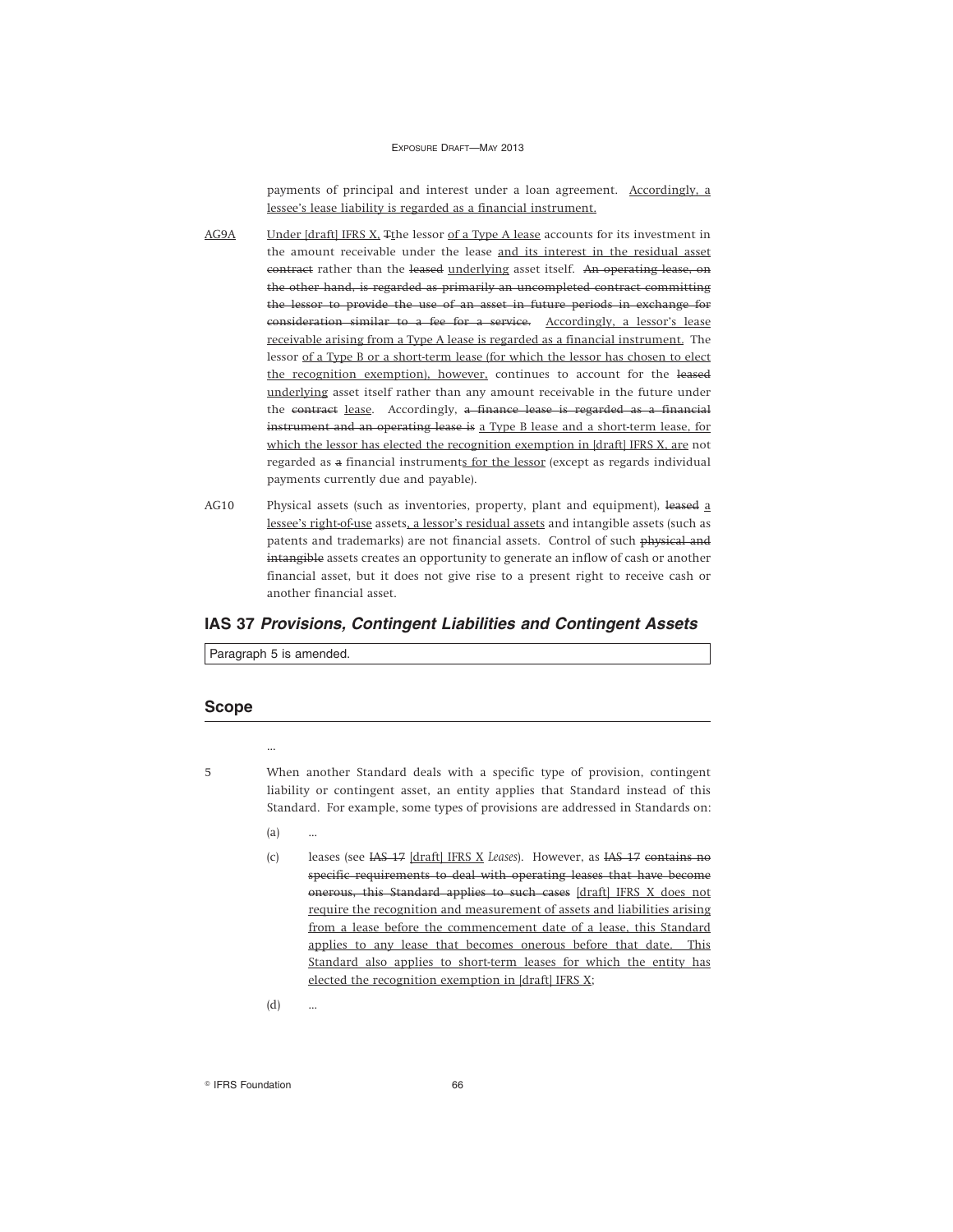```
LEASES
```
In the Illustrative Examples, Example 8 is deleted.

## **Example 8 An onerous contract**

An entity operates profitably from a factory that it has leased under an operating lease. During December 20X0 the entity relocates its operations to a new factory. The lease on the old factory continues for the next four years, it cannot be cancelled and the factory cannot be re-let to another user.

**Present obligation as a result of a past obligating event** – The obligating event is the signing of the lease contract, which gives rise to a legal obligation.

**An outflow of resources embodying economic benefits in settlement** – When the lease becomes onerous, an outflow of resources embodying economic benefits is probable. (Until the lease becomes onerous, the entity accounts for the lease under IAS 17 *Leases*.)

**Conclusion** – A provision is recognised for the best estimate of the unavoidable lease payments (see paragraphs 5(c), 14 and 66).

# **IAS 38 Intangible Assets**

Paragraphs 3, 6 and 113–114 are amended.

#### **Scope**

3 If another Standard prescribes the accounting for a specific type of intangible asset, an entity applies that Standard instead of this Standard. For example, this Standard does not apply to:

(a) …

…

(c) assets arising from leases that are within the scope of IAS 17 *Leases* to which [draft] IFRS X *Leases* is applied.

 $(d)$  ...

6 In the case of a finance lease, the underlying asset may be either tangible or intangible. After initial recognition, a lessee accounts for an intangible asset held under a finance lease in accordance with this Standard. Rights held by an entity under licensing agreements for items such as motion picture films, video recordings, plays, manuscripts, patents and copyrights are excluded from the scope of IAS 17 and are within the scope of this Standard.

# **Retirements and disposals**

…

...

67 **CONSIDERS** Foundation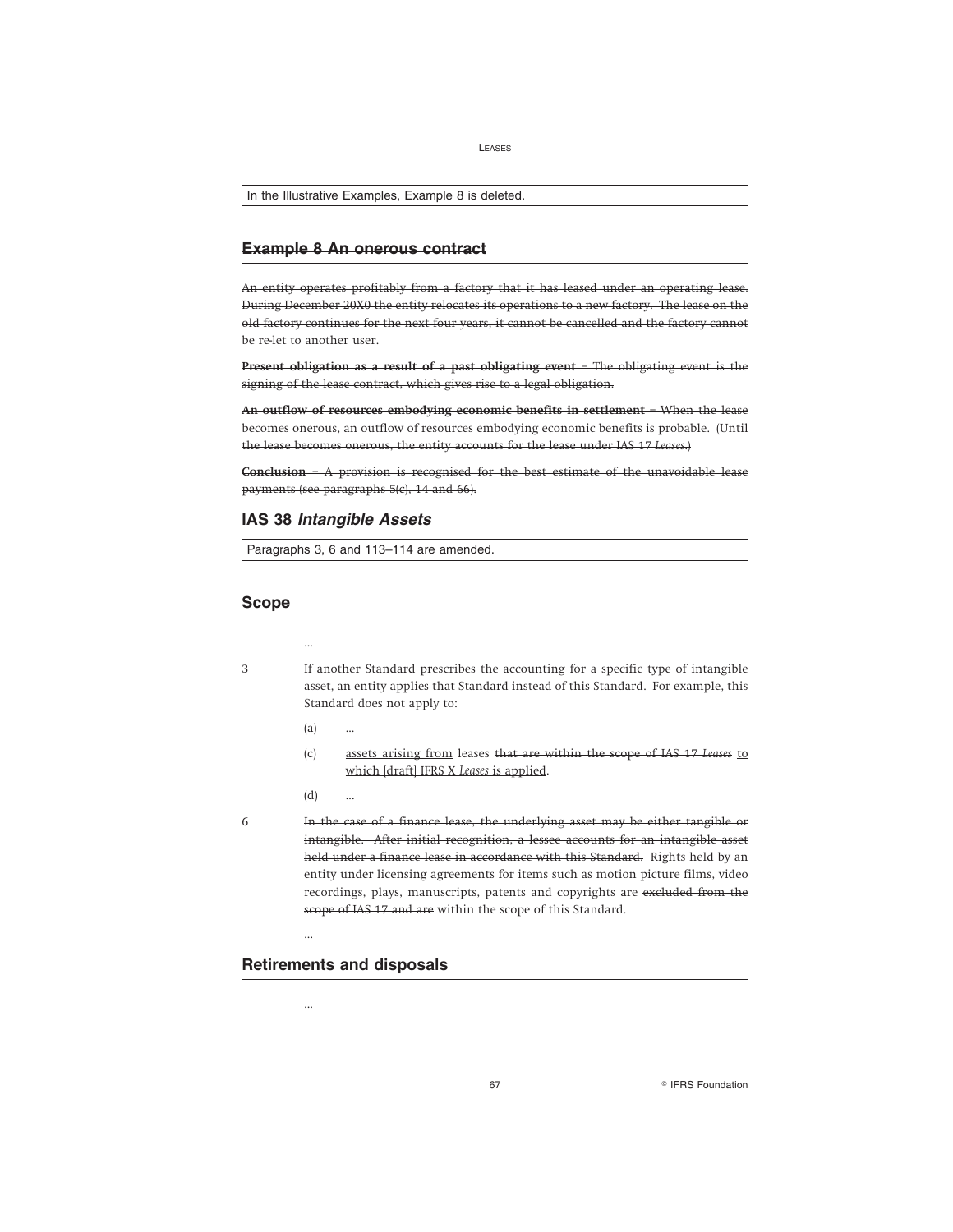- **113 The gain or loss arising from the derecognition of an intangible asset shall be determined as the difference between the net disposal proceeds, if any, and the carrying amount of the asset. It shall be recognised in profit or loss when the asset is derecognised (unless IAS 17 IFRS X requires otherwise on a sale and leaseback). Gains shall not be classified as revenue.**
- 114 The disposal of an intangible asset may occur in a variety of ways (eg by sale, by entering into a finance lease, or by donation). In determining the date of disposal of such an asset, an entity applies the criteria in IAS 18 *Revenue* for recognising revenue from the sale of goods. IAS 17 applies to disposal by a sale and leaseback.

# **IAS 39 Financial Instruments: Recognition and Measurement**

Paragraph 2 is amended.

#### **Scope**

**This Standard shall be applied by all entities to all types of financial instruments except:**

- **(a) ...**
- **(b) rights and obligations under leases to which IAS 17 [draft] IFRS X** *Leases* **applies. However:**
	- **(i) lease receivables recognised by a lessor are subject to the derecognition and impairment provisions of this Standard;**
	- **(ii) finance lease payables lease liabilities recognised by a lessee are subject to the derecognition provisions of this Standard; and**
	- **(iii) ...**

# **IAS 40 Investment Property**

Given the extensive changes to IAS 40 Investment Property, the full text of this Standard with the proposed changes to it has been reproduced at the end of Appendix D.

# **IAS 41 Agriculture**

Paragraph 2 is amended.

# **Scope**

...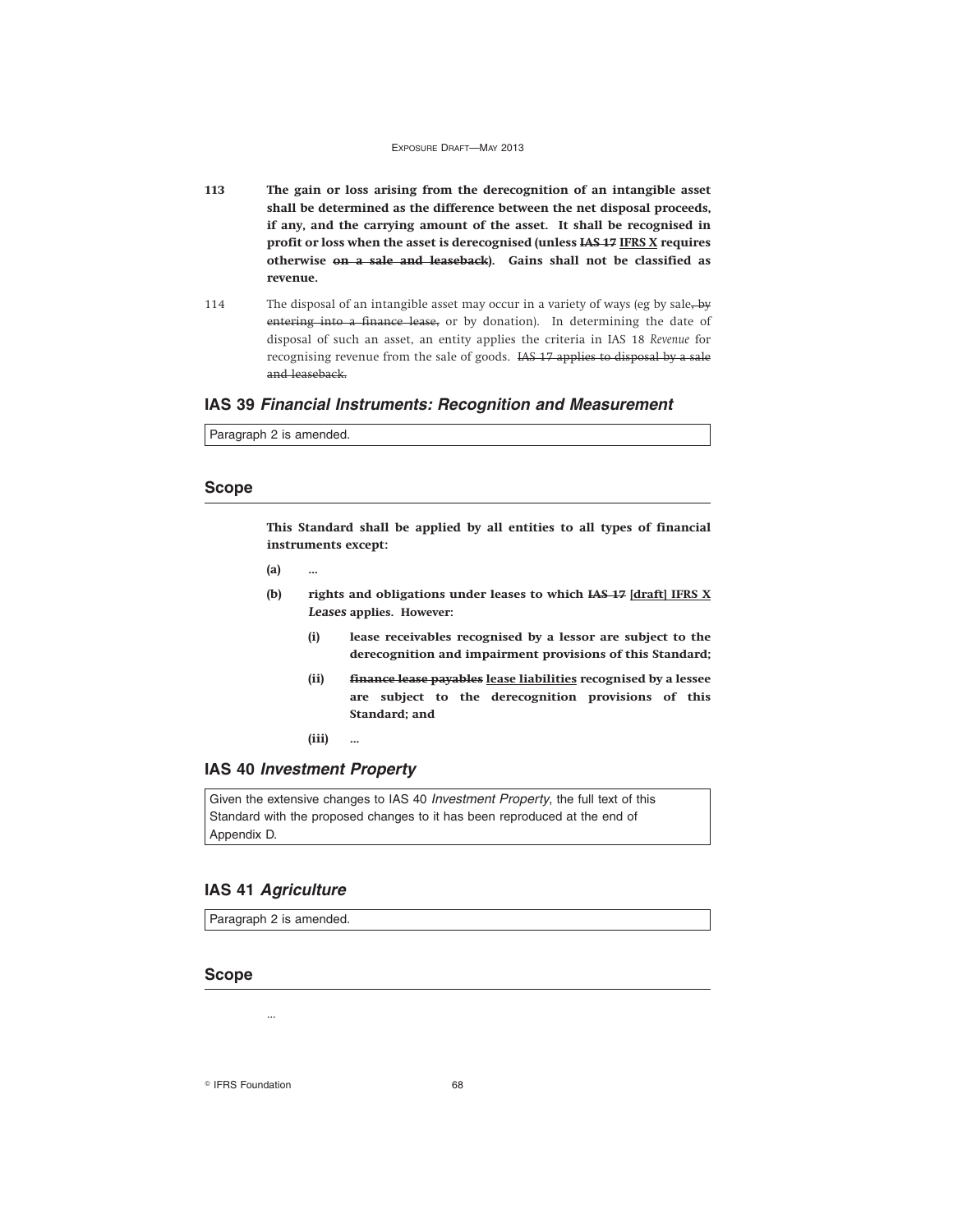- 2 This Standard does not apply to:
	- (a) land related to agricultural activity (see IAS 16 *Property, Plant and Equipment* and IAS 40 *Investment Property*); and
	- (b) intangible assets related to agricultural activity (see IAS 38 *Intangible Assets*).; and
	- (c) leases of land related to agricultural activity (see [draft] IFRS X *Leases*).

# **IFRIC 1 Changes in Existing Decommissioning, Restoration and Similar Liabilities**

Paragraph 2A is added.

…

#### **Scope**

2A This Interpretation also applies to changes in the measurement of a liability related to returning an asset in a specified condition at the end of a lease.

# **IFRIC 12 Service Concession Arrangements**

The reference to IFRIC 4 in the References paragraph is deleted.

# **References**

- ...
- IFRIC 4 *Determining whether an Arrangement contains a Lease*
- …

In the Implementation Guidance, Information note 1 is amended.

# **Information note 1**

#### **Accounting framework for public-to-private service arrangements**

The diagram below summarises the accounting for service arrangements established by IFRIC 12.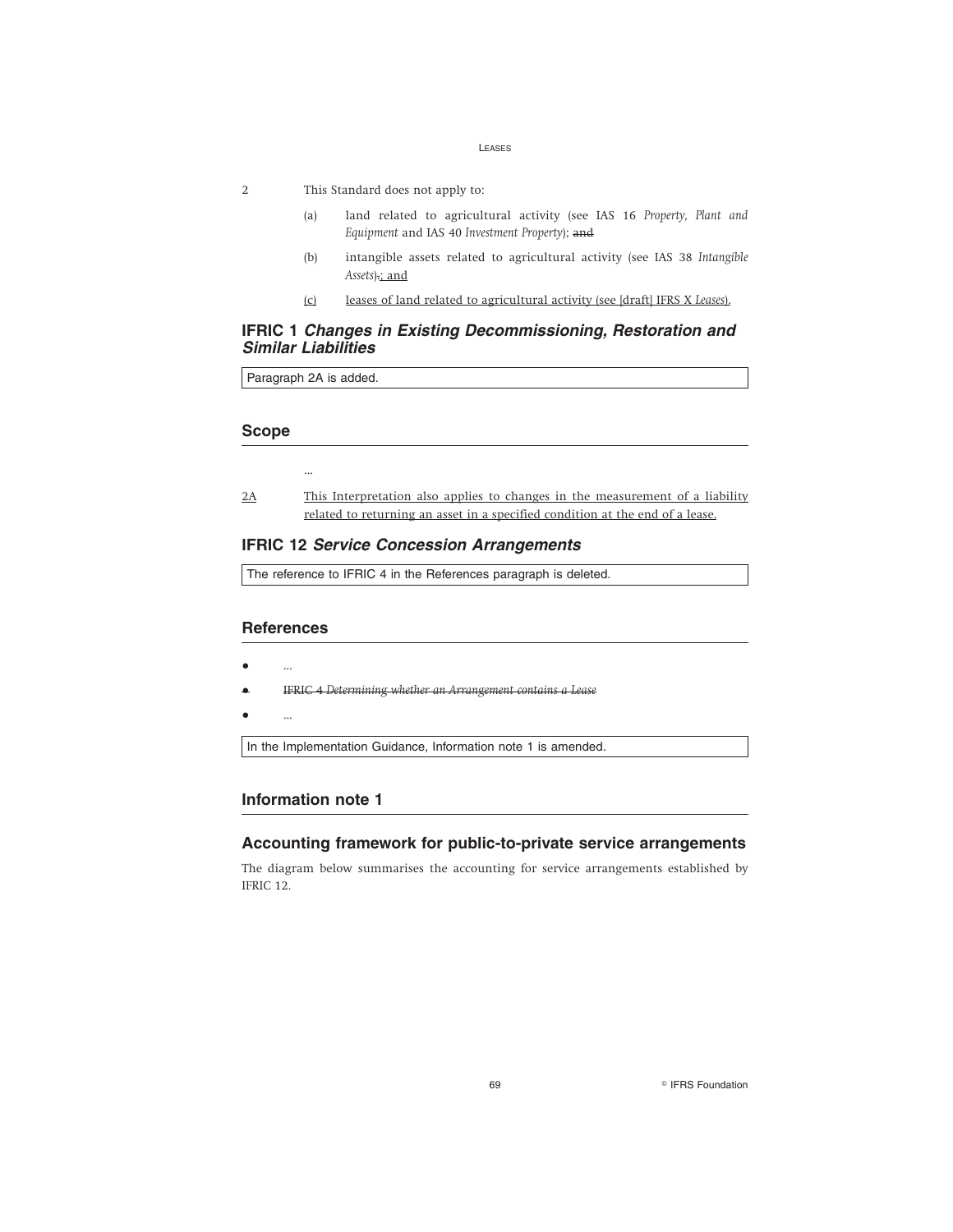

#### **SIC-32 Intangible Assets—Web Site Costs**

Paragraph 6 is amended.

…

# **Issue**

6 IAS 38 does not apply to intangible assets held by an entity for sale in the ordinary course of business (see IAS 2 and IAS 11) or leases that fall within the scope of IAS 17 [draft] IFRS X. Accordingly, this Interpretation does not apply to expenditure on the development or operation of a web site (or web site software) for sale to another entity. When a web site is leased under an operating a Type B lease, the lessor applies this Interpretation. When a web site is leased under a finance lease, the lessee applies this Interpretation after initial recognition of the leased right-of-use asset.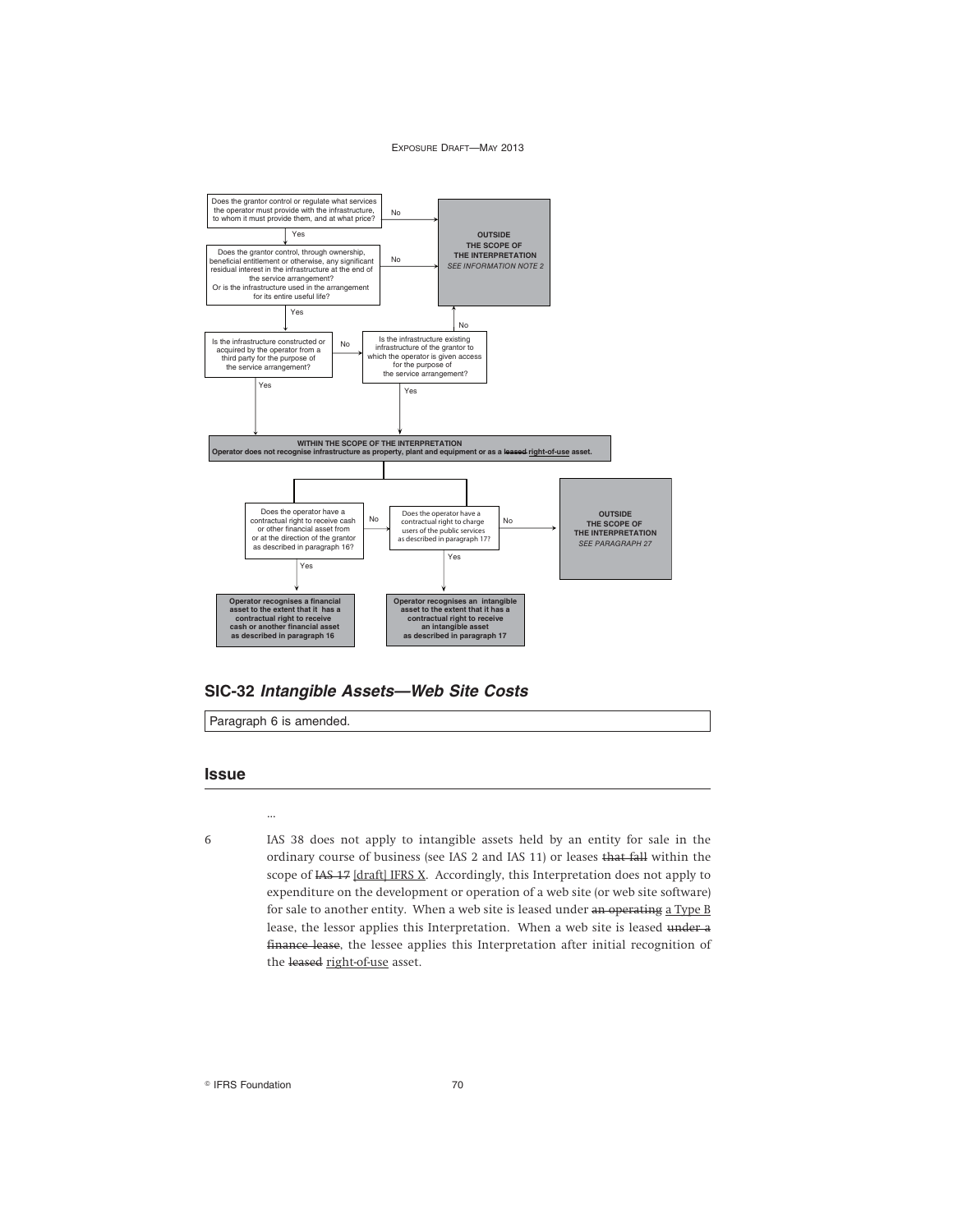Given the extensive changes to IAS 40 Investment Property, the full text of this Standard with the proposed changes to it has been reproduced. New text is underlined and deleted text is struck through.

# **International Accounting Standard 40 Investment Property**

# **Objective**

1 The objective of this Standard is to prescribe the accounting treatment for investment property and related disclosure requirements.

# **Scope**

| This Standard shall be applied in the recognition, measurement and |
|--------------------------------------------------------------------|
| disclosure of investment property.                                 |

- 3 Among other things, this Standard applies to:
	- (a) the measurement in a lessee's financial statements of a right-of-use asset that arises from a lease of property if the property would otherwise meet the definition of investment property interests held under a lease accounted for as a finance lease; and to
	- (b) the measurement in a lessor's financial statements of investment property provided to a lessee under an operating one or more Type B or short-term leases.

This Standard does not deal with matters covered in IAS 17 *Leases*, including:

- (a) classification of leases as finance leases or operating leases;
- (b) recognition of lease income from investment property (see also IAS 18 *Revenue*);
- (c) measurement in a lessee's financial statements of property interests held under a lease accounted for as an operating lease;
- (d) measurement in a lessor's financial statements of its net investment in a finance lease;
- (e) accounting for sale and leaseback transactions; and
- (f) disclosure about finance leases and operating leases.
- 4 This Standard does not apply to:
	- (a) biological assets related to agricultural activity (see IAS 41 *Agriculture*); and
	- (b) mineral rights and mineral reserves such as oil, natural gas and similar non-regenerative resources.

71 **Constanting Construction PIFRS Foundation**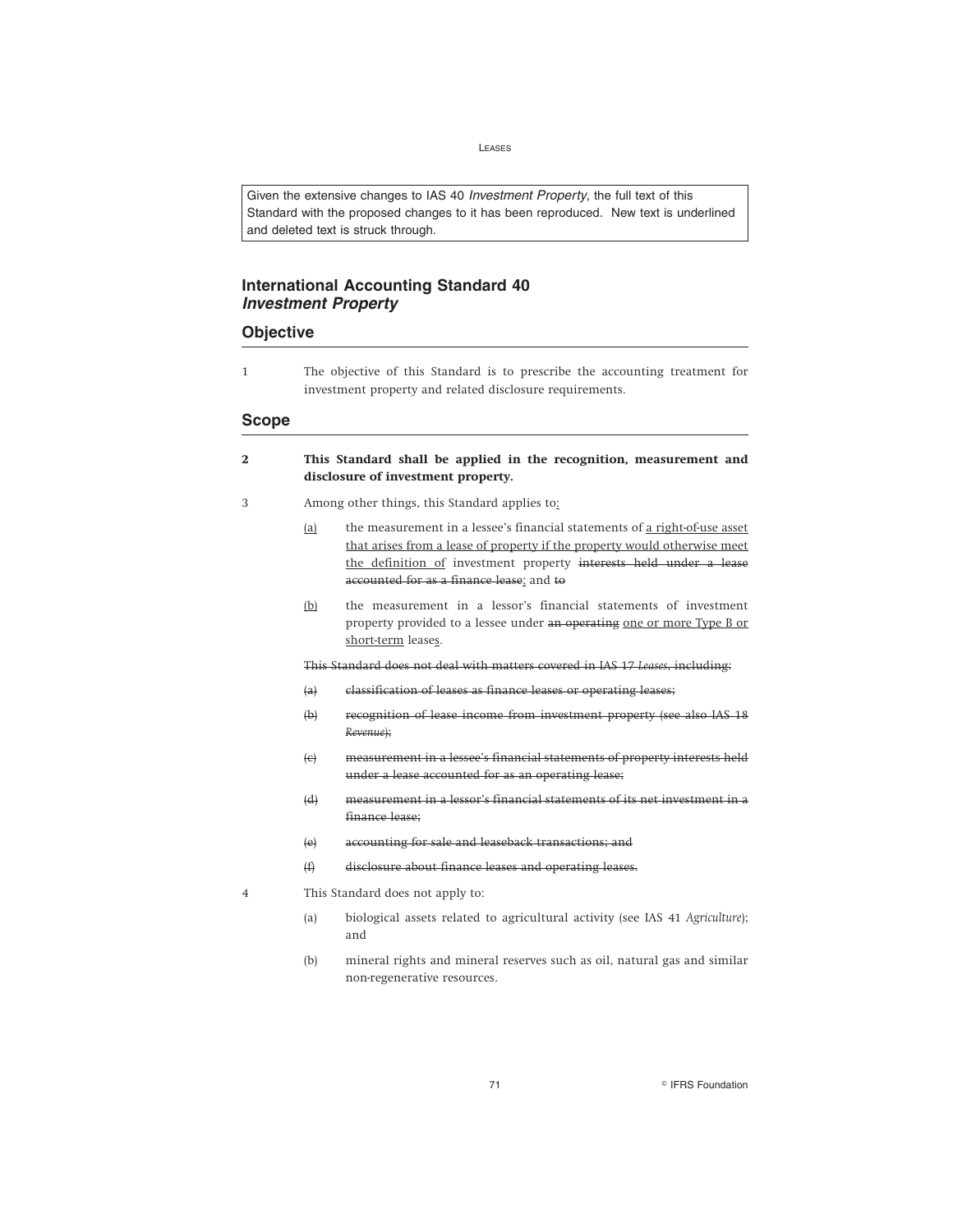## **Definitions**

**5 The following terms are used in this Standard with the meanings specified:**

> *Carrying amount* **is the amount at which an asset is recognised in the statement of financial position.**

> *Cost* **is the amount of cash or cash equivalents paid or the fair value of other consideration given to acquire an asset at the time of its acquisition or construction or, where applicable, the amount attributed to that asset when initially recognised in accordance with the specific requirements of other IFRSs, eg IFRS 2** *Share-based Payment***.**

> *Fair value* **is the price that would be received to sell an asset or paid to transfer a liability in an orderly transaction between market participants at the measurement date. (See IFRS 13** *Fair Value Measurement***).**

> *Investment property* **is property (land or a building—or part of a building—or both) held (by the owner or by the lessee under a finance lease) to earn rentals or for capital appreciation or both, rather than for:**

- **(a) use in the production or supply of goods or services or for administrative purposes; or**
- **(b) sale in the ordinary course of business.**

*Owner-occupied property* **is property held (by the owner or by the lessee under a finance lease) for use in the production or supply of goods or services or for administrative purposes.**

- **6** [Deleted] **A** *property interest* **that is held by a lessee under an operating lease may be classified and accounted for as investment property if, and only if, the property would otherwise meet the definition of an investment property and the lessee uses the fair value model set out in paragraphs 33–55 for the asset recognised. This classification alternative is available on a property-by-property basis. However, once this classification alternative is selected for one such property interest held under an operating lease, all property classified as investment property shall be accounted for using the fair value model. When this classification alternative is selected, any interest so classified is included in the disclosures required by paragraphs 74–78.**
- 7 Investment property is held to earn rentals or for capital appreciation or both. Therefore, an investment property generates cash flows largely independently of the other assets held by an entity. This distinguishes investment property from owner-occupied property. The production or supply of goods or services (or the use of property for administrative purposes) generates cash flows that are attributable not only to property, but also to other assets used in the production or supply process. IAS 16 *Property, Plant and Equipment* and [draft] IFRS X *Leases* apply applies to owner-occupied property.
- 8 The following are examples of investment property: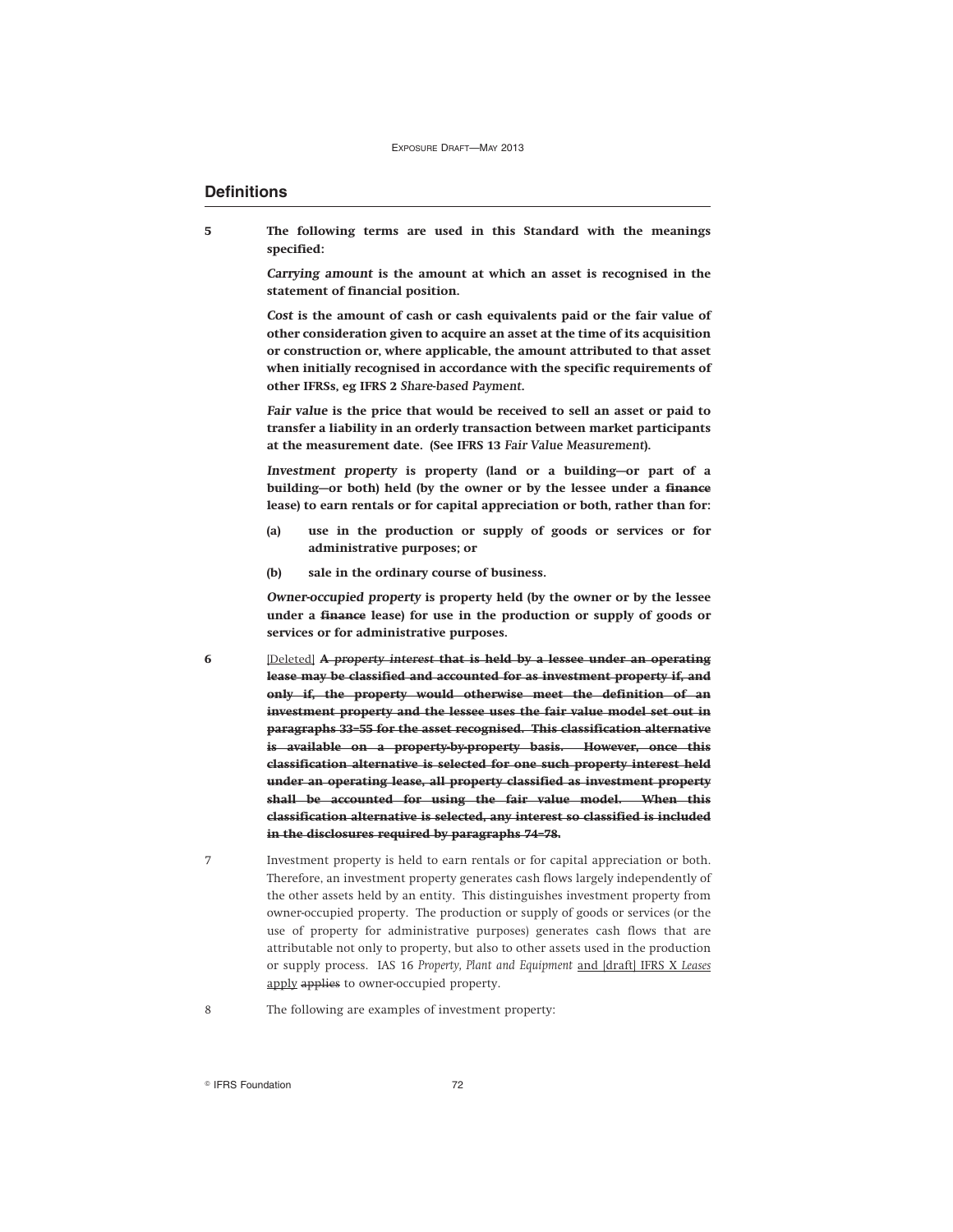- (a) land held for long-term capital appreciation rather than for short-term sale in the ordinary course of business.
- (b) land held for a currently undetermined future use. (If an entity has not determined that it will use the land as owner-occupied property or for short-term sale in the ordinary course of business, the land is regarded as held for capital appreciation.)
- (c) a building owned by the entity (or held by the entity under a finance lease) and leased out under one or more operating Type B leases.
- (d) a building that is vacant but is held to be leased out under one or more operating Type B leases.
- (e) property that is being constructed or developed for future use as investment property.
- 9 The following are examples of items that are not investment property and are therefore outside the scope of this Standard:
	- (a) property intended for sale in the ordinary course of business or in the process of construction or development for such sale (see IAS 2 *Inventories*), for example, property acquired exclusively with a view to subsequent disposal in the near future or for development and resale.
	- (b) property being constructed or developed on behalf of third parties (see IAS 11 *Construction Contracts*).
	- (c) owner-occupied property (see IAS 16 and [draft] IFRS X), including (among other things) property held for future use as owner-occupied property, property held for future development and subsequent use as owner-occupied property, property occupied by employees (whether or not the employees pay rent at market rates) and owner-occupied property awaiting disposal.
	- (d) [deleted]
	- (e) property that is leased to another entity under a  $f$  finance Type  $A$  lease.
- 10 Some properties comprise a portion that is held to earn rentals or for capital appreciation and another portion that is held for use in the production or supply of goods or services or for administrative purposes. If these portions could be sold separately (or leased out separately under a  $f$ inance Type  $A$  lease), an entity accounts for the portions separately. If the portions could not be sold separately, the property is investment property only if an insignificant portion is held for use in the production or supply of goods or services or for administrative purposes.
- 11 In some cases, an entity provides ancillary services to the occupants of a property it holds. An entity treats such a property as investment property if the services are insignificant to the arrangement as a whole. An example is when the owner of an office building provides security and maintenance services to the lessees who occupy the building.
- 12 In other cases, the services provided are significant. For example, if an entity owns and manages a hotel, services provided to guests are significant to the

73 **Research Street Exercise 15 A** IFRS Foundation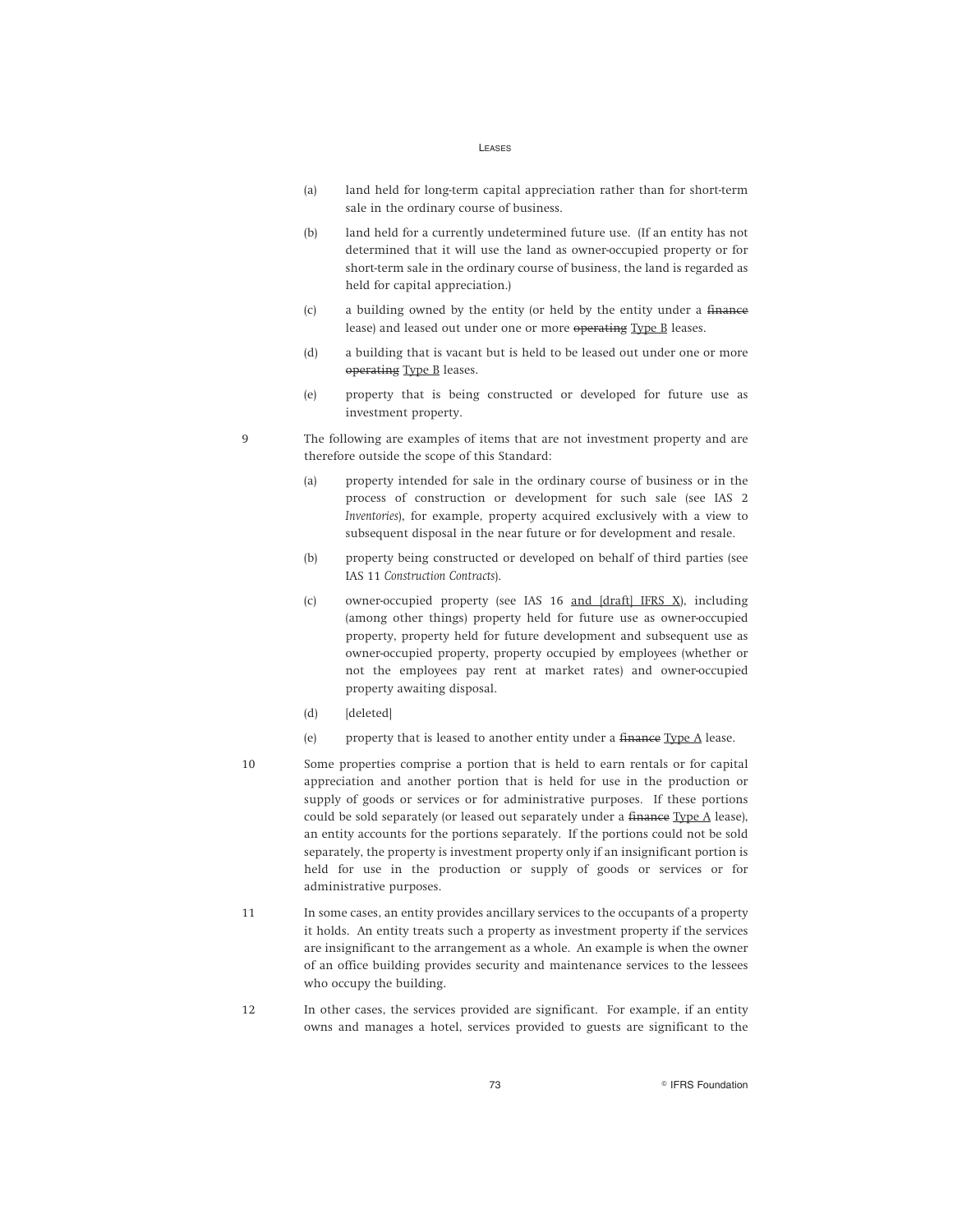arrangement as a whole. Therefore, an owner-managed hotel is owner-occupied property, rather than investment property.

- 13 It may be difficult to determine whether ancillary services are so significant that a property does not qualify as investment property. For example, the owner of a hotel sometimes transfers some responsibilities to third parties under a management contract. The terms of such contracts vary widely. At one end of the spectrum, the owner's position may, in substance, be that of a passive investor. At the other end of the spectrum, the owner may simply have outsourced day-to-day functions while retaining significant exposure to variation in the cash flows generated by the operations of the hotel.
- 14 Judgement is needed to determine whether a property qualifies as investment property. An entity develops criteria so that it can exercise that judgement consistently in accordance with the definition of investment property and with the related guidance in paragraphs 7–13. Paragraph 75(c) requires an entity to disclose these criteria when classification is difficult.
- 15 In some cases, an entity owns property that is leased to, and occupied by, its parent or another subsidiary. The property does not qualify as investment property in the consolidated financial statements, because the property is owner-occupied from the perspective of the group. However, from the perspective of the entity that owns it, the property is investment property if it meets the definition in paragraph 5. Therefore, the lessor treats the property as investment property in its individual financial statements.

## **Recognition**

### **16 Investment property shall be recognised as an asset when, and only when:**

- **(a) it is probable that the future economic benefits that are associated with the investment property will flow to the entity; and**
- **(b) the cost of the investment property can be measured reliably.**
- 17 An entity evaluates under this recognition principle all its investment property costs at the time they are incurred. These costs include costs incurred initially to acquire an investment property and costs incurred subsequently to add to, replace part of, or service a property.
- 18 Under the recognition principle in paragraph 16, an entity does not recognise in the carrying amount of an investment property the costs of the day-to-day servicing of such a property. Rather, these costs are recognised in profit or loss as incurred. Costs of day-to-day servicing are primarily the cost of labour and consumables, and may include the cost of minor parts. The purpose of these expenditures is often described as for the 'repairs and maintenance' of the property.
- 19 Parts of investment properties may have been acquired through replacement. For example, the interior walls may be replacements of original walls. Under the recognition principle, an entity recognises in the carrying amount of an investment property the cost of replacing part of an existing investment property at the time that cost is incurred if the recognition criteria are met. The

© IFRS Foundation 74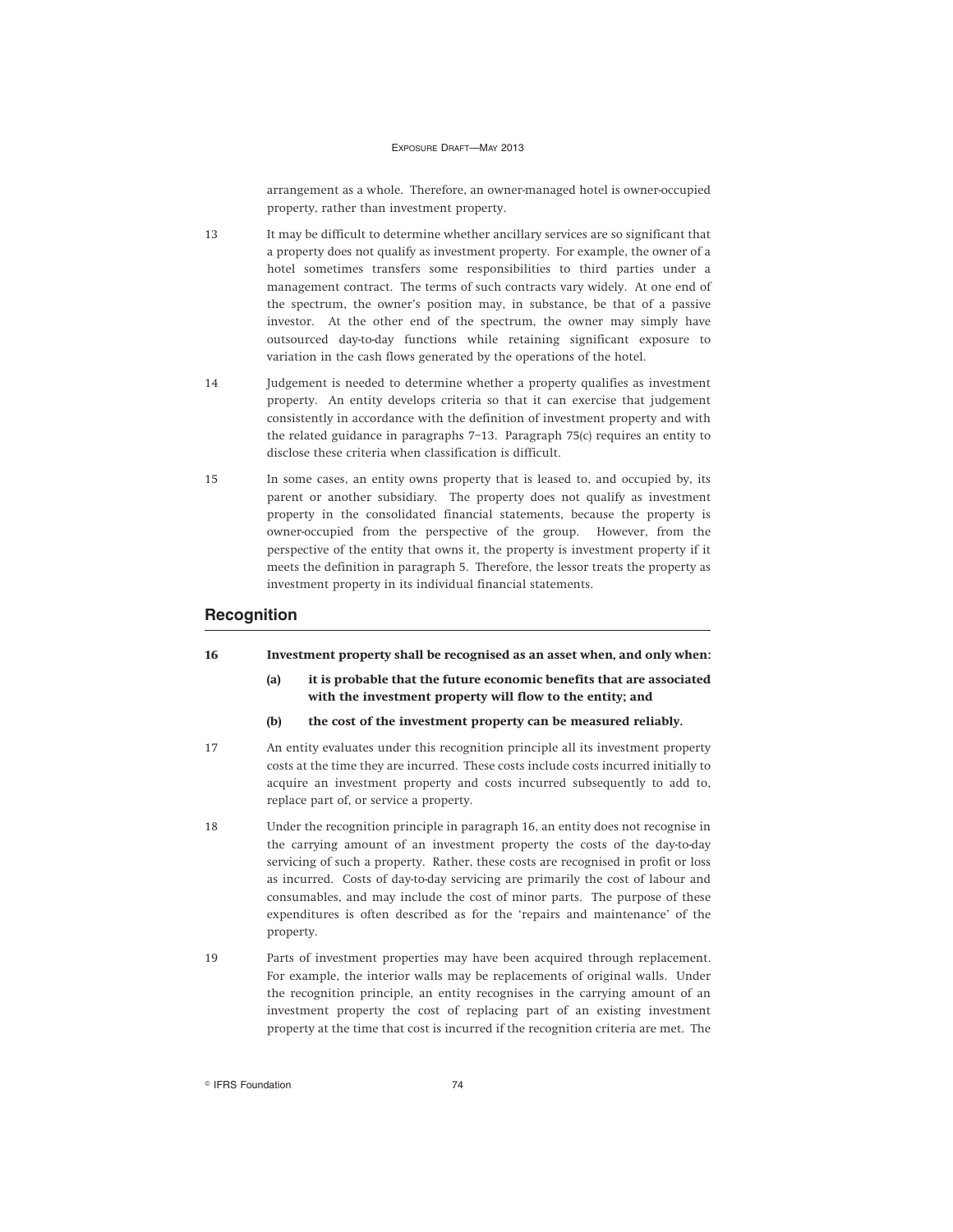carrying amount of those parts that are replaced is derecognised in accordance with the derecognition provisions of this Standard.

## **Measurement at recognition**

## **20 An investment property shall be measured initially at its cost. Transaction costs shall be included in the initial measurement.**

- 21 The cost of a purchased investment property comprises its purchase price and any directly attributable expenditure. Directly attributable expenditure includes, for example, professional fees for legal services, property transfer taxes and other transaction costs.
- 22 [Deleted]
- 23 The cost of an investment property is not increased by:
	- (a) start-up costs (unless they are necessary to bring the property to the condition necessary for it to be capable of operating in the manner intended by management),
	- (b) operating losses incurred before the investment property achieves the planned level of occupancy, or
	- (c) abnormal amounts of wasted material, labour or other resources incurred in constructing or developing the property.
- 24 If payment for an investment property is deferred, its cost is the cash price equivalent. The difference between this amount and the total payments is recognised as interest expense over the period of credit.
- 25 The initial cost of a property interest held under a lease and classified as an investment property shall be as prescribed for a finance lease by paragraph 20 of IAS 17, ie the asset shall be recognised at the lower of the fair value of the property and the present value of the minimum lease payments. An equivalent amount shall be recognised as a liability in accordance with that same paragraph. A lessee shall initially measure a right-of-use asset classified as investment property in accordance with [draft] IFRS X.
- 26 [Deleted] Any premium paid for a lease is treated as part of the minimum lease payments for this purpose, and is therefore included in the cost of the asset, but is excluded from the liability. If a property interest held under a lease is classified as investment property, the item accounted for at fair value is that interest and not the underlying property. Guidance on measuring the fair value of a property interest is set out for the fair value model in paragraphs 33–35, 40, 41, 48, 50 and 52 and in IFRS 13. That guidance is also relevant to the measurement of fair value when that value is used as cost for initial recognition purposes.
- 27 One or more investment properties may be acquired in exchange for a non-monetary asset or assets, or a combination of monetary and non-monetary assets. The following discussion refers to an exchange of one non-monetary asset for another, but it also applies to all exchanges described in the preceding sentence. The cost of such an investment property is measured at fair value

75 **Participal Executive State of PERS Foundation**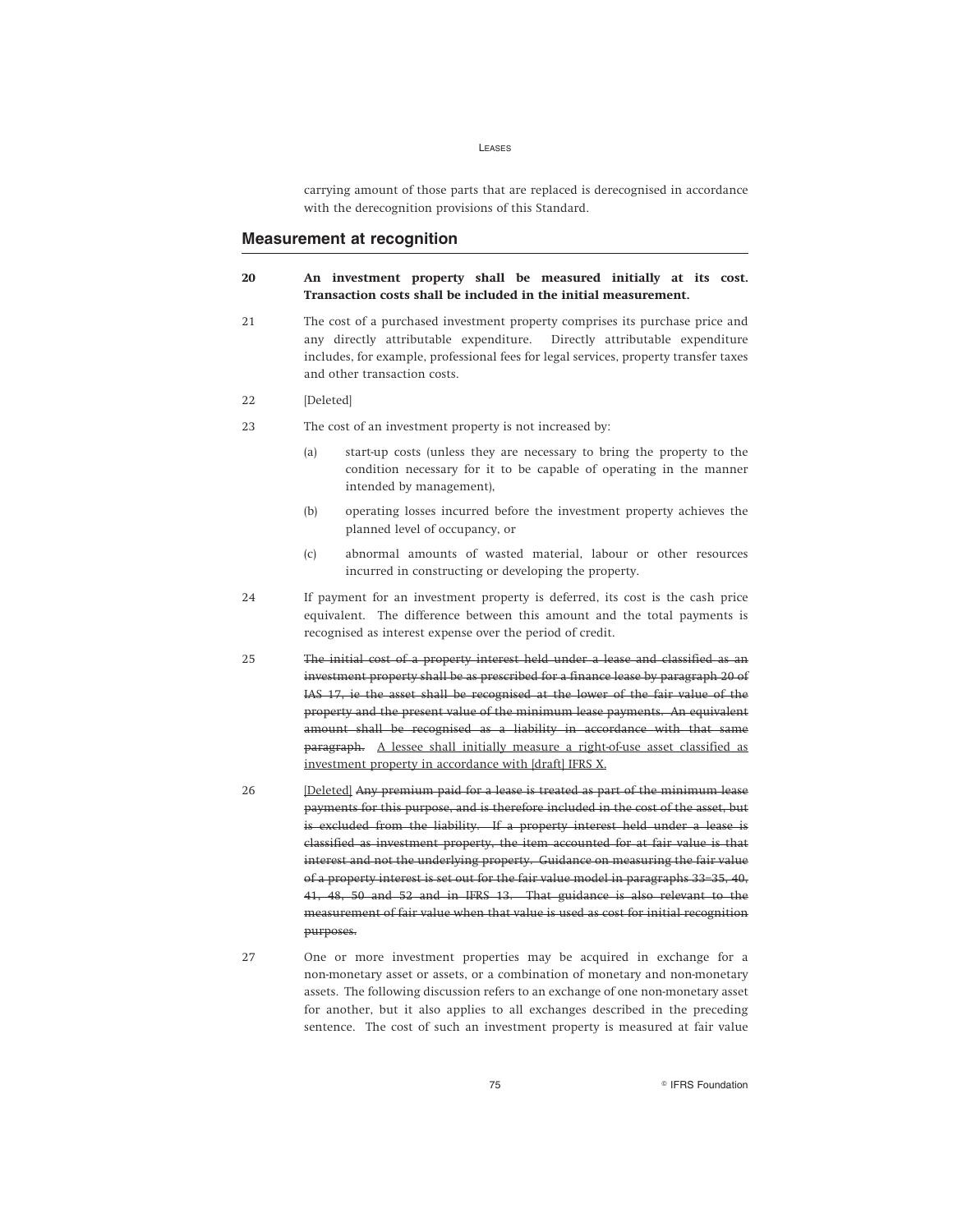unless (a) the exchange transaction lacks commercial substance or (b) the fair value of neither the asset received nor the asset given up is reliably measurable. The acquired asset is measured in this way even if an entity cannot immediately derecognise the asset given up. If the acquired asset is not measured at fair value, its cost is measured at the carrying amount of the asset given up.

- 28 An entity determines whether an exchange transaction has commercial substance by considering the extent to which its future cash flows are expected to change as a result of the transaction. An exchange transaction has commercial substance if:
	- (a) the configuration (risk, timing and amount) of the cash flows of the asset received differs from the configuration of the cash flows of the asset transferred, or
	- (b) the entity-specific value of the portion of the entity's operations affected by the transaction changes as a result of the exchange, and
	- (c) the difference in (a) or (b) is significant relative to the fair value of the assets exchanged.

For the purpose of determining whether an exchange transaction has commercial substance, the entity-specific value of the portion of the entity's operations affected by the transaction shall reflect post-tax cash flows. The result of these analyses may be clear without an entity having to perform detailed calculations.

29 The fair value of an asset is reliably measurable if (a) the variability in the range of reasonable fair value measurements is not significant for that asset or (b) the probabilities of the various estimates within the range can be reasonably assessed and used when measuring fair value. If the entity is able to measure reliably the fair value of either the asset received or the asset given up, then the fair value of the asset given up is used to measure cost unless the fair value of the asset received is more clearly evident.

### **Measurement after recognition**

### **Accounting policy**

- **30 With the exceptions noted in paragraphs 32A and 34, an entity shall choose as its accounting policy either the fair value model in paragraphs 33–55 or the cost model in paragraph 56 and shall apply that policy to all of its investment property (including right-of-use assets classified as investment property).**
- 31 IAS 8 *Accounting Policies, Changes in Accounting Estimates and Errors* states that a voluntary change in accounting policy shall be made only if the change results in the financial statements providing reliable and more relevant information about the effects of transactions, other events or conditions on the entity's financial position, financial performance or cash flows. It is highly unlikely that a change from the fair value model to the cost model will result in a more relevant presentation.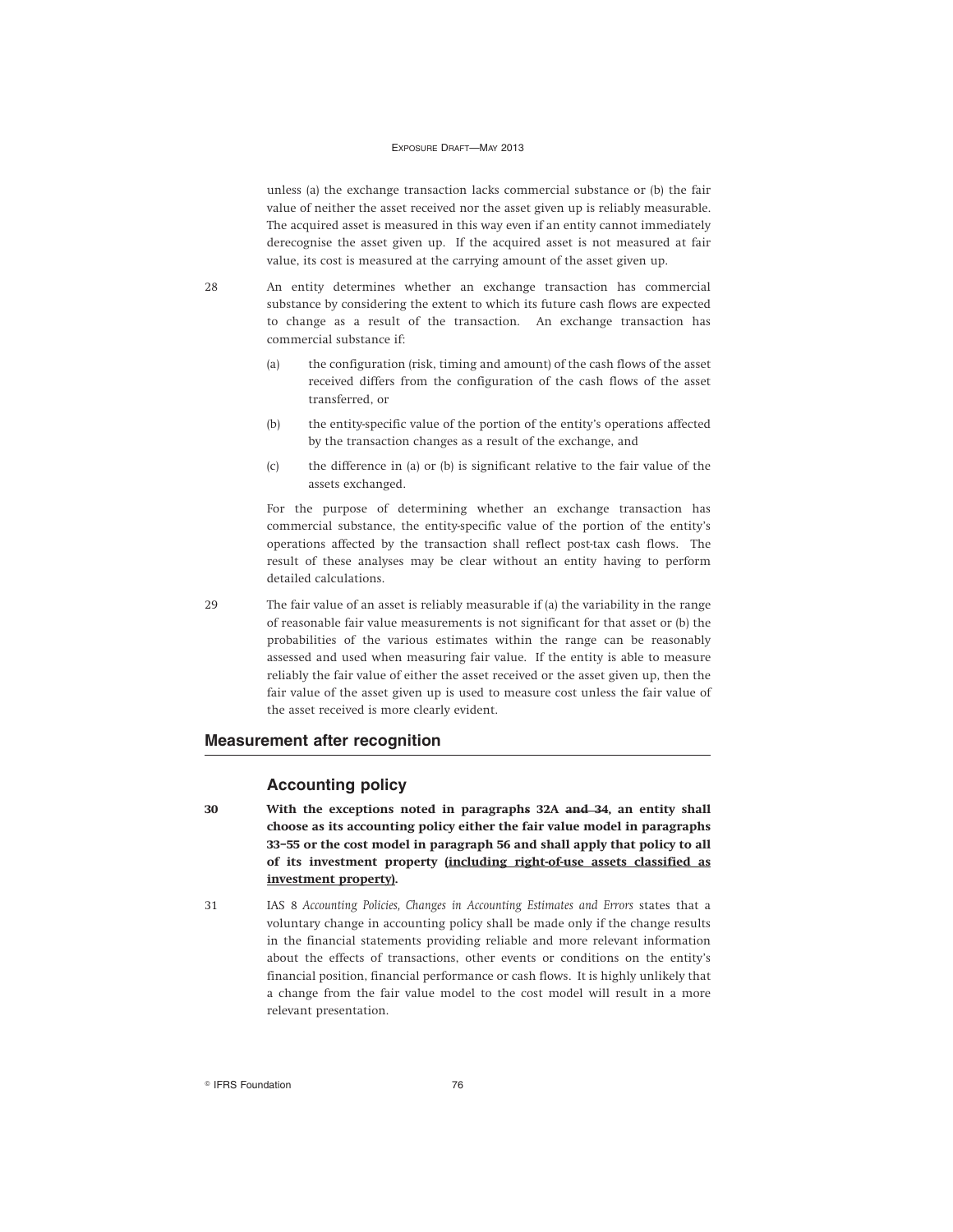32 This Standard requires all entities to measure the fair value of investment property, for the purpose of either measurement (if the entity uses the fair value model) or disclosure (if it uses the cost model). An entity is encouraged, but not required, to measure the fair value of investment property on the basis of a valuation by an independent valuer who holds a recognised and relevant professional qualification and has recent experience in the location and category of the investment property being valued.

### **32A An entity may:**

- **(a) choose either the fair value model or the cost model for all investment property backing liabilities that pay a return linked directly to the fair value of, or returns from, specified assets including that investment property; and**
- **(b) choose either the fair value model or the cost model for all other investment property, regardless of the choice made in (a).**
- 32B Some insurers and other entities operate an internal property fund that issues notional units, with some units held by investors in linked contracts and others held by the entity. Paragraph 32A does not permit an entity to measure the property held by the fund partly at cost and partly at fair value.
- 32C If an entity chooses different models for the two categories described in paragraph 32A, sales of investment property between pools of assets measured using different models shall be recognised at fair value and the cumulative change in fair value shall be recognised in profit or loss. Accordingly, if an investment property is sold from a pool in which the fair value model is used into a pool in which the cost model is used, the property's fair value at the date of the sale becomes its deemed cost.

## **Fair value model**

- **33 After initial recognition, an entity that chooses the fair value model shall measure all of its investment property at fair value, except in the cases described in paragraph 53.**
- **34** [Deleted] **When a property interest held by a lessee under an operating lease is classified as an investment property under paragraph 6, paragraph 30 is not elective; the fair value model shall be applied.**
- **35 A gain or loss arising from a change in the fair value of investment property shall be recognised in profit or loss for the period in which it arises.**
- 36– [Deleted]
- 39<br>40 When measuring the fair value of investment property in accordance with IFRS 13, an entity shall ensure that the fair value reflects, among other things, rental income from current leases and other assumptions that market participants would use when pricing investment property under current market conditions.
- 41 If a lessee classifies a right-of-use asset as investment property, it shall measure the right-of-use asset at fair value and not the underlying property. Paragraph 25 [Draft] IFRS X specifies the basis for initial recognition of the cost of an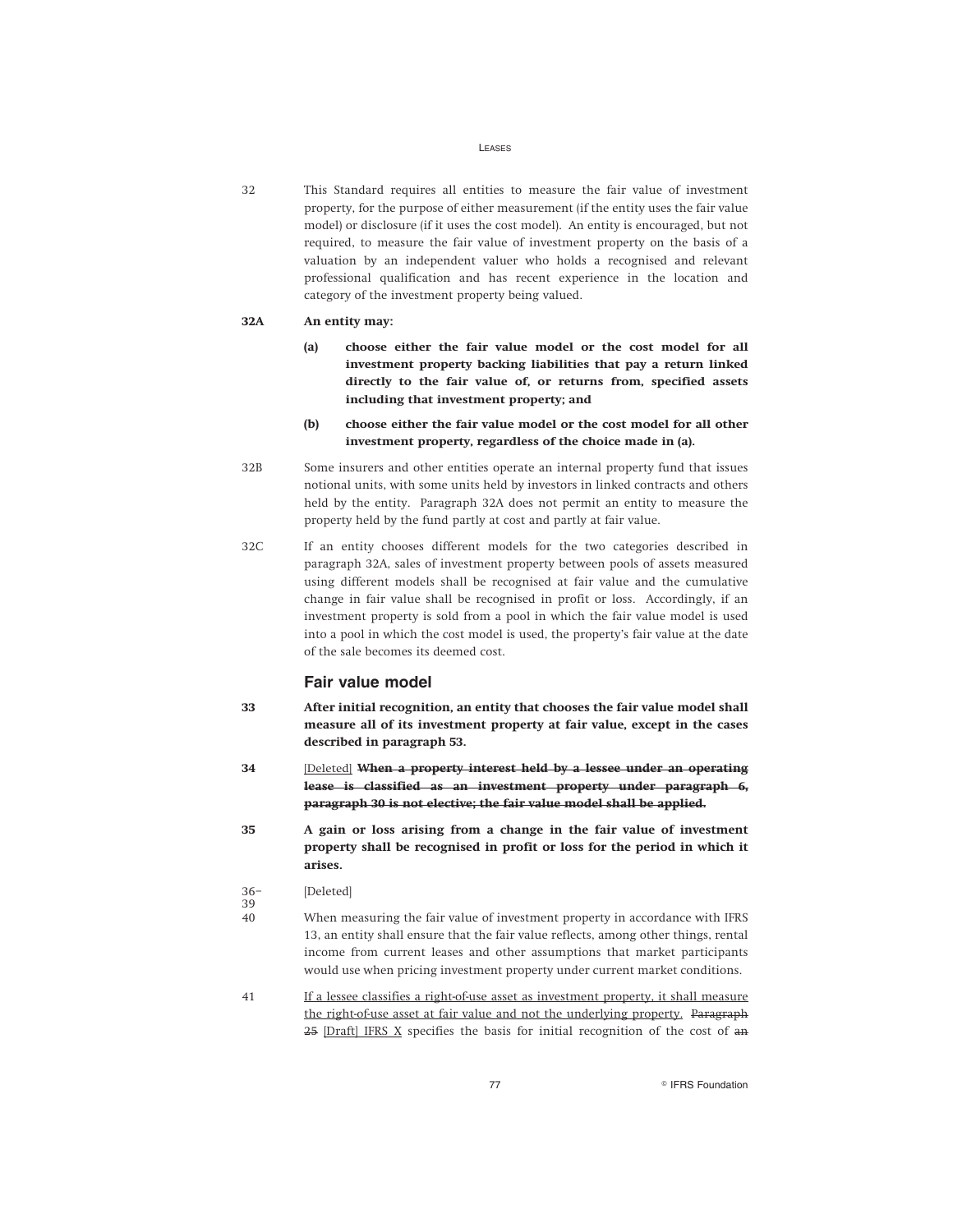interest in a leased property a right-of-use asset classified as investment property. Paragraph 33 requires the interest in the leased property to be remeasured, if necessary, to fair value. In a lease negotiated When lease payments are at market rates at the commencement date of the lease, the fair value of an interest in a leased property at acquisition, net of all expected lease payments (including those relating to recognised lease liabilities), should be zero. This fair value does not change regardless of whether, for accounting purposes, a leased asset and liability are recognised at fair value or at the present value of minimum lease payments, in accordance with paragraph 20 of IAS 17. Thus, remeasuring a leased right-of-use asset from cost in accordance with paragraph 25 [draft] IFRS X to fair value in accordance with paragraph 33 (taking into account the requirements in paragraph 50) should not give rise to any initial gain or loss, unless fair value is measured at different times. This could occur when an election to apply the fair value model is made after initial recognition.

#### 42– 47 [Deleted]

48 In exceptional cases, there is clear evidence when an entity first acquires an investment property (or when an existing property first becomes investment property after a change in use) that the variability in the range of reasonable fair value measurements will be so great, and the probabilities of the various outcomes so difficult to assess, that the usefulness of a single measure of fair value is negated. This may indicate that the fair value of the property will not be reliably measurable on a continuing basis (see paragraph 53).

### 49 [Deleted]

50 In determining the carrying amount of investment property under the fair value model, an entity does not double-count assets or liabilities that are recognised as separate assets or liabilities. For example:

- (a) equipment such as lifts or air-conditioning is often an integral part of a building and is generally included in the fair value of the investment property, rather than recognised separately as property, plant and equipment.
- (b) if an office is leased on a furnished basis, the fair value of the office generally includes the fair value of the furniture, because the rental income relates to the furnished office. When furniture is included in the fair value of investment property, an entity does not recognise that furniture as a separate asset.
- (c) the fair value of investment property excludes prepaid or accrued operating Type B lease income, because the entity recognises it as a separate liability or asset.
- (d) the fair value of investment property held under a lease reflects expected cash flows (including contingent rent that is variable lease payments that are expected to become payable). Accordingly, if a valuation obtained for a property is net of all payments expected to be made, it will be necessary to add back any recognised lease liability, to arrive at the carrying amount of the investment property using the fair value model.
- 51 [Deleted]

<sup>©</sup> IFRS Foundation 78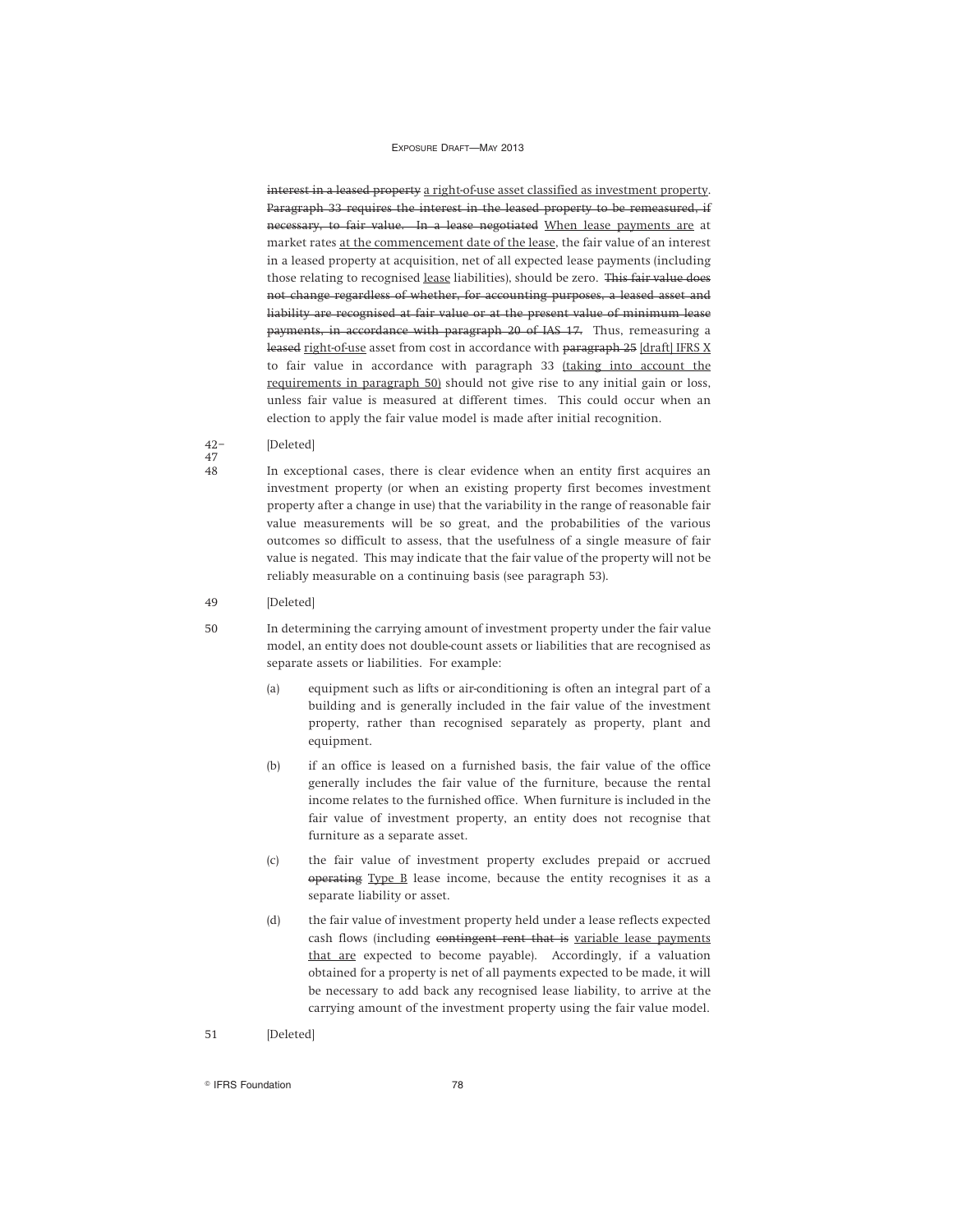52 In some cases, an entity expects that the present value of its payments relating to an investment property (other than payments relating to recognised liabilities) will exceed the present value of the related cash receipts. An entity applies IAS 37 *Provisions, Contingent Liabilities and Contingent Assets* to determine whether to recognise a liability and, if so, how to measure it.

### **Inability to measure fair value reliably**

- **53 There is a rebuttable presumption that an entity can reliably measure the fair value of an investment property on a continuing basis. However, in exceptional cases, there is clear evidence when an entity first acquires an investment property (or when an existing property first becomes investment property after a change in use) that the fair value of the investment property is not reliably measurable on a continuing basis. This arises when, and only when, the market for comparable properties is inactive (eg there are few recent transactions, price quotations are not current or observed transaction prices indicate that the seller was forced to sell) and alternative reliable measurements of fair value (for example, based on discounted cash flow projections) are not available. If an entity determines that the fair value of an investment property under construction is not reliably measurable but expects the fair value of the property to be reliably measurable when construction is complete, it shall measure that investment property under construction at cost until either its fair value becomes reliably measurable or construction is completed (whichever is earlier). If an entity determines that the fair value of an investment property (other than an investment property under construction) is not reliably measurable on a continuing basis, the entity shall measure that investment property using the cost model in IAS 16 for owned assets or [draft] IFRS X for right-of-use assets. The residual value of the investment property shall be assumed to be zero. The entity shall apply IAS 16 or [draft] IFRS X until disposal of the investment property.**
- 53A Once an entity becomes able to measure reliably the fair value of an investment property under construction that has previously been measured at cost, it shall measure that property at its fair value. Once construction of that property is complete, it is presumed that fair value can be measured reliably. If this is not the case, in accordance with paragraph 53, the property shall be accounted for using the cost model in accordance with IAS 16 for owned assets or [draft] IFRS X for right-of-use assets.
- 53B The presumption that the fair value of investment property under construction can be measured reliably can be rebutted only on initial recognition. An entity that has measured an item of investment property under construction at fair value may not conclude that the fair value of the completed investment property cannot be measured reliably.
- 54 In the exceptional cases when an entity is compelled, for the reason given in paragraph 53, to measure an investment property using the cost model in accordance with IAS 16 or [draft] IFRS X, it measures at fair value all its other investment property, including investment property under construction. In

79 **PERS Foundation**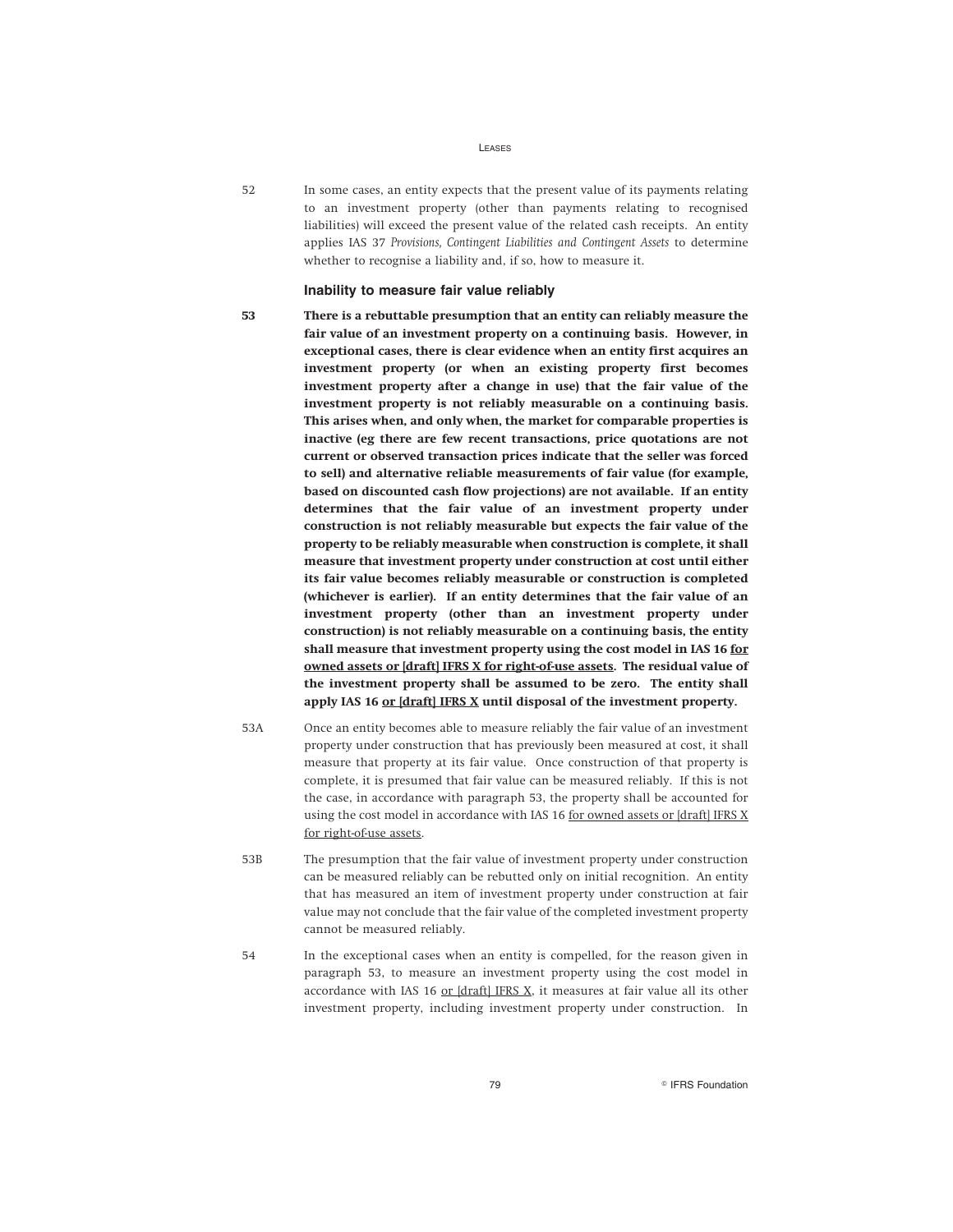these cases, although an entity may use the cost model for one investment property, the entity shall continue to account for each of the remaining properties using the fair value model.

**55 If an entity has previously measured an investment property at fair value, it shall continue to measure the property at fair value until disposal (or until the property becomes owner-occupied property or the entity begins to develop the property for subsequent sale in the ordinary course of business) even if comparable market transactions become less frequent or market prices become less readily available.**

## **Cost model**

- **56 After initial recognition, an entity that chooses the cost model shall measure:**
	- **(a) investment properties all of its investment properties in accordance with IAS 16's requirements for that model, other than those that meet the criteria to be classified as held for sale (or are included in a disposal group that is classified as held for sale) in accordance with IFRS 5** *Non-current Assets Held for Sale and Discontinued Operations***;**
	- **(b) right-of-use assets classified as investment property, other than those that are held for sale, in accordance with [draft] IFRS X; and**
	- **(c) all other investment properties in accordance with the requirements in IAS 16 for the cost model.**

**Investment properties that meet the criteria to be classified as held for sale (or are included in a disposal group that is classified as held for sale) shall be measured in accordance with IFRS 5.**

## **Transfers**

- **57 Transfers to, or from, investment property shall be made when, and only when, there is a change in use, evidenced by:**
	- **(a) commencement of owner-occupation, for a transfer from investment property to owner-occupied property;**
	- **(b) commencement of development with a view to sale, for a transfer from investment property to inventories;**
	- **(c) end of owner-occupation, for a transfer from owner-occupied property to investment property; or**
	- **(d) commencement of an operating a Type B lease or a short-term lease to another party, for a transfer from inventories to investment property.**
	- **(e)** [deleted]
- 58 Paragraph 57(b) requires an entity to transfer a property from investment property to inventories when, and only when, there is a change in use, evidenced by commencement of development with a view to sale. When an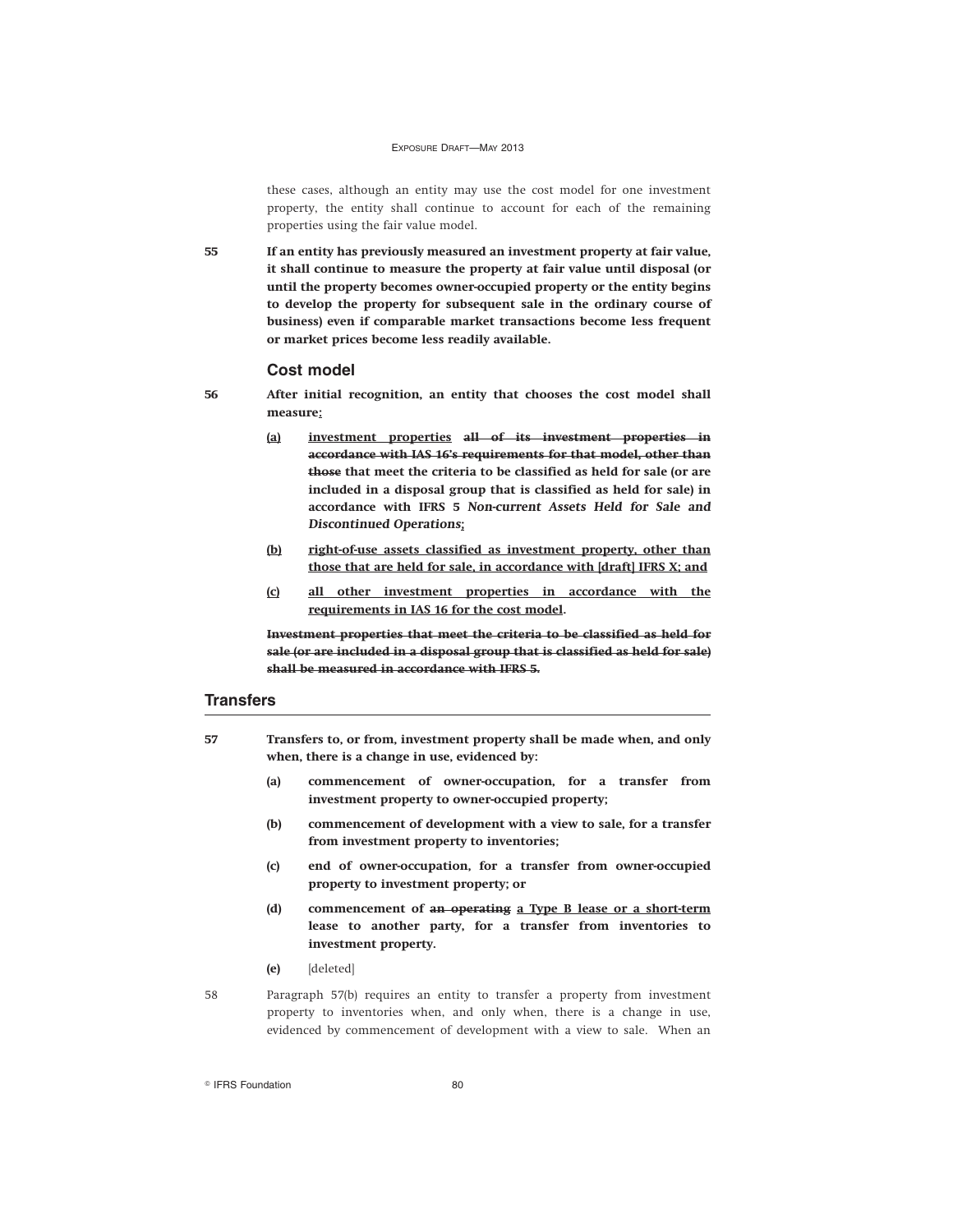entity decides to dispose of an investment property without development, it continues to treat the property as an investment property until it is derecognised (eliminated from the statement of financial position) and does not treat it as inventory. Similarly, if an entity begins to redevelop an existing investment property for continued future use as investment property, the property remains an investment property and is not reclassified as owner-occupied property during the redevelopment.

- 59 Paragraphs 60–65 apply to recognition and measurement issues that arise when an entity uses the fair value model for investment property. When an entity uses the cost model, transfers between investment property, owner-occupied property and inventories do not change the carrying amount of the property transferred and they do not change the cost of that property for measurement or disclosure purposes.
- **60 For a transfer from investment property carried at fair value to owner-occupied property or inventories, the property's deemed cost for subsequent accounting in accordance with IAS 16, [draft] IFRS X or IAS 2 shall be its fair value at the date of change in use.**
- 60A When a right-of-use asset becomes owner-occupied property in accordance with paragraph 60 and a lessee classifies the lease as a Type B lease, the lessee shall include the difference between the fair value of the right-of-use asset and the carrying amount of the lease liability at the date of change in use as part of the remaining cost of the lease.
- **61 If an owner-occupied property becomes an investment property that will be carried at fair value, an entity shall apply IAS 16 for owned assets or [draft] IFRS X for right-of-use assets up to the date of change in use. The entity shall treat any difference at that date between the carrying amount of the property in accordance with IAS 16 or [draft] IFRS X and its fair value in the same way as a revaluation in accordance with IAS 16.**
- 62 Up to the date when an owner-occupied property becomes an investment property carried at fair value, an entity depreciates the property (or amortises the right-of-use asset if the entity classifies right-of-use assets as investment property) and recognises any impairment losses that have occurred. The entity treats any difference at that date between the carrying amount of the property in accordance with IAS 16 or  $[draff]$  IFRS  $X$  and its fair value in the same way as a revaluation in accordance with IAS 16. In other words:
	- (a) any resulting decrease in the carrying amount of the property or right-of-use asset is recognised in profit or loss. However, to the extent that an amount is included in revaluation surplus for that property or right-of-use asset, the decrease is recognised in other comprehensive income and reduces the revaluation surplus within equity.
	- (b) any resulting increase in the carrying amount is treated as follows:
		- (i) to the extent that the increase reverses a previous impairment loss for that property or right-of-use asset, the increase is recognised in profit or loss. The amount recognised in profit or loss does not exceed the amount needed to restore the carrying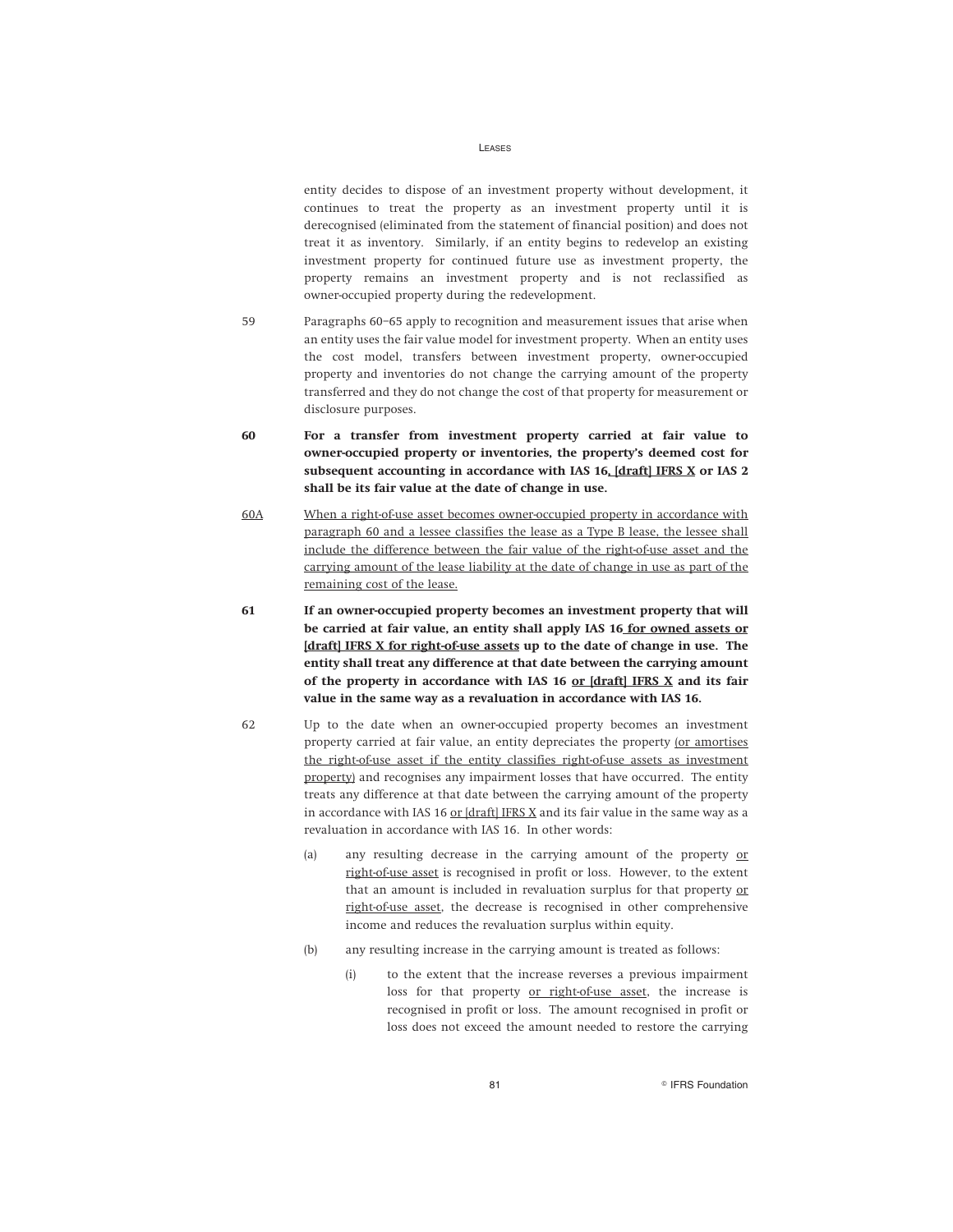amount to the carrying amount that would have been determined (net of depreciation or amortisation) had no impairment loss been recognised.

- (ii) any remaining part of the increase is recognised in other comprehensive income and increases the revaluation surplus within equity. On subsequent disposal of the investment property, the revaluation surplus included in equity may be transferred to retained earnings. The transfer from revaluation surplus to retained earnings is not made through profit or loss.
- **63 For a transfer from inventories to investment property that will be carried at fair value, any difference between the fair value of the property at that date and its previous carrying amount shall be recognised in profit or loss.**
- 64 The treatment of transfers from inventories to investment property that will be carried at fair value is consistent with the treatment of sales of inventories.
- **65 When an entity completes the construction or development of a self-constructed investment property that will be carried at fair value, any difference between the fair value of the property at that date and its previous carrying amount shall be recognised in profit or loss.**

### **Disposals**

- **66 An investment property shall be derecognised (eliminated from the statement of financial position) on disposal or when the investment property is permanently withdrawn from use and no future economic benefits are expected from its disposal.**
- 67 The disposal of an investment property may be achieved by sale or by entering into a  $f$ *inance* Type  $\Lambda$  lease. In determining the date of disposal for investment property that is sold, an entity applies the criteria in IAS 18 for recognising revenue from the sale of goods and considers the related guidance in the illustrative examples accompanying IAS 18. IAS 17 [Draft] IFRS X applies to a disposal effected by entering into a  $f$ *inance* Type  $A$  lease and to a sale and leaseback transaction.
- 68 If, in accordance with the recognition principle in paragraph 16, an entity recognises in the carrying amount of an asset the cost of a replacement for part of an investment property, it derecognises the carrying amount of the replaced part. For investment property accounted for using the cost model, a replaced part may not be a part that was depreciated separately. If it is not practicable for an entity to determine the carrying amount of the replaced part, it may use the cost of the replacement as an indication of what the cost of the replaced part was at the time it was acquired or constructed. Under the fair value model, the fair value of the investment property may already reflect that the part to be replaced has lost its value. In other cases it may be difficult to discern how much fair value should be reduced for the part being replaced. An alternative to reducing fair value for the replaced part, when it is not practical to do so, is to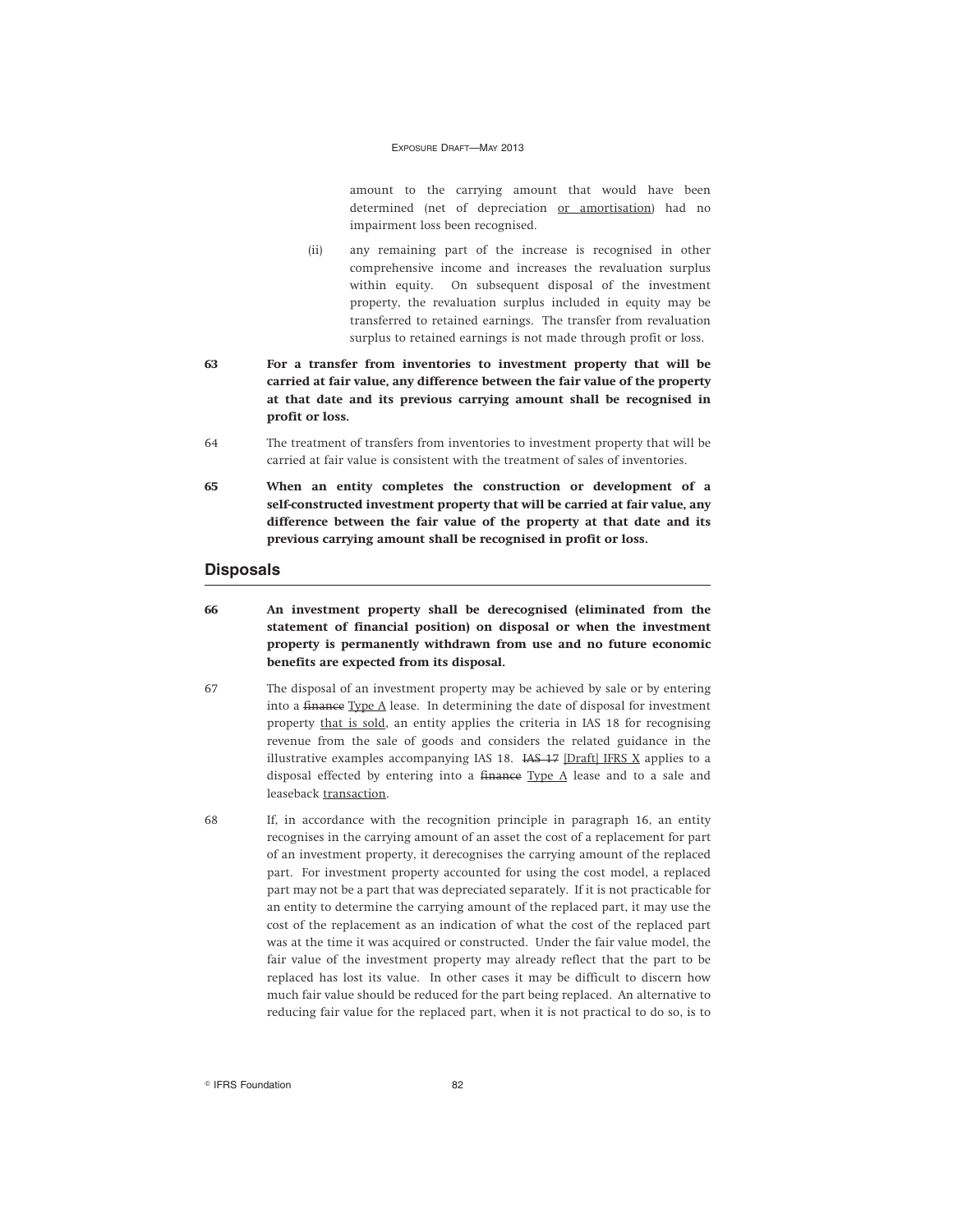include the cost of the replacement in the carrying amount of the asset and then to reassess the fair value, as would be required for additions not involving replacement.

- **69 Gains or losses arising from the retirement or disposal of investment property shall be determined as the difference between the net disposal proceeds and the carrying amount of the asset and shall be recognised in profit or loss (unless IAS 17 requires otherwise on a sale and leaseback) in the period of the retirement or disposal (unless [draft] IFRS X requires otherwise).**
- 70 The consideration receivable on disposal of an investment property is recognised initially at fair value. In particular, if payment for an investment property is deferred, the consideration received is recognised initially at the cash price equivalent. The difference between the nominal amount of the consideration and the cash price equivalent is recognised as interest revenue in accordance with IAS 18 using the effective interest method.
- 71 An entity applies IAS 37 or other Standards, as appropriate, to any liabilities that it retains after disposal of an investment property.
- **72 Compensation from third parties for investment property that was impaired, lost or given up shall be recognised in profit or loss when the compensation becomes receivable.**
- 73 Impairments or losses of investment property, related claims for or payments of compensation from third parties and any subsequent purchase or construction of replacement assets are separate economic events and are accounted for separately as follows:
	- (a) impairments of investment property are recognised in accordance with IAS 36;
	- (b) retirements or disposals of investment property are recognised in accordance with paragraphs 66–71 of this Standard;
	- (c) compensation from third parties for investment property that was impaired, lost or given up is recognised in profit or loss when it becomes receivable; and
	- (d) the cost of assets restored, purchased or constructed as replacements is determined in accordance with paragraphs 20–29 of this Standard.

## **Disclosure**

## **Fair value model and cost model**

74 The disclosures below apply in addition to those in IAS 17 [draft] IFRS X. In accordance with  $[AS_1 17]$  [draft] IFRS X, the owner of an investment property provides lessors' disclosures about leases into which it has entered. An entity that holds an investment property under a finance or operating lease provides lessees' disclosures as required by IFRS X for finance leases and lessors' disclosures for any operating leases into which it has entered.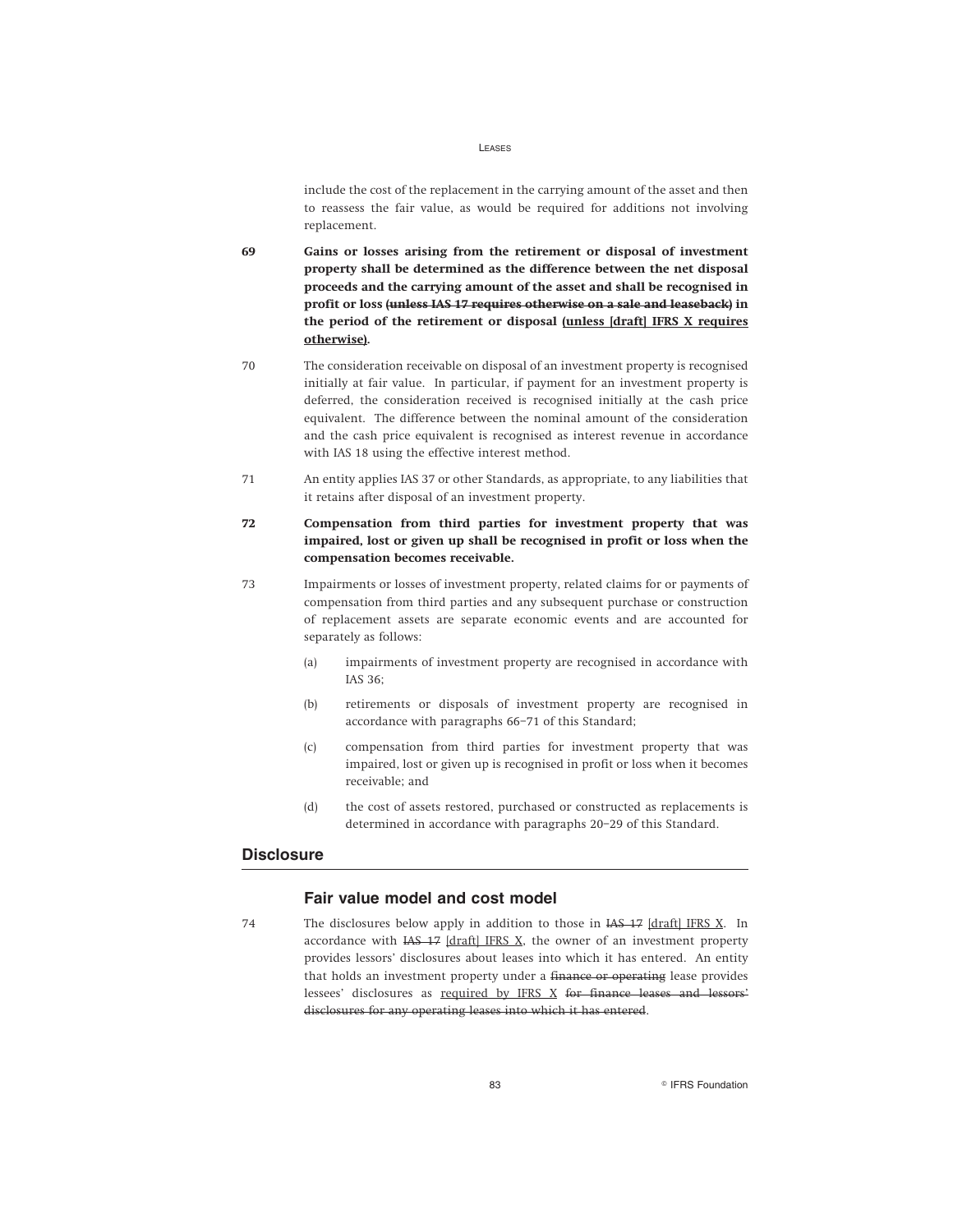- **75 An entity shall disclose:**
	- **(a) whether it applies the fair value model or the cost model.**
	- **(b)** [deleted] **if it applies the fair value model, whether, and in what circumstances, property interests held under operating leases are classified and accounted for as investment property.**
	- **(c) when classification is difficult (see paragraph 14), the criteria it uses to distinguish investment property from owner-occupied property and from property held for sale in the ordinary course of business.**
	- **(d)** [deleted]
	- **(e) the extent to which the fair value of investment property (as measured or disclosed in the financial statements) is based on a valuation by an independent valuer who holds a recognised and relevant professional qualification and has recent experience in the location and category of the investment property being valued. If there has been no such valuation, that fact shall be disclosed.**
	- **(f) the amounts recognised in profit or loss for:**
		- **(i) rental income from investment property;**
		- **(ii) direct operating expenses (including repairs and maintenance) arising from investment property that generated rental income during the period; and**
		- **(iii) direct operating expenses (including repairs and maintenance) arising from investment property that did not generate rental income during the period.**
		- **(iv) the cumulative change in fair value recognised in profit or loss on a sale of investment property from a pool of assets in which the cost model is used into a pool in which the fair value model is used (see paragraph 32C).**
	- **(g) the existence and amounts of restrictions on the realisability of investment property or the remittance of income and proceeds of disposal.**
	- **(h) contractual obligations to purchase, construct or develop investment property or for repairs, maintenance or enhancements.**

### **Fair value model**

- **76 In addition to the disclosures required by paragraph 75, an entity that applies the fair value model in paragraphs 33–55 shall disclose a reconciliation between the carrying amounts of investment property at the beginning and end of the period, showing the following:**
	- **(a) additions, disclosing separately those additions resulting from acquisitions and those resulting from subsequent expenditure recognised in the carrying amount of an asset;**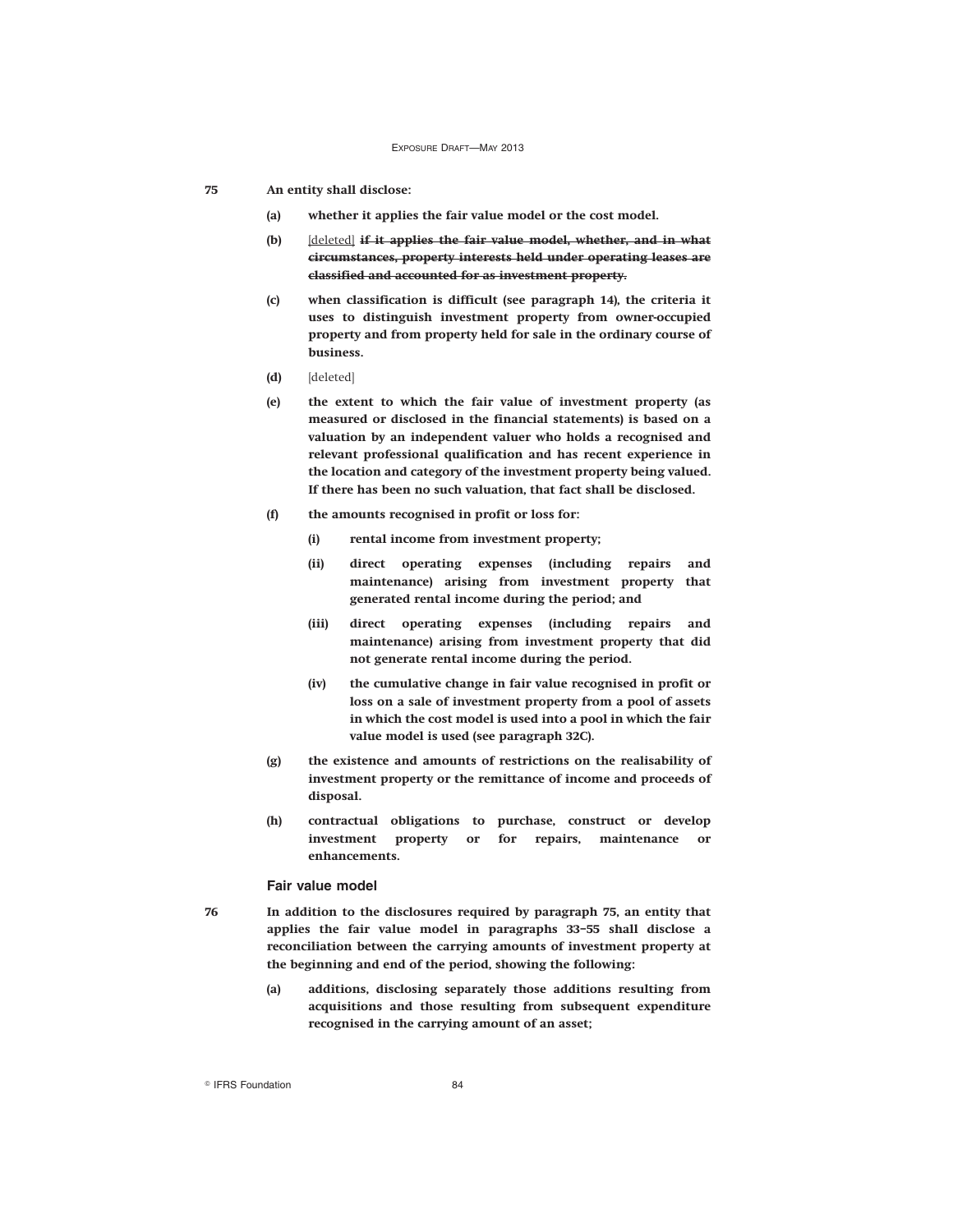- **(b) additions resulting from acquisitions through business combinations;**
- **(c) assets classified as held for sale or included in a disposal group classified as held for sale in accordance with IFRS 5 and other disposals;**
- **(d) net gains or losses from fair value adjustments;**
- **(e) the net exchange differences arising on the translation of the financial statements into a different presentation currency, and on translation of a foreign operation into the presentation currency of the reporting entity;**
- **(f) transfers to and from inventories and owner-occupied property; and**
- **(g) other changes.**
- **77 When a valuation obtained for investment property is adjusted significantly for the purpose of the financial statements, for example to avoid double-counting of assets or liabilities that are recognised as separate assets and liabilities as described in paragraph 50, the entity shall disclose a reconciliation between the valuation obtained and the adjusted valuation included in the financial statements, showing separately the aggregate amount of any recognised lease obligations lease liabilities that have been added back, and any other significant adjustments.**
- **78 In the exceptional cases referred to in paragraph 53, when an entity measures investment property using the cost model in IAS 16 or [draft] IFRS X, the reconciliation required by paragraph 76 shall disclose amounts relating to that investment property separately from amounts relating to other investment property. In addition, an entity shall disclose:**
	- **(a) a description of the investment property;**
	- **(b) an explanation of why fair value cannot be measured reliably;**
	- **(c) if possible, the range of estimates within which fair value is highly likely to lie; and**
	- **(d) on disposal of investment property not carried at fair value:**
		- **(i) the fact that the entity has disposed of investment property not carried at fair value;**
		- **(ii) the carrying amount of that investment property at the time of sale; and**
		- **(iii) the amount of gain or loss recognised.**

### **Cost model**

**79 In addition to the disclosures required by paragraph 75, an entity that applies the cost model in paragraph 56 shall disclose:**

85 **B** IFRS Foundation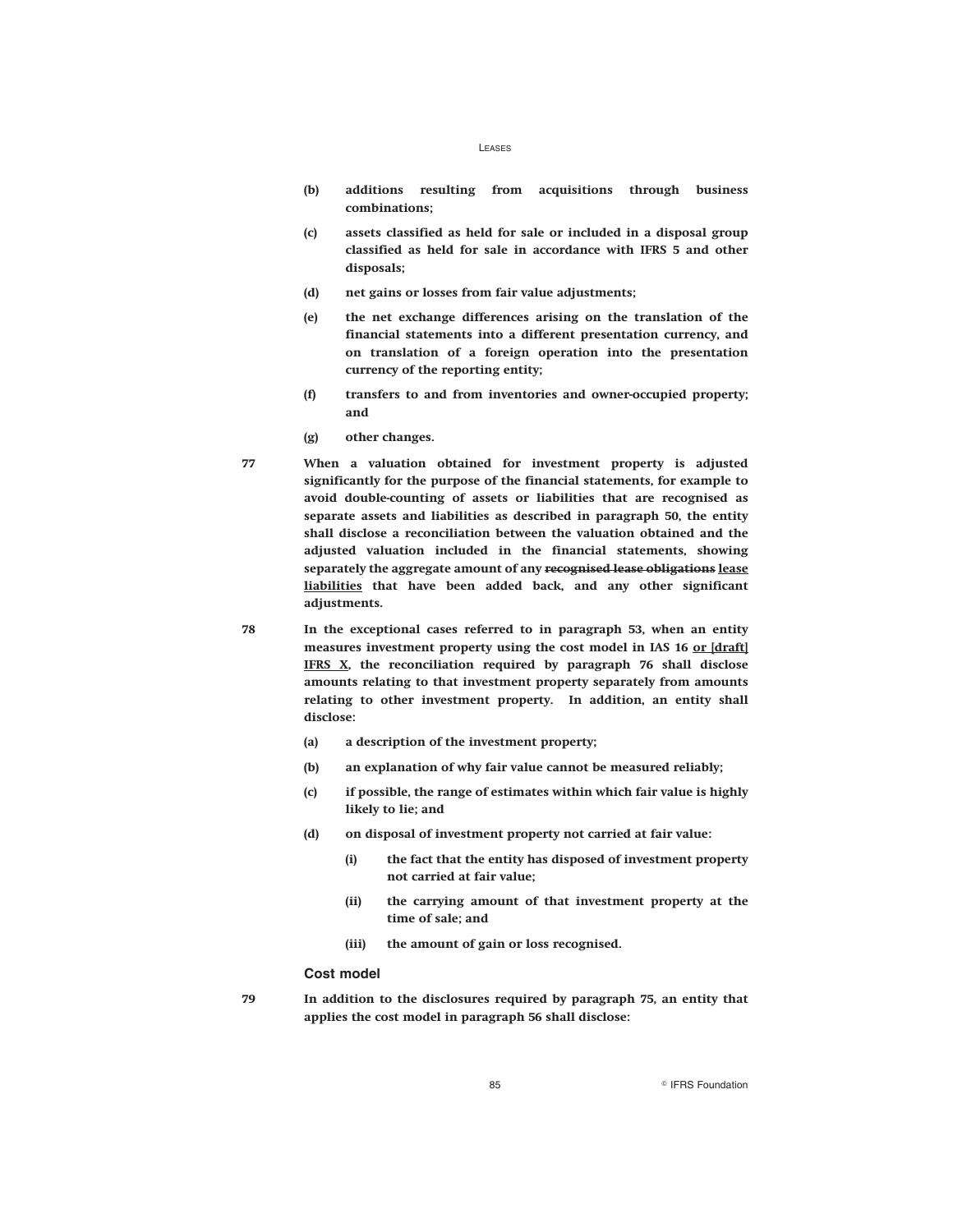- **(a) the depreciation or amortisation methods used;**
- **(b) the useful lives or the depreciation or amortisation rates used;**
- **(c) the gross carrying amount and the accumulated depreciation or amortisation (aggregated with accumulated impairment losses) at the beginning and end of the period;**
- **(d) a reconciliation of the carrying amount of investment property at the beginning and end of the period, showing the following:**
	- **(i) additions, disclosing separately those additions resulting from acquisitions and those resulting from subsequent expenditure recognised as an asset;**
	- **(ii) additions resulting from acquisitions through business combinations;**
	- **(iii) assets classified as held for sale or included in a disposal group classified as held for sale in accordance with IFRS 5 and other disposals;**
	- **(iv) depreciation or amortisation;**
	- **(v) the amount of impairment losses recognised, and the amount of impairment losses reversed, during the period in accordance with IAS 36;**
	- **(vi) the net exchange differences arising on the translation of the financial statements into a different presentation currency, and on translation of a foreign operation into the presentation currency of the reporting entity;**
	- **(vii) transfers to and from inventories and owner-occupied property; and**
	- **(viii) other changes; and**
- **(e) the fair value of investment property. In the exceptional cases described in paragraph 53, when an entity cannot measure the fair value of the investment property reliably, it shall disclose:**
	- **(i) a description of the investment property;**
	- **(ii) an explanation of why fair value cannot be measured reliably; and**
	- **(iii) if possible, the range of estimates within which fair value is highly likely to lie.**

## **Transitional provisions**

#### **Fair value model**

**80** [Deleted] **An entity that has previously applied IAS 40 (2000) and elects for the first time to classify and account for some or all eligible property interests held under operating leases as investment property shall**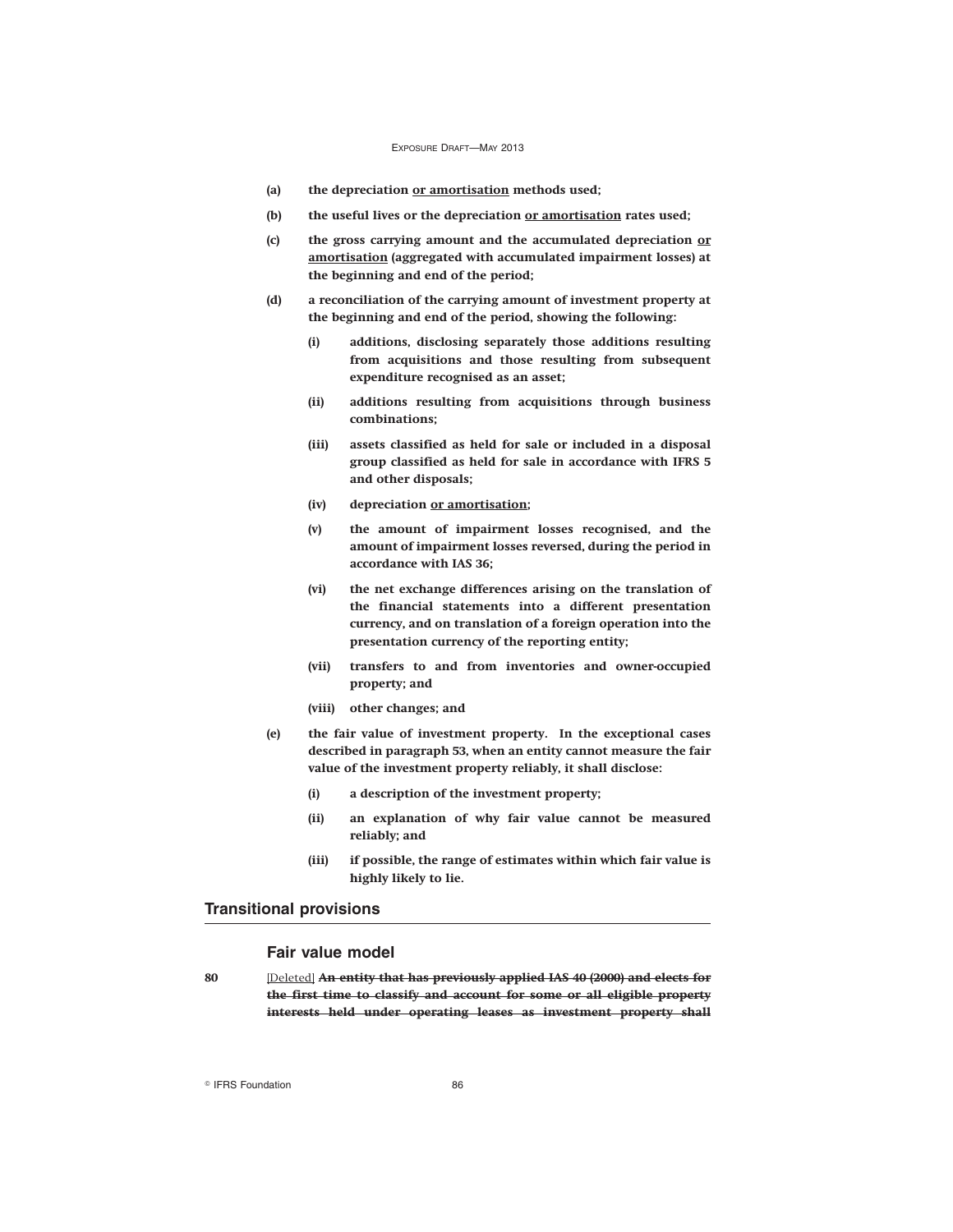**recognise the effect of that election as an adjustment to the opening balance of retained earnings for the period in which the election is first made. In addition:**

- **(a) if the entity has previously disclosed publicly (in financial statements or otherwise) the fair value of those property interests in earlier periods (measured on a basis that satisfies the definition of fair value in IFRS 13), the entity is encouraged, but not required:**
	- **(i) to adjust the opening balance of retained earnings for the earliest period presented for which such fair value was disclosed publicly; and**
	- **(ii) to restate comparative information for those periods; and**
- **(b) if the entity has not previously disclosed publicly the information described in (a), it shall not restate comparative information and shall disclose that fact.**
- 81 This Standard requires a treatment different from that required by IAS 8. IAS 8 requires comparative information to be restated unless such restatement is impracticable.
- 82 When an entity first applies this Standard, the adjustment to the opening balance of retained earnings includes the reclassification of any amount held in revaluation surplus for investment property.

## **Cost model**

- 83 IAS 8 applies to any change in accounting policies that is made when an entity first applies this Standard and chooses to use the cost model. The effect of the change in accounting policies includes the reclassification of any amount held in revaluation surplus for investment property.
- **84 The requirements of paragraphs 27–29 regarding the initial measurement of an investment property acquired in an exchange of assets transaction shall be applied prospectively only to future transactions.**

## **Effective date**

- 85 An entity shall apply this Standard for annual periods beginning on or after 1 January 2005. Earlier application is encouraged. If an entity applies this Standard for a period beginning before 1 January 2005, it shall disclose that fact.
- 85A IAS 1 *Presentation of Financial Statements* (as revised in 2007) amended the terminology used throughout IFRSs. In addition it amended paragraph 62. An entity shall apply those amendments for annual periods beginning on or after 1 January 2009. If an entity applies IAS 1 (revised 2007) for an earlier period, the amendments shall be applied for that earlier period.
- 85B Paragraphs 8, 9, 48, 53, 54 and 57 were amended, paragraph 22 was deleted and paragraphs 53A and 53B were added by *Improvements to IFRSs* issued in May 2008. An entity shall apply those amendments prospectively for annual periods beginning on or after 1 January 2009. An entity is permitted to apply the amendments to investment property under construction from any date before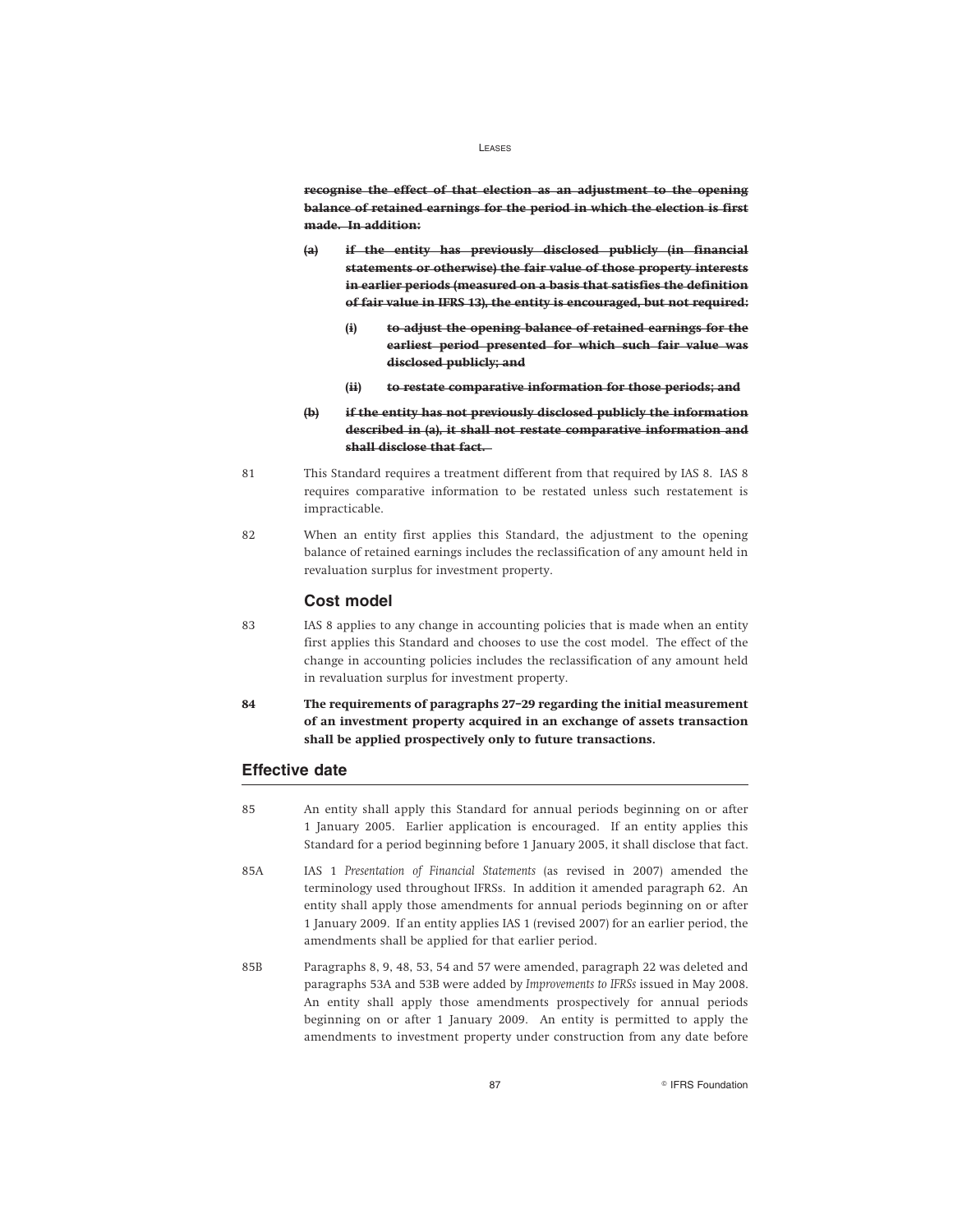1 January 2009 provided that the fair values of investment properties under construction were measured at those dates. Earlier application is permitted. If an entity applies the amendments for an earlier period it shall disclose that fact and at the same time apply the amendments to paragraphs 5 and 81E of IAS 16 *Property, Plant and Equipment*.

- 85C IFRS 13, issued in May 2011, amended the definition of fair value in paragraph 5, amended paragraphs 26, 29, 32, 40, 48, 53, 53B, 78–80 and 85B and deleted paragraphs 36–39, 42–47, 49, 51 and 75(d). An entity shall apply those amendments when it applies IFRS 13.
- 85D [an effective date paragraph to be inserted]

## **Withdrawal of IAS 40 (2000)**

86 This Standard supersedes IAS 40 *Investment Property* (issued in 2000).